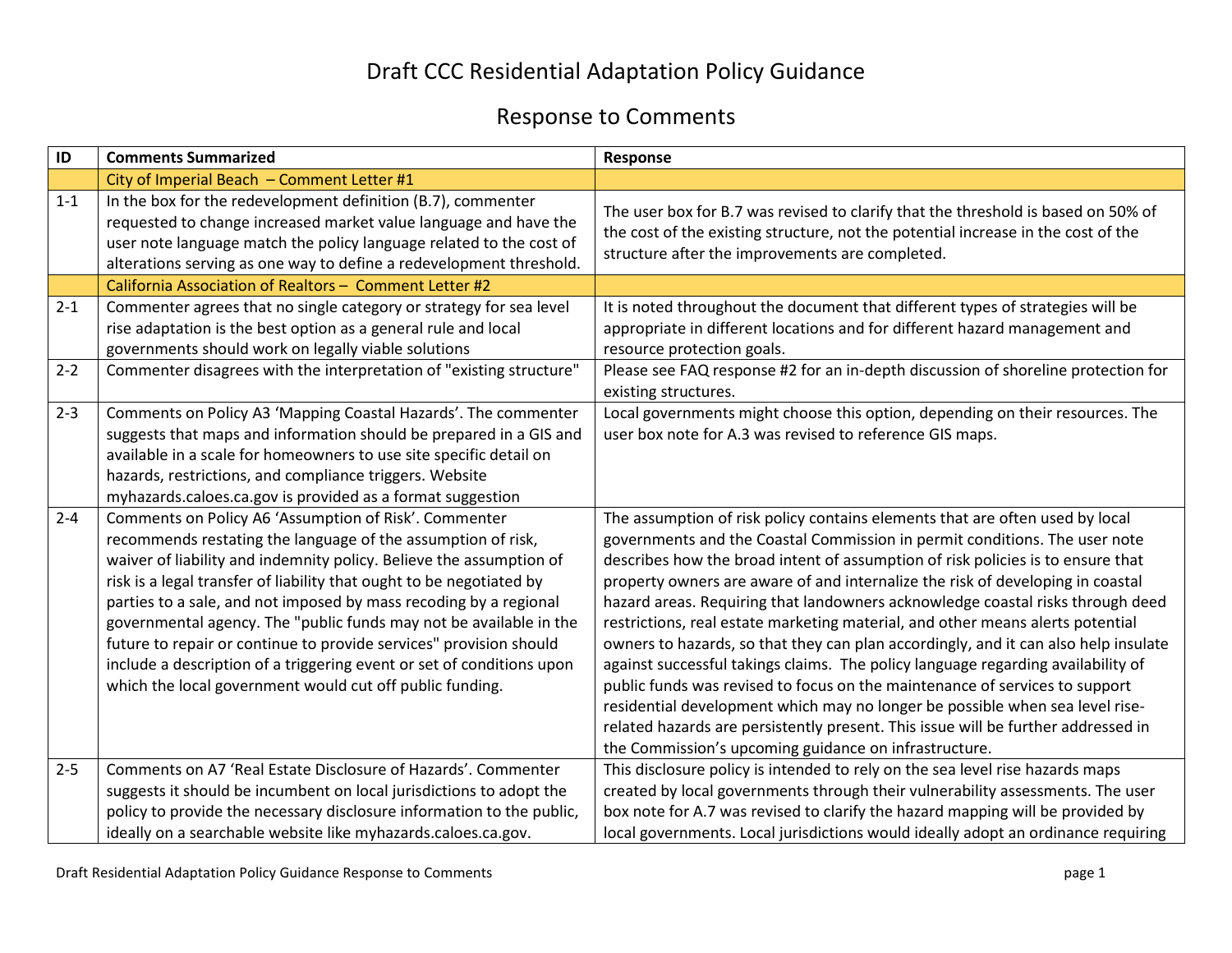|         |                                                                                                                                                                                                                                                                                                                                                                                                                                                                                           | disclosure pursuant to Civil Code section 1102.6a so that buyers, sellers, and<br>hazard disclosure companies are aware of the requirement and know the correct<br>process to use.                                                                                                                                                                                                                                                                                                                                                                                                                                                                                                                                                                                                                                                                                                         |
|---------|-------------------------------------------------------------------------------------------------------------------------------------------------------------------------------------------------------------------------------------------------------------------------------------------------------------------------------------------------------------------------------------------------------------------------------------------------------------------------------------------|--------------------------------------------------------------------------------------------------------------------------------------------------------------------------------------------------------------------------------------------------------------------------------------------------------------------------------------------------------------------------------------------------------------------------------------------------------------------------------------------------------------------------------------------------------------------------------------------------------------------------------------------------------------------------------------------------------------------------------------------------------------------------------------------------------------------------------------------------------------------------------------------|
| $2 - 6$ | Comments on B7 'Redevelopment'. Commenter suggests the<br>definition unfairly restricts residents from necessary routine<br>maintenance and upkeep of their homes, such as roof replacement<br>and laminate flooring. Commenter disagrees with B7, and believes<br>the policy would result in the degradation of vibrant communities<br>that make the coastal zone attractive.                                                                                                            | Please see FAQ response #4 that explains how routine maintenance and upkeep<br>would not typically qualify as redevelopment. The user note to policy B.7 was<br>edited to clarify this point.                                                                                                                                                                                                                                                                                                                                                                                                                                                                                                                                                                                                                                                                                              |
| $2 - 7$ | Comments on G3 Sea Level Rise overlay zones. Commenter asserts<br>that maintaining and repairing homes under standard conditions<br>poses no threat to coastal resources. Suggest local governments<br>should be under obligation to notify existing property owners of the<br>overlay zones and other facts about hazards associated with their<br>property.                                                                                                                             | Routine maintenance should not threaten coastal resources in the present;<br>however, sea level rise overlay zones anticipate increasing hazardous conditions<br>in the future. Please see FAQ response #4 for more discussion on this subject.<br>A revised section on the coastal resources at risk due to sea level rise was created<br>in the Background section of the guidance. Sea Level Rise Overlay Zones (hazard<br>overlay zones and beach open space zones) can be useful tools for informing long-<br>term adaptation strategies. An overlay zone can meet multiple objectives, set<br>boundaries based on a worst case scenario, and define the policy considerations<br>for those areas. For example, policies in Sea Level Rise Overlay Zones might<br>trigger downzoning, redevelopment restrictions, structure removal, or other<br>adaptation measures for development. |
| $2 - 8$ | Comments on G4 Beach Open Space Zones. Commenter asserts that<br>it is offensive that a local government would rezone and condemn a<br>home based on public safety and deem it habitable for transient<br>occupancy to the benefit of local governments at the expense of<br>home owners. The proposed policy allows condemnation without<br>just compensation and public necessity for a takings.                                                                                        | The model policies are written in accordance with Pub. Res. Code § 30010 which<br>requires just compensation in the event of condemnation. Model Policy G.10<br>suggests that local governments may "pursue funding to acquire non-conforming<br>structures from willing sellers" Model policies are also not required, but<br>provide a starting point for local government customization of adaptation<br>strategies. The trigger-based policies are intended to phase in strategies over time<br>as hazards become manifest. Flexibility in financing buy-outs will be important for<br>local governments pursuing some adaptation strategies Local governments will<br>need to avoid takings, and the sample policies are intended to help them adapt in<br>ways that allow their communities to continue to thrive.                                                                   |
| $2 - 9$ | Comments on G9 Managed retreat program. Commenter states that<br>approval for redevelopment in a beach open space zone will be<br>conditioned on participation in the managed retreat program. This<br>will require a deed restriction where the home will be modified or<br>removed "when necessary to maintain the minimum beach width."<br>Thus, concerned routine maintenance will trigger re-siting, redesign,<br>armoring removal, and for some properties, forced participation in | The model policy for the managed retreat program encourages voluntary<br>participation, and is envisioned to be a long term strategy.<br>Please see FAQ response #4 that explains how routine maintenance and upkeep<br>would not typically qualify as redevelopment. Many strategies encourage resilient<br>building design and retrofits (Model Policies C.1 and E.4).                                                                                                                                                                                                                                                                                                                                                                                                                                                                                                                   |

Draft Residential Adaptation Policy Guidance Response to Comments **page 2** page 2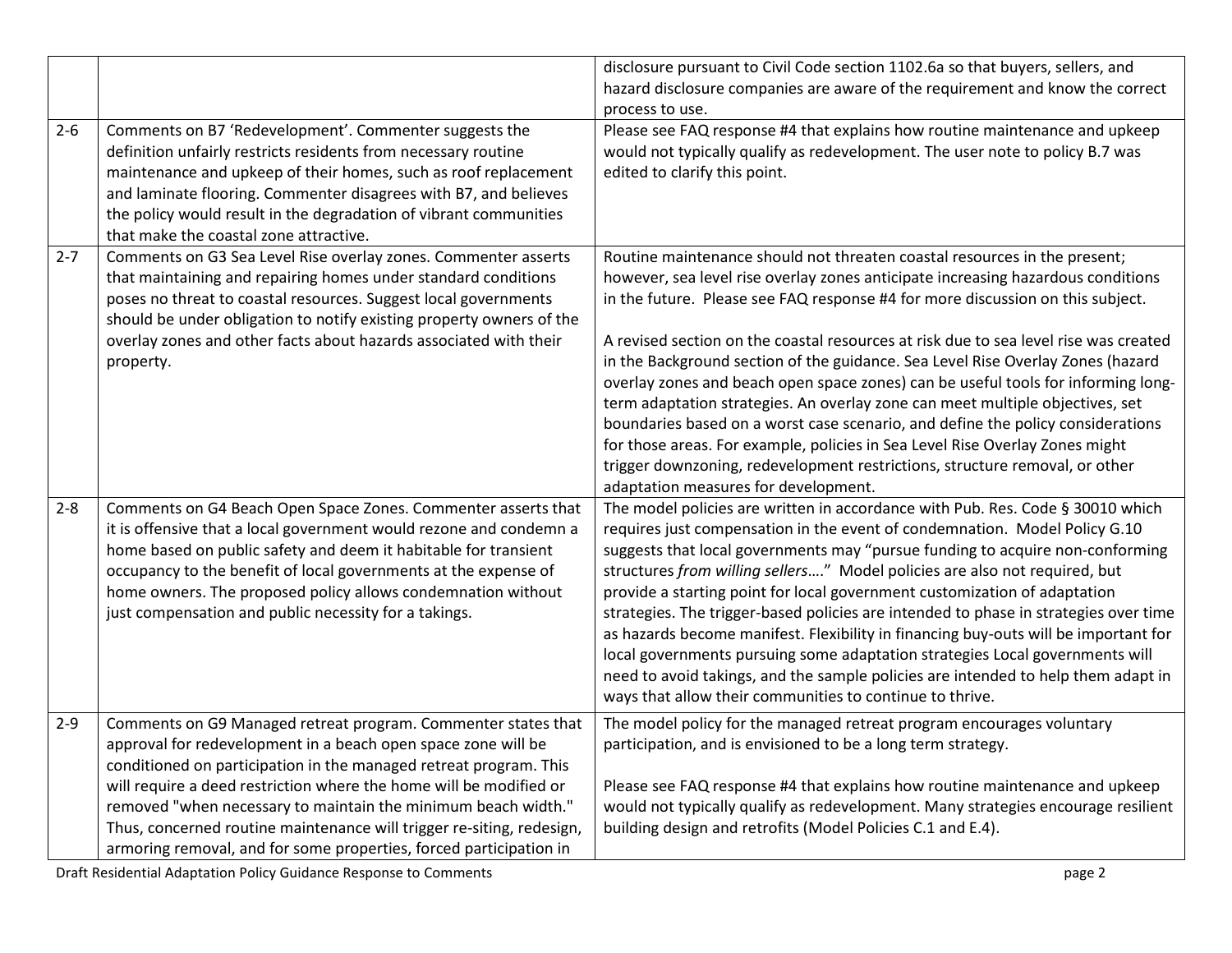|         | the managed retreat program--denying homeowners the ability to<br>reasonably maintain their properties under normal operating<br>conditions and life expectancies. Discourages the installation of<br>desirable improvements like water conservation systems, solar<br>power, and energy efficient features.                               |                                                                                                                                                                                                                                                                                                                                                                                                                                                                                                                                                                                                                                                                                                                                                                                                                                                                                                                                                                                                                                                                                                                                                                                                                                                                                                                                                                                                                                                                                                       |
|---------|--------------------------------------------------------------------------------------------------------------------------------------------------------------------------------------------------------------------------------------------------------------------------------------------------------------------------------------------|-------------------------------------------------------------------------------------------------------------------------------------------------------------------------------------------------------------------------------------------------------------------------------------------------------------------------------------------------------------------------------------------------------------------------------------------------------------------------------------------------------------------------------------------------------------------------------------------------------------------------------------------------------------------------------------------------------------------------------------------------------------------------------------------------------------------------------------------------------------------------------------------------------------------------------------------------------------------------------------------------------------------------------------------------------------------------------------------------------------------------------------------------------------------------------------------------------------------------------------------------------------------------------------------------------------------------------------------------------------------------------------------------------------------------------------------------------------------------------------------------------|
|         | East Shore Planning Group/North Marshall Residents - Comment<br>Letter #3                                                                                                                                                                                                                                                                  |                                                                                                                                                                                                                                                                                                                                                                                                                                                                                                                                                                                                                                                                                                                                                                                                                                                                                                                                                                                                                                                                                                                                                                                                                                                                                                                                                                                                                                                                                                       |
| $3 - 1$ | Commenter expresses concern that public outreach for the guidance<br>was not adequate; that the guidance unfairly singles out residential<br>properties; and that the guidance "establishes takings litigation<br>precedents."                                                                                                             | The Draft Guidance was released on the Coastal Commission's website on July 28,<br>2017 for a 2-month public comment period. To solicit and encourage comments<br>on the draft, Commission staff conducted 3 public webinars, 3 conference calls<br>with local governments, and held a public hearing on the item in August 2017.<br>Commission staff released a Revised Draft on March 6, 2018, added a second<br>public comment period to provide additional time for public review before taking<br>revisions to a Commission hearing.<br>This policy guidance focuses on residential development because it is one of the<br>most prevalent community development patterns along California's coast, and<br>thus poses one of the more frequent hazards management challenges. The<br>Commission understands that sea level rise adaptation for other types of<br>development will also need to be addressed and plans to develop additional<br>guidance related to sea level rise and infrastructure. The Commission is also<br>working with local governments on sea level rise adaptation for all development<br>types through LCP planning and individual permits. The Residential Adaptation<br>Policy Guidance is meant to be a resource or tool for how local governments<br>might plan for sea level rise in ways that minimize hazards to residential<br>development, protect coastal resources, and address takings concerns (See<br>Section 4 and Model Policy B.10 Takings Analysis). |
| $3 - 2$ | Commenter states that not all coastal areas have residential<br>development that can cause the loss of shoreline beaches, dunes,<br>and other recreational areas. "The threat of climate change is an<br>underlying and much larger cause to be addressed-rather than<br>'maintaining residential development'."                           | Section 1 was edited to clarify that not all coastal areas face the same threats to<br>resources from the effects of development. The concept of coastal squeeze is also<br>explained in more detail I. This Draft Guidance provides local governments with<br>model policies, which can be tailored to the specific circumstances faced in their<br>jurisdictions.                                                                                                                                                                                                                                                                                                                                                                                                                                                                                                                                                                                                                                                                                                                                                                                                                                                                                                                                                                                                                                                                                                                                   |
| $3 - 3$ | The commenter argues that policies that make it more difficult for<br>average coastal community members to maintain their homes on<br>the coast, but allow wealthy homeowners to remain could<br>potentially lead to loss of access to the coast. "Consequently, coastal<br>access would become increasingly exclusivein conflict with the | The model policies are suggestions to address the threats of coastal hazards from<br>rising seas. As sea level rises, public beach areas and residential development will<br>face these hazards. In addition, public beach areas provide low-cost recreational<br>opportunities and are used by all members of the public. The Coastal Act requires<br>the Commission and local governments to maximize public access and protect                                                                                                                                                                                                                                                                                                                                                                                                                                                                                                                                                                                                                                                                                                                                                                                                                                                                                                                                                                                                                                                                     |

Draft Residential Adaptation Policy Guidance Response to Comments **page 3** page 3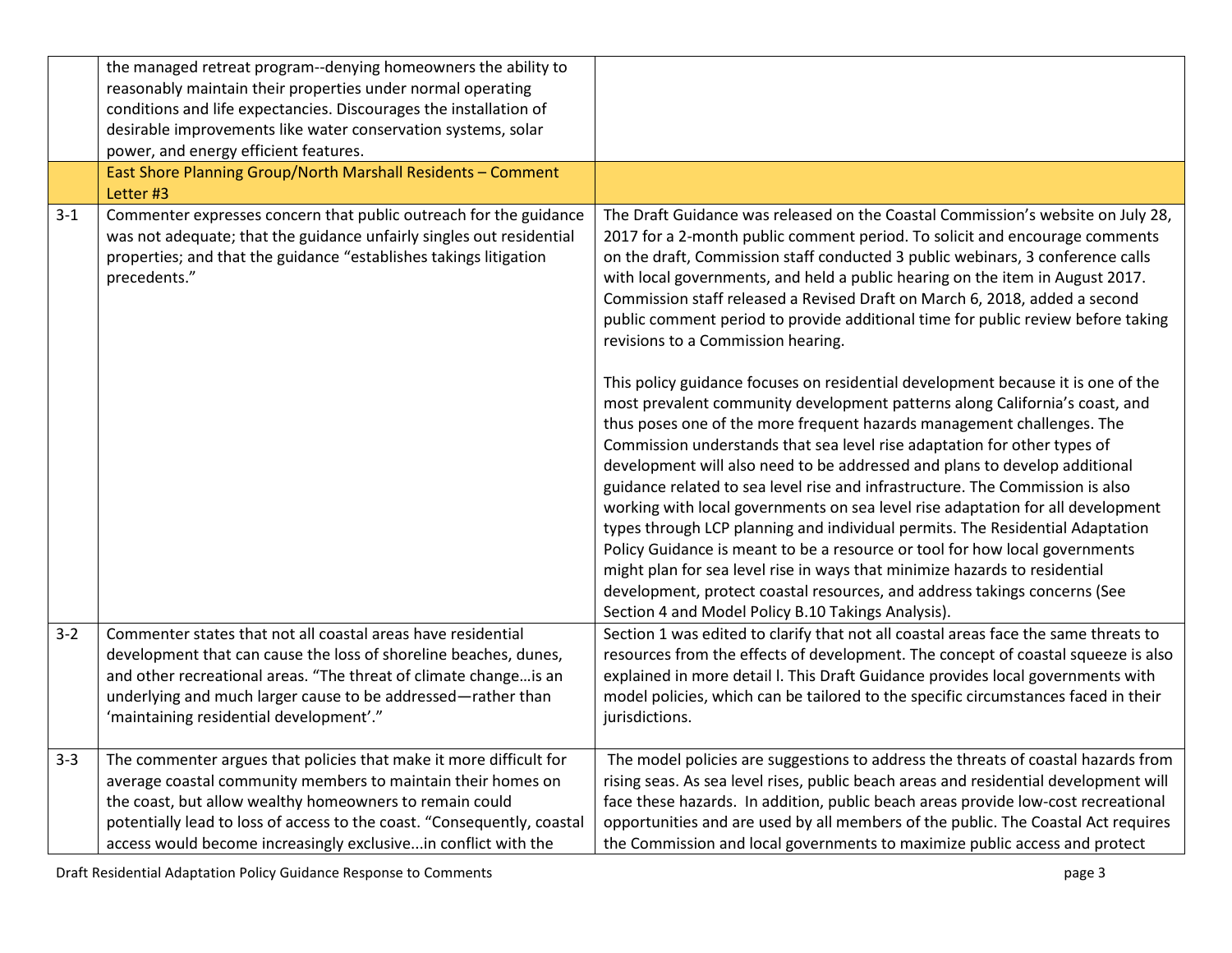|         | Coastal Act, which was enacted specifically to protect 1) the coastal<br>environment and 2) affordable coastal access including full time<br>residential and visitor-serving overnight stays."                                                                                                                                                                                                             | coastal resources such as beaches. In this Draft Guidance, many of the model<br>policies work together to achieve Coastal Act requirements                                                                                                                                                                                                                                                                                                                                                                                                                                                                                                                                                     |
|---------|------------------------------------------------------------------------------------------------------------------------------------------------------------------------------------------------------------------------------------------------------------------------------------------------------------------------------------------------------------------------------------------------------------|------------------------------------------------------------------------------------------------------------------------------------------------------------------------------------------------------------------------------------------------------------------------------------------------------------------------------------------------------------------------------------------------------------------------------------------------------------------------------------------------------------------------------------------------------------------------------------------------------------------------------------------------------------------------------------------------|
| $3 - 4$ | The commenter suggests educating coastal communities about<br>pathway choices and options before aggressively limiting options in<br>all cases.<br>• The commenter believes we need visioning that is very pragmatic<br>and specific about the engineering, environmental, economic, social,<br>legal, and technological details of options.                                                               | The Draft Guidance supports sea level rise planning that educates the public and<br>decision makers on the risks and options for addressing current and future<br>hazards in proactive ways to protect communities and coastal resources.<br>Establishing collaborative approaches and long term strategies that are phased,<br>innovative and adaptive are encouraged. The Revised Draft Guidance adds<br>additional language on the importance of a community-driven planning process to<br>evaluate and select adaptation strategies given a community's vision and input.                                                                                                                  |
| $3 - 5$ | Commenter expressed a need for a more collaborative approach<br>between staff and coastal communities.<br>."we need to collaboratively explore promising strategies and<br>innovations and conduct targeted pilot projects to increase our<br>understanding of these options."<br>• "urgency should be directed toward proactive community<br>approaches and working together on comprehensive solutions." | The Draft Guidance recommends a collaborative approach between the<br>Commission, local governments, and the public. The document has been revised<br>to place even more emphasis in the Section 2 subheading "Develop Adaptation<br>Plan" on the need for a community adaptation planning process that facilitates<br>public participation.                                                                                                                                                                                                                                                                                                                                                   |
| $3 - 6$ | • The commenter disagrees that existing development is defined by<br>the time of the Coastal Act passage. He expressed concern that<br>permits after 1977 for solar systems, bringing electrical up to code,<br>and roof replacements will be penalized while unpermitted work<br>rewarded.                                                                                                                | Please see FAQ response #2 for an in-depth discussion of shoreline protection for<br>existing structures. In addition, repair and maintenance and small additions, such<br>as the addition of solar systems, generally would not constitute redevelopment,<br>and as such, primary structures built prior to 1977, even with minor<br>improvements, would be considered existing structures for purposes of applying<br>for shoreline protection under Section 30235.                                                                                                                                                                                                                          |
|         | East Shore Planning Group- Comment Letter #4                                                                                                                                                                                                                                                                                                                                                               |                                                                                                                                                                                                                                                                                                                                                                                                                                                                                                                                                                                                                                                                                                |
| $4 - 1$ | • Commenter states that regular maintenance should not be a<br>trigger for meeting CCC SLR requirements for new development.                                                                                                                                                                                                                                                                               | Routine maintenance does not constitute redevelopment unless certain triggers<br>are met. Please see FAQ response #4 for a more detailed explanation of the<br>distinction between repair and maintenance and redevelopment.                                                                                                                                                                                                                                                                                                                                                                                                                                                                   |
| $4 - 2$ | • Commenter states that issues of where in Tomales Bay shoreline<br>homes are not related to sea level rise. The guidance will result in<br>accelerated deterioration of homes or ignored permitting<br>requirements.<br>• Commenter suggests provisions applicable to new shoreline<br>protective devices should only apply to activities that specifically<br>address the threats of sea level rise.     | The Coastal Act recognizes that each community and location along the coast is<br>unique. The Draft Guidance does not prescribe an approach for each unique<br>circumstance, but rather, provides a set of policy options for local governments to<br>use in developing LCP policies. Not all policies will be appropriate in all areas, and<br>policies need to be tailored to fit the particular circumstance. In addition, routine<br>maintenance is not defined as redevelopment. The Draft Guidance clarifies that in<br>cases where redevelopment thresholds are met, it is important to ensure that the<br>new development is built to ensure safety and stability, consistent with LCP |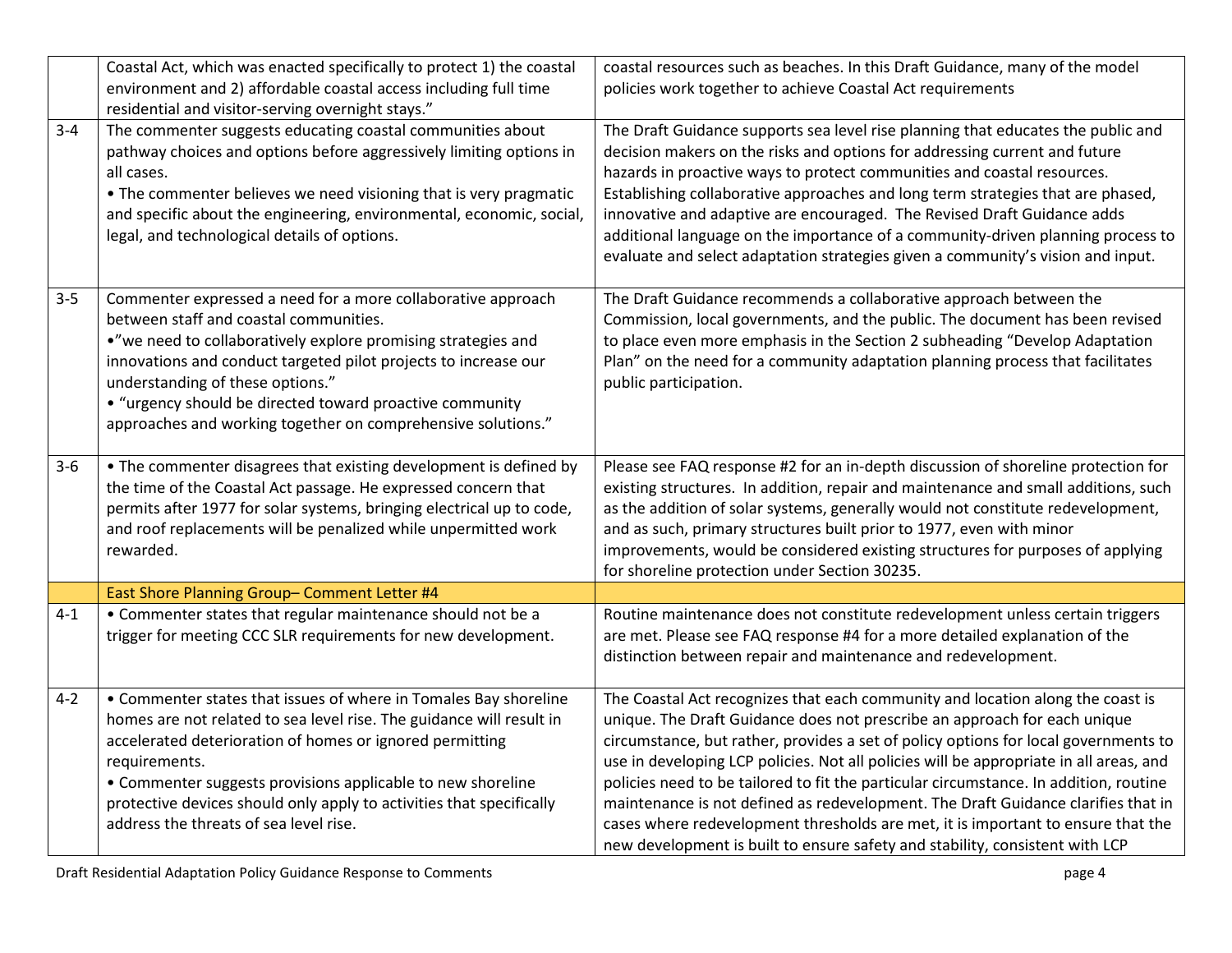|         |                                                                                                                                                                                                                                                                                                                                                                                                                                                                                                                                                                                   | policies.                                                                                                                                                                                                                                                                                                                                                                                                                                                                                                                                                                                                                                                                                                                                                                                                                                                                                                                                                                                                                                      |
|---------|-----------------------------------------------------------------------------------------------------------------------------------------------------------------------------------------------------------------------------------------------------------------------------------------------------------------------------------------------------------------------------------------------------------------------------------------------------------------------------------------------------------------------------------------------------------------------------------|------------------------------------------------------------------------------------------------------------------------------------------------------------------------------------------------------------------------------------------------------------------------------------------------------------------------------------------------------------------------------------------------------------------------------------------------------------------------------------------------------------------------------------------------------------------------------------------------------------------------------------------------------------------------------------------------------------------------------------------------------------------------------------------------------------------------------------------------------------------------------------------------------------------------------------------------------------------------------------------------------------------------------------------------|
| $4 - 3$ | Commenter states that requirements for SLR modifications should<br>be reasonable, incremental, and adaptive<br>• Many section F policy requirements "appear to be punitive<br>and they presume that the knowledge of sea-level rise and<br>available responses is complete".<br>• F9 "no future shoreline armoring" would prevent future<br>technologies and community wide approaches from being<br>employed in the future (see C-SMART draft July2017 report)<br>• These policies prevent incremental modifications to address<br>SLR--we should plan for stages as they occur. | Model policies are not required, but provide a starting point for local government<br>customization of adaptation strategies using multiple policies. Section F provides<br>options for dealing with shoreline protective devices. In addition, adaptation<br>strategies chosen may need to change over time to address increased sea level<br>rise and associated increased exposure to hazards as sea level rise exacerbates<br>storm surge and high waves. The legal context of various options will also need to<br>be considered in each situation and ultimately, adaptive responses will need to be<br>consistent with the Coastal Act.<br>The Revised Draft Guidance includes model policies for adaptation strategies that<br>encourage resilient building design and retrofits. In addition, the Revised Draft<br>Guidance encourages community wide approaches that embrace adaptation<br>planning processes that include adaptation pathways (incremental adaptation),<br>community visioning and maximizing public participation. |
| $4 - 4$ | Commenter states "further adaptations would be subject to Coastal<br>Commission permitting and review, so a preemptive waiver of the<br>right to seek a permit seems excessive."                                                                                                                                                                                                                                                                                                                                                                                                  | A Limits on Future Shoreline Armoring policy (See Model Policy F.9) is a tool that<br>can be used to ensure compliance with policies that require new development to<br>be safe without the need for a shoreline protective device. In addition, limits for<br>new development and disclosure of possible sea level rise and migrating public<br>trust boundaries can ensure that new property owners are on notice regarding<br>the limitations of the property. This will help ensure that any such owners have an<br>appropriate understanding of the potential use of the property: namely, that such<br>use may be limited by future hazards, exacerbated by sea level rise.                                                                                                                                                                                                                                                                                                                                                              |
| $4 - 5$ | Additional comments from East Shore planning group<br>1. More opportunity for public input<br>Commenter claims the guidance is regulation and that a special<br>committee of the Coastal Commission should be formed to consider<br>staff recommendations, public forums, and make recommendations<br>to the Commission.                                                                                                                                                                                                                                                          | This document is intended to function as interpretive guidance pursuant to PRC<br>30620 for effective implementation of the Coastal Act in light of sea level rise and<br>does not contain any new regulations or amend or supersede any existing<br>statutory or regulatory requirements. Please see FAQ response #1 for additional<br>in-depth discussion of the intent of the Draft Guidance.<br>The Draft Guidance suggests that local governments should provide opportunity<br>for public input as they consider their shoreline vulnerabilities and craft their<br>community's goals for adaptation options. The FAQ document includes a<br>summary of public input opportunities to date, and a second comment period is<br>provided on the Revised Draft Guidance document to allow for further input.                                                                                                                                                                                                                                |
| $4 - 6$ | 2. Failure to consider the coastal-resource value of coastal<br>communities<br>Commenter suggests an objective of the policy guidance should be<br>to maintain and protect long-term coastal communities as coastal                                                                                                                                                                                                                                                                                                                                                               | The purpose of the Draft Guidance is to promote adaptation strategies to<br>effectively address coastal hazard risks and protect coastal resources over time.<br>Through their adaptation planning processes, communities might decide that a<br>goal of their LCP update to address sea level rise is to maintain and protect certain                                                                                                                                                                                                                                                                                                                                                                                                                                                                                                                                                                                                                                                                                                         |

Draft Residential Adaptation Policy Guidance Response to Comments **page 1** and the set of the set of the set of the set of the set of the set of the set of the set of the set of the set of the set of the set of the set of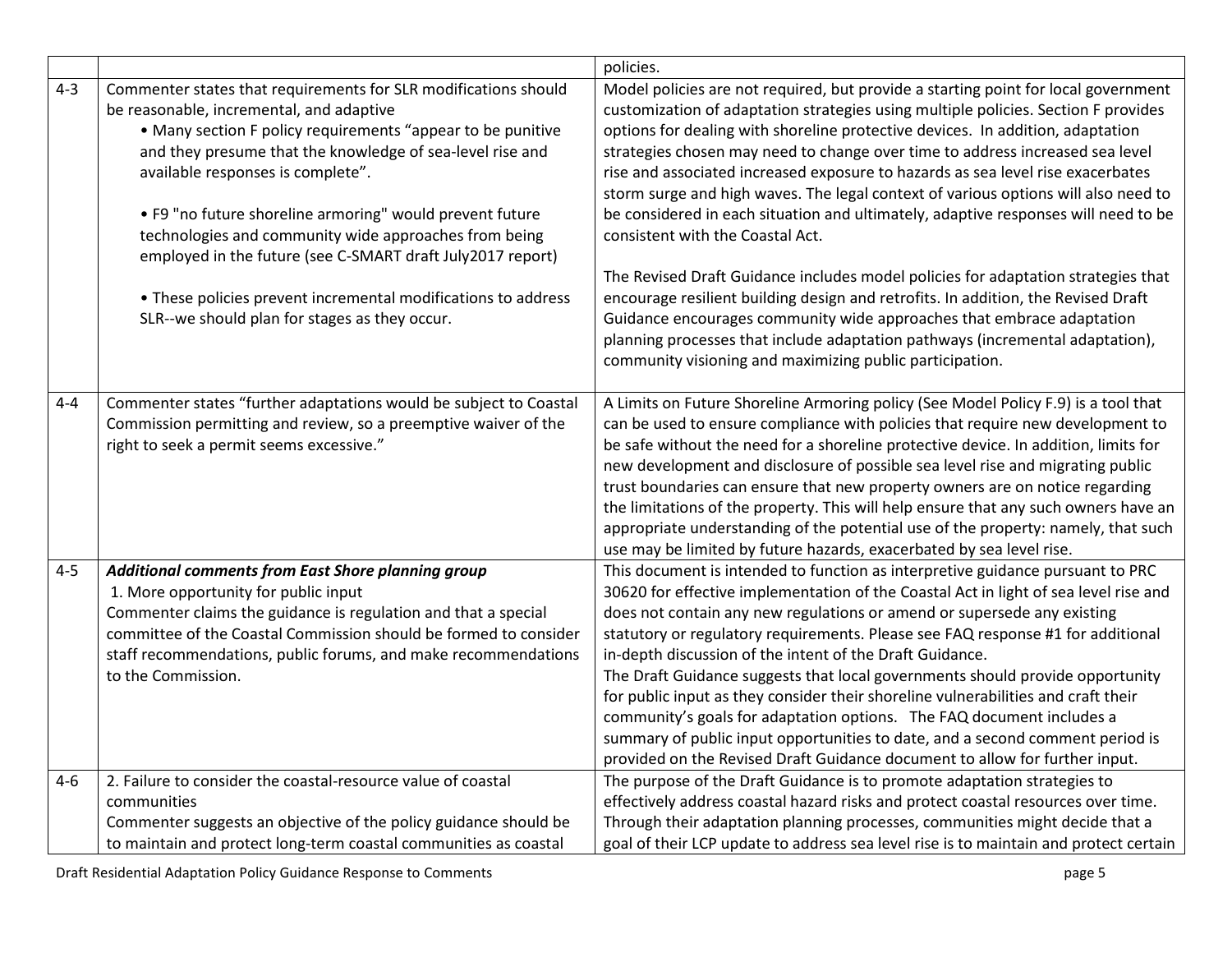|         | resources.                                                                                                                                                                                                                                                                                                                                                                                                                                                                                                                                                            | special community areas to the extent that is possible consistent with applicable<br>laws and regulations. See Model Policy G.2 Adaptation Plan and G.3 Adaptation<br>Plan for Highly Vulnerable Areas.                                                                                                                                                                                                                                                                                                                                                                                                                                                                                                                                                                                                                                                                                                                                                                                                  |
|---------|-----------------------------------------------------------------------------------------------------------------------------------------------------------------------------------------------------------------------------------------------------------------------------------------------------------------------------------------------------------------------------------------------------------------------------------------------------------------------------------------------------------------------------------------------------------------------|----------------------------------------------------------------------------------------------------------------------------------------------------------------------------------------------------------------------------------------------------------------------------------------------------------------------------------------------------------------------------------------------------------------------------------------------------------------------------------------------------------------------------------------------------------------------------------------------------------------------------------------------------------------------------------------------------------------------------------------------------------------------------------------------------------------------------------------------------------------------------------------------------------------------------------------------------------------------------------------------------------|
| $4 - 7$ | 3. Community action would be foreclosed<br>Commenter cites Marshall's history of working on community<br>solutions to problems (East Shore Community Plan and wastewater<br>system for Tomales Bay). Suggests that community wide solution of<br>raising homes through a coordinated effort would be stopped by the<br>guidelines.                                                                                                                                                                                                                                    | Model policies are intended to be customized and reflect local conditions. A<br>variety of approaches may be appropriate for any given area. To be certified, LCP<br>policies must be consistent with and able to carry out the Coastal Act.                                                                                                                                                                                                                                                                                                                                                                                                                                                                                                                                                                                                                                                                                                                                                             |
| $4 - 8$ | 4. Preservation of housing<br>Commenter suggests that the policy guidelines would favor the<br>wealthy because permits are expensive.                                                                                                                                                                                                                                                                                                                                                                                                                                 | The Coastal Act requires that most new development in the coastal zone receive a<br>coastal development permit - the Draft Guidance does not change that<br>requirement. Preservation of housing, including lower-cost housing, is an<br>important consideration for many local jurisdictions. Further, there are various<br>tools under the Coastal Act to help expedite the review of certain types of<br>permits, including reduced permit fees.                                                                                                                                                                                                                                                                                                                                                                                                                                                                                                                                                      |
| $4 - 9$ | 5. Mitigation<br>Commenter points out Marshall homes that do not front beaches or<br>tide pools should not be required to mitigate negative impacts that<br>are not results of direct permitted activities. Suggest use of tideland<br>waters in Marshall would not be changed by sea level rise<br>adaptation.                                                                                                                                                                                                                                                       | Not all approaches in the Draft Guidance will be appropriate for every jurisdiction,<br>nor is it an exhaustive list of options. Different regions will have different<br>vulnerable assets and coastal resources to be protected that would be considered<br>in the context of permitting new development. Additionally, local governments<br>must ensure that permit conditions they impose on a case-by-case basis to<br>mitigate impacts of a development have a nexus with the impacts caused by the<br>development, and that any required mitigation is roughly proportional to those<br>impacts. However, local governments also have broader authority to legislatively<br>require, through LCPs or other means, land use restrictions that protect or<br>enhance coastal resources, without the need to demonstrate that the application<br>of such measures has a nexus and is proportional in each application. See Cal.<br>Building Industry Assn v. City of San Jose (2015) 61 Cal.4th 435. |
|         | Coastal Rights Coalition- Comment Letter #5                                                                                                                                                                                                                                                                                                                                                                                                                                                                                                                           |                                                                                                                                                                                                                                                                                                                                                                                                                                                                                                                                                                                                                                                                                                                                                                                                                                                                                                                                                                                                          |
| $5 - 1$ | "Adaptation strategies will be required for all coastal resources and<br>development. These must be community based and MUST apply<br>equally to all property types, including public property. "To build the<br>resilience of coastal communities and ecosystems, coordinated<br>adaptation efforts must consider sea level rise and coastal flooding<br>impacts." (NOAA Digital Coast) Adopting strategies or "guidance" on<br>a piecemeal basis, i.e. "residential" is not only wrong, it is certain to<br>promote uncoordinated strategies that are ineffective." | This Draft Guidance focuses on residential development because it is one of the<br>most prevalent community development patterns along California's coast, and<br>thus poses one of the more frequent hazards management challenges. In many<br>cases, local jurisdictions will need to consider adaptation strategies for<br>infrastructure, including roads, and other public property, as they develop their<br>community vision for addressing impacts of sea level rise on their shorelines. As<br>noted in this Draft Guidance, adaptation planning processes should help<br>communities coordinate their adaptation strategies for all of their sea level rise<br>vulnerabilities. While outside the scope of this guidance, the Commission plans to<br>provide future guidance on sea level rise planning for critical infrastructure.                                                                                                                                                           |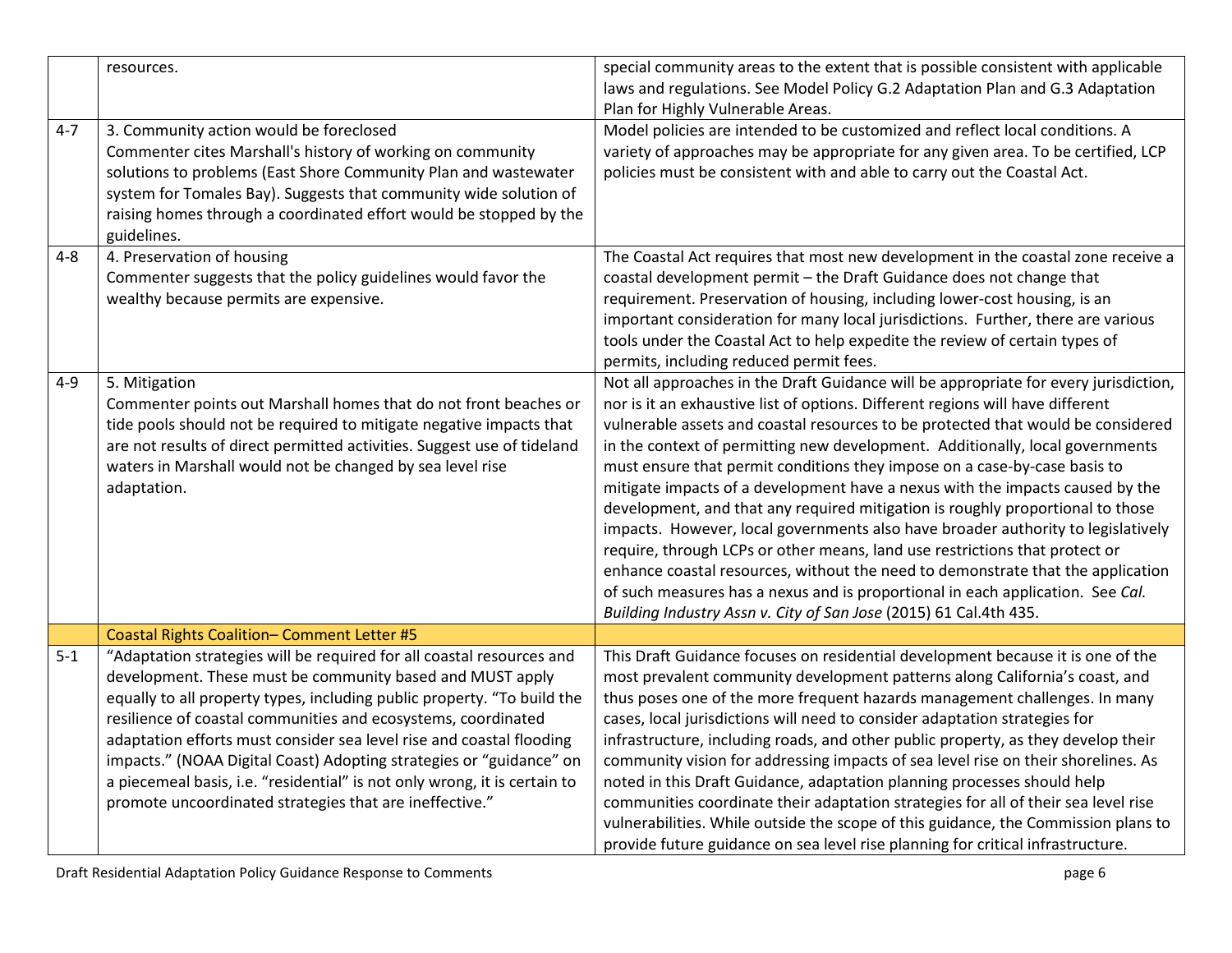| $5-2$<br>$5 - 3$ | "The ownership rights of all private property types are equally<br>protected by the State and / or the U.S. Constitution. Throughout<br>this document, limitations are proposed to abrogate those rights on<br>an arbitrary and capricious basis, or force others (local governments)<br>to do so in Local Coastal Plan revisions. Such "Takings" are illegal."<br>"We are well aware that the Coastal Act was effective January 1, | Sea level rise adaptation policies may potentially give rise to takings concerns.<br>Considerable discussion is provided in Section 4 to address these concerns. The<br>Revised Draft Guidance provides policy recommendations to help local<br>governments avoid takings, including by calling for the approval of development<br>that is inconsistent with the Chapter 3 policies of the Coastal Act if such approval<br>is necessary to avoid an unconstitutional taking of private property.<br>Please see FAQ response #2 for an in-depth discussion of shoreline protection for                                   |
|------------------|-------------------------------------------------------------------------------------------------------------------------------------------------------------------------------------------------------------------------------------------------------------------------------------------------------------------------------------------------------------------------------------------------------------------------------------|-------------------------------------------------------------------------------------------------------------------------------------------------------------------------------------------------------------------------------------------------------------------------------------------------------------------------------------------------------------------------------------------------------------------------------------------------------------------------------------------------------------------------------------------------------------------------------------------------------------------------|
|                  | 1977. Throughout this guidance document, you repeatedly assert<br>that development permitted after that date is denied protection<br>from storm damage and should be treated differently from those<br>permitted prior to that date. This assertion is wrong, has no basis in<br>law and should be deleted wherever it occurs."                                                                                                     | existing structures.                                                                                                                                                                                                                                                                                                                                                                                                                                                                                                                                                                                                    |
| $5-4$            | "Despite your claims to the contrary - "What it is Not", this<br>document is "rulemaking". It must be submitted to the Office of<br>Administrative Law for approval, prior to any consideration by the<br><b>Coastal Commissioners."</b>                                                                                                                                                                                            | This document is proposed as interpretive guidance pursuant to PRC 30620 for<br>effective implementation of the Coastal Act in light of sea level rise and does not<br>contain any new regulations or amend or supersede any existing statutory or<br>regulatory requirements. The adoption of interpretive guidelines pursuant to PRC<br>30620 is exempt from the Administrative Procedures Act. (PRC 30333(b);<br>California Coastal Comm'n v. Office of Administrative Law (1989) 210 Cal.App.3d<br>758, 762.) Please see FAQ response #1 for additional in-depth discussion of the<br>intent of the Draft Guidance. |
|                  | Coastal Property Owners Association of Santa Cruz County-<br><b>Comment Letter #6</b>                                                                                                                                                                                                                                                                                                                                               |                                                                                                                                                                                                                                                                                                                                                                                                                                                                                                                                                                                                                         |
| $6 - 1$          | "In regards to the above policy guidance it is imperative to state<br>clearly that it is only policy guidance."                                                                                                                                                                                                                                                                                                                     | Please see FAQ response #1 for additional in-depth discussion of the intent of the<br>Draft Guidance. We also state throughout the Draft Guidance that the<br>information and policy recommendations are advisory and not comprehensive.<br>They should be considered on a location-specific and case by case basis in a way<br>that fulfills the requirements of the Coastal Act, certified LCPs, and other relevant<br>laws and policies and includes consideration of local conditions.                                                                                                                              |
| $6 - 2$          | "The policy guidance seems to be targeting residences built after<br>1976 in an attempt to circumvent the Coastal Act's promise to allow<br>coastal properties to be protected from the erosive forces of the<br>ocean. It appears as an additional step towards removing the<br>property rights of California coastal property owners contrary to the<br>California State Constitution."                                           | Please see FAQ response #2 for an in-depth discussion of shoreline protection for<br>existing structures.                                                                                                                                                                                                                                                                                                                                                                                                                                                                                                               |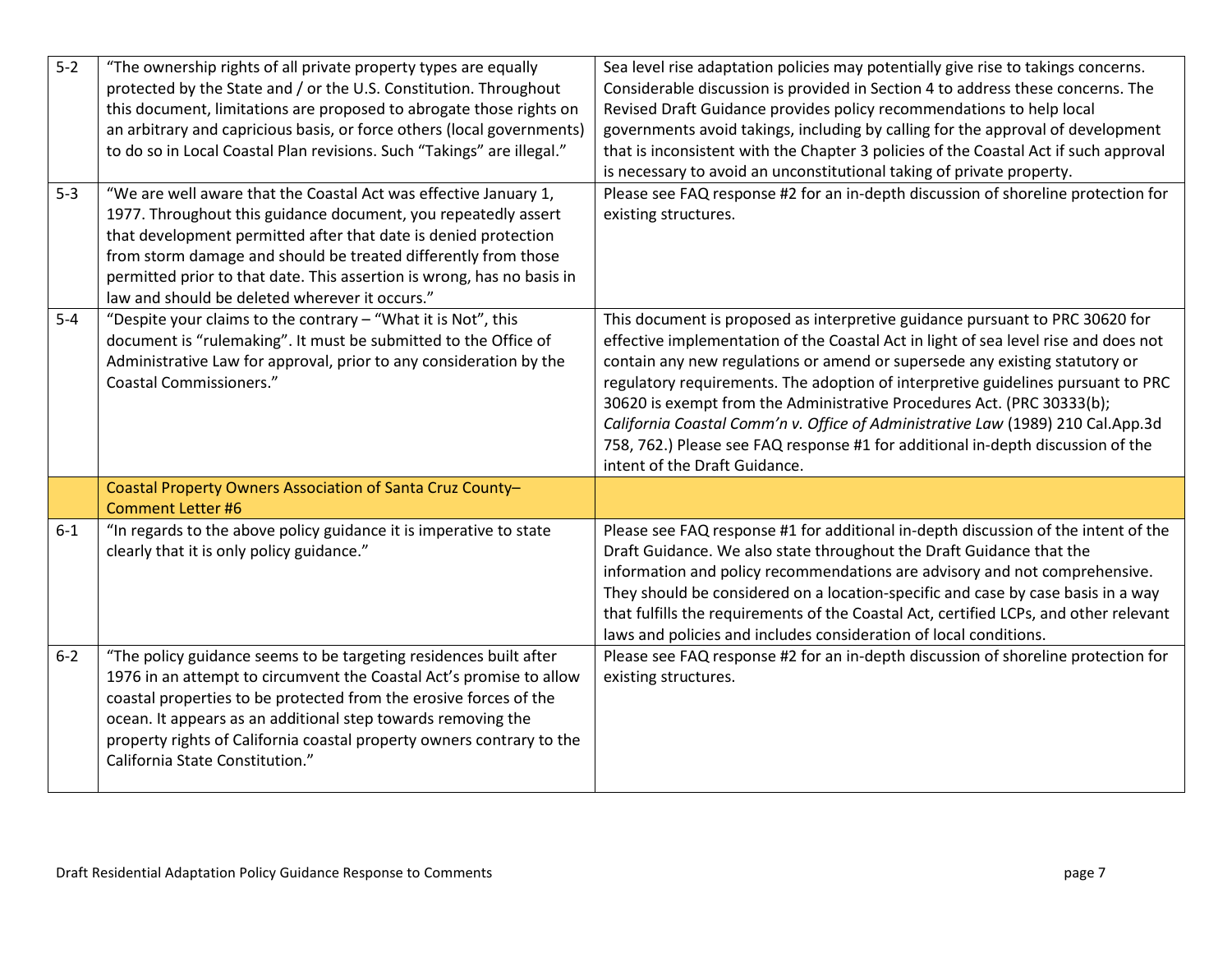| $6 - 3$ | "The policy guidance suggests that homes should be allowed to be<br>destroyed by ocean forces or even removed without just<br>compensation. This was confirmed during the web conferencing of<br>August 29, 2017. The policy guidance needs to address and mandate<br>compensation for properties which will be damaged or destroyed by<br>any policy guidance that prevents homeowners from protecting their<br>homes."                                                                                                                                                                                                                                                                                                                                                                                                                                                                                                             | Sea level rise adaptation policies may potentially give rise to takings concerns.<br>Considerable discussion is provided in Section 4 to address these concerns. The<br>Draft Guidance provides policy recommendations that can help local governments<br>address takings challenges.                                                                                                                                                                                        |
|---------|--------------------------------------------------------------------------------------------------------------------------------------------------------------------------------------------------------------------------------------------------------------------------------------------------------------------------------------------------------------------------------------------------------------------------------------------------------------------------------------------------------------------------------------------------------------------------------------------------------------------------------------------------------------------------------------------------------------------------------------------------------------------------------------------------------------------------------------------------------------------------------------------------------------------------------------|------------------------------------------------------------------------------------------------------------------------------------------------------------------------------------------------------------------------------------------------------------------------------------------------------------------------------------------------------------------------------------------------------------------------------------------------------------------------------|
| $6-4$   | "In the interest of the many concerns addressed in the policy<br>guidance there should be comprehensive policy guidance for all<br>coastal properties, both private and public."                                                                                                                                                                                                                                                                                                                                                                                                                                                                                                                                                                                                                                                                                                                                                     | This Draft Guidance focuses on residential development because it is one of the<br>most prevalent community development patterns along California's coast, and<br>thus poses one of the more frequent hazards management challenges. While                                                                                                                                                                                                                                   |
|         |                                                                                                                                                                                                                                                                                                                                                                                                                                                                                                                                                                                                                                                                                                                                                                                                                                                                                                                                      | outside the scope of this Guidance, the Commission plans to provide future<br>guidance on sea level rise planning for critical infrastructure.                                                                                                                                                                                                                                                                                                                               |
| $6-5$   | "It is suggested that the policy guidance be placed on hold until the<br>above clarifications are included and a compensation mechanism is<br>put into place."                                                                                                                                                                                                                                                                                                                                                                                                                                                                                                                                                                                                                                                                                                                                                                       | Suggestion noted.                                                                                                                                                                                                                                                                                                                                                                                                                                                            |
|         | West Marin Environmental Action Committee-Comment Letter #7                                                                                                                                                                                                                                                                                                                                                                                                                                                                                                                                                                                                                                                                                                                                                                                                                                                                          |                                                                                                                                                                                                                                                                                                                                                                                                                                                                              |
| $7 - 1$ | "As an overall comment, the Draft Residential Guidance presents<br>many strong proposed approaches and policies for local<br>municipalities to address SLR through LCPs. The following is a list<br>detailing positive examples from the Draft Residential Guidance,<br>including areas of the Draft Residential Guidance which align with<br>EAC's climate change adaptation principles."<br>"The Draft Residential Guidance successfully:<br>• Emphasizes use of the best available science.<br>• Emphasizes the importance of maximum public access and<br>protection of coastal resources in light of SLR and the Coastal Act,<br>ensuring that the California coast is protected for both present and<br>future generations.<br>• Employs a suite of strategies and offers flexibility for different<br>municipalities and geographic types (i.e. typologies).<br>• Employs a proactive and phased approach to SLR adaptation." | Comment noted.                                                                                                                                                                                                                                                                                                                                                                                                                                                               |
| $7 - 2$ | Commenter placed minor Recommendations in Italics:<br>• "Encourages policies which seek to avoid the "coastal squeeze"<br>and preserve important intertidal and low-lying habitats, which are<br>especially important for shorebirds and other species. More detail<br>could be added on the importance of these coastal resources.<br>• "Emphasizes the need for regional collaboration, especially around                                                                                                                                                                                                                                                                                                                                                                                                                                                                                                                          | More detail was added on the importance of coastal resources, with a new<br>"Coastal Resources at Risk" subsection in Section 2. More emphasis in Section 1<br>was added to highlight the importance of infrastructure planning in many<br>residential contexts and the need to engage additional stakeholders in<br>collaboration when conducting Adaptation Planning processes (See Section 2).<br>Community participation in adaptation planning is also more prominently |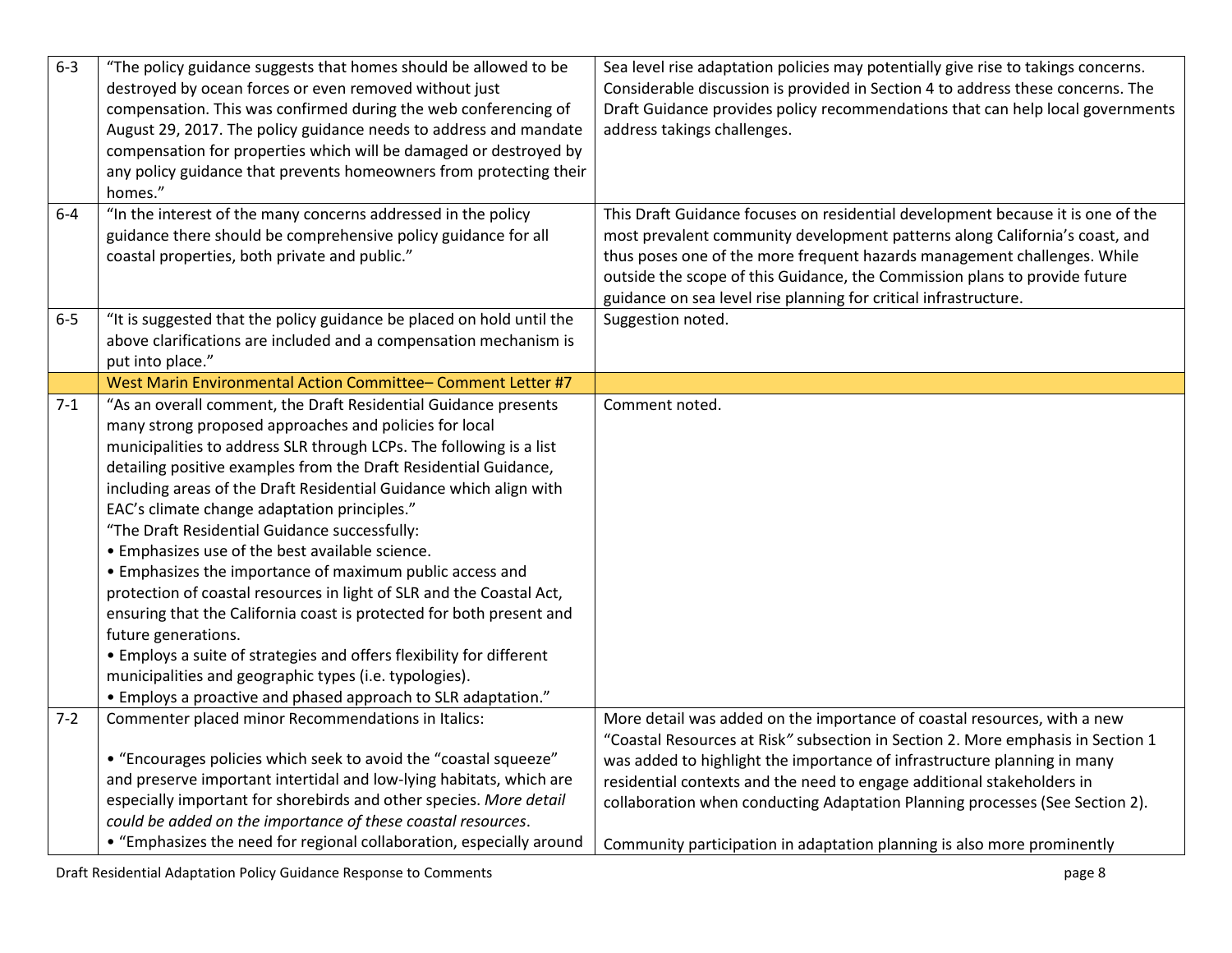|         | infrastructure and transportation planning. More emphasis and<br>elaboration could be placed on this point."<br>• "Emphasis on the need for "enhanced community participation."<br>Additional emphasis could be placed on the importance of public<br>participation in community scale adaptation planning."                                                                                                                                                                                                                                                                                                                                                                                             | represented in a new subsection "Develop Adaptation Plan" in Section 2.                                                                                                                                                                                                                                                                                                                                                                                                                           |
|---------|----------------------------------------------------------------------------------------------------------------------------------------------------------------------------------------------------------------------------------------------------------------------------------------------------------------------------------------------------------------------------------------------------------------------------------------------------------------------------------------------------------------------------------------------------------------------------------------------------------------------------------------------------------------------------------------------------------|---------------------------------------------------------------------------------------------------------------------------------------------------------------------------------------------------------------------------------------------------------------------------------------------------------------------------------------------------------------------------------------------------------------------------------------------------------------------------------------------------|
| $7 - 3$ | "It is important that the Draft Residential Guidance provides<br>sufficient examples and shoreline types to be a comprehensive<br>resource for the varied municipalities."                                                                                                                                                                                                                                                                                                                                                                                                                                                                                                                               | More detail on the complexity of typology contexts was added to Section 1. The<br>Draft Guidance notes the variety of types within even one jurisdiction and offers<br>more guidance on how the presence of other factors (infrastructure, accessways,<br>environmentally sensitive habitat areas (ESHA), etc.) might influence the phasing<br>of adaptation pathways and how different stakeholders might be involved in the<br>planning process (Section 2).                                    |
| $7 - 4$ | Commenter states that "in addition to seeking other funding<br>sources, municipalities could seek out foundation and/or land trust<br>grants for acquisition of vacant vulnerable properties. (Page 54 of<br>the Draft Residential Guidance includes property acquisitions. (G.1.<br>Management of Sea Level Rise Hazards, iv.a.)"                                                                                                                                                                                                                                                                                                                                                                       | The Revised Draft Guidance added a new subsection in Section 5 and an Appendix<br>to highlight additional adaptation funding sources (including those requested).                                                                                                                                                                                                                                                                                                                                 |
|         |                                                                                                                                                                                                                                                                                                                                                                                                                                                                                                                                                                                                                                                                                                          |                                                                                                                                                                                                                                                                                                                                                                                                                                                                                                   |
|         | Katie Beacock - Comment Letter #8                                                                                                                                                                                                                                                                                                                                                                                                                                                                                                                                                                                                                                                                        |                                                                                                                                                                                                                                                                                                                                                                                                                                                                                                   |
| $8 - 1$ | The commenter encourages the exploration of design based<br>solutions as opposed to a blanket ruling of limiting a property<br>owner's ability to rebuild or remodel including raising their property<br>to FEMA heights. "There is no logical reason to force homeowners to<br>retreat rather than use a design process to protect their home. This<br>action would take away a property owner's rights without even a<br>monetary reimbursement."<br>. The commenter states that "the public has plenty of access to the<br>Beach in Stinson, more than the environment, the roads and local<br>water can accommodate. I urge you to strike the thought of retreat<br>rather than remodel for safety." | The Revised Draft Guidance states that no single adaptation strategy (protect,<br>accommodate, or retreat) should be considered the best option as a general rule.<br>Multiple options are presented for consideration, and the Revised Draft Guidance<br>notes that adaptation pathways through which long and short term strategies<br>could be phased is encouraged. Remodeling for safety is one type of adaptation<br>that many communities might consider (see Model Policies C.1 and E.4). |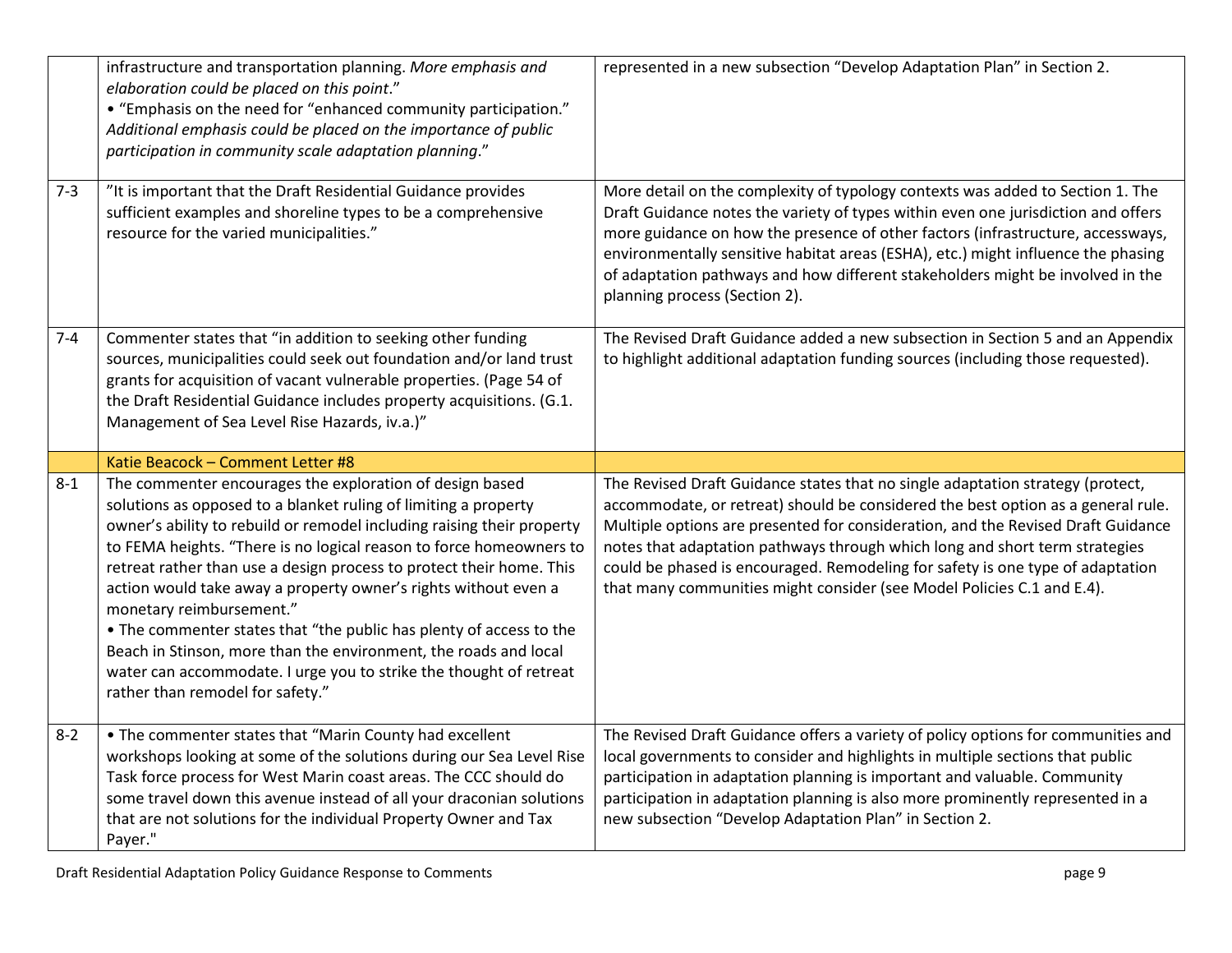|         | Heather Lindsey - Comment Letter #9                                                                                                              |                                                                                                                                                                       |
|---------|--------------------------------------------------------------------------------------------------------------------------------------------------|-----------------------------------------------------------------------------------------------------------------------------------------------------------------------|
| $9 - 1$ | Disclose Risks to Property Owners, Page 8. "Considering adding the                                                                               | Changes were made to this section to clarify the purpose of disclosing risks.                                                                                         |
|         | word "impact" after the word "intent"."                                                                                                          |                                                                                                                                                                       |
| $9 - 2$ | First sentence, page 9. Consider repeating the language found there                                                                              | This language was not repeated verbatim, but the concept is repeated in Section                                                                                       |
|         | at the end of page 2. "For purposes of implementing the Coastal Act,                                                                             | 3. "In most cases, especially for LCP land use and implementation plans, multiple                                                                                     |
|         | no single category or even specific strategy should be considered the                                                                            | adaptation strategies will be needed and every community will need to assess                                                                                          |
|         | "best" option as a general rule. Different types of strategies will be                                                                           | their risks and their potential options. There are a number of options for how to                                                                                     |
|         | appropriate in different locations and for different hazard                                                                                      | address the risks and impacts associated with sea level rise."                                                                                                        |
|         | management and resource protection goals."                                                                                                       |                                                                                                                                                                       |
| $9 - 3$ | Analyzing Alternative Adaptation Strategies, page 11, paragraph 4,                                                                               | A new subsection was created to address community engagement in "Develop                                                                                              |
|         | first sentence. Consider replacing "vital to" with "a requirement                                                                                | Adaptation Plan" in Section 2. It repeats the language requested at the end of the                                                                                    |
|         | for".                                                                                                                                            | first new paragraph.                                                                                                                                                  |
|         | Analyzing Alternative Adaptation Strategies, page 11, paragraph 4,                                                                               |                                                                                                                                                                       |
|         | last sentence. Consider repeating the language found there at the                                                                                |                                                                                                                                                                       |
|         | end of page 2 for assistance in the framing the entire document. "In                                                                             |                                                                                                                                                                       |
|         | preparing an adaptation plan, communities should consider all of                                                                                 |                                                                                                                                                                       |
|         | their options and evaluate them according to impact on coastal                                                                                   |                                                                                                                                                                       |
|         | resources, effectiveness at reducing risk, costs, and feasibility                                                                                |                                                                                                                                                                       |
|         | (technical, legal, social, or political)."                                                                                                       |                                                                                                                                                                       |
| $9 - 4$ | Soft Shoreline Protection (Protect), page 12, and Adaptive Design                                                                                | A new subsection "Develop Adaptation Plan" in Section 2 describes some of the                                                                                         |
|         | (Accommodate), page 13:                                                                                                                          | process for identifying and evaluating adaptation strategies. Considering future                                                                                      |
|         |                                                                                                                                                  | creative solutions for adaptation would also follow the steps as laid out in Section                                                                                  |
|         | "Adaption Plans need to outline how/by which criteria cities and                                                                                 | 3's planning framework (Figure 4).                                                                                                                                    |
|         | communities will evaluate and implement future solutions. The                                                                                    |                                                                                                                                                                       |
|         | process for evaluating future technologies and solutions is a critical                                                                           |                                                                                                                                                                       |
|         | path missing in this section."                                                                                                                   |                                                                                                                                                                       |
| $9 - 5$ | Hard Shoreline Armoring (Protect), paragraph 3 Consider adding                                                                                   | The proposed model policies should be considered on a location-specific and case                                                                                      |
|         | the following paragraph in the $3^{rd}$ paragraph. "However, in the rare                                                                         | by case basis in a way that fulfills the requirements of the Coastal Act, certified<br>LCPs, and other relevant laws and policies and includes consideration of local |
|         | communities, where the hard armoring is set significantly higher                                                                                 |                                                                                                                                                                       |
|         |                                                                                                                                                  |                                                                                                                                                                       |
|         | than the community behind it, hard armoring may need an alternate                                                                                | conditions. The Revised Draft Guidance does not prescribe an approach for each                                                                                        |
|         | evaluation."                                                                                                                                     | unique circumstance, but rather, provides a set of tools for local governments to                                                                                     |
|         |                                                                                                                                                  | use in developing LCP policies. Not all policies will be appropriate in all areas, and                                                                                |
|         |                                                                                                                                                  | policies will likely need to be tailored to fit the particular circumstance.                                                                                          |
| $9 - 6$ | <b>Comments on Managed Retreat (Retreat/Realignment) paragraph</b>                                                                               | Additional discussion on managed retreat considerations was added to Section 3,                                                                                       |
|         | 3: The commenter requests the document "delineate what the                                                                                       | which now discusses how communities may wish to consider additional factors                                                                                           |
|         | factors are that impact the feasibility of managed retreat. This is                                                                              | when analyzing the feasibility of managed retreat, including shoreline                                                                                                |
|         | insufficient; this area needs to list some of the more common factors<br>that impact the feasibility of managed retreat, and state that the list | development density, short and long term financial impacts, displacement of<br>residents, and environmental justice concerns.                                         |

Draft Residential Adaptation Policy Guidance Response to Comments **page 10** and the set of the set of the set of the set of the set of the set of the set of the set of the set of the set of the set of the set of the set of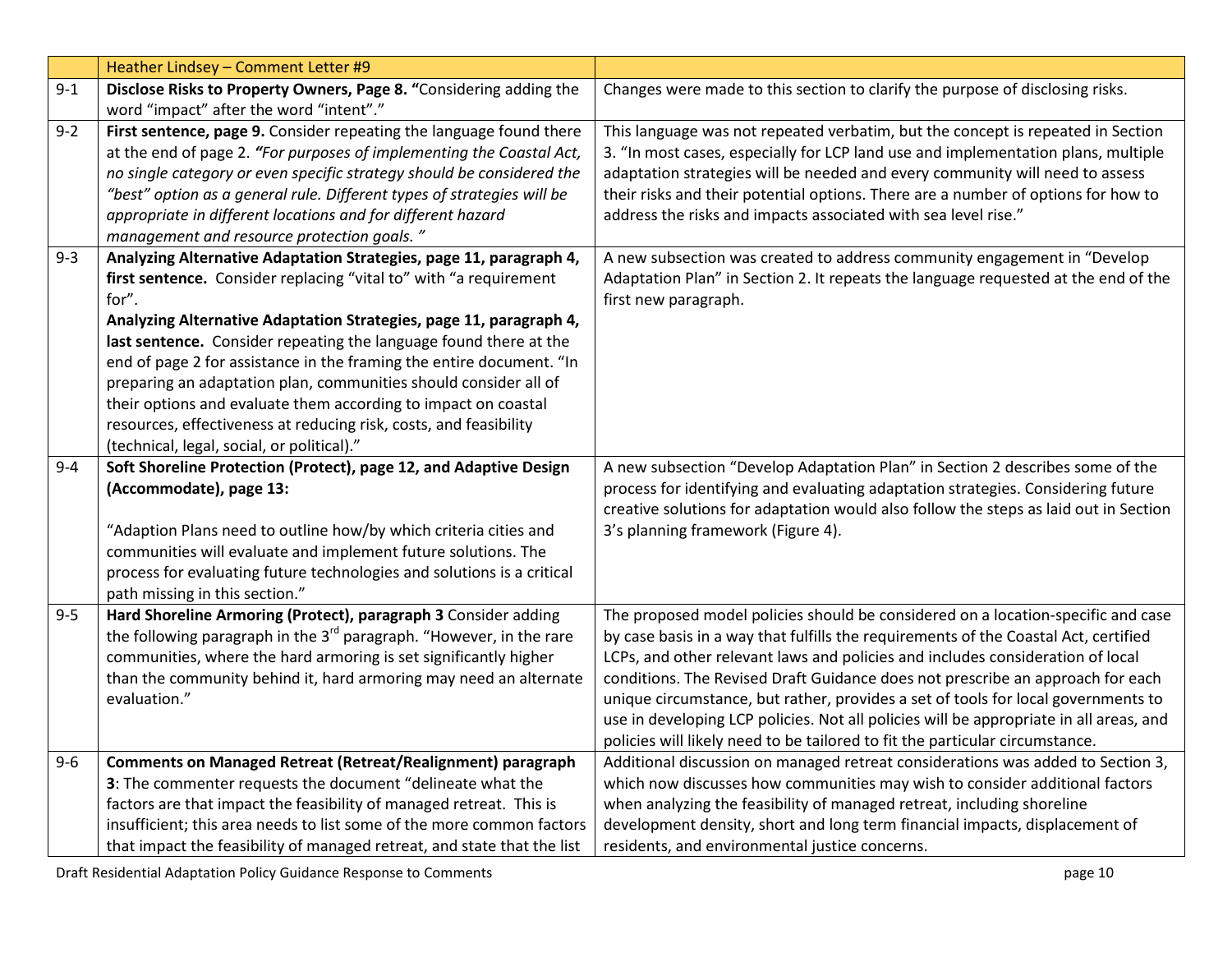|         | is not comprehensive due to the differences between<br>cities/counties. Some areas of this document are very detailed; the<br>factors determining the feasibility of managed retreat should be as<br>well. The people in charge of creating the Adaption Plans for their<br>cities and counties need to understand what factors may help<br>determine feasibility. "<br>• "Consider inserting language after "The feasibility of managed<br>retreat and realignment strategies depends on a number of<br>factors,". Language to be inserted, "including, but not limited to:<br>Geography<br>$\bullet$<br>Long-term financial impact of planned retreat on the<br>$\bullet$<br>community and on city finances<br>Legal Precedent<br>$\bullet$<br><b>Historical Precedent</b><br>$\bullet$<br>Impact on current home owners in managed retreat area<br>$\bullet$<br>Numerical understanding of how many people, homes,<br>$\bullet$<br>structures, and public facilities need to be relocated<br>Short-term financial impact of managed retreat on City<br>$\bullet$<br>finances"<br>"A city needs to understand whether it can survive the economic<br>burden of managed retreat. This may be inferred in the following | The Revised Draft Guidance also added an example of managed retreat in<br>California to highlight the process one community used to buy out individual<br>parcels over time and create a shoreline park (See Section 3, Box 2).<br>Please see FAQ response #8 for in-depth discussion of managed retreat and<br>feasibility.                                                                                   |
|---------|-------------------------------------------------------------------------------------------------------------------------------------------------------------------------------------------------------------------------------------------------------------------------------------------------------------------------------------------------------------------------------------------------------------------------------------------------------------------------------------------------------------------------------------------------------------------------------------------------------------------------------------------------------------------------------------------------------------------------------------------------------------------------------------------------------------------------------------------------------------------------------------------------------------------------------------------------------------------------------------------------------------------------------------------------------------------------------------------------------------------------------------------------------------------------------------------------------------------------|----------------------------------------------------------------------------------------------------------------------------------------------------------------------------------------------------------------------------------------------------------------------------------------------------------------------------------------------------------------------------------------------------------------|
|         | coastal hazards (Policy G.1) and creation of an Adaptation Plan<br>(Policy G.2).", but it needs to be better outlined."                                                                                                                                                                                                                                                                                                                                                                                                                                                                                                                                                                                                                                                                                                                                                                                                                                                                                                                                                                                                                                                                                                 |                                                                                                                                                                                                                                                                                                                                                                                                                |
| $9 - 7$ | Section 3, page 14, Managed Retreat (Retreat/Realignment),<br>paragraph 4: Consider rephrasing "Again, a community visioning<br>process is the first step for communities to take in order to explore<br>the potential for such an adaptation approach." Throughout the<br>document it is unclear whether a community visioning process is a<br>condition precedent to managed retreat."                                                                                                                                                                                                                                                                                                                                                                                                                                                                                                                                                                                                                                                                                                                                                                                                                                | The Revised Draft Guidance added in Section 2 (Policy recommendations for all<br>hazardous areas) a subsection titled "Develop Adaptation Plan" to make it clear<br>that all jurisdictions should engage a community visioning process when<br>developing adaptation plans in order to communicate sea level rise vulnerabilities<br>and scope appropriate strategies for adaptation.                          |
| $9 - 8$ | Figure 2. Page 27. "Consider inserting a pathway where there is a<br>remodel/new development but the city's legislation allows<br>armament to remain."                                                                                                                                                                                                                                                                                                                                                                                                                                                                                                                                                                                                                                                                                                                                                                                                                                                                                                                                                                                                                                                                  | Section 4 notes in a new subsection Adaptation Strategies for Development<br>Constructed after January 1, 1977 that in some cases, it might be possible to<br>permit shoreline protection for new development. In addition, shoreline<br>armoring may be an allowable adaptation strategy, at least in the short-term, in<br>order to protect areas where new and existing (i.e., pre-Coastal Act) residential |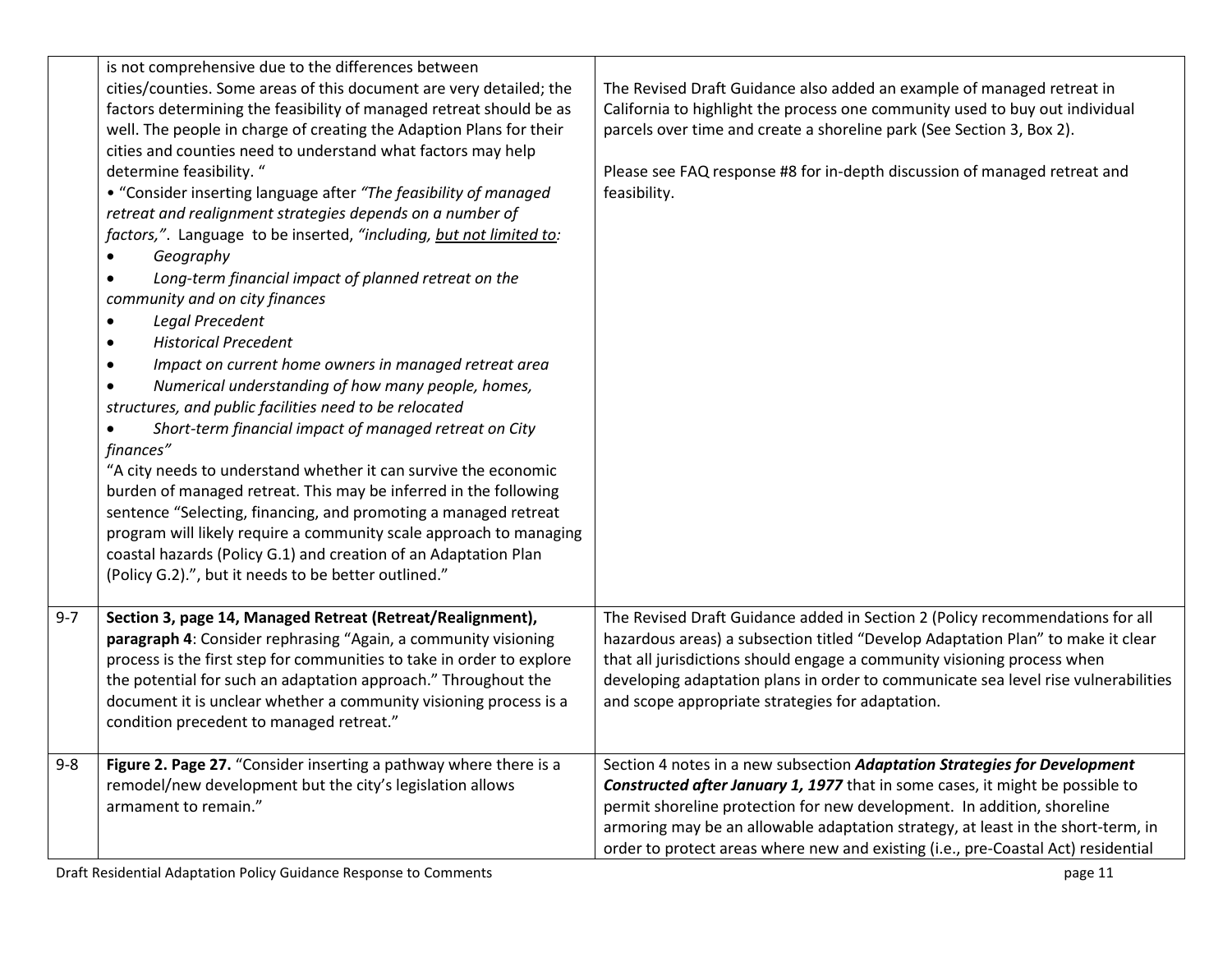| $9-9$    | Figure 3. Page 31. Consider adding language "Triggers are<br>dependent on the geography and patterns of the area. Trigger terms<br>need to be well-defined."                                                                                                                                                                                                                                                                                                                                              | development are intermingled and it is not feasible to have the shoreline<br>armoring only protect the existing development. A note in the caption for Figure 5<br>was added to clarify that the flow chart is simplified and that case specific<br>questions should be addressed by legal staff. The flow chart was also modified<br>from the first draft version for clarity<br>The adaptation pathway figure is called a "hypothetical example" in the caption.<br>Triggers are discussed in multiple parts of the Guidance, and are meant to be<br>customized to local context. Text in Section 5 describes that triggers should be<br>informed by local community involvement, and will reflect a community's risk<br>tolerance, local hazard conditions and geography, and adaptation vision. |
|----------|-----------------------------------------------------------------------------------------------------------------------------------------------------------------------------------------------------------------------------------------------------------------------------------------------------------------------------------------------------------------------------------------------------------------------------------------------------------------------------------------------------------|-----------------------------------------------------------------------------------------------------------------------------------------------------------------------------------------------------------------------------------------------------------------------------------------------------------------------------------------------------------------------------------------------------------------------------------------------------------------------------------------------------------------------------------------------------------------------------------------------------------------------------------------------------------------------------------------------------------------------------------------------------------------------------------------------------|
| $9 - 10$ | G.9 (a) Managed Retreat Program, Page 57. "This section fails to<br>envision a section where managed retreat will endanger an entire<br>community. Managed "retreat" assumes that "retreat" is the best<br>solution. But in cities/counties/areas where the beachfront<br>structures sit higher than much of the community behind it, what is<br>outlined does not work."                                                                                                                                 | As noted in the document, no single adaptation strategy (protect, accommodate,<br>or retreat) should be considered the best option as a general rule. The model<br>policies are options to be considered, and only recommended for consideration<br>where they might be appropriate. Not every option is listed, nor every local<br>context.                                                                                                                                                                                                                                                                                                                                                                                                                                                        |
| $9 - 11$ | G.9 (a) Managed Retreat Program, Page 57. Consider adding; "for<br>more than XXX percent of the calendar year" after the language<br>"width of ['[XXX feet' or 'to restore adequate public access to the<br>beach' feet]."<br>G.9 (d) Managed Retreat Program, Page 57. Consider adding "for<br>more than XXX percent of the calendar year" after the language "is<br>damaged beyond [XX%] or is threatened with imminent damage;%];<br>is no longer habitable; or leasing becomes otherwise infeasible." | The Revised Draft Guidance reflects requested edits to the policy language for<br>the Managed Retreat Program (now Model Policy G.10).                                                                                                                                                                                                                                                                                                                                                                                                                                                                                                                                                                                                                                                              |
|          | Seadrift Association, Jeff Loomans - Comment Letter #10                                                                                                                                                                                                                                                                                                                                                                                                                                                   |                                                                                                                                                                                                                                                                                                                                                                                                                                                                                                                                                                                                                                                                                                                                                                                                     |
| $10-1$   | Introductory sections. Commenter states that model policies are not<br>guidance, but mandates. The legal section is "a litany of<br>questionable interpretations of the Coastal Act and related doctrines<br>as if those interpretations represent established law."                                                                                                                                                                                                                                      | Please see FAQ response #1 for in-depth discussion of the intent and effect of the<br>Draft Guidance.                                                                                                                                                                                                                                                                                                                                                                                                                                                                                                                                                                                                                                                                                               |
| $10-2$   | A3 Mapping Coastal Hazards. Commenter interprets the language as<br>a mandate and proposes that the model language should not apply<br>because Marin County staff and local constituencies prefer elevation<br>as a viable alternative to addressing sea level rise. Commenter<br>claims that worst case scenarios are not appropriate or useful for<br>adaptation planning.                                                                                                                              | Please see FAQ response #1 for in-depth discussion of the intent and effect of the<br>Draft Guidance, including how jurisdictions remain free to develop other policies,<br>so long as they are consistent with the Coastal Act.<br>The Revised Draft Guidance describes in Section 5 (Implementation) that<br>analyzing a worst-case "high" projection for the planning horizon or expected life<br>of the proposed development provides a conservative upper bound for planning                                                                                                                                                                                                                                                                                                                   |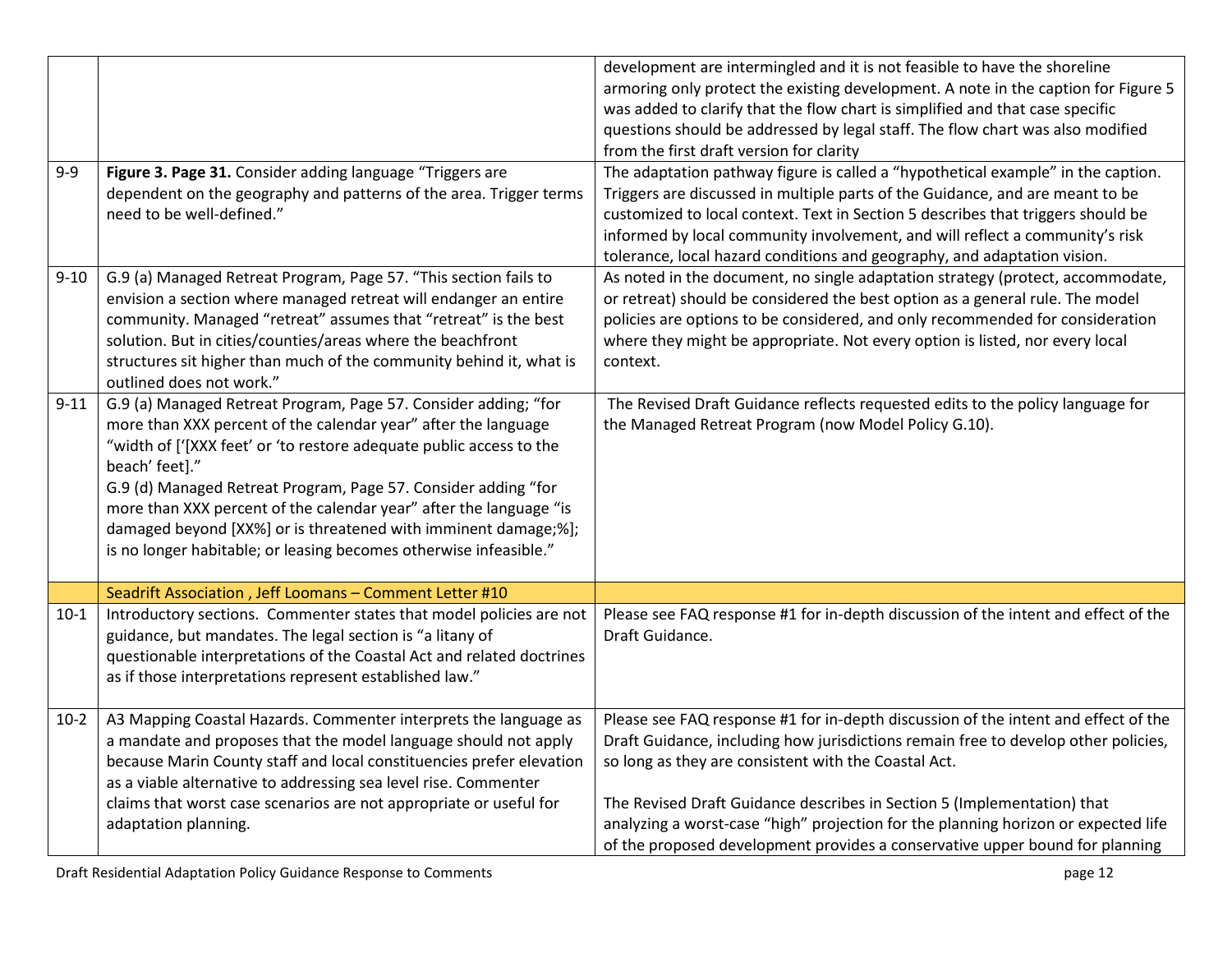|          |                                                                                                                                                                                                                                                                                                                                                                                                                                                      | based on current information. Analyzing the upper bound or potential "worst<br>case scenario" is consistent with the State of California Sea-Level Rise Guidance<br>(2013 and 2018 Update) and the Coastal Commission's Sea Level Policy Guidance<br>adopted in August 2015. Not all development will be designed to withstand the<br>sea level rise impacts projected in the planning horizon, but analysis of high sea<br>level rise scenarios over the typical anticipated life of development types will help<br>inform longer term adaptation planning.                                                                                                                                                                                                                                                                                                                                                                                                                                                                                                                                                                                                                                                    |
|----------|------------------------------------------------------------------------------------------------------------------------------------------------------------------------------------------------------------------------------------------------------------------------------------------------------------------------------------------------------------------------------------------------------------------------------------------------------|-----------------------------------------------------------------------------------------------------------------------------------------------------------------------------------------------------------------------------------------------------------------------------------------------------------------------------------------------------------------------------------------------------------------------------------------------------------------------------------------------------------------------------------------------------------------------------------------------------------------------------------------------------------------------------------------------------------------------------------------------------------------------------------------------------------------------------------------------------------------------------------------------------------------------------------------------------------------------------------------------------------------------------------------------------------------------------------------------------------------------------------------------------------------------------------------------------------------|
| $10-3$   | B.1.b Siting to protect coastal resources and minimize hazards.<br>Commenter states "It is both unreasonable and unduly burdensome<br>to require each homeowner to conduct a study to determine future<br>acceleration of erosion and flooding due to continued and<br>accelerated sea level rise." Contests the use of the term "landward"<br>in the policy because it does not reflect Marin's local conditions as<br>defining appropriate siting. | Comments on applicability of specific policy options to Marin County reflect one<br>local context. The Revised Draft Guidance serves to inform LCP policy<br>development statewide. Where language (such as "landward" in policy B.1.b) is<br>not applicable in a local context, the model policies are intended to be<br>customized.<br>The user note for Model Policy A.3-Mapping Coastal Hazards explains how local<br>governments might adopt and maintain up-to-date LCP coastal hazard maps to<br>streamline consideration of CDP applications because such maps could be used in<br>lieu of site-specific coastal hazard reports in certain circumstances. Although such<br>maps may provide less detailed or precise information than a site-specific report,<br>local governments may be able to rely on them to ensure consistency with LCP<br>hazard policies if they condition the CDP to address uncertainties related to<br>hazards. Site-specific studies for coastal development permits are necessary<br>unless hazards are identified on LCP hazard maps at a level of detail adequate to<br>ensure LCP policies and development standards can be complied with in the<br>permitting process. |
| $10 - 4$ | B3 Reliance on Shoreline Armoring. Commenter claims that there<br>are no rational grounds to deny reliance on existing protective<br>devices for redevelopment.                                                                                                                                                                                                                                                                                      | Coastal Act Section 30253 provides that new development shall not require the<br>construction of protective devices that substantially alter natural landforms along<br>bluffs and cliffs. Although Section 30235 allows shoreline protection for "existing<br>structures" if certain criteria are met, the Commission considers redeveloped<br>structures to be new structures rather than existing ones. Accordingly,<br>redeveloped structures are subject to Section 30253. Please also see FAQ<br>response #2 for discussion of shoreline protection for existing structures.                                                                                                                                                                                                                                                                                                                                                                                                                                                                                                                                                                                                                              |
| $10-5$   | B6 Minor Development in Hazardous Areas & B7 Redevelopment.<br>Commenter notes that Marin County has rejected the 50%<br>replacement language and contends that these policies are improper<br>mandates. "There is nothing in the Coastal Act mandating a 50%<br>standard, and in many cases local governments have applied<br>historically different standards for when redevelopment might                                                         | The Revised Draft Guidance explains that it is important for LCPs to define<br>redevelopment in order to address risks from coastal hazards to shoreline<br>residential development over time, but that local jurisdictions have some<br>flexibility in how they do so. At a minimum, the definition should include<br>replacement of 50% or more of structural components, and this standard is<br>derived from 14 California Code of Regulations Section 13252(b). Please see FAQ                                                                                                                                                                                                                                                                                                                                                                                                                                                                                                                                                                                                                                                                                                                             |

Draft Residential Adaptation Policy Guidance Response to Comments **page 13** page 13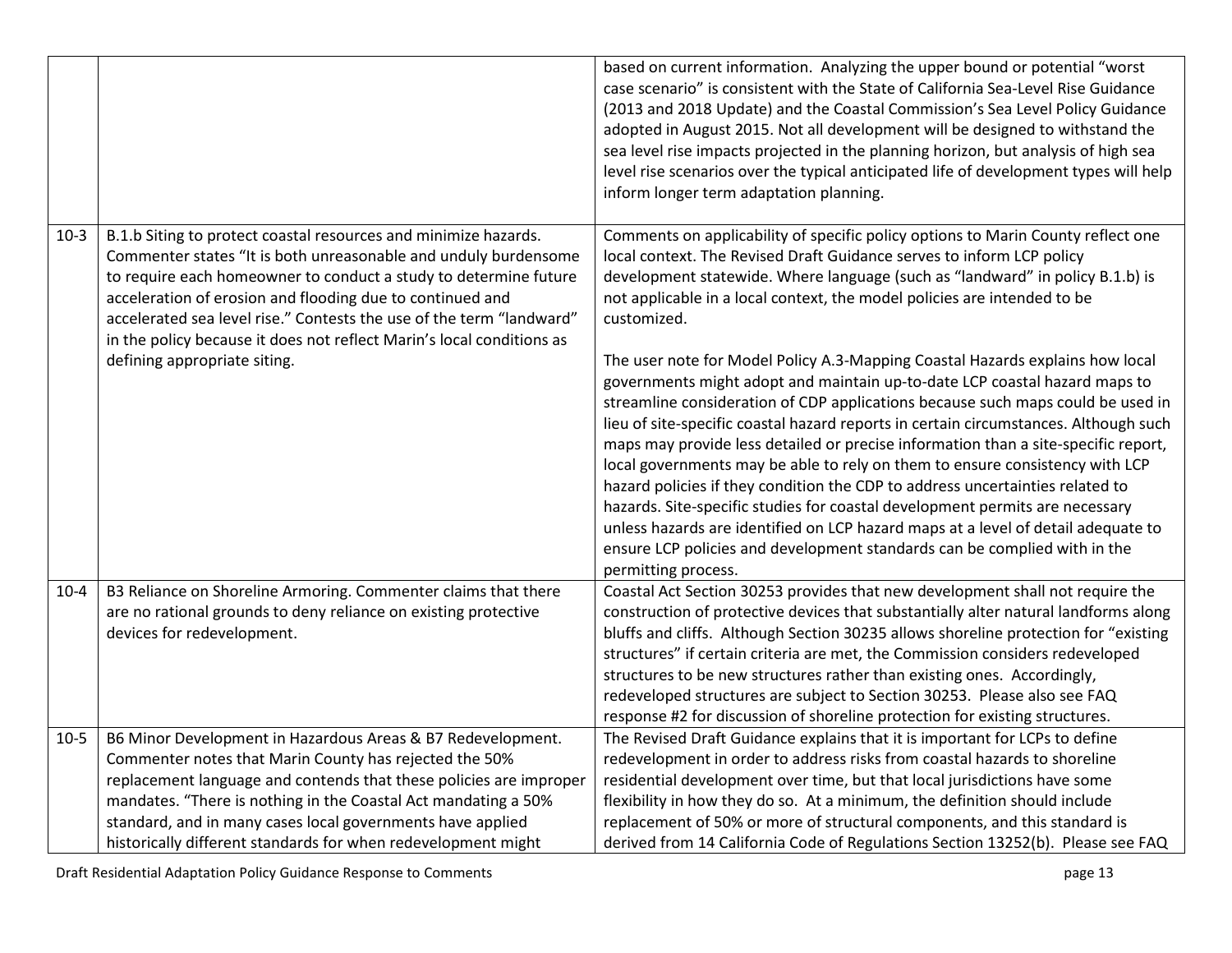|        | trigger certain compliance measures."                                                                                                                                                                                                                                                                                                                                                                                                                                                                                                                                                                         | response #3 for in-depth discussion of redevelopment.                                                                                                                                                                                                                                                                                                                                                                                                                                                                                                                                                                                                                                                                                                                                                                                                                                                                                                                                                                                                                                                                                                                                                                                                                                                   |
|--------|---------------------------------------------------------------------------------------------------------------------------------------------------------------------------------------------------------------------------------------------------------------------------------------------------------------------------------------------------------------------------------------------------------------------------------------------------------------------------------------------------------------------------------------------------------------------------------------------------------------|---------------------------------------------------------------------------------------------------------------------------------------------------------------------------------------------------------------------------------------------------------------------------------------------------------------------------------------------------------------------------------------------------------------------------------------------------------------------------------------------------------------------------------------------------------------------------------------------------------------------------------------------------------------------------------------------------------------------------------------------------------------------------------------------------------------------------------------------------------------------------------------------------------------------------------------------------------------------------------------------------------------------------------------------------------------------------------------------------------------------------------------------------------------------------------------------------------------------------------------------------------------------------------------------------------|
| $10-6$ | C1 Adaptive Design. Commenter states that language is too vague<br>and removable foundations conflict with federal FEMA flood zone<br>mandates.                                                                                                                                                                                                                                                                                                                                                                                                                                                               | Adaptive design policy language can serve as a launching pad for development of<br>a policy specific to a jurisdiction. Flexible foundation designs may be suitable for<br>certain shoreline contexts where they are not in conflict with FEMA flood zone<br>regulations. Of particular concern are situations where deepened perimeter<br>foundations or caissons might become exposed to wave action or erosion, in<br>which case removal options identified in the design plans would be useful.                                                                                                                                                                                                                                                                                                                                                                                                                                                                                                                                                                                                                                                                                                                                                                                                     |
| $10-7$ | D1 Removal Conditions/Development Duration. Commenter claims<br>that the language is an illegal mandate. Commenter also states that<br>"if any public agency requires the structures to be removed"<br>improperly intrudes on the right for local jurisdictions to determine<br>which public agencies might have such powers. Also, the commenter<br>states that the public trust boundary migration can only be<br>determined by the State Lands Commission. Lastly, the commenter<br>states that removal conditions based on the need for new and/or<br>augmented shoreline protective devices are illegal. | Model Policy D.1 has been modified to state that development that comes to be<br>located on public trust land must be removed unless the Coastal Commission and<br>State Lands Commission or other trustee agency permit it to remain. The revised<br>Model Policy D.1 also clarifies the meaning of the condition regarding removal<br>ordered by a public agency. Local jurisdictions could modify the model policy to<br>list relevant agencies if it wished to do so.<br>See also FAQ response #6 for a discussion of public agency responsibilities to<br>protect public trust resources. Please note the discussion on public trust in<br>Section 4 is extensive and references a more in-depth discussion of the public<br>trust doctrine in California and how it relates to sea level rise-- See also Center for<br>Ocean Solutions, Stanford Woods Institute for the Environment, The Public Trust<br>Doctrine: a Guiding Principle for Governing California's Coast under Climate<br>Change (2017).<br>Regarding the removal condition tied to the need for new/augmented shoreline<br>protection, the policy only applies to new development. Thus, it would not be<br>applied to existing development with already-existing shoreline protection, unless<br>that structure is redeveloped. |
| $10-8$ | F. Building Barriers to protect from hazards. Commenter disagrees<br>with existing structures definition in policy language.<br>F1 Shoreline and Bluff protective devices. Commenter disagrees with<br>definition of existing development and claims there is no reason to<br>deny usage of existing legal shoreline protective devices.                                                                                                                                                                                                                                                                      | Please see FAQ response #2 for an in-depth discussion of shoreline protection for<br>existing structures. Also, see Section 4 of the Revised Draft Guidance for a<br>description of the legal context of adaptation planning as well as interpretation of<br>Coastal Act Section 30235.                                                                                                                                                                                                                                                                                                                                                                                                                                                                                                                                                                                                                                                                                                                                                                                                                                                                                                                                                                                                                 |
| $10-9$ | F.5 Evaluation of Existing Shoreline Armoring and F.6 Shoreline<br>Armoring Duration. Commenter states these are inappropriate<br>mandates.                                                                                                                                                                                                                                                                                                                                                                                                                                                                   | Please see FAQ response #1 for additional in-depth discussion of the intent of the<br>Residential Adaptation Policy Guidance.                                                                                                                                                                                                                                                                                                                                                                                                                                                                                                                                                                                                                                                                                                                                                                                                                                                                                                                                                                                                                                                                                                                                                                           |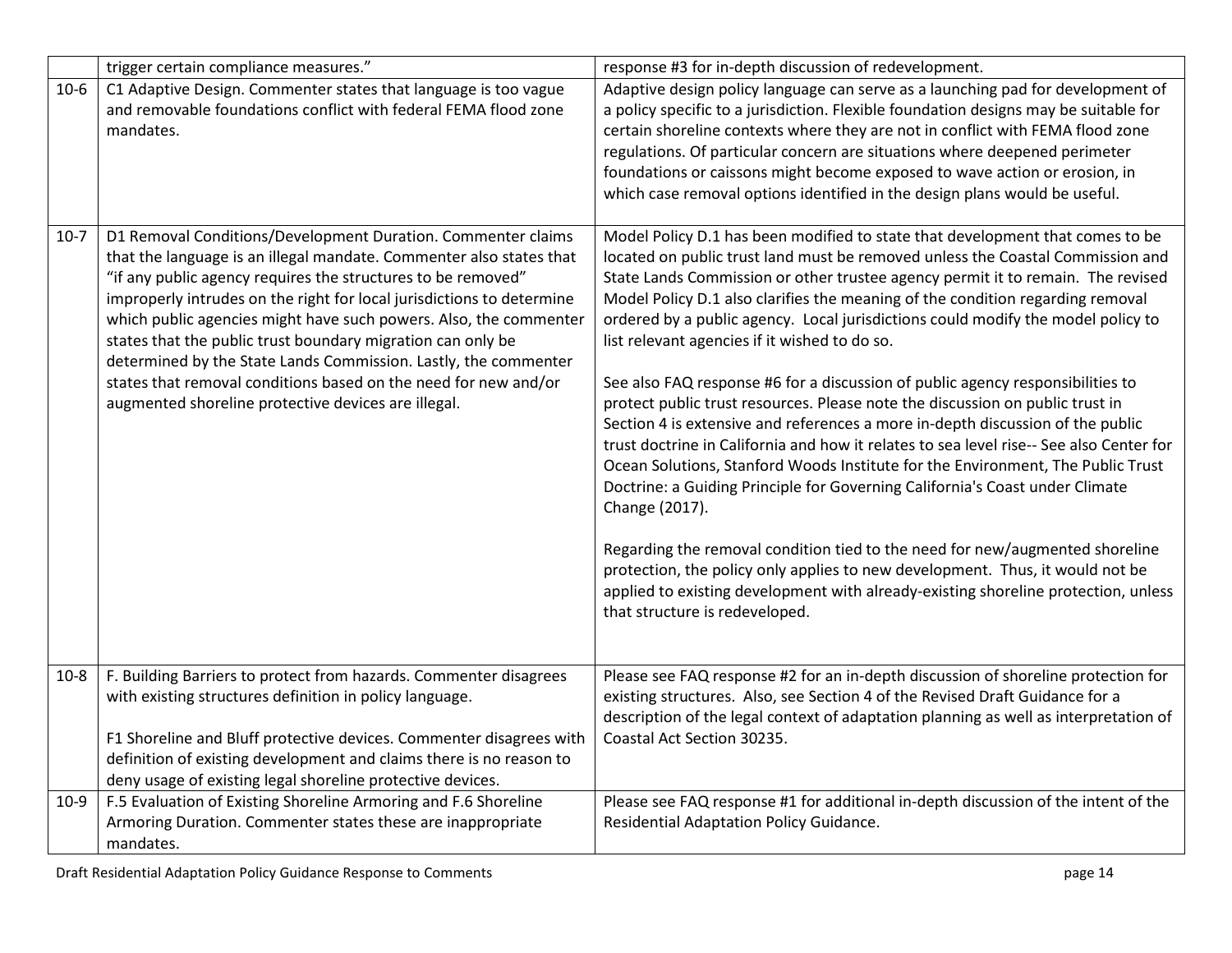|          | Seadrift Association, Peter Sandmann - Comment Letter #11                                                                                                                                                                                                                                                                                                                                                                                                                                                                                                                                                                                                                                                                                                                                                                                                                                                                                                                                                                                                                                                                                                                                                                                                                                                                                   |                                                                                                                                                                                                                                                                                                                                                                                                                                                                                                                                                                                                        |
|----------|---------------------------------------------------------------------------------------------------------------------------------------------------------------------------------------------------------------------------------------------------------------------------------------------------------------------------------------------------------------------------------------------------------------------------------------------------------------------------------------------------------------------------------------------------------------------------------------------------------------------------------------------------------------------------------------------------------------------------------------------------------------------------------------------------------------------------------------------------------------------------------------------------------------------------------------------------------------------------------------------------------------------------------------------------------------------------------------------------------------------------------------------------------------------------------------------------------------------------------------------------------------------------------------------------------------------------------------------|--------------------------------------------------------------------------------------------------------------------------------------------------------------------------------------------------------------------------------------------------------------------------------------------------------------------------------------------------------------------------------------------------------------------------------------------------------------------------------------------------------------------------------------------------------------------------------------------------------|
| $11-1$   | The commenter objects to model language as mandatory, not<br>guidance. Their evidence: on page 4, it is stated: "One of the<br>Commission's top priorities is to coordinate with local governments<br>to complete and update LCPs in a manner that adequately addresses<br>sea level rise and reflects the recommendations in this document."<br>The commenter Claims the 2015 document is underground<br>rulemaking                                                                                                                                                                                                                                                                                                                                                                                                                                                                                                                                                                                                                                                                                                                                                                                                                                                                                                                        | Please see FAQ response #1 for in-depth discussion of the intent and effect of the<br>Residential Adaptation Policy Guidance.                                                                                                                                                                                                                                                                                                                                                                                                                                                                          |
| $11-2$   | The commenter states that the Commission misuses the 2015 SLR<br>Policy Guidance by planners requiring Seadrift applicant to "provide<br>an analysis of anticipated impacts from coastal hazards, including<br>sea level rise, over the anticipated lifetime of the development. The<br>steps recommended in the Coastal Commission's Adopted Sea Level<br>Rise Policy Guidance (2015) may be used as a reference. These steps<br>include: [the letter then goes on to specify 5 specific requirements,<br>all drawn from the Guidance document].<br>[The letter then goes on to state] Step 2 shall include an engineering<br>analysis, prepared by a licensed civil engineer with experience in<br>coastal processes, for the proposed development site. The analysis<br>shall consider changes to the groundwater level,<br>inundation, flooding, wave run-up, and erosion risks to the site that<br>may occur from both the lagoon and ocean side of the site, as<br>applicable, over the expected economic life of the development,<br>assuming a 100-year storm event occurring during high tide, without<br>existing shoreline armoring, and under a range of sea level rise<br>conditions At a minimum, the submitted report shall provide:<br>(1) maps/profiles of the project site that show long-term erosion,<br>[etc., etc.]." | The Commission's 2015 Sea Level Rise Policy Guidance was adopted pursuant to<br>Coastal Act Section 30620, and the Residential Adaptation Policy Guidance is also<br>developed in line with this section. See also FAQ response #1 for a discussion of<br>intent. Site-specific and detailed engineering analyses may be required to<br>determine consistency with Coastal Act and applicable LCP requirements for new<br>development proposed in hazard-prone areas.                                                                                                                                  |
|          | Santa Cruz County- Comment Letter #12                                                                                                                                                                                                                                                                                                                                                                                                                                                                                                                                                                                                                                                                                                                                                                                                                                                                                                                                                                                                                                                                                                                                                                                                                                                                                                       |                                                                                                                                                                                                                                                                                                                                                                                                                                                                                                                                                                                                        |
| $12 - 1$ | The commenter requests that the document should provide that<br>active beach erosion and other potential impacts may need to be<br>studied on a case by case basis-a study in northern Monterey bay<br>found that coastal protection structures had no long term effects on<br>active erosion of adjacent beaches.                                                                                                                                                                                                                                                                                                                                                                                                                                                                                                                                                                                                                                                                                                                                                                                                                                                                                                                                                                                                                          | The Summary and Background sections were edited to reflect general effects of<br>shoreline protection with acknowledgement of some case specific instances (such<br>as hard geologic features) influencing potential impacts from sea level rise. The<br>study that is cited evaluates the impacts of seawalls from 1986 to 1995, prior to<br>accelerating sea level rise. Unless there are hard geologic features or other unique<br>circumstances, it is generally understood that as sea level rises, beaches will<br>migrate inland, and if such migration is prevented, there will be beach loss. |
| $12 - 2$ | Commenter states that the existing development interpretation                                                                                                                                                                                                                                                                                                                                                                                                                                                                                                                                                                                                                                                                                                                                                                                                                                                                                                                                                                                                                                                                                                                                                                                                                                                                               | Please see FAQ response #2 for an in-depth discussion of shoreline protection for                                                                                                                                                                                                                                                                                                                                                                                                                                                                                                                      |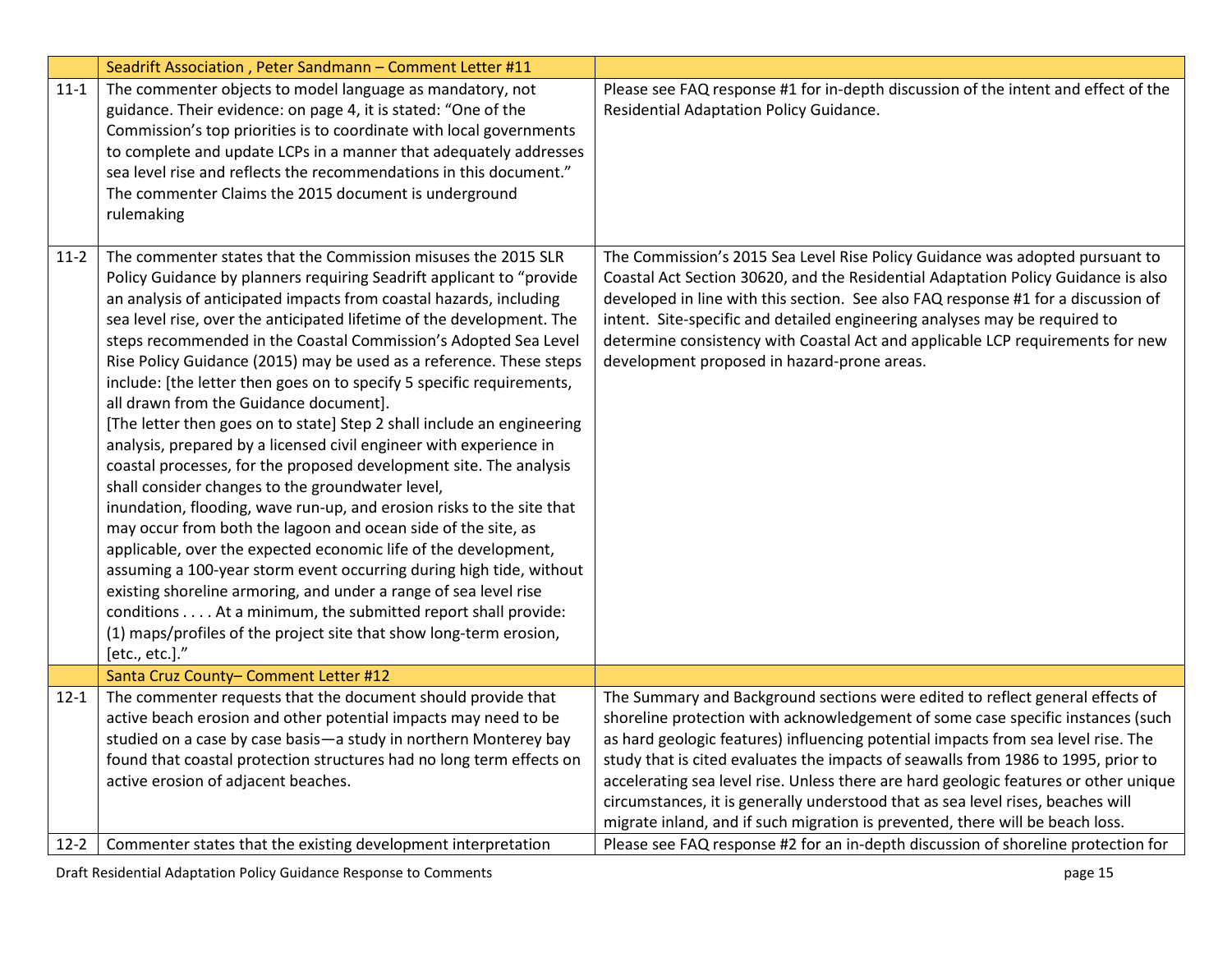|          | would hamper the county's ability to regulate redevelopment and                                                                                                                                                                                                                                                                                      | existing structures. The Revised Draft Guidance document provides model                                                                                                                                                                                                                                                                                                                                                                                                                                                                                                                                                                                                                                                                                         |
|----------|------------------------------------------------------------------------------------------------------------------------------------------------------------------------------------------------------------------------------------------------------------------------------------------------------------------------------------------------------|-----------------------------------------------------------------------------------------------------------------------------------------------------------------------------------------------------------------------------------------------------------------------------------------------------------------------------------------------------------------------------------------------------------------------------------------------------------------------------------------------------------------------------------------------------------------------------------------------------------------------------------------------------------------------------------------------------------------------------------------------------------------|
|          | mitigate existing and future impacts of coastal protection structures.                                                                                                                                                                                                                                                                               | policies that can be customized to address the unique circumstances in each local                                                                                                                                                                                                                                                                                                                                                                                                                                                                                                                                                                                                                                                                               |
|          |                                                                                                                                                                                                                                                                                                                                                      | coastal jurisdiction.                                                                                                                                                                                                                                                                                                                                                                                                                                                                                                                                                                                                                                                                                                                                           |
| $12 - 3$ | Commenter also notes removal or lack of maintenance of protection<br>could adversely affect neighboring properties. Thus, Model policy<br>language in B1.c, B.3, B.5, F.5, F.6, and F.9 should be modified to<br>provide greater flexibility.                                                                                                        | The Revised Draft Guidance discusses that it also may be appropriate in some<br>circumstances to maintain or modify existing shoreline armoring in front of a<br>redeveloped property if such armoring is necessary to protect existing, nearby<br>structures and is the least environmentally damaging alternative. Neighboring or<br>adjacent properties entitled to shoreline protection are a consideration noted in<br>Model Policy B.3 - Reliance on Shoreline Armoring, F.5 - Evaluation of Existing<br>Shoreline Armoring, and F.6 - Shoreline Armoring Duration. Armoring protecting<br>adjacent existing structures is also noted in the revised Figure 5 - Analytical steps<br>for considering shoreline armoring to protect residential structures. |
|          |                                                                                                                                                                                                                                                                                                                                                      | Not all adaptation strategies will be applicable in all cases, but should instead be<br>evaluated and implemented based on the individual circumstances in a way that<br>fulfills the requirements of the Coastal Act.                                                                                                                                                                                                                                                                                                                                                                                                                                                                                                                                          |
| $12 - 4$ | Local jurisdictions should be able to take into consideration the<br>capacity of existing approved protection structures when calculating<br>required setbacks for redevelopment of existing residential<br>structures. This would be consistent with the position that the<br>guidance is advisory and provides flexibility to local jurisdictions. | In most cases, reliance on existing armoring to protect new development would<br>perpetuate development in hazardous areas and encourage the continuance and<br>expansion of armoring, thereby exposing people and property to hazards and<br>impacting coastal resources, which is inconsistent with the Coastal Act and the<br>need to protect public trust resources. However, as noted above, unique policy<br>approaches may be appropriate under certain circumstances.                                                                                                                                                                                                                                                                                   |
|          | Bolinas Community Public Utility District-Comment Letter #13                                                                                                                                                                                                                                                                                         |                                                                                                                                                                                                                                                                                                                                                                                                                                                                                                                                                                                                                                                                                                                                                                 |
| $13 - 1$ | The commenter argues that that Commission guidance would result<br>in language adopted without meaningful public input from affected<br>communities.                                                                                                                                                                                                 | Please see the FAQ for a discussion of public input opportunities provided. The<br>Commission welcomes public participation and comments on the Revised Draft<br>Guidance and a second comment period is provided to allow for additional input.<br>The Draft Guidance is not meant to represent a complete sea level rise approach<br>for any single jurisdiction, as it is not comprehensive or applicable in all cases. It<br>serves as a starting point for providing adaptation planning language that has<br>been requested by many local governments.                                                                                                                                                                                                    |
| $13-2$   | The commenter claims the draft guidance does not balance<br>preserving coastal resources as well as social and economic well-<br>being of persons in the coastal zone.                                                                                                                                                                               | The Revised Draft Guidance notes in the new Section 1 Coastal Resources at Risk<br>subsection how coastal access and recreation areas, habitats (e.g., wetlands,<br>coastal bluffs, dunes, and beaches), coastal agricultural lands, water quality and<br>supply, cultural resources, community character, and scenic quality are among the<br>coastal resources protected by the Coastal Act. It also describes policy options,<br>such as beach nourishment, soft armoring, and elevation of structures, that can<br>allow coastal communities and existing development patterns to continue, at<br>least for the immediate future. The information and model policies contained in                                                                           |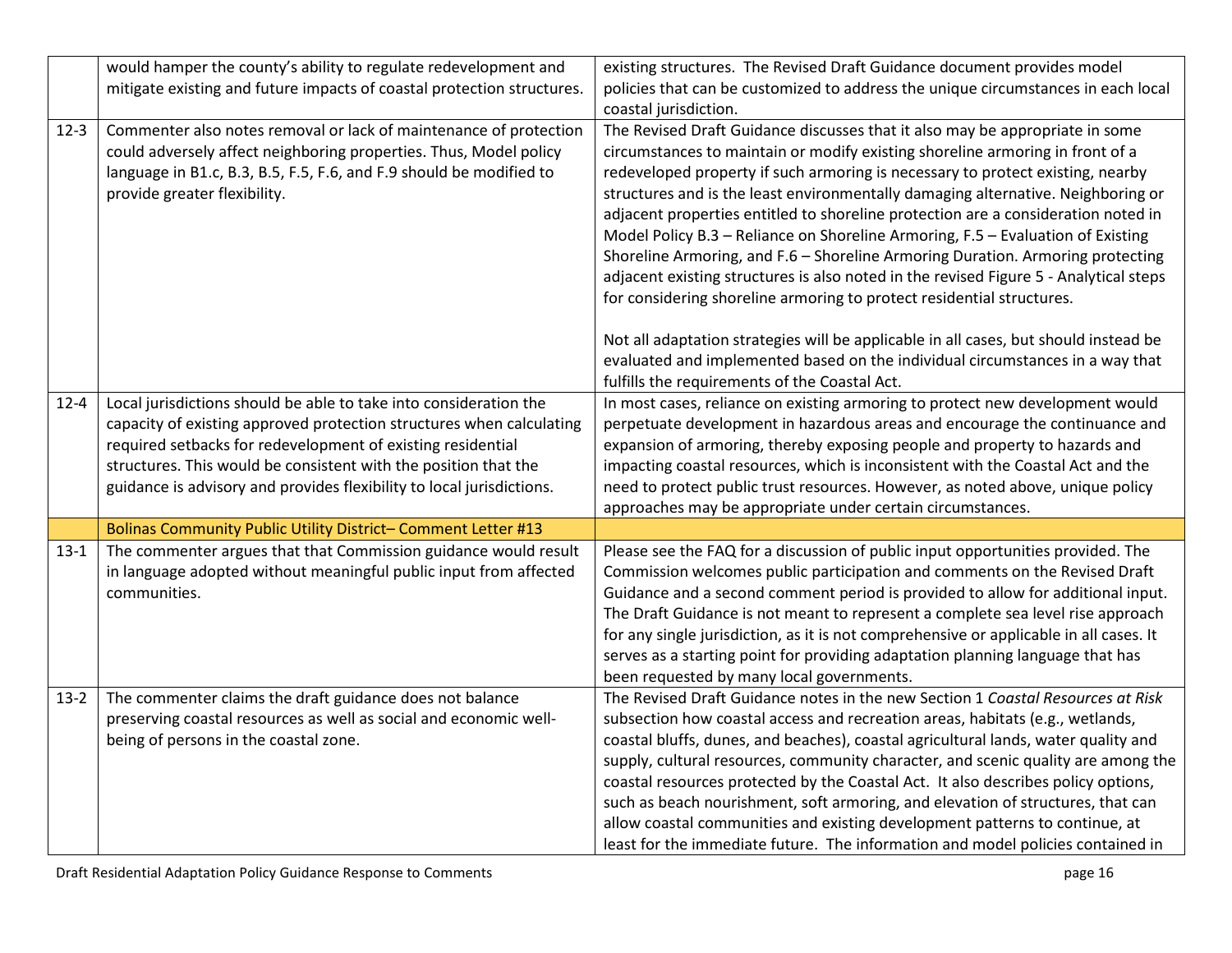|          |                                                                                                                                   | the Guidance should be considered on a location-specific and case by case basis in                                                                               |
|----------|-----------------------------------------------------------------------------------------------------------------------------------|------------------------------------------------------------------------------------------------------------------------------------------------------------------|
|          |                                                                                                                                   | a way that fulfills the requirements of the Coastal Act, certified LCPs, and other<br>relevant laws and policies and includes consideration of local conditions. |
|          |                                                                                                                                   | The Draft Guidance does not require specific adaptation strategies and                                                                                           |
| $13-3$   | The commenter claims no provision of the Coastal Act legislates a<br>managed retreat approach and does not agree with webinar Q&A | acknowledges that no strategy should be considered the best as a rule. The                                                                                       |
|          | discussion on the Coastal Act setting up a structure that can slowly                                                              | document offers options for communities to consider. The Draft Guidance does                                                                                     |
|          | move development out of hazards way.                                                                                              | not replace the Coastal Act; instead it is meant to help guide implementation of                                                                                 |
|          |                                                                                                                                   | the Coastal Act in local contexts when considering the impacts of sea level rise.                                                                                |
|          |                                                                                                                                   | See FAQ response #8 for more discussion of managed retreat.                                                                                                      |
| $13 - 4$ | The commenter suggests the California Legislature should engage in                                                                | Comment noted. See also the State of California Sea-Level Rise Guidance 2018                                                                                     |
|          | developing sound public policy regarding managed retreat                                                                          | Update for a discussion of managed retreat.                                                                                                                      |
| $13-5$   | The commenter states that the redevelopment definition is                                                                         | Please see FAQ response #3 for discussion on redevelopment.                                                                                                      |
|          | overreaching and not supported by the Coastal Act.                                                                                |                                                                                                                                                                  |
| $13-6$   | The commenter states that the guidance imposes complicated                                                                        | Please see FAQ response #1 for the intent of the Guidance. In addition, the                                                                                      |
|          | obligations on communities and does not help protect coastal                                                                      | Revised Draft Guidance notes in the new Section 1 Coastal Resources at Risk                                                                                      |
|          | communities as valuable coastal resources.                                                                                        | subsection how coastal access and recreation areas, habitats (e.g., wetlands,                                                                                    |
|          |                                                                                                                                   | coastal bluffs, dunes, and beaches), coastal agricultural lands, water quality and                                                                               |
|          |                                                                                                                                   | supply, cultural resources, community character, and scenic quality are among the                                                                                |
|          |                                                                                                                                   | coastal resources protected by the Coastal Act. It also describes policy options                                                                                 |
|          |                                                                                                                                   | that communities can pursue, such as beach nourishment, soft armoring, and                                                                                       |
|          |                                                                                                                                   | elevation of structures, that can allow coastal communities and existing                                                                                         |
|          |                                                                                                                                   | development patterns to continue, at least for the immediate future. New                                                                                         |
|          |                                                                                                                                   | development should be undertaken in such a way that the consequences from                                                                                        |
|          |                                                                                                                                   | developing in high hazard areas will not be passed on to the general public or                                                                                   |
|          |                                                                                                                                   | cause the loss of coastal resources.                                                                                                                             |
|          |                                                                                                                                   |                                                                                                                                                                  |
| $13 - 7$ | Commenter disagrees with the assumption of risk policies that other                                                               | An assumption of risk policy helps alert property owners to the hazards they are                                                                                 |
|          | property owners in other states do not shoulder.                                                                                  | facing and will continue to confront. Assumption of risk is also not a new concept;                                                                              |
|          |                                                                                                                                   | the Commission and many local governments have imposed assumption of risk                                                                                        |
|          |                                                                                                                                   | conditions on new coastal development for decades. The assumption of risk                                                                                        |
|          |                                                                                                                                   | policy alerts owners and future purchasers of property that their properties are in                                                                              |
|          |                                                                                                                                   | a hazardous area so they can plan accordingly.                                                                                                                   |
|          | City of Del Mar- Comment Letter #14                                                                                               |                                                                                                                                                                  |
| $14-1$   | The commenter emphasizes the importance of accounting for the                                                                     | The Adaptation Pathways subsection in Section 5 describes the phased approach                                                                                    |
|          | local context in the Commission's sea level rise policy guidance. We                                                              | allowing for sequencing of adaptation measures. The model policies should be                                                                                     |
|          | have been advised this is an untested area of the law and it is critical                                                          | considered on a location-specific and case by case basis in a way that fulfills the                                                                              |
|          | that local jurisdictions be afforded flexibility to consider a phased                                                             | requirements of the Coastal Act, certified LCPs, and other relevant laws and                                                                                     |

Draft Residential Adaptation Policy Guidance Response to Comments **page 17** and the set of the set of the set of the set of the set of the set of the set of the set of the set of the set of the set of the set of the set of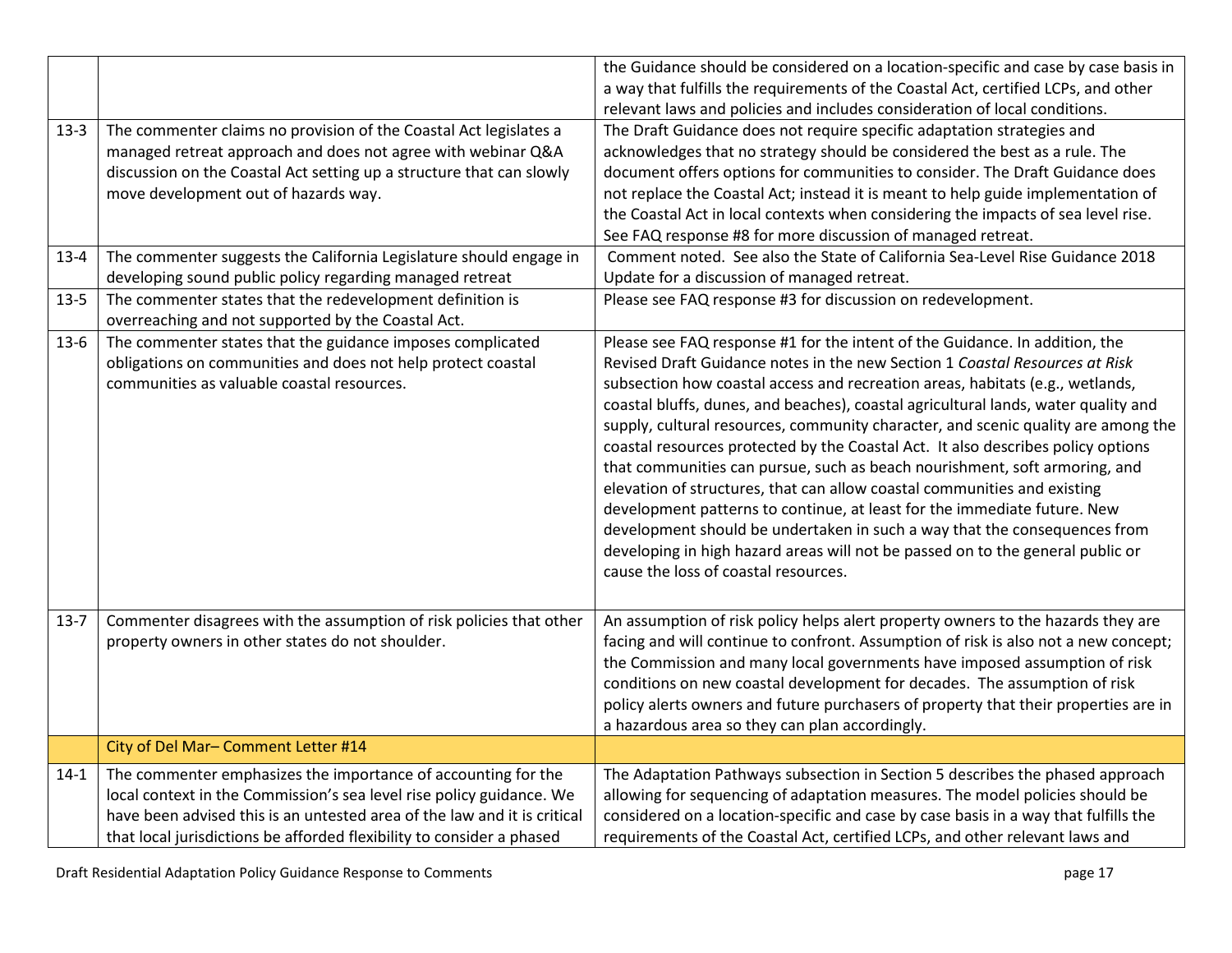|        | approach that will allow for resolution of issues at the local level<br>where possible.                                                                                                                                                                                                                                                                                                                                                                                                                                                                                                                                                                                                                                                                                                                                                                                                                                                                                                                                                                                                                                                                                                                                                                                                                                                | policies and includes consideration of local conditions.                                                                                                                                                                                                                                                                                                                                                                                                                                 |
|--------|----------------------------------------------------------------------------------------------------------------------------------------------------------------------------------------------------------------------------------------------------------------------------------------------------------------------------------------------------------------------------------------------------------------------------------------------------------------------------------------------------------------------------------------------------------------------------------------------------------------------------------------------------------------------------------------------------------------------------------------------------------------------------------------------------------------------------------------------------------------------------------------------------------------------------------------------------------------------------------------------------------------------------------------------------------------------------------------------------------------------------------------------------------------------------------------------------------------------------------------------------------------------------------------------------------------------------------------|------------------------------------------------------------------------------------------------------------------------------------------------------------------------------------------------------------------------------------------------------------------------------------------------------------------------------------------------------------------------------------------------------------------------------------------------------------------------------------------|
| $14-2$ | Specifics in Del Mar<br>"Del Mar is currently looking into available options for development<br>of a local Adaptation Plan; and the draft Policy Guidance, webinars,<br>and Coastal Commission discussion on this topic have been helpful in<br>that regard. That being said, the City has not and will not commit to<br>any specific direction until the City Council has had a chance to<br>review and consider the options. Through our own multi-year<br>process we have learned there must be robust public dialogue<br>regarding the various adaptation options available. Del Mar<br>established a technical advisory committee in 2015 to provide a<br>public forum to help engage the public to discuss and consider<br>adaptation strategies and provide input. The City plans to use this<br>forum to further engage the community and increase participation<br>prior to formulating draft Local Coastal Program (LCP) documents.<br>Del Mar plans to provide a full toolbox of adaptation options for<br>future decision makers to choose from: beach nourishment; seawalls<br>of certain design to be built, repaired, and maintained to protect<br>existing structures in the beach neighborhood; bluff adaptation<br>options depending on whether the railroad is relocated; and does<br>not consider retreat options. | The Revised Draft Guidance is meant to provide adaptation policy options for<br>consideration and explain how adaptation strategies can help fulfill requirements<br>of the Coastal Act. It appears that the City of Del Mar has made progress in<br>understanding its sea level rise vulnerabilities and community adaptation vision.<br>The Coastal Commission will continue to support local jurisdictions as they<br>evaluate adaptation options and encourage community engagement. |
|        | Laura DeMarco - Comment Letter #15                                                                                                                                                                                                                                                                                                                                                                                                                                                                                                                                                                                                                                                                                                                                                                                                                                                                                                                                                                                                                                                                                                                                                                                                                                                                                                     |                                                                                                                                                                                                                                                                                                                                                                                                                                                                                          |
| $15-1$ | "It is important that each city's Adaptation Plan be able to be<br>tailored in recognition of the distinct context and history of each<br>community's residential beach development, unique topography,<br>and applicable voter-approved initiatives that are already part of<br>their previously certified LCP."<br>"the Commission's Sea Level Rise Adaptation Residential Guidance<br>should allow Del Mar's Adaptation Plan to include the voter-<br>approved BPI that protects our historic, visitor-serving Beach<br>Colony."                                                                                                                                                                                                                                                                                                                                                                                                                                                                                                                                                                                                                                                                                                                                                                                                    | The Revised Draft Guidance is meant to provide adaptation policy options for<br>consideration by local governments and explain how adaptation strategies can<br>help fulfill requirements of the Coastal Act. The model policies should be<br>considered on a location-specific and case by case basis in a way that fulfills the<br>requirements of the Coastal Act, certified LCPs, and other relevant laws and<br>policies and includes consideration of local conditions.            |
|        | Ventura County-Comment Letter #16                                                                                                                                                                                                                                                                                                                                                                                                                                                                                                                                                                                                                                                                                                                                                                                                                                                                                                                                                                                                                                                                                                                                                                                                                                                                                                      |                                                                                                                                                                                                                                                                                                                                                                                                                                                                                          |
| 16-1   | The commenter stated that the guidance is helpful because it                                                                                                                                                                                                                                                                                                                                                                                                                                                                                                                                                                                                                                                                                                                                                                                                                                                                                                                                                                                                                                                                                                                                                                                                                                                                           | Comment noted.                                                                                                                                                                                                                                                                                                                                                                                                                                                                           |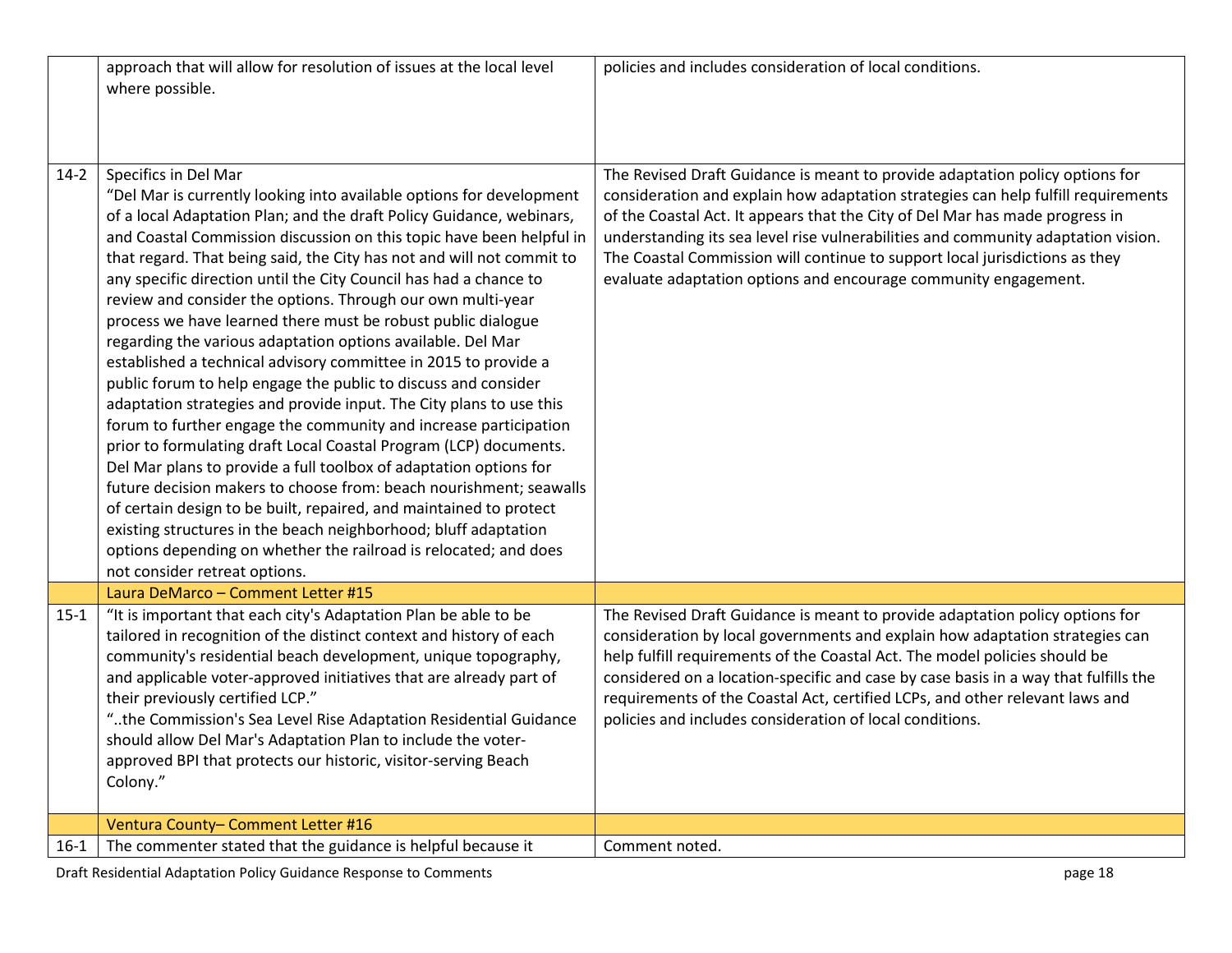|          | conceptualizes options that may be available to local municipalities<br>that are planning to adapt to sea level rise. "We look forward to<br>continued coordination with Coastal Commission staff on the grant<br>project, and more detailed, area-specific guidance would be<br>appreciated." |                                                                                                                                                                                                                                                                                                                                                                                                                                                                                                                                                                                                                                                                                                                                                                                                                                                                                                                                                                                                                                                                                                                                                                                                                                                                                                                                                                                            |
|----------|------------------------------------------------------------------------------------------------------------------------------------------------------------------------------------------------------------------------------------------------------------------------------------------------|--------------------------------------------------------------------------------------------------------------------------------------------------------------------------------------------------------------------------------------------------------------------------------------------------------------------------------------------------------------------------------------------------------------------------------------------------------------------------------------------------------------------------------------------------------------------------------------------------------------------------------------------------------------------------------------------------------------------------------------------------------------------------------------------------------------------------------------------------------------------------------------------------------------------------------------------------------------------------------------------------------------------------------------------------------------------------------------------------------------------------------------------------------------------------------------------------------------------------------------------------------------------------------------------------------------------------------------------------------------------------------------------|
| $16 - 2$ | The commenter expressed concern about the Ventura context and<br>the cost/benefits of relocating shoreline protection for a few feet of<br>retreat before the highway must be protected.                                                                                                       | More discussion of the infrastructure/residential context was added to Section 1.<br>Also, please see FAQ response #8 for more discussion on the feasibility of<br>managed retreat strategies. Cost-benefit analysis of adaptation options will be<br>important for jurisdictions planning to implement adaptation projects, and there<br>is no single best option as a rule.                                                                                                                                                                                                                                                                                                                                                                                                                                                                                                                                                                                                                                                                                                                                                                                                                                                                                                                                                                                                              |
| $16-3$   | The commenter requested staff comments below each model policy<br>to describe intent, define terminology, and provide insight.                                                                                                                                                                 | Additional language was added to shaded user notes boxes under the model<br>policy language options to explain intent and offer insight.                                                                                                                                                                                                                                                                                                                                                                                                                                                                                                                                                                                                                                                                                                                                                                                                                                                                                                                                                                                                                                                                                                                                                                                                                                                   |
| $16 - 4$ | The commenter suggests crafting policies to curtail use via the 50%<br>threshold, public trust land or repetitive loss instead of using<br>anticipated lifetimes of development.                                                                                                               | The Revised Draft Guidance recommends use of adaptation or removal triggers<br>based on indicators of exposure to hazards, migrating public trust,<br>redevelopment, and repetitive loss. It does not intend anticipated lifetime to be a<br>trigger for adaptation actions; rather, the anticipated life is meant as a planning<br>tool to help in determining appropriate use of property, site design and relevance<br>of sea level rise projections.                                                                                                                                                                                                                                                                                                                                                                                                                                                                                                                                                                                                                                                                                                                                                                                                                                                                                                                                   |
| $16 - 5$ | The commenter would like more guidance on reducing legal liability<br>because it is difficult to decide what allows reasonable economic use<br>and actions that could constitute legal takings.                                                                                                | This Guidance does not attempt to provide a simple set of parameters on what<br>constitutes legal takings because the determination of whether a particular policy<br>or regulation may in some circumstances be applied in a way that constitutes a<br>taking is so fact-intensive and context-specific,. However, the Revised Draft<br>Guidance does provide policy recommendations that could reduce the potential<br>for a successful takings claim. There are also other resources that jurisdictions<br>could consult with regard to issues of takings and sea level rise. E.g., Michael<br>Allan Wolf, Strategies for Making Sea-Level Rise Adaptation Tools 'Takings-Proof',<br>28 J. Land Use & Envtl. L. 157 (2013), available at<br>http://scholarship.law.ufl.edu/facultypub/404; Megan M. Herzog & Sean B.<br>Hecht, Combatting Sea Level Rise in Southern California: How Local Governments<br>Can Seize Adaptation Opportunities While Minimizing Legal Risk, 19 HASTINGS<br>WEST NORTHWEST J. ENVTL. L. & POL'Y 463 (2013) available at<br>https://dornsife.usc.edu/assets/sites/291/docs/pdfs/Herzog_and_Hecht_-<br>_Combatting_Sea-Level_Rise_in_Southern_California_2013.pdf; Environmental<br>Law Institute, Legal Risk Analysis for Sea Level Rise Adaptation Strategies in San<br>Diego (2017), available at https://www.eli.org/sites/default/files/eli-pubs/legal- |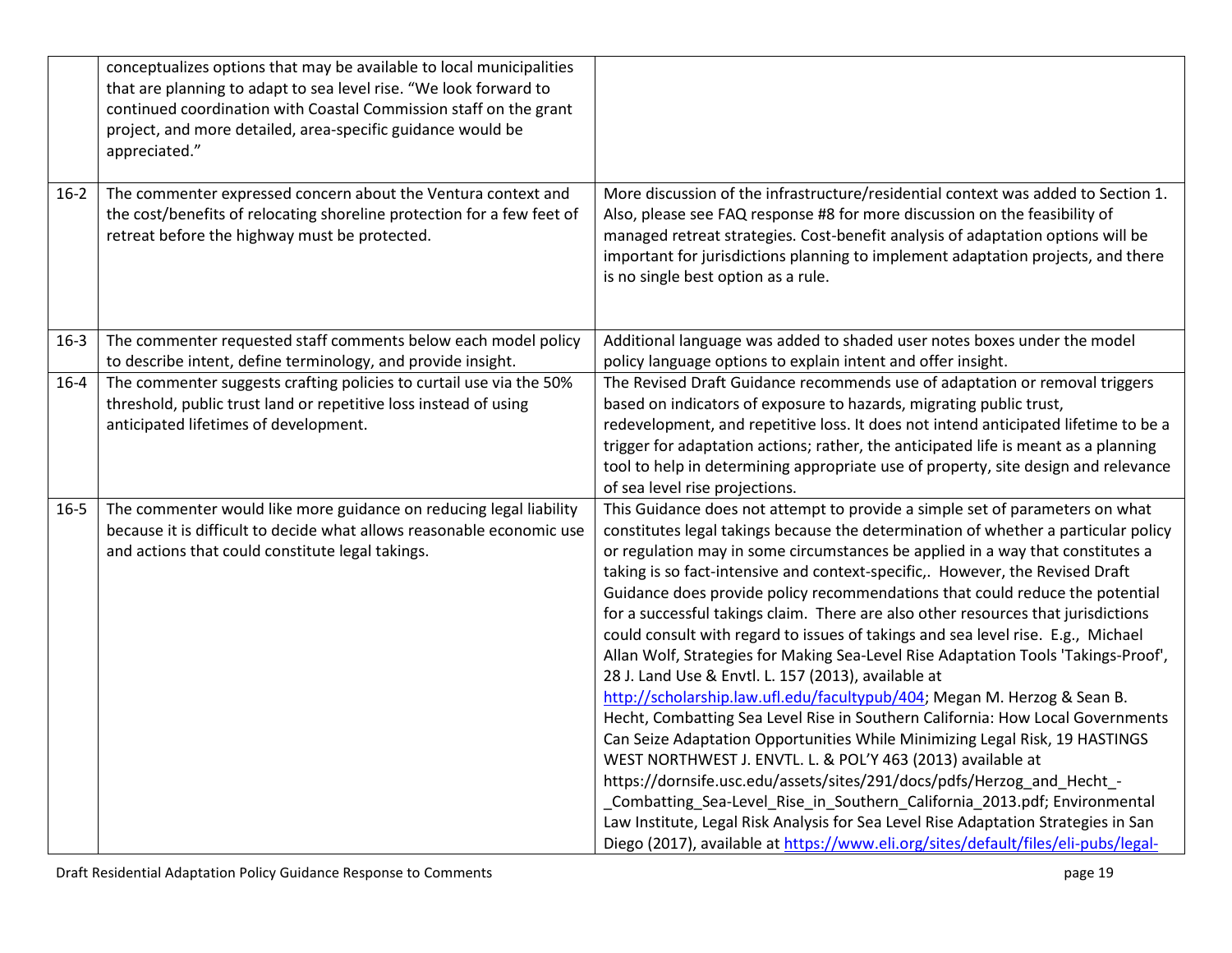|          |                                                                                                                                                                                                                                                                                                                                                                                                                                                                                                                                                                                                                                                                                                                                                                                                                                                                                                                                                       | risk-analysis-sea-level-rise-adaptation-strategies-san-diego.pdf.                                                                                                                                                                                                                                                                                                                                                                                                        |
|----------|-------------------------------------------------------------------------------------------------------------------------------------------------------------------------------------------------------------------------------------------------------------------------------------------------------------------------------------------------------------------------------------------------------------------------------------------------------------------------------------------------------------------------------------------------------------------------------------------------------------------------------------------------------------------------------------------------------------------------------------------------------------------------------------------------------------------------------------------------------------------------------------------------------------------------------------------------------|--------------------------------------------------------------------------------------------------------------------------------------------------------------------------------------------------------------------------------------------------------------------------------------------------------------------------------------------------------------------------------------------------------------------------------------------------------------------------|
| $16 - 6$ | The commenter stated that the guidance should provide a pathway<br>to allow siting and design alternatives analysis at a neighborhood<br>scale (C.1, F.3, E.2, F.8) and not for every project.                                                                                                                                                                                                                                                                                                                                                                                                                                                                                                                                                                                                                                                                                                                                                        | Model Policies G.1-G.13 explicitly reference a community scale approach as<br>compared to project level permitting, and the coastal hazard mapping policy<br>notes suggest the possibility of streamlining what is required of permittees in<br>certain circumstances. It is recommended that jurisdictions work with<br>Commission staff on developing a custom neighborhood scale site and design<br>alternatives analysis policy as appropriate for local conditions. |
| $16-7$   | The commenter requested more information regarding how existing<br>development can be modified to improve safety and resilience.                                                                                                                                                                                                                                                                                                                                                                                                                                                                                                                                                                                                                                                                                                                                                                                                                      | Adaptive design is described in Section 3 and Model Policies C.1 (Adaptive Design)<br>and E.4 (Flood Hazard Mitigation) provide examples of adaptive design policies.<br>An example in Box 1 (Stinson Beach, Marin County) describes one way a<br>community is using flood elevation rules for sea level rise accommodation.                                                                                                                                             |
| $16 - 8$ | The commenter asked for recommendations on the use of<br>emergency permits that result in permanent armor. Would SPDs<br>conflict with repetitive loss policy G.7?                                                                                                                                                                                                                                                                                                                                                                                                                                                                                                                                                                                                                                                                                                                                                                                    | Emergency permitting was addressed in the revision, as well as in a new Model<br>Policy F.11. The repetitive loss policy G.7 does not directly reference SPDs, though<br>a local government could modify the language to address them.                                                                                                                                                                                                                                   |
| $16-9$   | The commenter stated that state and federal funding should be<br>provided for planning and implementation-"The guidance should<br>clarify that local governments will not be expected to solely incur the<br>costs of sea level rise adaptation programs, particularly with regard<br>to the creation of programs to implement special assessment<br>districts, in lieu fees, mitigation banks, amortization lease-back or<br>incentive programs such as transfer of development rights (TDRs)."                                                                                                                                                                                                                                                                                                                                                                                                                                                      | Please see FAQ response #7. The Commission recognizes that funding<br>opportunities are constantly evolving, that demand for funding is increasing, and<br>that there is a significant need for additional funding opportunities. Two funding<br>related model policies are included in the Revised Draft Guidance, as well as a<br>new Section 5 subsection discussion and an appendix of funding opportunities.                                                        |
|          | State Coastal Conservancy (SCC)- Comment Letter #17                                                                                                                                                                                                                                                                                                                                                                                                                                                                                                                                                                                                                                                                                                                                                                                                                                                                                                   |                                                                                                                                                                                                                                                                                                                                                                                                                                                                          |
| $17-1$   | SCC is very supportive of nature-based approaches and green<br>infrastructure to building resilience to sea level rise.<br>Living Shorelines have been shown to be a successful national<br>method of a combined natural bank stabilization and habitat<br>enhancement approach that can also be utilized as a climate<br>adaptation strategy in low- to medium-energy coastal and estuarine<br>environments. Integrated Living Shoreline approaches have been<br>successfully tried and tested by USFWS, NOAA and other partners<br>for more than two decades on the East Coast and the Gulf Coast,<br>and since 2012 by the California State Coastal Conservancy and<br>multiple local, state, federal, and non-profit partners at multiple<br>sites in San Francisco Bay and the open coast in San Diego, Newport,<br>and Humboldt Bay. The projects have resulted in increased wave<br>attenuation benefits, sediment stabilization and shoreline | Comment noted. Commission staff appreciates the sharing of information on the<br>success of living shoreline projects. Model Policies E.2 (Soft Shoreline Protection),<br>F.2 (Prioritization of Types of Shoreline Armoring), and G.6 (Beach Nourishment)<br>provide examples relevant to soft shoreline protection and may be useful to local<br>governments considering living shorelines approaches.                                                                 |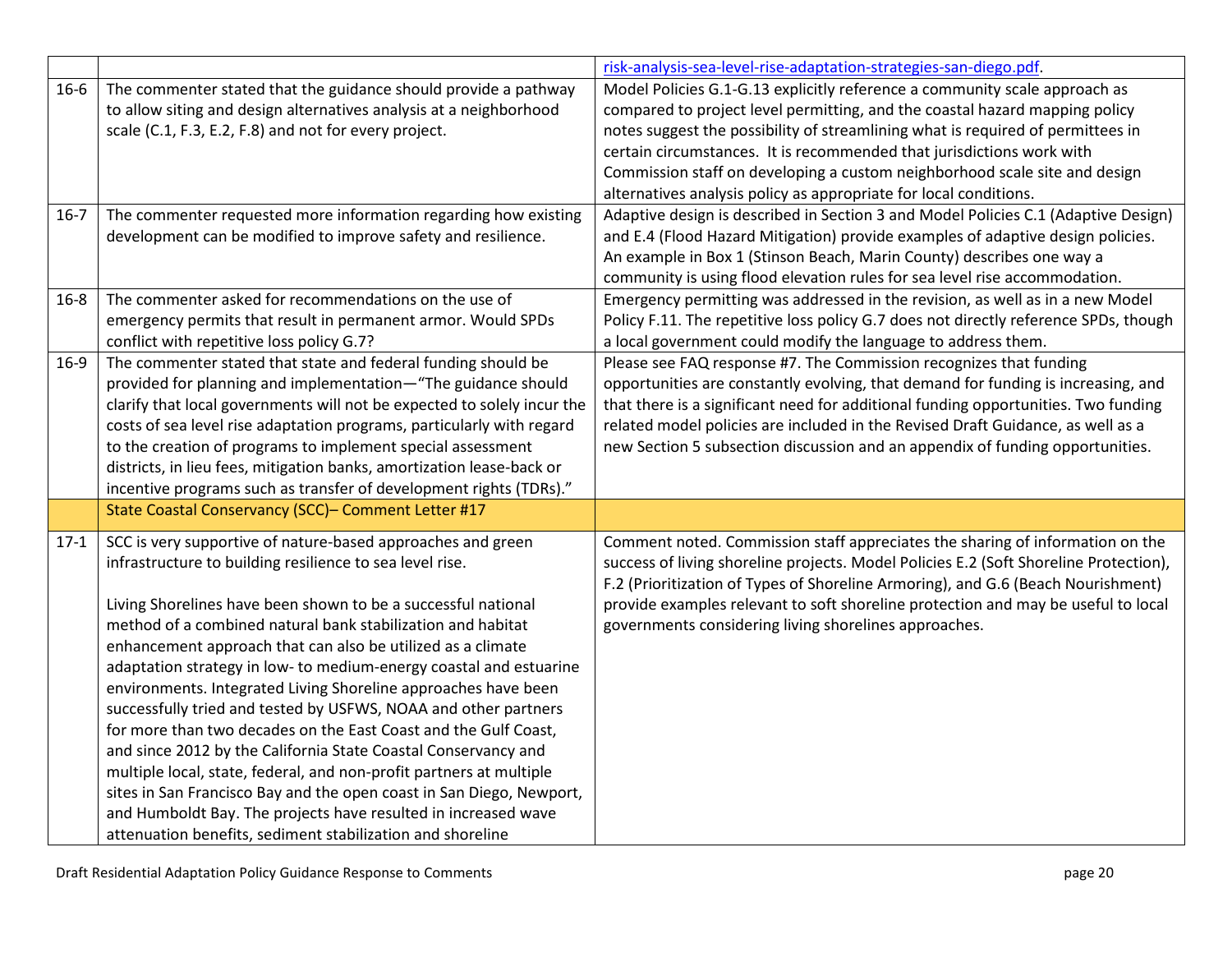|          | protection, and habitat restoration and enhancement for fish,<br>mammals, birds, and a wide variety of aquatic species. Re-linking<br>native habitat types in a multi-objective, multihabitat approach<br>improves habitat connectivity and exchange of propagules, food<br>resources, wildlife corridors, and physical shoreline values.                                                                                                                                                                                                        |                                                                                                                                                                                                                                                                                                                                                                                                                                                                                                                                                                                                                                                                                                                                                                                                                                                                                                                                                                                                                                      |
|----------|--------------------------------------------------------------------------------------------------------------------------------------------------------------------------------------------------------------------------------------------------------------------------------------------------------------------------------------------------------------------------------------------------------------------------------------------------------------------------------------------------------------------------------------------------|--------------------------------------------------------------------------------------------------------------------------------------------------------------------------------------------------------------------------------------------------------------------------------------------------------------------------------------------------------------------------------------------------------------------------------------------------------------------------------------------------------------------------------------------------------------------------------------------------------------------------------------------------------------------------------------------------------------------------------------------------------------------------------------------------------------------------------------------------------------------------------------------------------------------------------------------------------------------------------------------------------------------------------------|
|          | Terry Houlihan - Comment Letter #18                                                                                                                                                                                                                                                                                                                                                                                                                                                                                                              |                                                                                                                                                                                                                                                                                                                                                                                                                                                                                                                                                                                                                                                                                                                                                                                                                                                                                                                                                                                                                                      |
| $18 - 1$ | Commenter states that key policies proposed are based on<br>interpretations of Coastal Act (Public Resources Code or PRC)<br>sections 30235 and 30253 that are entirely new to the Commission.                                                                                                                                                                                                                                                                                                                                                   | The discussion of Sections 30235 and 30253 in this Residential Adaptation Policy<br>Guidance reflect interpretations laid out in the Commission adopted 2015 Sea<br>Level Rise Policy Guidance. Please see FAQ response #2 for an in-depth discussion<br>of shoreline protection for existing structures.                                                                                                                                                                                                                                                                                                                                                                                                                                                                                                                                                                                                                                                                                                                            |
| $18-2$   | Commenter cites Surfrider Foundation v. California Coastal<br>Commission, Case A110033 in the California Court of Appeal, First<br>Appellate District. Commenter requests a full discussion of the case.                                                                                                                                                                                                                                                                                                                                         | Please see FAQ response #2 for an in-depth discussion of shoreline protection for<br>existing structures.                                                                                                                                                                                                                                                                                                                                                                                                                                                                                                                                                                                                                                                                                                                                                                                                                                                                                                                            |
| $18-3$   | Commenter objects that the guidance does not mention legislative<br>efforts that have not passed [AB 1129 (Stone) and others].                                                                                                                                                                                                                                                                                                                                                                                                                   | Please see FAQ response #2 and the FAQ Appendix for an in-depth discussion of<br>shoreline protection for existing structures.                                                                                                                                                                                                                                                                                                                                                                                                                                                                                                                                                                                                                                                                                                                                                                                                                                                                                                       |
| $18 - 4$ | Commenter claims the guidance places the interests of owners of<br>now existing structures in the coastal zone behind the interests of<br>various public uses of the zone. "Both interests are equally<br>important under the Coastal Act-one does not take priority over<br>the other."<br>• States that there should be no blanket policy condemnation of any<br>particular approach to protecting existing structures.<br>• States that "Retreat" strategies and B.2 Removal Plan Conditions<br>should not be imposed on existing structures. | The Coastal Act requires protection of coastal resources, including provision of<br>maximum public access, prioritizes coastal-dependent and coastal-related<br>development over residential and other uses, and calls for maximum public<br>participation in decision-making. The Revised Draft Guidance does not require<br>specific adaptation strategies and acknowledges that no strategy should be<br>considered the best as a rule. The application of the model policies and<br>adaptation strategies should be chosen on a case by case basis based on the<br>requirements of the Coastal Act and other relevant laws and policies and local<br>conditions. Removal plan conditions and any other project conditions would only<br>be imposed via a coastal development permit for new development; thus, these<br>conditions would not be imposed on existing development that does not require a<br>new permit. Please see FAQ response #2 for an in-depth discussion of shoreline<br>protection for existing structures. |
| $18 - 5$ | Commenter states that the sea level rise policy documents seek to<br>compel coastal counties to adopt local use plans that incorporate<br>provisions that conflict with the express provisions of the Coastal<br>Act, leading to each county being sued to test whether their local<br>ordinance is preempted by the state law. Commenter would like a<br>discussion of preemption of local ordinances by state law.                                                                                                                             | Please see FAQ response #1 regarding the intent of the Residential Adaptation<br>Guidance.                                                                                                                                                                                                                                                                                                                                                                                                                                                                                                                                                                                                                                                                                                                                                                                                                                                                                                                                           |
| $18-6$   | Commenter states that the Commission should abandon efforts to<br>develop generally applicable rules that try to remove or relocate                                                                                                                                                                                                                                                                                                                                                                                                              | The Revised Draft Guidance contains information on a variety of adaptation<br>approaches, and the Guidance is meant to inform sea level rise adaptation                                                                                                                                                                                                                                                                                                                                                                                                                                                                                                                                                                                                                                                                                                                                                                                                                                                                              |

Draft Residential Adaptation Policy Guidance Response to Comments **page 21** page 21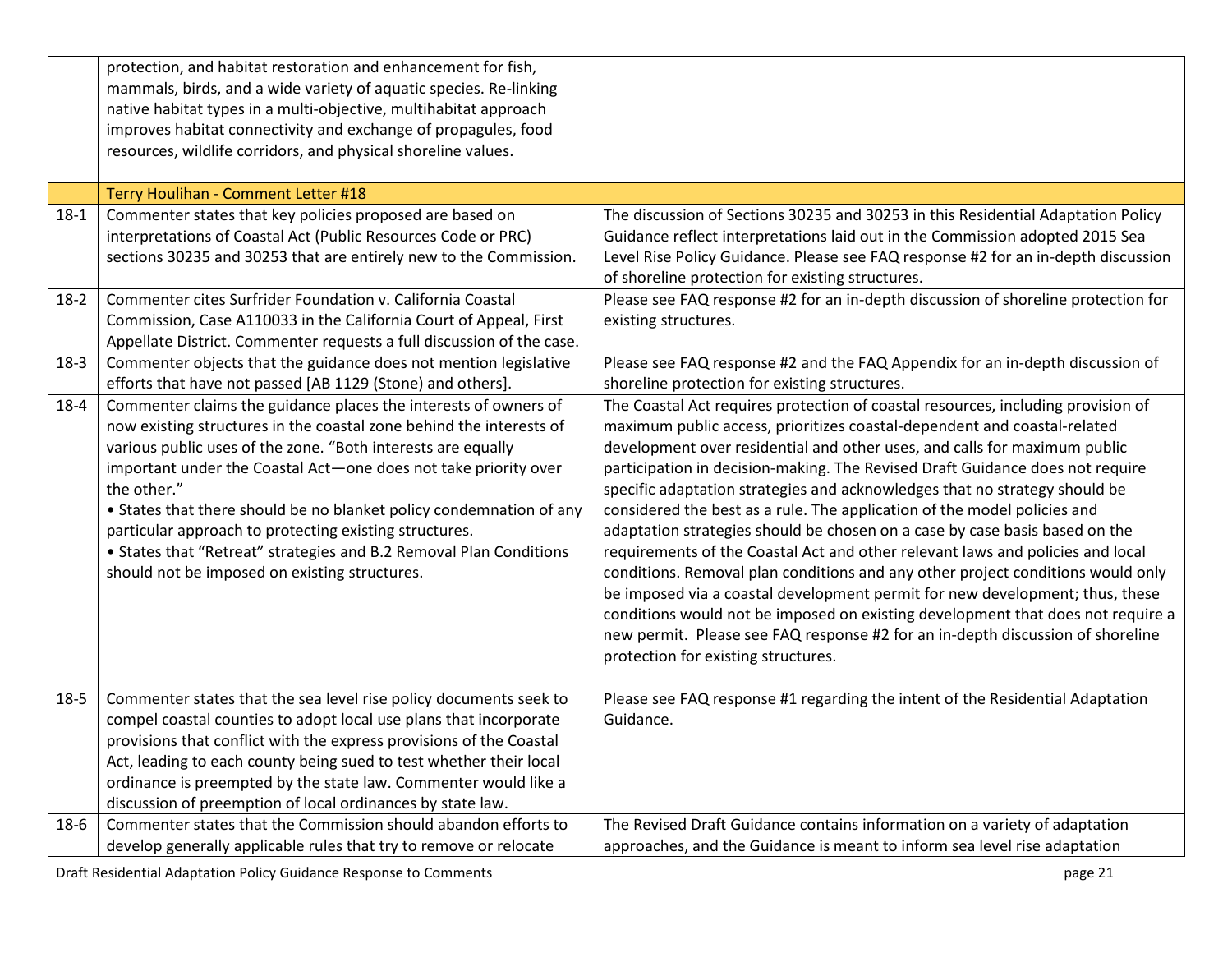|          | existing structures threatened by sea level rise. "To the extent that<br>sea level rise results in existing structures creating a public nuisance<br>or hazard, existing law on those subjects, together with<br>condemnation law, provide adequate solutions to address such<br>problems."                                                                                                                                                                         | planning for development of or updates to LCPs Defining triggers based on public<br>nuisance, growing hazard conditions, and public trust boundary migration are<br>relevant for employing retreat-based adaptation strategies. Please see Section 4<br>of the Revised Draft Guidance for more discussion of legal considerations and FAQ<br>response #8 for more information on managed retreat. |
|----------|---------------------------------------------------------------------------------------------------------------------------------------------------------------------------------------------------------------------------------------------------------------------------------------------------------------------------------------------------------------------------------------------------------------------------------------------------------------------|---------------------------------------------------------------------------------------------------------------------------------------------------------------------------------------------------------------------------------------------------------------------------------------------------------------------------------------------------------------------------------------------------|
| $18-7$   | Commenter disagrees with redevelopment policies, claiming the<br>Coastal Act does not give any basis for redevelopment policy. Cites<br>14 Cal. Admin. Code section 13252(a) and (b) and Section 30610(d)<br>to justify.                                                                                                                                                                                                                                            | Please see FAQ response #3 for more discussion of the redevelopment issue.                                                                                                                                                                                                                                                                                                                        |
| $18 - 8$ | Commenter claims that the guidance overstates public trust<br>concerns. The discussion of the public trust doctrine at pp.18-22<br>incorrectly assumes that movement of the mean high tide line must<br>inevitably push back shoreline development. The government<br>agency with authority over public trust lands could choose to<br>authorize preexisting uses to continue on public trust lands. The<br>doctrine provides no useful guidance for policy making. | Please see FAQ response #6 for a detailed discussion of the public trust and the<br>migration of the mean high tide line.                                                                                                                                                                                                                                                                         |
|          | City of Imperial Beach - Comment Letter #19                                                                                                                                                                                                                                                                                                                                                                                                                         |                                                                                                                                                                                                                                                                                                                                                                                                   |
| $19-1$   | 1. Guidance, not law. the wording of several provisions in the<br>guidance seems to cloud this key principle: a. Reference to "formal<br>adoption" by the Commission (p. 1, para 1), b. Reference to LCP<br>amendments needing to "reflect the recommendations in this<br>document" (p.4) reinforces a mandatory or checklist use of the<br>guidance in the context of LCP updates;                                                                                 | The Revised Draft Guidance clarifies in intent of the Guidance in the Background<br>Section at the end of the "Importance of LCPs" so that it is not misinterpreted as<br>mandated. Please see FAQ response #1 for more discussion of the intent of the<br>Guidance.                                                                                                                              |
| $19-2$   | 2. Overstating the Conflict Between Residential Development and<br>Public Access. The second paragraph (p.1) clearly frames the<br>challenge presented by coastal development in the context of the<br>Coastal Act, but assumes there is an inherent conflict requiring<br>"existing" development to eventually give way in order to preserve<br>public access.                                                                                                     | The Revised Draft Guidance rephrased paragraph 2 in the Introduction to clarify<br>the threats of sea level rise and the impacts will vary depending on the context.                                                                                                                                                                                                                              |
| $19-3$   | 3. Typologies. Inclusion of "Shore development typology groups"<br>(p.5) seems intended to be helpful, but could tend to make everyone<br>(including Commission staff) try to "fit" their project or LCP into<br>these categories, which will not work in many cases. California's<br>coastal variety and complexity (Imperial Beach fits two categories,<br>plus one not included - Bayfront) make such typologies illustrative                                    | The Revised Draft Guidance emphasizes that typologies are not all inclusive, and<br>additional considerations are also mentioned in the revised Section 1.                                                                                                                                                                                                                                        |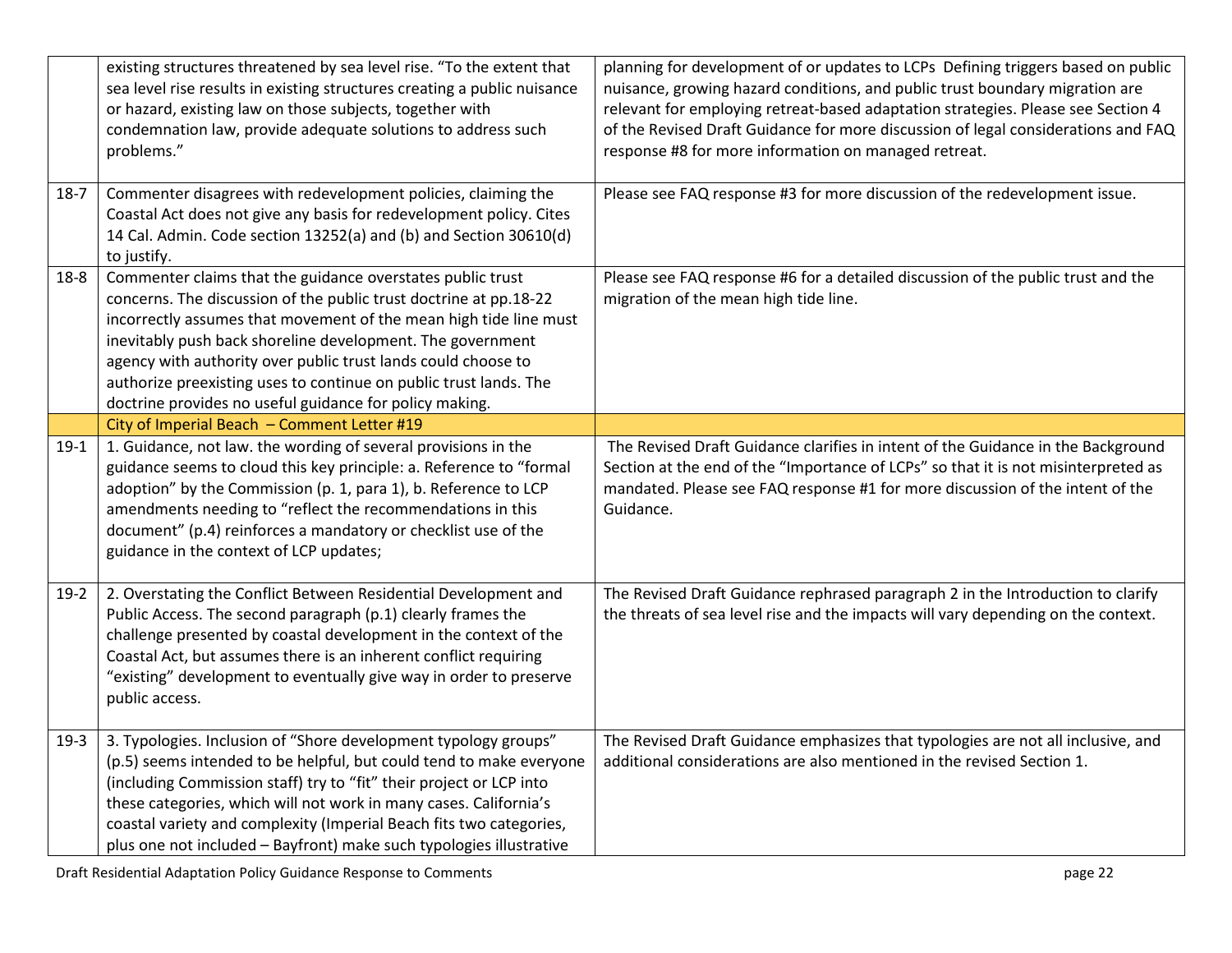|        | and non-all-inclusive, which should be more clearly stated.                                                                                                                                                                                                                                                                                                                                                                                                                                                                                                                                                                                                                                                                                                                                                                                                                                                                                                |                                                                                                                                                                                                                                                                                                                                                                                                                                                                                                                                                                                                                                                                                                                                                                                                                                                                                                                                                                |
|--------|------------------------------------------------------------------------------------------------------------------------------------------------------------------------------------------------------------------------------------------------------------------------------------------------------------------------------------------------------------------------------------------------------------------------------------------------------------------------------------------------------------------------------------------------------------------------------------------------------------------------------------------------------------------------------------------------------------------------------------------------------------------------------------------------------------------------------------------------------------------------------------------------------------------------------------------------------------|----------------------------------------------------------------------------------------------------------------------------------------------------------------------------------------------------------------------------------------------------------------------------------------------------------------------------------------------------------------------------------------------------------------------------------------------------------------------------------------------------------------------------------------------------------------------------------------------------------------------------------------------------------------------------------------------------------------------------------------------------------------------------------------------------------------------------------------------------------------------------------------------------------------------------------------------------------------|
| $19-4$ | 4. Policy Options. Table 2 (p.6) needs a preamble noting that the list<br>is not exhaustive and localities may choose others (e.g., groins in sec.<br>$F$ ).                                                                                                                                                                                                                                                                                                                                                                                                                                                                                                                                                                                                                                                                                                                                                                                               | The Revised Draft Guidance notes that the model policy list is not exhaustive and<br>selected policies should be customized to local context. This statement was added<br>to the Table 2 caption as well.                                                                                                                                                                                                                                                                                                                                                                                                                                                                                                                                                                                                                                                                                                                                                      |
| $19-5$ | 5. Policy Options -- Beach Management Plan. Table 2 (p.7) item G.8<br>while well-meaning is a new "requirement" as well as being<br>somewhat redundant with all of the other provisions in community<br>scale planning having to do with the beach itself. Also, beach<br>management plans would need to incorporate adjacent commercial<br>or public recreational areas, not just residential areas of the beach.<br>Also, establishing minimum beach widths should be optional or<br>tailored to local variable conditions                                                                                                                                                                                                                                                                                                                                                                                                                               | The Beach Management Plan policy (now G.9) is a sample policy and meant to be<br>considered within the local context. Not every community scale policy will be<br>selected or appropriate for every jurisdiction and by the nature of a larger<br>shoreline extent will likely encompass more than just residential land uses. This<br>model policy is just one way a community's residential neighborhood might select<br>an adaptation approach and triggers that are appropriate to the local context and<br>a community's risk tolerance. Where commercial or other public recreational<br>areas are part of the shoreline, these areas might also be encompassed by<br>measures laid out in a Beach Management Plan.                                                                                                                                                                                                                                      |
| $19-6$ | 6. Policy Recommendations -- Use Best Available Science. A good<br>principle (p.7) that can become problematic when new SLR<br>estimates come out after a recent vulnerability assessment using the<br>best science at the time (say 2-5 years ago). Analyzing "the high<br>projections" of SLR, which are now beyond 2 meters by 2100, could,<br>if communities are forced (strongly encouraged) to use it, be<br>inconsistent with the phased or trigger approaches to adaptation<br>planning,<br>A related point: there is not yet a State or national consensus on the<br>SLR challenges that coastal California is addressing, and therefore no<br>major allocation of State or federal funding or financing mechanisms<br>that spread the financial burden of adaptation implementation<br>beyond the coastal communities themselves, most of whom are<br>small and unable to fund infrastructure, beach replenishment, or<br>buy-outs on their own. | The Revised Draft Guidance suggests a precautionary approach that considers a<br>worst case scenario consistent with the State Sea-Level Rise Policy Guidance<br>(2018 Update) and the Coastal Commission's 2015 Sea Level Rise Policy Guidance.<br>The Revised Draft Guidance clarifies that communities should analyze a range<br>from moderate to high projections of sea level rise in their planning for coastal<br>hazards. Designing for a moderate projection might be appropriate, while<br>planning triggers could indicate when more long-term approaches (when higher<br>sea levels occur) are needed.<br>The Revised Draft Guidance also recognizes that additional funding for addressing<br>sea level rise challenges is needed. A new Appendix A is provided as a resource of<br>potential funding opportunities. See also the State of California Sea-Level Rise<br>Guidance (2018 Update) for more information on sea level rise challenges. |
| $19-7$ | 7. Policy Recommendations - Regulate Redevelopment. The<br>redevelopment concept (p.8) seems to be a relatively new hybrid to<br>cover the area between new development and renovations, repairs,<br>improvements, and not clearly covered in the Coastal Act, making<br>this a potential quasi-regulatory expansion of Act requirements if we<br>are not careful. Local jurisdictions should have the maximum<br>flexibility to address this gap area, based on local conditions and a                                                                                                                                                                                                                                                                                                                                                                                                                                                                    | Full disclosure of hazard risk and protecting public access are important goals, and<br>phased solutions are appropriate ways to plan to address sea level rise. Please see<br>FAQ response #3 for more discussion of the redevelopment issue.                                                                                                                                                                                                                                                                                                                                                                                                                                                                                                                                                                                                                                                                                                                 |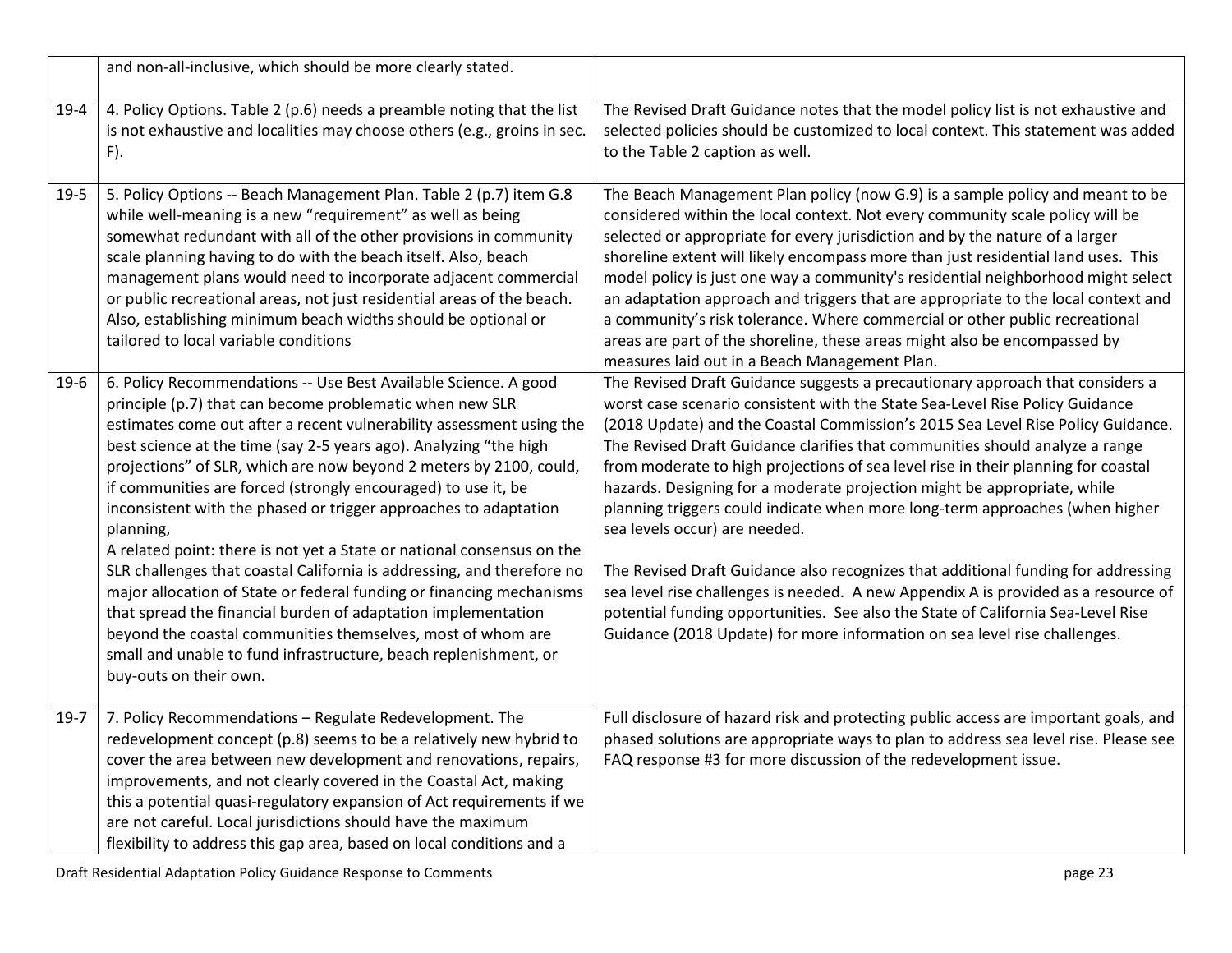|           | coherent LCP approach. Again, interim or phased solutions should be<br>encouraged, such as elevation of properties on an individual scale, or<br>improved seawall or revetment protection combined with beach<br>replenishment or soft protections on a community scale, with the<br>latter creating space for property improvements (including possibly<br>"redevelopment") so long as full disclosure is provided and public<br>access interests are protected.                                                                                                                                                                                                                                                                                                                                                                                                                                                                                                                                                                                                       |                                                                                                                                                                                                                                                                                                                                                                                                                                                                                                                                                    |
|-----------|-------------------------------------------------------------------------------------------------------------------------------------------------------------------------------------------------------------------------------------------------------------------------------------------------------------------------------------------------------------------------------------------------------------------------------------------------------------------------------------------------------------------------------------------------------------------------------------------------------------------------------------------------------------------------------------------------------------------------------------------------------------------------------------------------------------------------------------------------------------------------------------------------------------------------------------------------------------------------------------------------------------------------------------------------------------------------|----------------------------------------------------------------------------------------------------------------------------------------------------------------------------------------------------------------------------------------------------------------------------------------------------------------------------------------------------------------------------------------------------------------------------------------------------------------------------------------------------------------------------------------------------|
| 19-8      | 8. Siting New Development. This section (pp. 11-12) refers to "all<br>types of development" not just residential development.<br>Applicability to residential should be clarified to avoid broadening<br>this guidance beyond its intended purpose, and to recognize that<br>other development (e.g., hotel or other quasi-public uses) may<br>contain inherent justifications for exception.                                                                                                                                                                                                                                                                                                                                                                                                                                                                                                                                                                                                                                                                           | The Revised Draft Guidance clarifies that the new development is residential in<br>this section, and note that Model Policy B.10 -Takings analysis - provides model<br>language for when exceptions to prohibitions of new development in hazardous<br>areas might be allowed.                                                                                                                                                                                                                                                                     |
| 19-9      | 9. Developing Adaptation Strategies for Specific Areas. This<br>discussion (pp 9-14) is generally very helpful, particularly when<br>tempered by the statement that for purposes of implementing the<br>Coastal Act, "no single category [protect, accommodate, retreat] or<br>even strategy should be considered the 'best' option as a general<br>rule."<br>Regarding the managed retreat portion (p.14), my comment as a<br>locally elected official is that although this will be inevitable at<br>certain points in the future that vary from area to area, even<br>possibly within a community as small as Imperial Beach,<br>municipalities and their citizens, as a general proposition, have a<br>right to exist and to remain economically, socially and<br>environmentally as viable as possible for as long as feasible. The<br>statement that retreat is more cost effective than armoring over<br>timescales greater than 25 years, may apply to less dense areas<br>where the retreat options do not involve moving an entire low-lying<br>municipality. | The managed retreat discussion was revised to reflect the need for local economic<br>feasibility studies when this adaptation approach is considered. Conducting<br>economic analysis of adaptation options will be important for informing long term<br>adaptation plans. The intent of phased pathways with triggers is to promote<br>community sustainability and healthy economies as well as protecting public<br>access and coastal resources now and into the future. Please see FAQ response #8<br>for more discussion of managed retreat. |
| 19-<br>10 | 10. Legal Considerations -- Protection of "Existing" Structures. The<br>Commission's interpretation of the Coastal Act, that essentially<br>grandfathers in the legality of revetments and seawalls protecting<br>structures built before January 1, 1977, while making the protection<br>of more recent structures legally suspectThe Commission should                                                                                                                                                                                                                                                                                                                                                                                                                                                                                                                                                                                                                                                                                                                | Please see FAQ response #2 for an in-depth discussion of shoreline protection for<br>existing structures.                                                                                                                                                                                                                                                                                                                                                                                                                                          |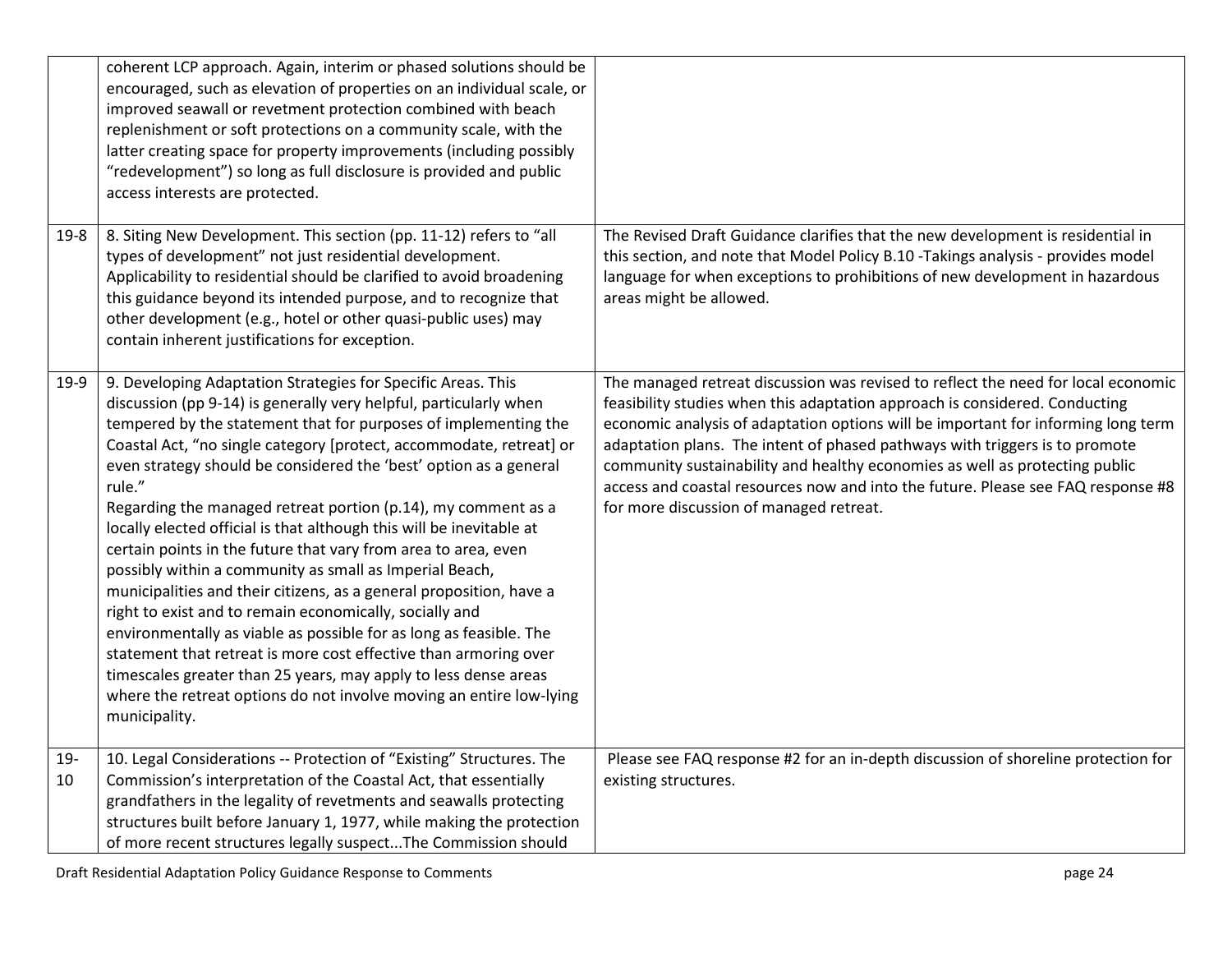|              | let go of this forced interpretation and allow LCP's to address<br>adaptation on a community-wide basis that can include consistent<br>treatment of revetments and seawalls within a broader community-<br>based strategy of "mitigating adverse impacts on local shoreline<br>sand supply."                                                                                                                                                                                                                                                                                                                                                                                                                                                                                                                                                   |                                                                                                                                                                                                                                                                                                                                                                                                                                                                                                                                                                                                                                                                                                                                                                                                                                                                                                                                                                                                              |
|--------------|------------------------------------------------------------------------------------------------------------------------------------------------------------------------------------------------------------------------------------------------------------------------------------------------------------------------------------------------------------------------------------------------------------------------------------------------------------------------------------------------------------------------------------------------------------------------------------------------------------------------------------------------------------------------------------------------------------------------------------------------------------------------------------------------------------------------------------------------|--------------------------------------------------------------------------------------------------------------------------------------------------------------------------------------------------------------------------------------------------------------------------------------------------------------------------------------------------------------------------------------------------------------------------------------------------------------------------------------------------------------------------------------------------------------------------------------------------------------------------------------------------------------------------------------------------------------------------------------------------------------------------------------------------------------------------------------------------------------------------------------------------------------------------------------------------------------------------------------------------------------|
| $19-$<br>11  | 11. Model Policy Language-A.7 Real Estate Disclosure of Hazards.<br>This appears to be covered already by established real estate<br>industry disclosure requirements. Matters already covered should<br>not be added to LCP requirements.                                                                                                                                                                                                                                                                                                                                                                                                                                                                                                                                                                                                     | Real estate hazard disclosures do not typically include coastal hazards intensified<br>by sea level rise effects on flooding and erosion risk. The new policy encourages<br>disclosure of such risks as properties are marketed and sold in hazard areas.                                                                                                                                                                                                                                                                                                                                                                                                                                                                                                                                                                                                                                                                                                                                                    |
| $19 -$<br>12 | IB Staff suggest that the following guiding principles be added to the<br>Introduction:<br>"1. Emphasize the document is not regulatory and that only when a<br>municipality's LCP is silent on an issue, would guidance to assist in<br>decision making be sought from these guidelines.<br>2. All protective devices should be permissible under the right<br>circumstances. The absolute prohibition of any device or technique<br>does not provide maximum flexibility for local coastal community<br>needs.<br>3. Certainty and reliance for development activities necessary for the<br>overall community health need to be assured, so the ability to rely<br>upon an adopted LCP and the science upon which it was developed<br>need to be static until consensus on new science is achieved or an<br>update to the LCP is performed." | The information and model policies in the Revised Draft Guidance should be<br>considered on a location-specific and case by case basis in a way that fulfills the<br>requirements of the Coastal Act, certified LCPs, and other relevant laws and<br>policies and includes consideration of local conditions. Please see FAQ response<br>#1 for more discussion of the intent of the Guidance.<br>Coastal Act Section 30235 outlines the limited circumstances when shoreline<br>protective devices may be considered permissible. The model policies provided in<br>the Revised Draft Guidance reflect Section 30235 requirements.<br>The model policies in part A (Understanding sea level rise hazards) support<br>defining best available science to inform LCP policies and contain provisions for<br>updating that science. Another way to accommodate uncertainty in sea level rise<br>projection estimates is to use triggers for phasing adaptation actions through a<br>variety of policy options. |
| $19-$<br>13  | Table 2, page 6 - "List of model policy options": Add a preamble,<br>suggested language: "The following policy options are not absolute<br>and shall be determined at a Local Level and predicated upon locally<br>adopted triggers"                                                                                                                                                                                                                                                                                                                                                                                                                                                                                                                                                                                                           | The table caption was edited to reflect that the list is not exhaustive and selected<br>policies should be customized for each local context.                                                                                                                                                                                                                                                                                                                                                                                                                                                                                                                                                                                                                                                                                                                                                                                                                                                                |
| $19 -$<br>14 | Page 8 - Disclose Risks to Property Owners section: the last sentence<br>should be reworded as following: Thus, LCP updates that account for<br>the intent of Policies A.1-A.7 and G.1-G.2 may be considered.                                                                                                                                                                                                                                                                                                                                                                                                                                                                                                                                                                                                                                  | The intent of this statement was to convey that understanding sea level rise<br>hazards and laying out a framework for adaptation planning should be pursued by<br>all local governments updating LCPs to address sea level rise. The Revised Draft<br>Guidance reflects edits to the sentence for clarity.                                                                                                                                                                                                                                                                                                                                                                                                                                                                                                                                                                                                                                                                                                  |
| $19 -$<br>15 | Page 11-12 - Siting New Development section - the last sentence<br>should be reworded as follows: "Providing for exceptions where<br>there is a need to permit new development in a hazardous area to<br>ensure community vitality and resiliency may be accommodated                                                                                                                                                                                                                                                                                                                                                                                                                                                                                                                                                                          | This edit was not incorporated as stated. Exceptions to Coastal Act requirements<br>might be made to avoid takings, but not to ensure "vitality or resiliency". Unique<br>considerations for local context are addressed in the Revised Draft Guidance<br>Section 6 Community Scale Adaptation Planning note: "Community participation                                                                                                                                                                                                                                                                                                                                                                                                                                                                                                                                                                                                                                                                       |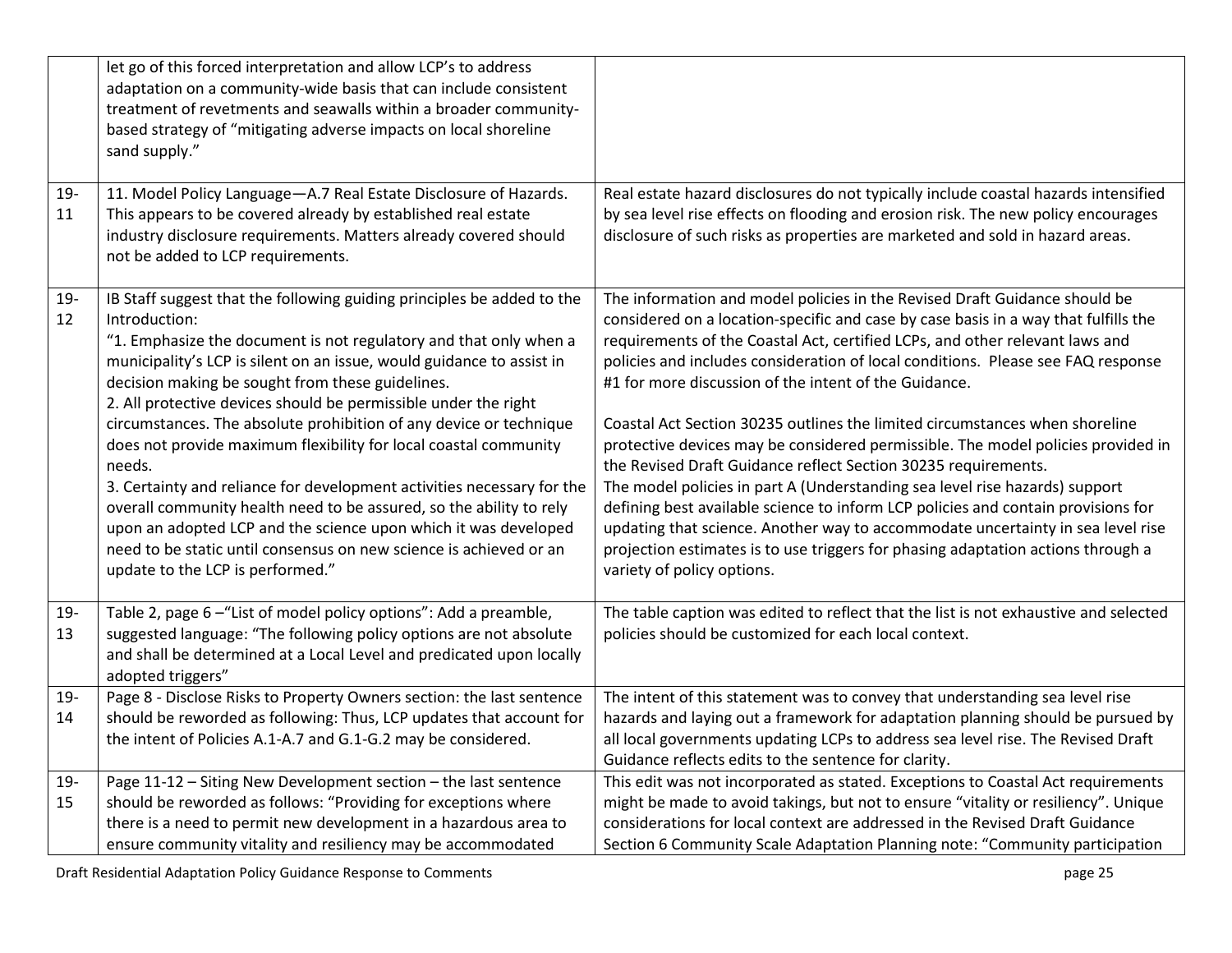|             | provided coastal access is maintained and enhanced.                                                                                                                                                                                                                                                                                                                                                                                                                                                                                                                                                                  | in adaptation planning can highlight unique coastal resources and different<br>opportunities for maintaining them within the adaptation pathways approach."                                                                                                                                                                                                                                                                                                                                                                                                                                                                                                                                                                                                                                                                                                                                                                                                                                                                                                             |
|-------------|----------------------------------------------------------------------------------------------------------------------------------------------------------------------------------------------------------------------------------------------------------------------------------------------------------------------------------------------------------------------------------------------------------------------------------------------------------------------------------------------------------------------------------------------------------------------------------------------------------------------|-------------------------------------------------------------------------------------------------------------------------------------------------------------------------------------------------------------------------------------------------------------------------------------------------------------------------------------------------------------------------------------------------------------------------------------------------------------------------------------------------------------------------------------------------------------------------------------------------------------------------------------------------------------------------------------------------------------------------------------------------------------------------------------------------------------------------------------------------------------------------------------------------------------------------------------------------------------------------------------------------------------------------------------------------------------------------|
| 19-<br>16   | Page 14 - Managed Retreat - The study cited that asserts retreat is<br>more cost effective than maintaining armoring - to make this<br>assertion for one of the basis of retreating seems cavalier in light of<br>the complexities associated with individual community economics,<br>land use, physical community development, geography, armoring<br>techniques, etc. Staff would suggest this statement be eliminated as<br>it does not account for the aforementioned complexities.                                                                                                                              | The managed retreat section was edited to provide more details on the<br>complexities of determining the feasibility of this strategy. The study cited was<br>qualified as an example and notes that cost effectiveness estimates should<br>include value of the local property tax base as well as maintenance costs for<br>armoring.                                                                                                                                                                                                                                                                                                                                                                                                                                                                                                                                                                                                                                                                                                                                  |
| $19-$<br>17 | Page 27 - Legal framework flow chart: The term "economically<br>viable" should be defined by the local community and consider the<br>community's overall economic health.                                                                                                                                                                                                                                                                                                                                                                                                                                            | This flow chart was edited to simplify it, and is only a general framework. The<br>Revised Draft Guidance notes in the caption that planners should consult legal<br>staff for case specific questions.<br>A reasonable economic use is another way of stating a use of the property that<br>avoids an uncompensated taking. The minimum amount of development that will<br>avoid a taking may vary in different locations of the state, and different locations<br>within a given jurisdiction, based on a variety of factors, including the reasonable,<br>investment-backed expectations of landowners in that area. It is not necessary<br>for LCPs to define what constitutes a reasonable economic use that will avoid a<br>taking. Rather, because any such determination is fact-specific, it may be more<br>appropriate to make such determinations on a case-by-case basis. Local<br>governments could choose to have an LCP define the factors that such an analysis<br>would account for or provide more detail on how such determinations will be<br>made. |
| 19-<br>18   | Page 29 - Adaptation Pathways - great concept as it establishes an<br>approach that is locally based and inclusive of "event triggers". This<br>trigger approach as depicted by Figure 3 on page 31 - is based upon<br>events, which are local, and as such provide an incremental and<br>pragmatic method to address SLR that will most likely have greater<br>community support. This is one reason why all shoreline protection<br>devices and techniques need to be permissible for each community<br>because of its individual and unique complexities may determine<br>through its LCP which approach is best. | Commission staff supports the use of adaptation pathways using locally relevant<br>event triggers. When deciding on and developing policies to support an<br>adaptation strategy that may include armoring in an LCP, local governments<br>should consider working closely with Coastal Commission staff in crafting such<br>land use policy language to address their unique and special circumstance and to<br>be consistent with Coastal Act policies.                                                                                                                                                                                                                                                                                                                                                                                                                                                                                                                                                                                                               |
| $19-$<br>19 | Page 43 - B. Avoid siting new development - This entire section<br>should incorporate a preamble that recognizes the individual<br>community's economic health and adaptation pathways.                                                                                                                                                                                                                                                                                                                                                                                                                              | This point is now addressed in the Revised Draft Guidance Section 6 Community<br>Scale Adaptation Planning note. "Community participation in adaptation planning<br>can highlight unique coastal resources and different opportunities for maintaining<br>them within the adaptation pathways approach."                                                                                                                                                                                                                                                                                                                                                                                                                                                                                                                                                                                                                                                                                                                                                                |
| $19 -$      | Page 46 - B.* Nonconforming Structures: This section is problematic                                                                                                                                                                                                                                                                                                                                                                                                                                                                                                                                                  | Text was added to the note above B.7-Redevelopment to reflect this concept,                                                                                                                                                                                                                                                                                                                                                                                                                                                                                                                                                                                                                                                                                                                                                                                                                                                                                                                                                                                             |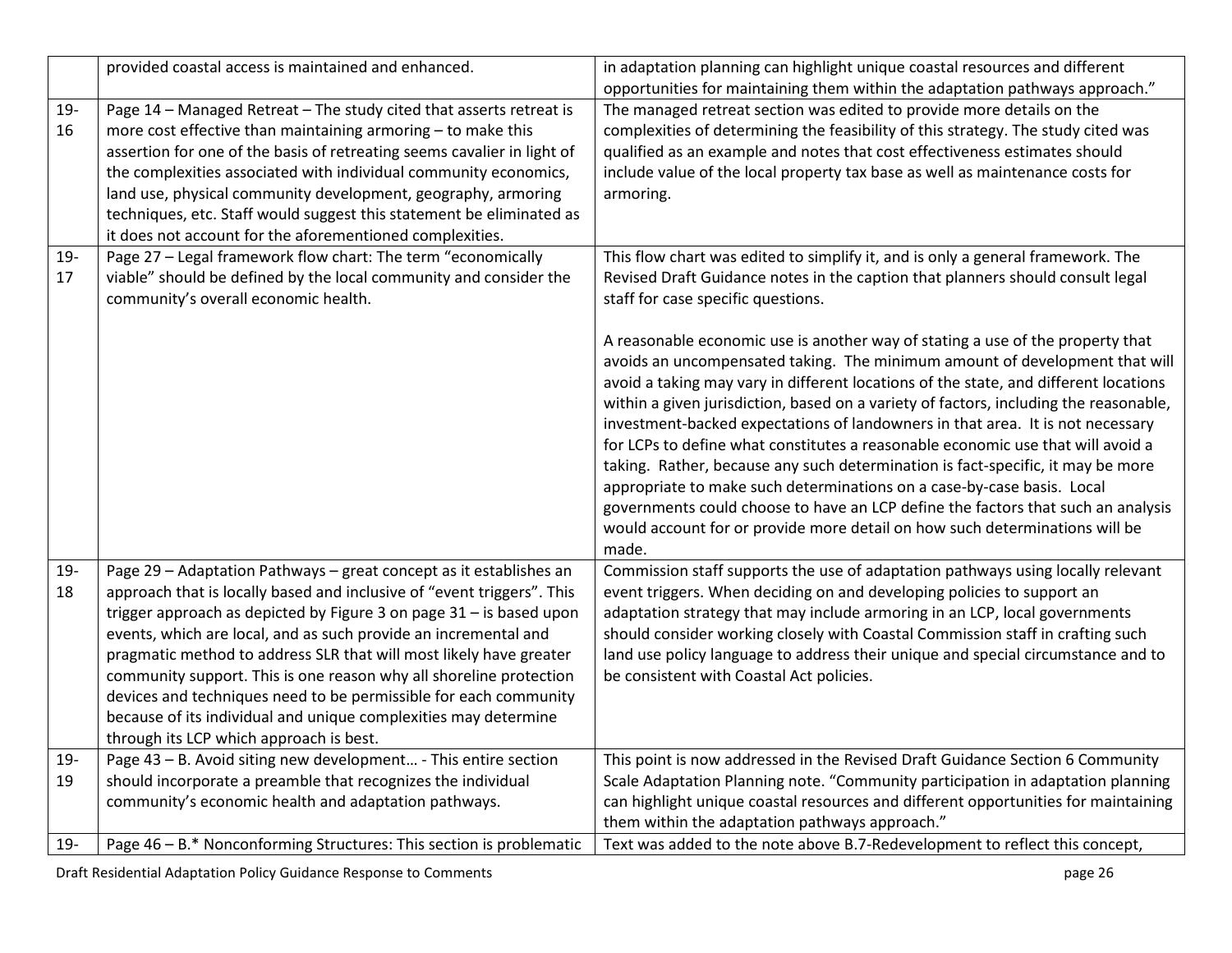| 20     | as it seems to leave only retreat as an option to address SLR. There    | though the Trigger-Based Adaptation Approaches User Note (in Policy Section G.)    |
|--------|-------------------------------------------------------------------------|------------------------------------------------------------------------------------|
|        | should be an acknowledgement that these structures may remain in        | better reflects the concepts of triggers.                                          |
|        | the context of an overall adaptation strategy that is trigger based. If |                                                                                    |
|        | the "event triggers" are not happening, then redevelopment and          |                                                                                    |
|        | development and non-conforming structures should remain.                |                                                                                    |
| 19-    | Page 47 - Exceptions - the definition of reasonable economic use        | See response above (19-17).                                                        |
| 21     | should be defined by the community and take into account its            |                                                                                    |
|        | overall community's economic health.                                    |                                                                                    |
| 19-    | Page 48 - managed retreat D.1 - this section is problematic. It would   | The Revised Draft Guidance does not require specific adaptation strategies and     |
| 22     | severely limit any development opportunities by requiring a deed        | acknowledges that no strategy should be considered the best as a rule.             |
|        | restriction for removal. Again, managed retreat seems to be the only    | Adaptation strategies should be chosen on a case by case basis based on the        |
|        | option and does not offer an alternative approach.                      | requirements of the Coastal Act and other relevant laws and policies and with due  |
| 19-    | Page 49: see previous comments regarding managed retreat.               | consideration of local conditions. See FAQ response #8 for more discussion of      |
| 23     |                                                                         | managed retreat feasibility.                                                       |
| 19-    | Pages 50-53: F. Building Barriers to Protect From Hazards: Shoreline    | See response above (19-18).                                                        |
| 24     | armoring and protective devices should be permissible as                |                                                                                    |
|        | determined through the LCP and not precluded outright. It is one        |                                                                                    |
|        | tool that may serve to protect a larger system and a community's        |                                                                                    |
|        | economic health and public access.                                      |                                                                                    |
| 19-    | Pages 53-58 - Community Scale Adaptation Planning: Agreed with          | See response above (19-18).                                                        |
| 25     | note that a parcel level action is too limited and that a community     |                                                                                    |
|        | wide approach is necessary, which is precisely why a local approach     |                                                                                    |
|        | that can use all tools, if appropriate, should be permissible and       |                                                                                    |
|        | established at the local level.                                         |                                                                                    |
|        | The Jon Corn Law Firm - Letter #20                                      |                                                                                    |
| $20-1$ | Commenter states that the proposed guidance will severely restrict      | The Revised Draft Guidance does not require specific adaptation strategies and     |
|        | private property rights by eliminating property owner's rights to       | acknowledges that no strategy should be considered the best as a rule. It serves   |
|        | protect their property and existing homes from erosion.                 | as a starting point for providing adaptation planning language that has been       |
|        |                                                                         | requested by many local governments. Please see FAQ response #1 and #8 for         |
|        | "Relocating blufftop property owners to a more inland location          | more discussion of the intent of the Guidance and managed retreat strategy         |
|        | (and/or acquiring coastal property from private citizens) to preserve   | considerations.                                                                    |
|        | public access to the coast will be both cost prohibitive and            |                                                                                    |
|        | logistically impossible for local governments."                         |                                                                                    |
|        |                                                                         |                                                                                    |
| $20-2$ | Commenter states a "bar on the construction of significant              | Some model policy options might help local governments address takings             |
|        | improvements to properties that are currently protected by sea          | concerns. For example, policies requiring assumption of risk, disclosure of        |
|        | walls would severely restrict the owner's rights to enjoy their         | hazards, limits on future shoreline protective devices, and disclosure of possible |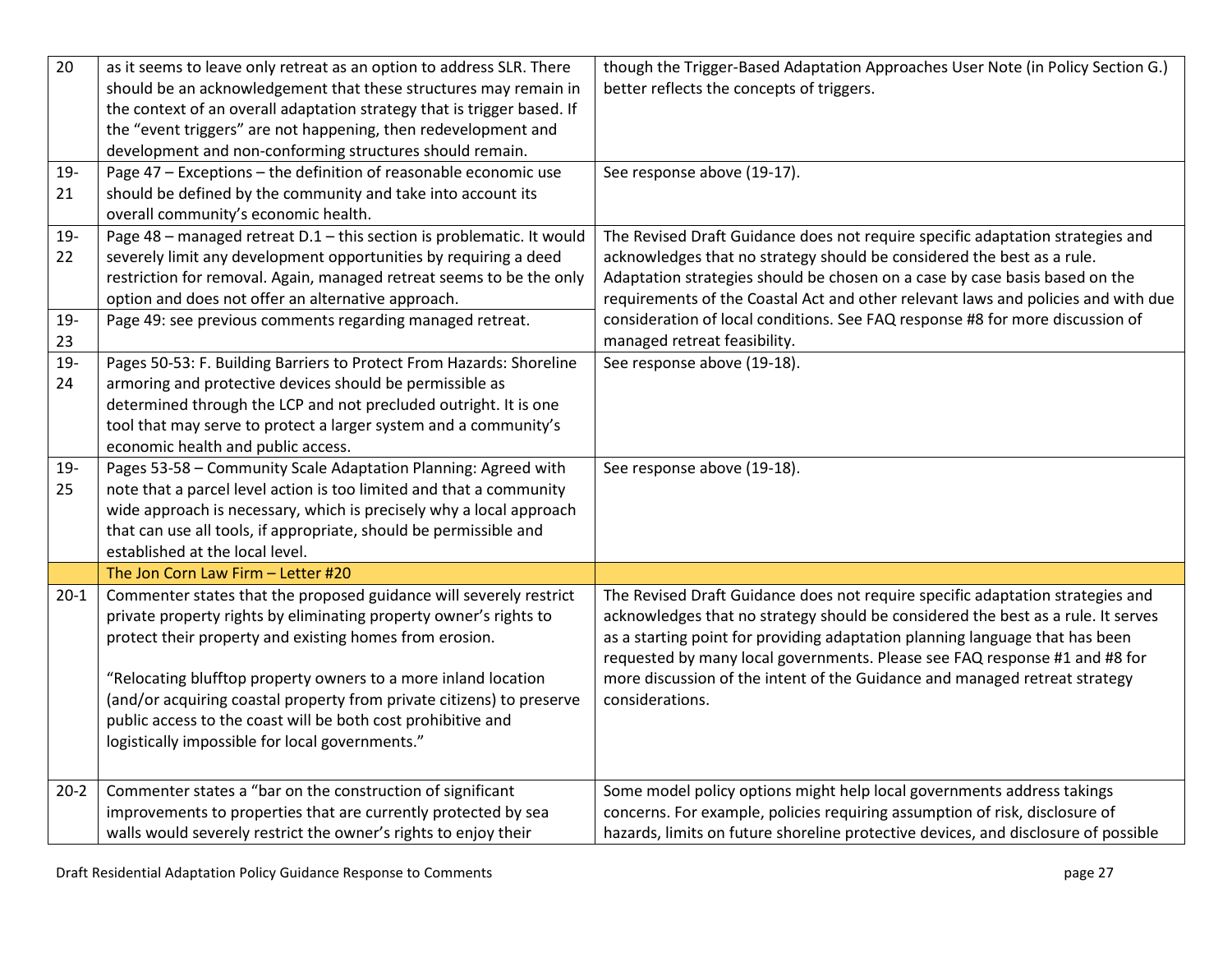| sea level rise and migrating public trust boundaries can ensure that new property<br>owners are aware of the limitations of the property. This will help ensure that any<br>such owners have an appropriate, "reasonable investment backed expectation"<br>for the use of the property: namely, that such use will be limited by future |
|-----------------------------------------------------------------------------------------------------------------------------------------------------------------------------------------------------------------------------------------------------------------------------------------------------------------------------------------|
|                                                                                                                                                                                                                                                                                                                                         |
|                                                                                                                                                                                                                                                                                                                                         |
|                                                                                                                                                                                                                                                                                                                                         |
|                                                                                                                                                                                                                                                                                                                                         |
|                                                                                                                                                                                                                                                                                                                                         |
|                                                                                                                                                                                                                                                                                                                                         |
| A limit on rights to future shoreline protective devices is a tool that can be used to                                                                                                                                                                                                                                                  |
| ensure compliance with policies that require new development to be safe without                                                                                                                                                                                                                                                         |
| the need for a shoreline protective device. In addition, such waivers for new                                                                                                                                                                                                                                                           |
| development and disclosure of possible sea level rise and migrating public trust                                                                                                                                                                                                                                                        |
| boundaries can ensure that new property owners are on notice regarding the                                                                                                                                                                                                                                                              |
|                                                                                                                                                                                                                                                                                                                                         |
|                                                                                                                                                                                                                                                                                                                                         |
| Similarly, conditions requiring future removal or relocation of a structure may be                                                                                                                                                                                                                                                      |
| necessary in some cases to ensure that approved development does not encroach                                                                                                                                                                                                                                                           |
| on public trust land or come to be located in a hazardous location where its                                                                                                                                                                                                                                                            |
| structural stability is compromised. Such conditions can help ensure that private                                                                                                                                                                                                                                                       |
| property owners may enjoy their land and development for so long as it is safe                                                                                                                                                                                                                                                          |
|                                                                                                                                                                                                                                                                                                                                         |
| Local governments are encouraged to collaborate regionally to explore adaptation                                                                                                                                                                                                                                                        |
| approaches that might be appropriate to address sea level rise in their                                                                                                                                                                                                                                                                 |
| jurisdictions. Additionally, if sand replenishment is pursued, communities should                                                                                                                                                                                                                                                       |
| consider the availability of sand resources for their future nourishment needs                                                                                                                                                                                                                                                          |
| given increasing beach erosion and costs as sea level rises. A subsection on                                                                                                                                                                                                                                                            |
|                                                                                                                                                                                                                                                                                                                                         |
|                                                                                                                                                                                                                                                                                                                                         |
|                                                                                                                                                                                                                                                                                                                                         |
| A main theme of the Guidance is that local governments should begin efforts to                                                                                                                                                                                                                                                          |
| identify and respond to sea level rise impacts through a variety of means, and                                                                                                                                                                                                                                                          |
| include public participation in adaptation planning processes (see Section 2). The                                                                                                                                                                                                                                                      |
| Revised Draft Guidance is not meant to represent a complete sea level rise                                                                                                                                                                                                                                                              |
| approach for any single jurisdiction or applicable in all cases. It serves as a starting                                                                                                                                                                                                                                                |
| point for providing adaptation planning language that has been requested by                                                                                                                                                                                                                                                             |
|                                                                                                                                                                                                                                                                                                                                         |
|                                                                                                                                                                                                                                                                                                                                         |
| many local governments. The planning pathway approach for community scale                                                                                                                                                                                                                                                               |
| adaptation also offers a way to manage uncertainty in timing and extent of sea<br>level rise impact by incorporating triggering actions in the planning or                                                                                                                                                                              |
|                                                                                                                                                                                                                                                                                                                                         |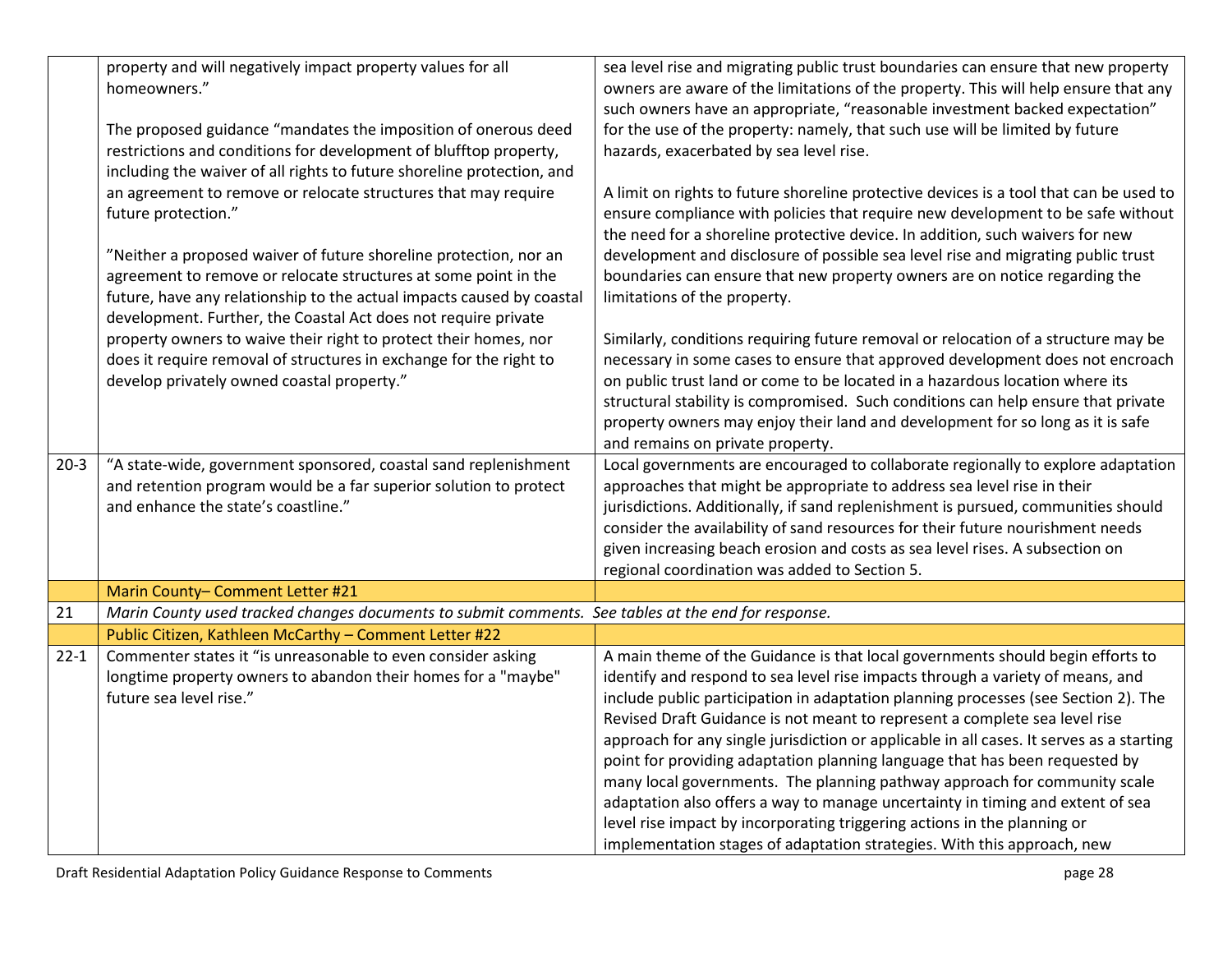|          |                                                                                                                                                                                                                                                                                                                                             | adaptation measures would not be utilized until sea level rise impacts trigger                                                                                                                                                                                                                                                                                                                                                                                                                                                                                                              |
|----------|---------------------------------------------------------------------------------------------------------------------------------------------------------------------------------------------------------------------------------------------------------------------------------------------------------------------------------------------|---------------------------------------------------------------------------------------------------------------------------------------------------------------------------------------------------------------------------------------------------------------------------------------------------------------------------------------------------------------------------------------------------------------------------------------------------------------------------------------------------------------------------------------------------------------------------------------------|
|          |                                                                                                                                                                                                                                                                                                                                             | them.                                                                                                                                                                                                                                                                                                                                                                                                                                                                                                                                                                                       |
|          | The Nature Conservancy, Surfrider Foundation, Orange County Coastkeeper, Sierra Club-Letter #23                                                                                                                                                                                                                                             |                                                                                                                                                                                                                                                                                                                                                                                                                                                                                                                                                                                             |
| $23-1$   | Commenters cautiously support the adoption of the trigger-based<br>approach in the Guidance, but suggest clarifying that the stages<br>along each adaptation pathway should not create path-dependence,<br>and that for many places, retreat (whether it is managed or forced<br>by flooding) may be the end result.                        | The Revised Draft Guidance notes in the Adaptation Pathways subsection that<br>"[w]hile adaptation options are typically designed to last for particular amounts of<br>time, the coastal environment is dynamic and adaptation measures are not<br>guaranteed to work forever. Communities should look for signs that some options<br>have run their course and plan adaptation pathways to transition actions as<br>needed, despite any predicted impact timeframe In areas subject to future<br>hazards, the life of any particular development will be limited by site conditions."      |
| $23-2$   | "[B]est available science should not be categorized as a policy<br>option, in that it is neither policy nor optional"                                                                                                                                                                                                                       | Policies designating best available science sources and update criteria are<br>recommended for all coastal hazard areas. The specific criteria written in the<br>policy language will be customized to each jurisdiction.                                                                                                                                                                                                                                                                                                                                                                   |
| $23-3$   | "A clear preference for "soft" solutions should be emphasized in the<br>Guidance in order to proactively and precautionarily protect<br>valuable public resources."                                                                                                                                                                         | Where appropriate, the Commission supports use of the Model Policy E.2 (Soft<br>Shoreline Protection) which provides for soft or natural shoreline protection<br>methods. Model Policy F.2 (Prioritization of Types of Shoreline Protection) can be<br>used to specify preferences as well.                                                                                                                                                                                                                                                                                                 |
| $23 - 4$ | "Additional factors in the typology should include the significance of<br>the habitat in the vicinity of the development and socioeconomic<br>characteristics."                                                                                                                                                                             | The Revised Draft Guidance added these considerations to the discussion of<br>typology.                                                                                                                                                                                                                                                                                                                                                                                                                                                                                                     |
| $23 - 5$ | "The Guidance Should Make Specific Recommendations Related to<br><b>Emergency Armoring"</b>                                                                                                                                                                                                                                                 | The Revised Draft Guidance added discussion of emergency armoring in Section 2<br>and a Model Policy F.11 - Emergency Permits.                                                                                                                                                                                                                                                                                                                                                                                                                                                              |
| $23-6$   | "Clarify Public Access Requirements and Public Resource<br>Protections"                                                                                                                                                                                                                                                                     | The Revised Draft Guidance added more discussion on public access and coastal<br>resource protection in Section 1.                                                                                                                                                                                                                                                                                                                                                                                                                                                                          |
| $23 - 7$ | "The Guidance must clarify the extent to which local governments<br>should plan to protect the Public Trust in the model policy language,<br>and the role of local governments versus the role of the State Lands<br>Commission." The model language does not go far enough to protect<br>public resources, including policies F.3 and G.3. | The Revised Draft Guidance added language on public trust to Model Policy F.3 -<br>Siting and Design to Avoid and to Mitigate Impacts. The model policy on Sea Level<br>Rise Hazard Overlay Zones (Now G.4) was left to reference hazard risk.<br>The discussion on public trust in Section 4 is extensive and references a more in-<br>depth discussion of the public trust doctrine in California and how it relates to sea<br>level rise-- See Center for Ocean Solutions, Stanford Woods Institute for the<br>Environment, The Public Trust Doctrine: a Guiding Principle for Governing |
|          |                                                                                                                                                                                                                                                                                                                                             | California's Coast under Climate Change (2017). Please see FAQ response #6 for<br>more detail on protecting public trust resources.                                                                                                                                                                                                                                                                                                                                                                                                                                                         |
| $23 - 8$ | Setbacks and Buffers: "Local governments should increase<br>mandatory setbacks from the coast and must understand how<br>setbacks are a critical component to SLR planning and adaptation."<br>Policy B.1b should go into greater detail on determining setbacks in                                                                         | Greater model language detail on setbacks appropriate for unique geologic<br>settings is beyond the scope of this project, but the Revised Draft Guidance adds<br>emphasis on the coastal resources at risk to sea level rise in Section 1 and notes<br>the importance of setbacks in sea level rise planning in Section 2.                                                                                                                                                                                                                                                                 |

Draft Residential Adaptation Policy Guidance Response to Comments **page 29** and the set of the set of the set of the set of the set of the set of the set of the set of the set of the set of the set of the set of the set of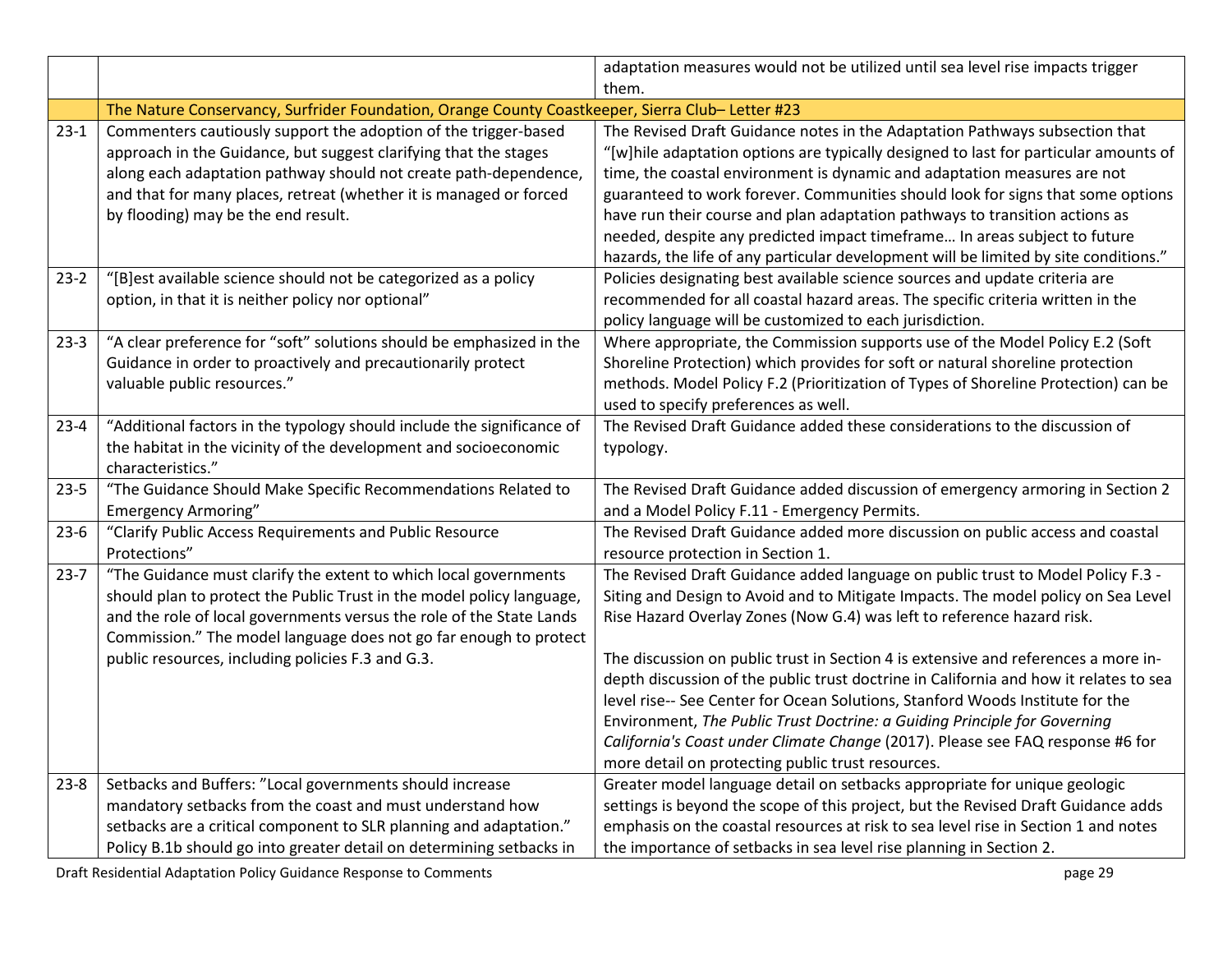|              | order to protect coastal resources in the face of sea level rise.                                                                                                                                                                                                                                                                                                                                                                                                                                                                                                                           |                                                                                                                                                                                                                                                                                                                                                                                                                                                                                                                                                                                                                                                                                                                                                                                                                                                                                |
|--------------|---------------------------------------------------------------------------------------------------------------------------------------------------------------------------------------------------------------------------------------------------------------------------------------------------------------------------------------------------------------------------------------------------------------------------------------------------------------------------------------------------------------------------------------------------------------------------------------------|--------------------------------------------------------------------------------------------------------------------------------------------------------------------------------------------------------------------------------------------------------------------------------------------------------------------------------------------------------------------------------------------------------------------------------------------------------------------------------------------------------------------------------------------------------------------------------------------------------------------------------------------------------------------------------------------------------------------------------------------------------------------------------------------------------------------------------------------------------------------------------|
| $23-9$       | "[P]olicy B.2 - Removal Plan Conditions for New Development in<br>Hazardous Areas does not adequately address potential impacts to<br>public resources."                                                                                                                                                                                                                                                                                                                                                                                                                                    | The Revised Draft Guidance adds consideration of public trust resources In the<br>model policy language, as the property owner has a responsibility to "restore the<br>site in a way that best protects the public trust and coastal resources."<br>Additionally, Model Policy B.2 references Model Policy D.1, which was modified to<br>have a stronger emphasis on protecting public trust lands.                                                                                                                                                                                                                                                                                                                                                                                                                                                                            |
| $23 -$<br>10 | "In order to inform and identify thresholds and triggers, the CCC<br>should encourage local governments to establish baseline<br>conditions, model a range of possible climate change impacts and<br>responses, and monitor actions to detect changes in baseline<br>conditions and determine efficacy of adaptation measures. Specific<br>policy language should be developed, recommending that local<br>governments study and understand baseline conditions, where<br>thresholds have been exceeded in the past, and where they may be<br>exceeded in the future on a community scale." | The Revised Draft Guidance adds language to address baseline conditions in<br>Model Policy G.1 and added more discussion of monitoring in Section 1. The note<br>for trigger-based adaptation approaches was also edited to highlight the<br>importance of understanding past and future threshold exceedance.                                                                                                                                                                                                                                                                                                                                                                                                                                                                                                                                                                 |
| $23 -$<br>11 | "Regarding policy G.8 - Beach Management Plan, which establishes a<br>framework to protect beach areas. One element that we<br>recommend including is the requirement to develop a sediment<br>management plan."                                                                                                                                                                                                                                                                                                                                                                            | The Revised Draft Guidance changes the language to address this comment.                                                                                                                                                                                                                                                                                                                                                                                                                                                                                                                                                                                                                                                                                                                                                                                                       |
| $23 -$<br>12 | "The Guidance needs to elaborate on its policy approach for<br>floodplain buyouts and easements."                                                                                                                                                                                                                                                                                                                                                                                                                                                                                           | The Revised Draft Guidance adds a reference in the Section 3 Managed Retreat<br>subsection to a detailed resource on Floodplain Buyouts--Floodplain Buyouts: An<br>Action Guide for Local Governments on How to Maximize Community Benefits,<br>Habitat Connectivity, and Resilience. https://www.eli.org/research-report/action-<br>guide-floodplain-buyouts. The Revised Draft Guidance also enhanced the<br>Managed Retreat subsection with more discussion of the Coastal Act and<br>additional considerations.                                                                                                                                                                                                                                                                                                                                                            |
| $23 -$<br>13 | "Additionally, the words, "over time" must also be clarified in the<br>language quoted above from policy G.7. Policy G.7 should further<br>spell out the steps of rezoning under a specified time frame - such as<br>General Plan updates and ordinance updates. Rezoning is an<br>essential element of sea level rise and climate change adaptation<br>planning and must be clearly addressed."                                                                                                                                                                                            | The Revised Draft Guidance deletes the words "over time" to clarify the policy.<br>Rezoning will be most effective at preventing redevelopment of damaged<br>structures if done before catastrophic storms, though when a local government<br>does rezoning could also be specified in a customized policy. The Revised Draft<br>Guidance also emphasizes the importance of downzoning in the legal<br>considerations section and the user note on Model Policy B.7 - Redevelopment.<br>The Revised Draft Guidance added a note in Section G to point out that multiple<br>community-scale policy mechanisms (e.g., buy-outs, transfer of development<br>rights, beach management plans) provide potential approaches that tend to<br>function as rolling easements when planned in advance and coupled with overlay<br>zones and accompanying downzoning of residential uses. |
| $23 -$       | "Policy G.9c calls for the use of easements to direct future coastal                                                                                                                                                                                                                                                                                                                                                                                                                                                                                                                        | A user note before Model Policy G.9 Managed Retreat Program was added                                                                                                                                                                                                                                                                                                                                                                                                                                                                                                                                                                                                                                                                                                                                                                                                          |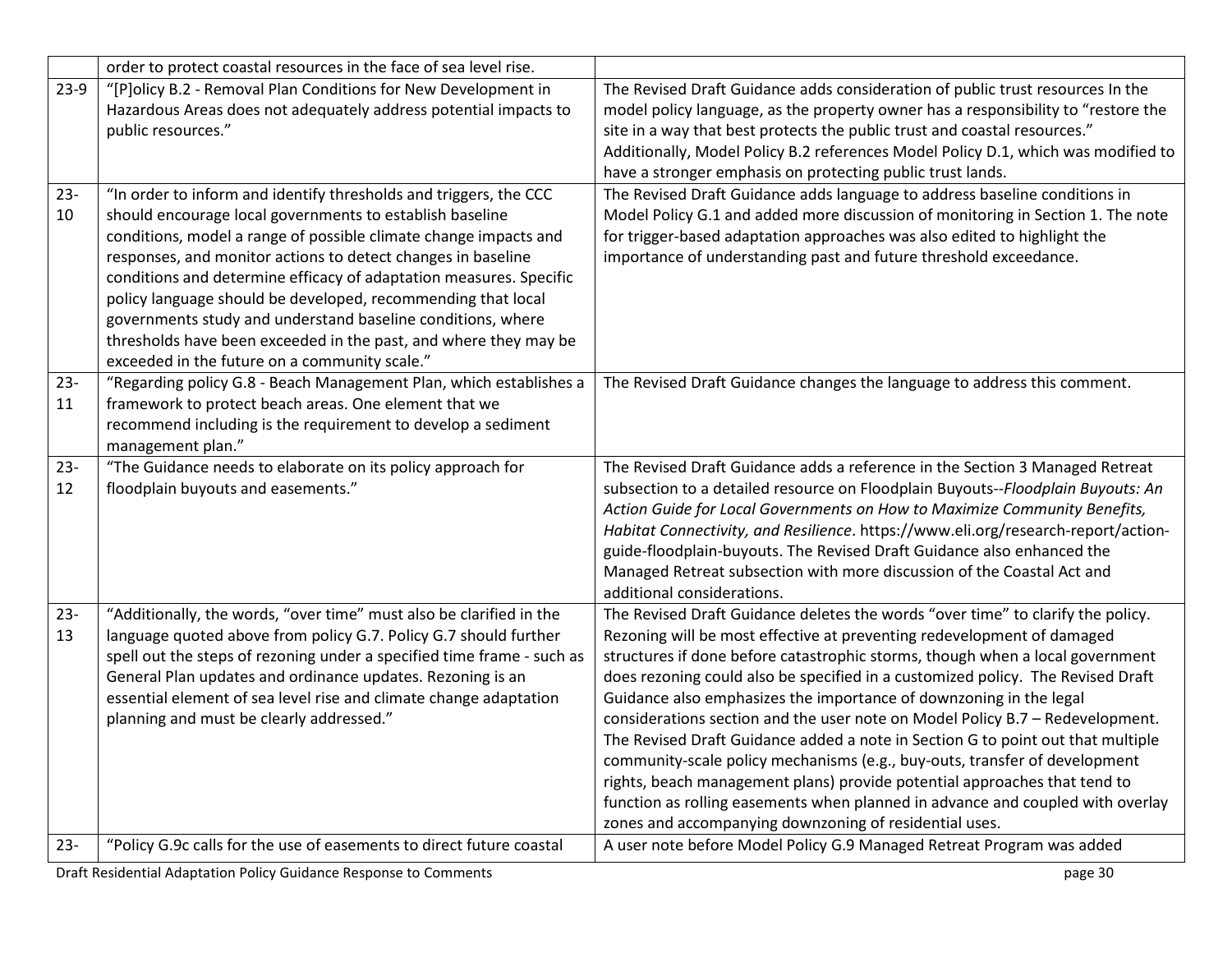| 14     | development outside of high hazard areas. The use of easements is      | discussing rolling easements and prioritizing areas with public access, sensitive  |
|--------|------------------------------------------------------------------------|------------------------------------------------------------------------------------|
|        | particularly important for protecting critical coastal habitats and    | habitat, or repetitive loss properties.                                            |
|        | public access to the coast. Anywhere that dedication of a lateral      |                                                                                    |
|        | easement can be required to protect current public access or coastal   |                                                                                    |
|        | habitats, the permitting authority should also require that that the   |                                                                                    |
|        | easement rolls landward as sea level rises in order to ensure that the |                                                                                    |
|        | impact of the development is offset for the lifetime of the structure. |                                                                                    |
|        | This should be clarified in G.9c."                                     |                                                                                    |
|        | • "The Guidance would also benefit from language that prioritizes      |                                                                                    |
|        | especially vulnerable areas in any buyout program, such as repetitive  |                                                                                    |
|        | loss parcels and parcels with ESHA or enhanced ecological features.    |                                                                                    |
|        | In cases where FEMA funding is available, non-FEMA entities (such      |                                                                                    |
|        | as insurance or mortgage companies) could bear the initial financial   |                                                                                    |
|        | burden while FEMA prepares for the ultimate buyout - thus adding       |                                                                                    |
|        | an element of practicality for homeowners who have been                |                                                                                    |
|        | displaced."                                                            |                                                                                    |
| $23 -$ | "The Organizations also support policy G.9d and the                    | The Commission recognizes that funding opportunities are constantly evolving,      |
| 15     | recommendation to pursue funding to purchase easements and to          | that demand for funding is increasing, and that there is a significant need for    |
|        | acquire non-conforming structures It would also be helpful if the      | additional funding opportunities. Please see FAQ response #7 for more              |
|        | State took it upon itself to either provide funding directly - with a  | information.                                                                       |
|        | dedicated, permanent funding stream - or otherwise incentivized        |                                                                                    |
|        | it."                                                                   |                                                                                    |
| $23 -$ | "[P]olicy F.2 does not go far enough to ensure protection of public    | The general concept of permitting shoreline armoring while a protected structure   |
| 16     | access and public resources. Use of such protection structures         | is present (or removing armoring when the protected structure no longer exists) is |
|        | should also be time-limited to the lifetime of the structure."         | inherent in Model Policy F.6 - Shoreline Armoring Duration.                        |
|        |                                                                        |                                                                                    |
| $23 -$ | "The Organizations applaud the Commission's efforts to obtain          | Comment noted. Section 5 of the Revised Draft Guidance states that                 |
| 17     | covenants that new development will not require seawalls, as stated    | "[i]mplementing adaptation strategies will be strengthened by tying policies to    |
|        | in policy F.5 - Evaluation of Existing Shoreline Armoring. These       | monitoring and enforcement of permit conditions. Actual policies and permits       |
|        | covenants alone will not be sufficient Once the limited lifetime of    | issued should be clear and identify benchmarks to evaluate implementation, so as   |
|        | these structures is both recognized and built into the forward         | to avoid any misunderstandings and to increase compliance."                        |
|        | planning process, meaningful sea level rise adaptation policies that   |                                                                                    |
|        | protect public access and coastal habitats will be achievable if the   |                                                                                    |
|        | Commission engages in a program of robust enforcement."                |                                                                                    |
| $23 -$ | "The Guidance model policy language does not go far enough to          | The Revised Draft Guidance adds language to the Model Policy F.8 Shoreline         |
| 18     | ensure reevaluation of coastal protection structures on a time frame   | Armoring Monitoring to suggest periodic inspection every 5 years.                  |
|        | that is meaningful with respect to the projected impacts of sea level  |                                                                                    |
|        | rise Section F, Building Barriers to Protect From Hazards, needs to    |                                                                                    |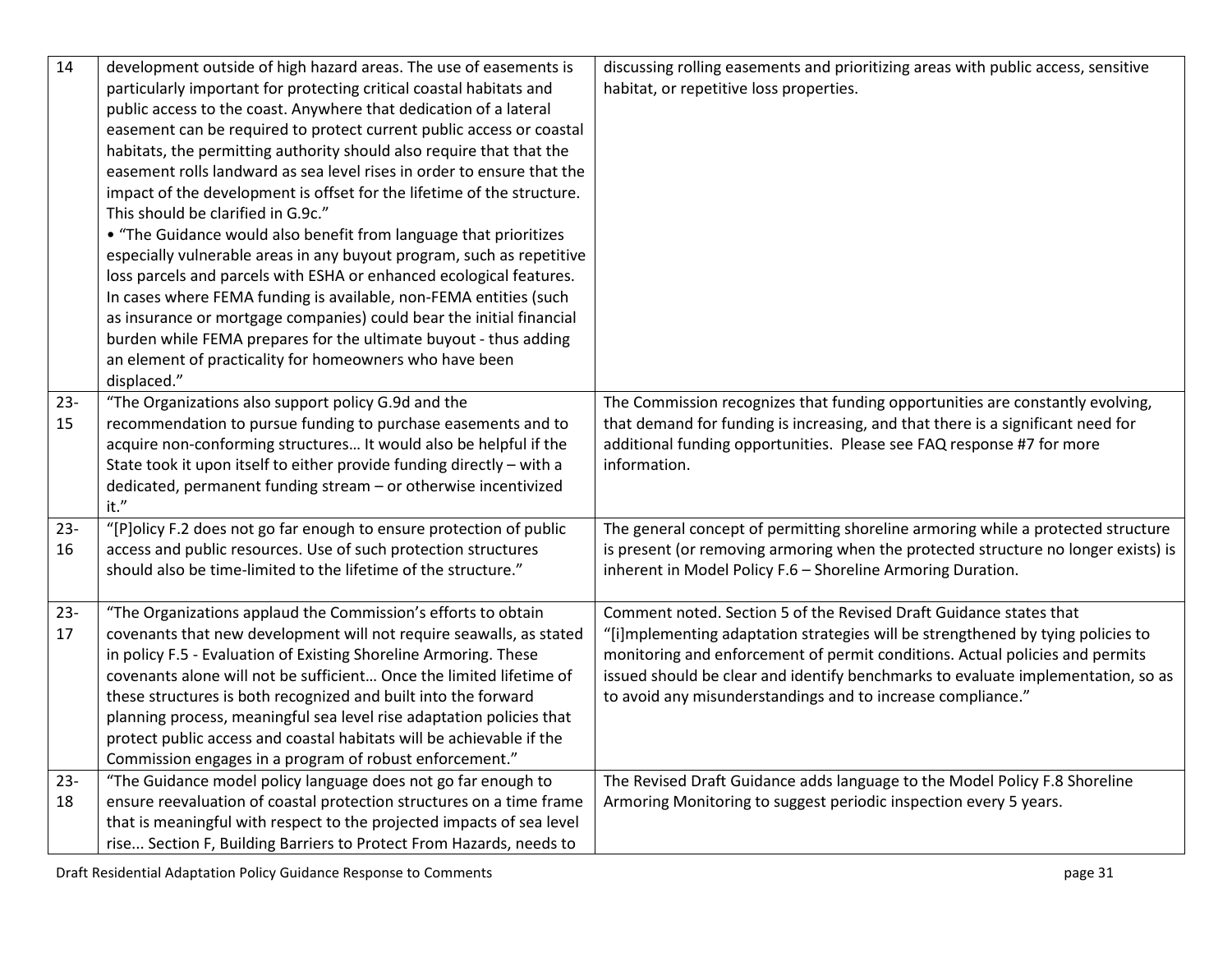| ensure that protection devices for existing development are time<br>limited to the life of the structure and require frequent reevaluation.<br>In the absence of such measures for frequent reevaluation, as well<br>as robust enforcement to ensure removal of structures that do not |  |
|----------------------------------------------------------------------------------------------------------------------------------------------------------------------------------------------------------------------------------------------------------------------------------------|--|
|                                                                                                                                                                                                                                                                                        |  |
|                                                                                                                                                                                                                                                                                        |  |
|                                                                                                                                                                                                                                                                                        |  |
|                                                                                                                                                                                                                                                                                        |  |
| conform with the Coastal Act, California will adopt a de facto policy                                                                                                                                                                                                                  |  |
| of permanent coastal development and fortification"                                                                                                                                                                                                                                    |  |
| Public citizen, Penny Elia - Comment Letter #24                                                                                                                                                                                                                                        |  |
| "As a long-standing Sierra Club member, I have been working in<br>The Residential Adaptation Guidance is intended to help planners address the loss<br>$24-1$                                                                                                                          |  |
| conjunction with the Club, Surfrider, The Nature Conservancy and<br>of coastal resources such as beaches and public access due to coastal armoring in                                                                                                                                  |  |
| Orange County Coastkeeper on a multi-organizational submittal, but<br>light of a future of rising sea levels.                                                                                                                                                                          |  |
| felt it was important to also comment as an individual since this is a                                                                                                                                                                                                                 |  |
| topic that's near and dear to me and one that I struggle with in my                                                                                                                                                                                                                    |  |
| own City of Laguna Beach. We are losing some of our most precious                                                                                                                                                                                                                      |  |
| beaches here in Laguna due to intensification of armoring via a total                                                                                                                                                                                                                  |  |
| abandonment of Coastal Act compliance by the City. Architects,                                                                                                                                                                                                                         |  |
| developers and beach front property owners are being provided                                                                                                                                                                                                                          |  |
| with over-the-counter/administrative permits by the City when they                                                                                                                                                                                                                     |  |
| fail at securing Coastal Development Permits through the Coastal                                                                                                                                                                                                                       |  |
| Commission. This issue has been the subject of many an appeal, but                                                                                                                                                                                                                     |  |
| the appeals don't stop the armoring - - the City has found a way                                                                                                                                                                                                                       |  |
| around it all and it's all to the detriment of our beaches - - meaning                                                                                                                                                                                                                 |  |
| the resources and the public access."                                                                                                                                                                                                                                                  |  |
| Commenter suggests "there needs to be strength and clarity added<br>Notes were edited and additional notes provided in Section 6 to clarify the intent<br>$24-2$                                                                                                                       |  |
| to several of the guidelines given that as a few of the Commissioners<br>of the model policies. See also FAQ response #1.                                                                                                                                                              |  |
| commented in August, there is bound to be a lot of push back.                                                                                                                                                                                                                          |  |
| Strength and clarity as far as permit requirements, monitoring,                                                                                                                                                                                                                        |  |
| condition compliance, triggers for review, etc. are just a few of the                                                                                                                                                                                                                  |  |
| areas that I hope you will revisit".                                                                                                                                                                                                                                                   |  |
| "Drawing once again from Commissioner comments at the August                                                                                                                                                                                                                           |  |
| hearing, I agree with Chair Bochco (and paraphrase her statements)                                                                                                                                                                                                                     |  |
| that although the land and tide may fluctuate the concept of public                                                                                                                                                                                                                    |  |
| trust doesn't change. Commissioner Brownsey also reminded staff                                                                                                                                                                                                                        |  |
| that conflict over implementation could be a challenge and that a                                                                                                                                                                                                                      |  |
| strong conflict resolution policy must be in place, and that it will be                                                                                                                                                                                                                |  |
| important to hear from visitors and users of our public beaches."                                                                                                                                                                                                                      |  |
| "It was also noted at the August 9 hearing that policies and<br>While specific legislation might clarify further how planning should consider sea<br>$24-3$                                                                                                                            |  |
| guidelines may not be adequate to accomplish the task at hand.<br>level rise adaptation, the Coastal Act hazards policies as written can guide policy                                                                                                                                  |  |
| making that considers changing hazard conditions. Section 4 describes some<br>Legislation may need to be implemented that will bolster these                                                                                                                                           |  |

Draft Residential Adaptation Policy Guidance Response to Comments **page 32** page 32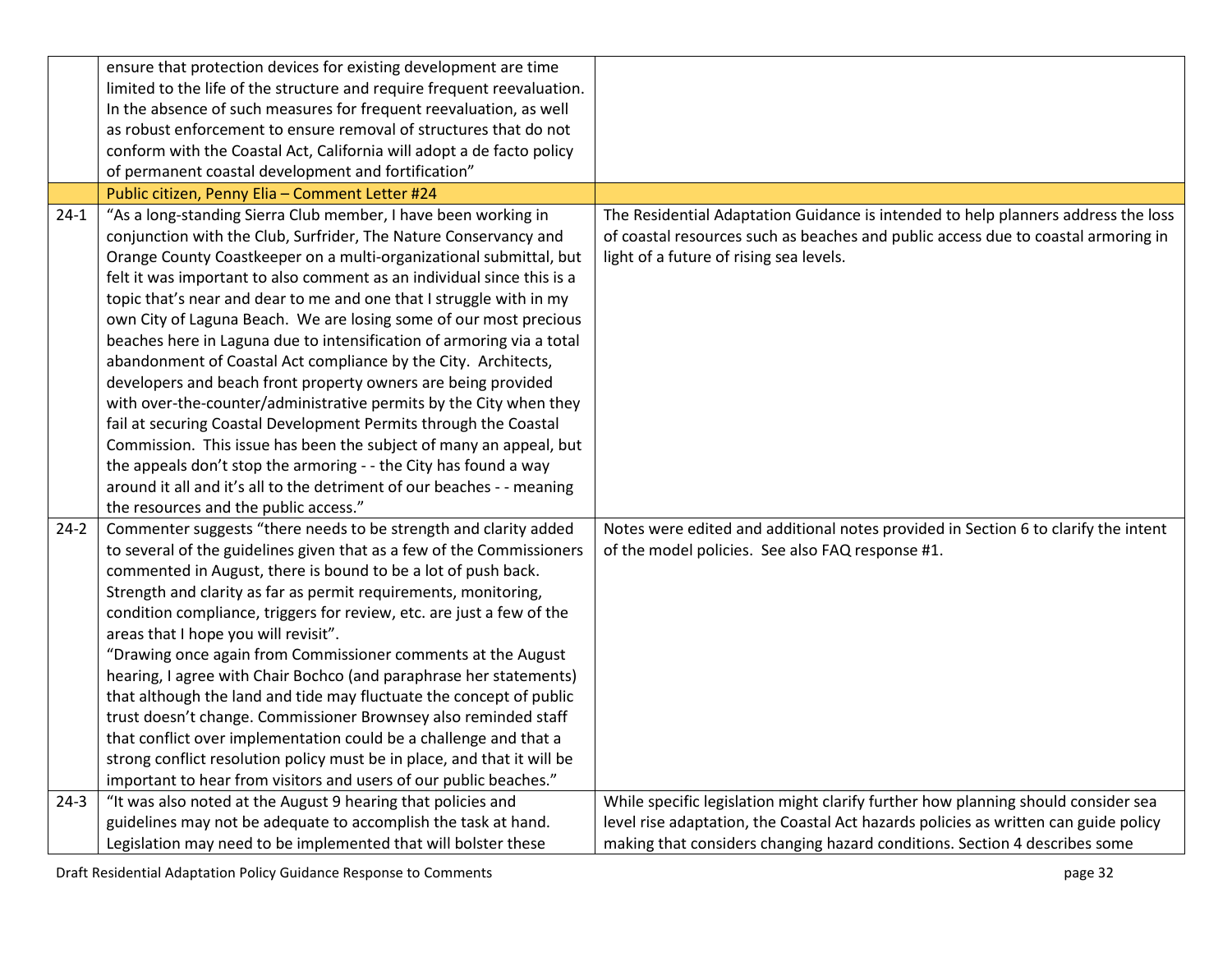|          | policies and guidelines."                                                                                                                                                                                                                                                                                                                                                                                                                                                                                                                                                                                                                                                                                                                                                                                                                                                       | relevant legal considerations.                                                                                                                                                                                                                 |
|----------|---------------------------------------------------------------------------------------------------------------------------------------------------------------------------------------------------------------------------------------------------------------------------------------------------------------------------------------------------------------------------------------------------------------------------------------------------------------------------------------------------------------------------------------------------------------------------------------------------------------------------------------------------------------------------------------------------------------------------------------------------------------------------------------------------------------------------------------------------------------------------------|------------------------------------------------------------------------------------------------------------------------------------------------------------------------------------------------------------------------------------------------|
|          | Public Citizen - Robin Rudisill - Comment Letter #25                                                                                                                                                                                                                                                                                                                                                                                                                                                                                                                                                                                                                                                                                                                                                                                                                            |                                                                                                                                                                                                                                                |
| $25 - 1$ | I. Which Science and Who Decides - "It seems that one of the most<br>critical variables in planning for sea level rise is which scientific<br>projection is used and who decides. I'm very concerned about the<br>decisions being left with the local jurisdictions as they do not tend to<br>want to put money towards preventing future disasters. Also, we've<br>seen way too many situations where there has been inappropriate<br>political interference with evidence and scientific factspublic<br>officials have a duty to effectively communicate future<br>vulnerabilities to the public and to act on themThus, I hope that<br>the Coastal Commission will make the guidelines and future<br>requirements very clear and non-negotiable and that you will not<br>leave it up to the local jurisdictions to decide whether or how to<br>protect their coastal areas." | Model Policy A.1 suggests policy language on how best available science can be<br>specified in the LCP. See also the State Sea-Level Rise Guidance (2018 Update) for<br>discussion of best available science on sea level rise for California. |
| $25 - 2$ | II. Focus on Prevention - "The California Coastal Commission should<br>work with other Coastal Jurisdictions in the U.S. and internationally.<br>Efforts to transition to clean energies from our fossil-fuel world must<br>be prioritized with proposed legislation. We hope that the Coastal<br>Commission makes it a priority to be a leader in that effort."                                                                                                                                                                                                                                                                                                                                                                                                                                                                                                                | The Revised Draft Guidance offers an additional policy (C.2-Design guidelines to<br>reduce greenhouse gas emissions) that pertains to climate change mitigation.                                                                               |
| $25-3$   | III. Responsibility and Authority Must Remain With the State - "The<br>model policy language for LCP's is well thought out. The<br>effectiveness will depend on how much oversight the Coastal<br>Commission will have over local governments' implementation and<br>enforcement of the LCP regulations."                                                                                                                                                                                                                                                                                                                                                                                                                                                                                                                                                                       | Once an LCP has been certified, Coastal Commission staff monitors coastal<br>development permits issued at the local level. Some of these decisions can be<br>appealed by members of the public or the Commission itself.                      |
| $25 - 4$ | IV. Communications to the Public: More is Better - "The Public<br>needs more education and awareness on the subject. It is important<br>to start early on (the time is now!) and it should continue. Perhaps<br>there can be short videos distributed, or brochures, and/or a<br>template for Town Halls in Coastal Communities. The idea of<br>bringing requirements into the real estate sale/purchase disclosure<br>process is outstanding. If we had been doing that relative to Coastal<br>Act requirements up to now, people would have a much greater<br>understanding of the law and we would have a significantly more<br>protected coast."                                                                                                                                                                                                                            | Comment noted. To emphasize the importance of public participation in<br>community visioning, the Revised Draft Guidance adds a subsection on developing<br>adaptation plans to Section 2 - Policy Recommendations for All Hazardous Areas.    |
| $25 - 5$ | V. Recent Los Angeles City Council Decisions that Certain Coastal-<br>Parcels are Underutilized and Should be Used for Affordable and                                                                                                                                                                                                                                                                                                                                                                                                                                                                                                                                                                                                                                                                                                                                           | Comment noted.                                                                                                                                                                                                                                 |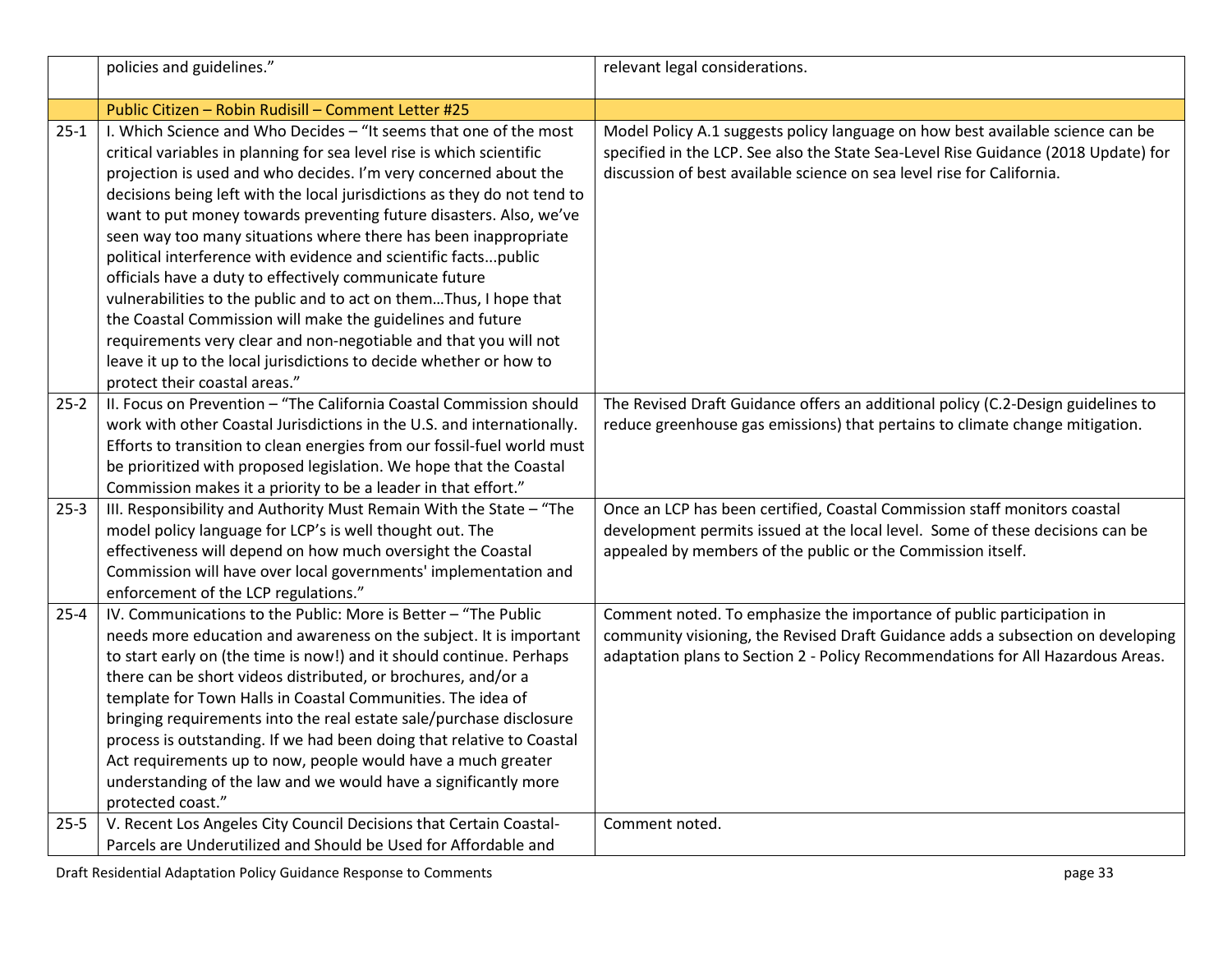|          | Homeless Housing Must be Reversed<br>A. Thatcher Yard, in the Oxford Triangle Subarea of Venice, Must be<br>Kept intact as a Coastal Maintenance Yard<br>"This is valuable property, currently designated as Public Facilities<br>for maintenance of our beaches and surrounding waterways, which<br>is an important coastal zone-related use. This property is most<br>definitely not surplus or under-utilized. In addition, the City's Public<br>Facilities zones are to be used for our future needed public facilities,<br>including for fire, police, parks, beaches and other waterways. This<br>land is essentially protected by our General Plan and coastal land use<br>plan in order to assure sufficient ability of the City to respond to the<br>/city's public and coastal needs."<br>B. The Venice Blvd. Median Strip, between Dell and Pacific, Must be<br>Kept as Open Space<br>"Please see recent email to Staff in this regard, below. It would<br>clearly be a huge mistake to embark on such a project, in the very<br>area where commercial and/or Public Facilities may need to be<br>relocated due to sea level rise, and also in an area clearly very<br>exposed to Sea Level Rise as it is one block from the beach and<br>adjacent to the Venice Canals." |                                                                                                                                                                                                                                                                                                                                                                                                                                                                                                                                                                                                                                                                                                                                                                                                                                                                                                                                                                                                                                                                     |
|----------|--------------------------------------------------------------------------------------------------------------------------------------------------------------------------------------------------------------------------------------------------------------------------------------------------------------------------------------------------------------------------------------------------------------------------------------------------------------------------------------------------------------------------------------------------------------------------------------------------------------------------------------------------------------------------------------------------------------------------------------------------------------------------------------------------------------------------------------------------------------------------------------------------------------------------------------------------------------------------------------------------------------------------------------------------------------------------------------------------------------------------------------------------------------------------------------------------------------------------------------------------------------------------------------|---------------------------------------------------------------------------------------------------------------------------------------------------------------------------------------------------------------------------------------------------------------------------------------------------------------------------------------------------------------------------------------------------------------------------------------------------------------------------------------------------------------------------------------------------------------------------------------------------------------------------------------------------------------------------------------------------------------------------------------------------------------------------------------------------------------------------------------------------------------------------------------------------------------------------------------------------------------------------------------------------------------------------------------------------------------------|
|          | County of Santa Barbara - Comment Letter #26                                                                                                                                                                                                                                                                                                                                                                                                                                                                                                                                                                                                                                                                                                                                                                                                                                                                                                                                                                                                                                                                                                                                                                                                                                         |                                                                                                                                                                                                                                                                                                                                                                                                                                                                                                                                                                                                                                                                                                                                                                                                                                                                                                                                                                                                                                                                     |
| $26-1$   | Commenter requested background sources on anticipated duration<br>of residential development. Include manufactured homes                                                                                                                                                                                                                                                                                                                                                                                                                                                                                                                                                                                                                                                                                                                                                                                                                                                                                                                                                                                                                                                                                                                                                             | The Revised Draft Guidance adds detail on sources and included manufactured<br>homes in the Model Policy A.2.                                                                                                                                                                                                                                                                                                                                                                                                                                                                                                                                                                                                                                                                                                                                                                                                                                                                                                                                                       |
| $26 - 2$ | Commenter noted that high projections are not the only ones to use<br>in adopted policies; a medium scenario may be applicable for design<br>purposes                                                                                                                                                                                                                                                                                                                                                                                                                                                                                                                                                                                                                                                                                                                                                                                                                                                                                                                                                                                                                                                                                                                                | The Revised Draft Guidance describes in Section 5 (Implementation) that<br>analyzing a worst-case "high" projection for the planning horizon or expected life<br>of the proposed development provides a conservative upper bound for planning<br>pathways based on current information. This approach is also consistent with the<br>State Sea-Level Rise Guidance (2018 Update). Not all development will be<br>designed to withstand the sea level rise impacts projected in the planning horizon,<br>but analysis of high sea level rise scenarios over the typical anticipated life of<br>development types will help in longer term adaptation planning. Also, the Section<br>5. Adaptation Pathways subsection notes that "[i]n some cases, it may be<br>appropriate to design for the local hazard conditions that will result from more<br>moderate sea level rise scenarios, as long as decision makers and project<br>applicants plan to implement additional adaptation strategies if conditions change<br>more than anticipated in the initial design." |
|          | 26-3   Hazard Reports (A.4-A.5): Commenter suggests a site visit or                                                                                                                                                                                                                                                                                                                                                                                                                                                                                                                                                                                                                                                                                                                                                                                                                                                                                                                                                                                                                                                                                                                                                                                                                  | Please see the user note for the Model Policy A.3 Mapping coastal hazards, which                                                                                                                                                                                                                                                                                                                                                                                                                                                                                                                                                                                                                                                                                                                                                                                                                                                                                                                                                                                    |

Draft Residential Adaptation Policy Guidance Response to Comments page 34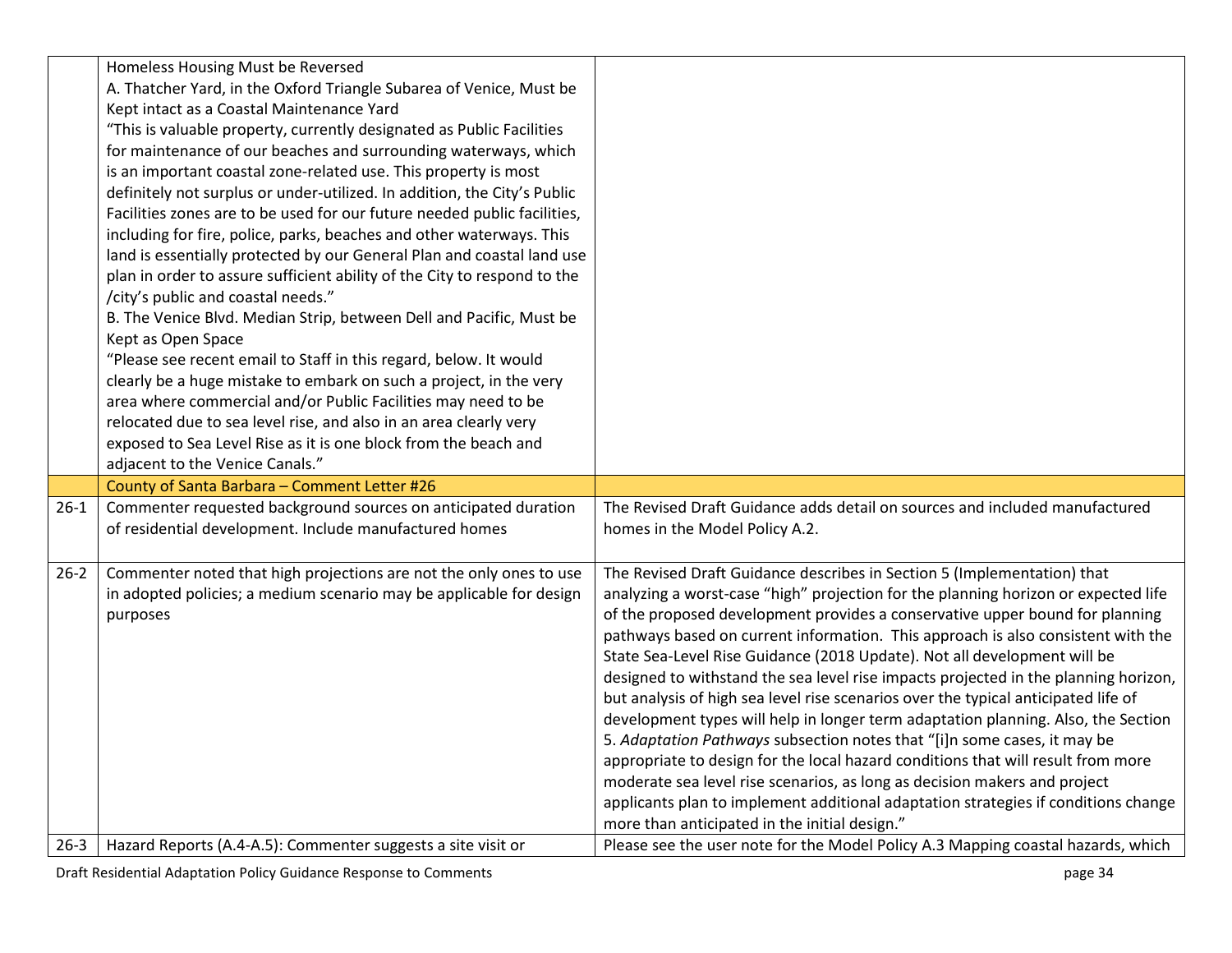|          | questionnaire process to avoid home owners needing an expensive<br>report when the models might overestimate the reach of the                                                                                                                                                                                                                                                                                                                                                                                                                                                                                                                                                                  | addresses streamlining permitting using LCP maps and notes that individual<br>studies may not be required where a broader scale map is appropriate.                                                                                                                                                                                                                                          |
|----------|------------------------------------------------------------------------------------------------------------------------------------------------------------------------------------------------------------------------------------------------------------------------------------------------------------------------------------------------------------------------------------------------------------------------------------------------------------------------------------------------------------------------------------------------------------------------------------------------------------------------------------------------------------------------------------------------|----------------------------------------------------------------------------------------------------------------------------------------------------------------------------------------------------------------------------------------------------------------------------------------------------------------------------------------------------------------------------------------------|
|          | hazards for more inland development.                                                                                                                                                                                                                                                                                                                                                                                                                                                                                                                                                                                                                                                           |                                                                                                                                                                                                                                                                                                                                                                                              |
| $26 - 4$ | • Redevelopment (B.7): Commenter requests language to ensure<br>that new redevelopment does not disincentivize managed retreat<br>and adaptive design or prevent safe repair and maintenance. It<br>should also not preclude rebuilding after a disaster unrelated to sea<br>level rise. Also, the commenter suggests the definition should not<br>conflict with exemptions in Section 30212 and other Coastal Act<br>exemptions for improvements to existing single family residences.<br>• Commenter requests we revise policy B.7 to ensure cut back<br>development on bluff tops are not redevelopment.                                                                                    | Please see the enhanced note in the Revised Draft Guidance for Model Policy B.7<br>Redevelopment and FAQ responses #3 and #4 for more discussion of<br>redevelopment and repair and maintenance.<br>The suggestion for defining cut back development on blufftops is something that a<br>local government might consider when customizing a redevelopment policy.                            |
| $26 - 4$ | • Migration of development onto public trust lands (D.1):<br>Commenter requests we modify the policy to propose triggers for<br>removal before it is located partially or entirely on public trust lands.<br>• Trigger policy examples (G.7-G.9): more triggers would be helpful<br>to explore and provide.<br>. Triggers for managed retreat along bluff backed coast (bluff<br>erosion)<br>. Triggers for managed retreat due to Flooding (related to fig. 3 in<br>guidance)<br>. Triggers for managed retreat due to Inland movement of public<br>trust land<br>• Show example triggers for hazards on each shore development<br>typology (expand hypothetical adaptation pathway figure 3) | A few more examples of triggers are called out in the subsection Adaptation<br>Pathways in Section 5 of the Revised Draft Guidance.<br>A number of examples for triggers are provided in the Revised Draft Guidance.<br>See Section 6 G. COMMUNITY SCALE ADAPTATION PLANNING Trigger-Based<br>Adaptation Approaches (Model Policies G.8-G.10).                                               |
| $26 - 5$ | Commenter requested "Monitoring/reporting options for when<br>triggers have been reached (not necessarily relying on property<br>owners to self-report)"                                                                                                                                                                                                                                                                                                                                                                                                                                                                                                                                       | Local governments might establish monitoring programs or partnerships that<br>allow monitoring on a broader scale than parcel specific reporting from property<br>owners. The Revised Draft Guidance adds more discussion of monitoring on a<br>community scale in Section 2. When adaptation is integrated into a permitting,<br>monitoring could be included as a condition of the permit. |
| $26 - 6$ | Commenter requested "Options for landowners and local agencies<br>that don't require local agency to acquire additional risk by<br>purchasing or taking over the property"                                                                                                                                                                                                                                                                                                                                                                                                                                                                                                                     | Buyouts are only one option for adaptation approaches related to retreat. Other<br>options include Transfer of Development Rights (TDRs), rolling easements, deed<br>restrictions, or repetitive loss policies.                                                                                                                                                                              |
|          | Public Citizen, Judy Taylor - Comment Letter #27                                                                                                                                                                                                                                                                                                                                                                                                                                                                                                                                                                                                                                               |                                                                                                                                                                                                                                                                                                                                                                                              |
| $27-1$   | "1) Disagrees with the date of existing structure to prior to January<br>1, 1977."                                                                                                                                                                                                                                                                                                                                                                                                                                                                                                                                                                                                             | Please see FAQ response #2 for an in-depth discussion of shoreline protection for<br>existing structures.                                                                                                                                                                                                                                                                                    |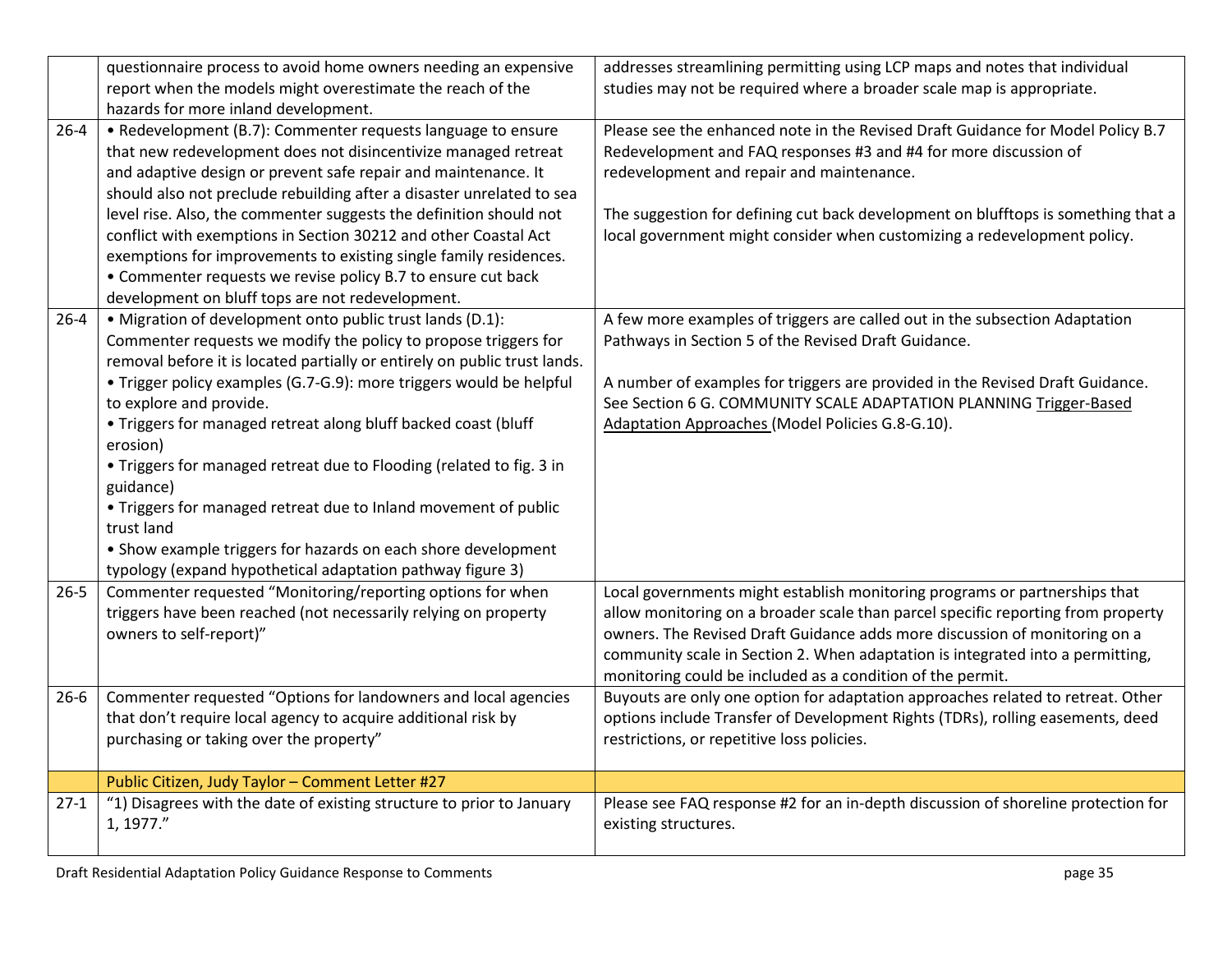| $27-2$   | "2) GIS data should be used for all mapping."                                                                                                                                                                                                                                                                                                            | The specification of technology used for mapping and serving those data is left to<br>local governments. The Revised Draft Guidance adds language to the user note for<br>model policies related to mapping coastal hazards that local governments should,<br>when possible, create hazard zone maps using a Geographic Information System<br>(GIS) and make these digital data layers available to the public and property<br>owners. In this way, community residents, visitors, investors, natural hazard<br>disclosure companies, realtors, and insurers can be made aware of the risks and<br>prepare for adapting to future hazards. |
|----------|----------------------------------------------------------------------------------------------------------------------------------------------------------------------------------------------------------------------------------------------------------------------------------------------------------------------------------------------------------|--------------------------------------------------------------------------------------------------------------------------------------------------------------------------------------------------------------------------------------------------------------------------------------------------------------------------------------------------------------------------------------------------------------------------------------------------------------------------------------------------------------------------------------------------------------------------------------------------------------------------------------------|
| $27-3$   | "3) Local jurisdictions need to provide the disclosure information,<br>not individual real estate agents or property owners, and that<br>information needs to be easily accessible."                                                                                                                                                                     | Jurisdictions may notice property owners of any new vulnerability mapping, and<br>policy options for real estate disclosure are within the purview of those local<br>governments. The guidance recommends that local governments make hazard<br>information accessible to property owners and the public.                                                                                                                                                                                                                                                                                                                                  |
| $27 - 4$ | "4) Redevelopment needs to exclude and non-conforming needs to<br>allow maintenance and repairs and work such as new windows,<br>solar, retrofitting plumbing, etc. Managed Retreat program<br>participation should not be required in the same situations."                                                                                             | Routine maintenance is not a part of redevelopment policy triggers and the note<br>was edited to clarify this point. Please see FAQ response #4 for more detail on<br>repair and maintenance.<br>Many adaptation strategies encourage resilient building design and retrofits. The<br>managed retreat program language encourages voluntary participation and is a<br>long term strategy.                                                                                                                                                                                                                                                  |
| $27 - 5$ | "5) If a CDP applicant can provide site specific evidence that the<br>general data, maps, overlays, etc., do not apply or general<br>restrictions are not warranted, that site specific data may be used to<br>allow the CDP. "                                                                                                                          | Site specific data is generally considered as more indicative of local conditions<br>than a general hazard map. The Revised Draft Guidance notes that site-specific<br>studies for coastal development permits are necessary unless hazards are<br>identified on up-to-date LCP hazard maps at a level of detail adequate to ensure<br>LCP policies and development standards can be complied with in the permitting<br>process, including through use of permit conditions to address any uncertainties<br>related to hazards (See Model Policy A.4 user note).                                                                           |
| $27-6$   | "6) As a Realtor, I am concerned about how a community of<br>property owners will be "put on notice if their parcels are subject to<br>current or future coastal hazards on the Coastal hazard maps." Will<br>this be an affirmative requirement on the part of the city or county?<br>Will it be a post card? Not known until a permit is applied for?" | The Draft Guidance recommends a collaborative approach between the<br>Commission, local governments, and the public. The document has been revised<br>to place even more emphasis in the Section 2 subheading "Develop Adaptation<br>Plan" on the need for a community adaptation planning process that facilitates<br>public participation. Customizing the policy language presented and specifying<br>noticing requirements should be addressed by the local government through their<br>planning process.                                                                                                                              |
| $27 - 7$ | "7) Where development would be better if variances were allowed,<br>further from a buffer if closer to the property line, those variances<br>will be supported."                                                                                                                                                                                         | The guidance does not include a specific policy on variances, but many LCPs<br>include variances which are applied on a case-by-case basis.                                                                                                                                                                                                                                                                                                                                                                                                                                                                                                |
| $27 - 8$ | "8) With the 50% rule for redevelopment, an allowance needs to be<br>made for unpreventable cost overruns. Improvements that "extend<br>the anticipated duration of the development in a non-conforming                                                                                                                                                  | Definitions of redevelopment are common in land use planning and not<br>inconsistent with policies in the Coastal Act. Please see FAQ response #3 for more<br>detail on redevelopment considerations.                                                                                                                                                                                                                                                                                                                                                                                                                                      |

Draft Residential Adaptation Policy Guidance Response to Comments **page 36** page 36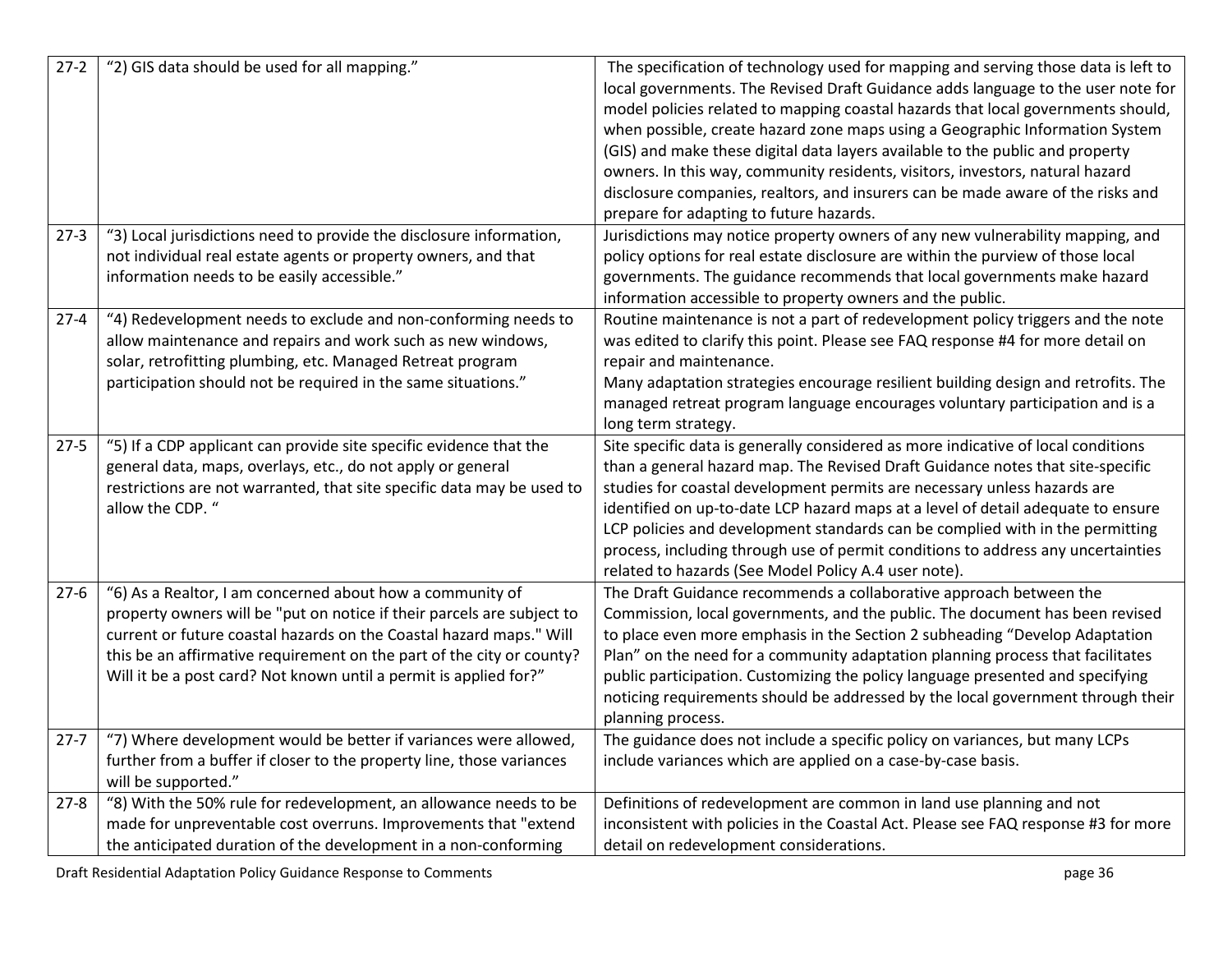|        | location" should not be automatically and categorically prohibited. "                                                                                                                                                                                                                                                             |                                                                                                                                                                                                                                                                                                                                                                                                                                                                                                                                                                                                                                                                                                                                                                                                                                                                                                                                                                                                                                                                                                                                                                                                               |
|--------|-----------------------------------------------------------------------------------------------------------------------------------------------------------------------------------------------------------------------------------------------------------------------------------------------------------------------------------|---------------------------------------------------------------------------------------------------------------------------------------------------------------------------------------------------------------------------------------------------------------------------------------------------------------------------------------------------------------------------------------------------------------------------------------------------------------------------------------------------------------------------------------------------------------------------------------------------------------------------------------------------------------------------------------------------------------------------------------------------------------------------------------------------------------------------------------------------------------------------------------------------------------------------------------------------------------------------------------------------------------------------------------------------------------------------------------------------------------------------------------------------------------------------------------------------------------|
| $27-9$ | "9) With land divisions, there will be situations where denial of a<br>permit would not be legally permitted, i.e. would be a takings. These<br>situations will need a case by case review and there should not be<br>these blanket prohibitions. Require that certain findings have to be<br>made but do not outright prohibit." | The Revised Draft Guidance Section 4. Addressing Takings Concerns subsection<br>discusses the issue of takings. Because the determination of whether a particular<br>policy or regulation may in some circumstances be applied in a way that<br>constitutes a taking is so fact-intensive and context-specific, this Guidance cannot<br>provide a simple set of parameters for when agencies should either allow<br>exceptions to a land use regulation or consider purchasing a property interest.<br>The Revised Draft Guidance and several of the model policies provide a<br>framework for avoiding future instances of takings; however, there may still be<br>circumstances where a taking of private property would be unavoidable when<br>applying the Coastal Act or LCP policies. In those cases, to help carry out Section<br>30010 of the Coastal Act by avoiding an application of the Act that would cause an<br>unconstitutional taking of private property, a local government may adopt an LCP<br>policy that allows some development in a sea level rise hazard zone even though<br>that development would normally be prohibited pursuant to other LCP policies.<br>See Model Policy B.10. |
| $27 -$ | "10) As to the contingency funds, what will that look like over time?                                                                                                                                                                                                                                                             | The idea of contingency funds should be explored by local governments who                                                                                                                                                                                                                                                                                                                                                                                                                                                                                                                                                                                                                                                                                                                                                                                                                                                                                                                                                                                                                                                                                                                                     |
| 10     | When a property sells, how will the new owner be "approved"? This                                                                                                                                                                                                                                                                 | identify the model policy as helpful for their adaptation planning. Input from real                                                                                                                                                                                                                                                                                                                                                                                                                                                                                                                                                                                                                                                                                                                                                                                                                                                                                                                                                                                                                                                                                                                           |
|        | provision needs to be fleshed out with real estate and                                                                                                                                                                                                                                                                            | estate and insurance professionals during the LCP planning process when these                                                                                                                                                                                                                                                                                                                                                                                                                                                                                                                                                                                                                                                                                                                                                                                                                                                                                                                                                                                                                                                                                                                                 |
|        | insurance/bonding input."                                                                                                                                                                                                                                                                                                         | model policies might be considered for application and use would be beneficial.                                                                                                                                                                                                                                                                                                                                                                                                                                                                                                                                                                                                                                                                                                                                                                                                                                                                                                                                                                                                                                                                                                                               |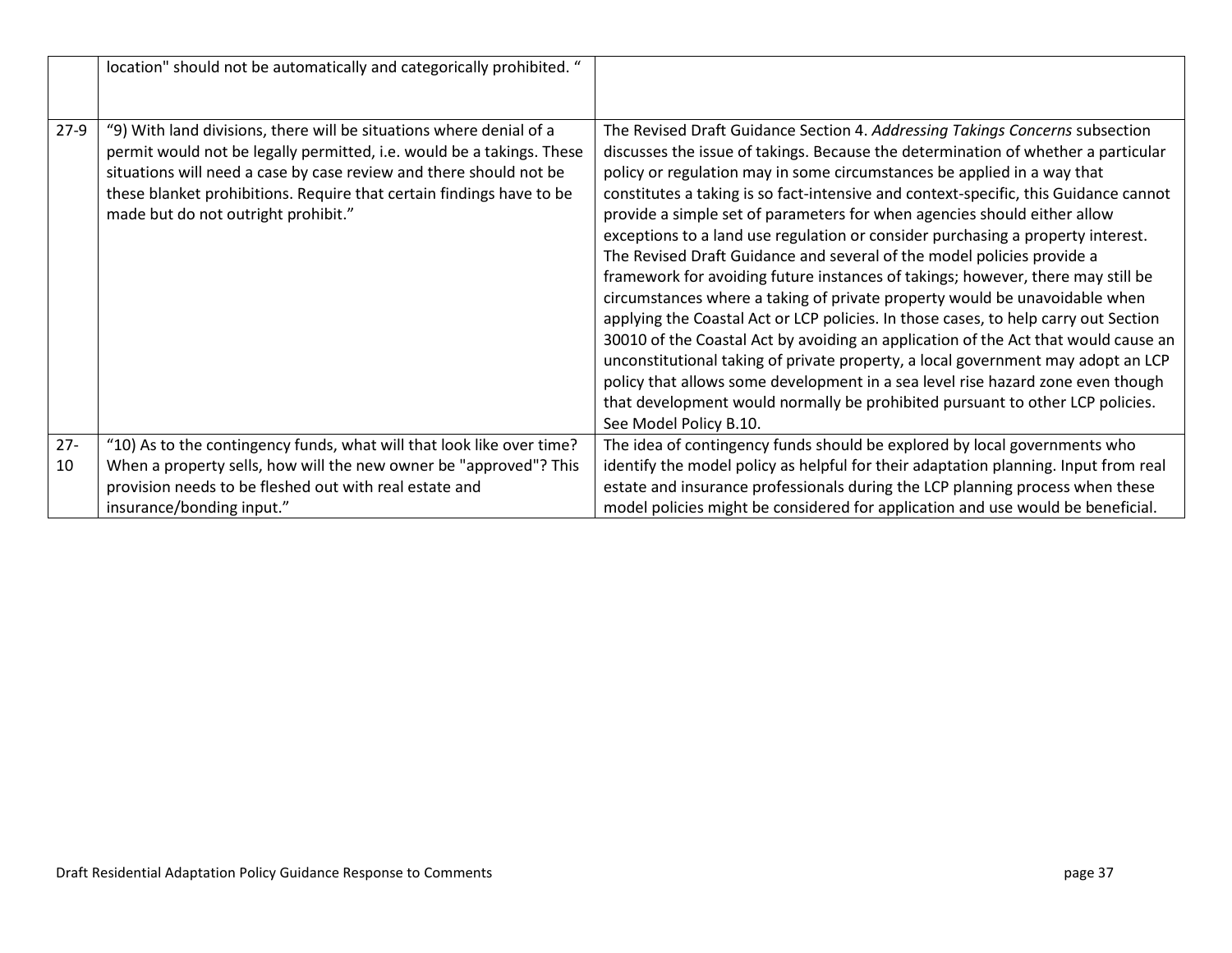**Note that Marin County submitted comments in two tracked changes documents. The responses below address each Comment #. Please see the original comment documents for more context regarding each question.** 

## Marin.Co Comments-ccc\_draft Res Adapt\_POLICY\_Guidance.docx

| Marin County - Comment Submission #21                                                                                                                                                                                                                                                                                                                                                                                                                                                                                                                                                                                                                                 | Response                                                                                                                                                                                                                                                                                                                                                                                             |
|-----------------------------------------------------------------------------------------------------------------------------------------------------------------------------------------------------------------------------------------------------------------------------------------------------------------------------------------------------------------------------------------------------------------------------------------------------------------------------------------------------------------------------------------------------------------------------------------------------------------------------------------------------------------------|------------------------------------------------------------------------------------------------------------------------------------------------------------------------------------------------------------------------------------------------------------------------------------------------------------------------------------------------------------------------------------------------------|
| Page 2: Comment [CDA1]<br>9/29/2017 11:00:00 AM<br><b>CDA</b>                                                                                                                                                                                                                                                                                                                                                                                                                                                                                                                                                                                                         |                                                                                                                                                                                                                                                                                                                                                                                                      |
| In the interest of public involvement and productive interagency collaboration and<br>coordination, please post all letters and comments received on these guideline in a<br>readily accessible fashion on the Commission's website at the earliest possible time.                                                                                                                                                                                                                                                                                                                                                                                                    | Comment letters were posted on the Residential Adaptation Policy<br>Guidance webpage online on October 19, 2017.                                                                                                                                                                                                                                                                                     |
| 9/26/2017 11:06:00 AM<br>Page 2: Comment [CDA2]<br><b>CDA</b>                                                                                                                                                                                                                                                                                                                                                                                                                                                                                                                                                                                                         |                                                                                                                                                                                                                                                                                                                                                                                                      |
| Please confirm that even if this Draft Policy Guidance is adopted as an "Interpretive<br>Guideline" it will remain a set of suggestions for Local Governments to consider and<br>will not have the force of regulations or legal standards.                                                                                                                                                                                                                                                                                                                                                                                                                           | This document is intended to function as interpretive guidance<br>pursuant to PRC 30620 for effective implementation of the Coastal<br>Act in light of sea level rise and does not contain any new<br>regulations or amend or supersede any existing statutory or<br>regulatory requirements. See FAQ response #1 for more discussion.                                                               |
| Page 2: Comment [CDA3]<br><b>CDA</b><br>9/29/2017 10:00:00 AM                                                                                                                                                                                                                                                                                                                                                                                                                                                                                                                                                                                                         |                                                                                                                                                                                                                                                                                                                                                                                                      |
| Despite this statement, it appears that in practice Commission staff may be proposing<br>these guidelines as standards that LCPs will be required to meet to gain certification.<br>Certain policies are stated as mandatory, even when the guidance is not explicitly<br>required, and arguably exceeds the mandate of the Coastal Act. For example the<br>statement on Page 21 that policies specific to residential adaptation must ensure that<br>residences and any ancillary development, including shoreline armoring, are not<br>located on trust lands and will not harm public trust resources by interfering with<br>future migration of such trust lands. | These guidelines are meant to offer policy options that should be<br>considered on a case specific basis. The model policies are written<br>for local governments to customize to create their own LCP policies,<br>which might include requirements. The specific statement on page<br>21 of the Draft has been modified to address this comment and<br>offer greater clarity on public trust uses. |
| Page 1: Comment [CDA4]<br>9/26/2017 11:48:00 PM<br><b>CDA</b>                                                                                                                                                                                                                                                                                                                                                                                                                                                                                                                                                                                                         |                                                                                                                                                                                                                                                                                                                                                                                                      |
| Please clarify how this "formal adoption" as set out in Section 30620 will be made<br>consistent with the statement under "How to use this Document" above that "This<br>Guidance is advisory and not a regulatory document or legal standard of review for the<br>actions that the Commission or local governments may take under the Coastal Act"                                                                                                                                                                                                                                                                                                                   | The fact that the Commission must formally adopt interpretive<br>guidelines pursuant to Public Resources Code Sections 30333 and<br>30620(a)(3) does not make the guidelines regulatory.                                                                                                                                                                                                             |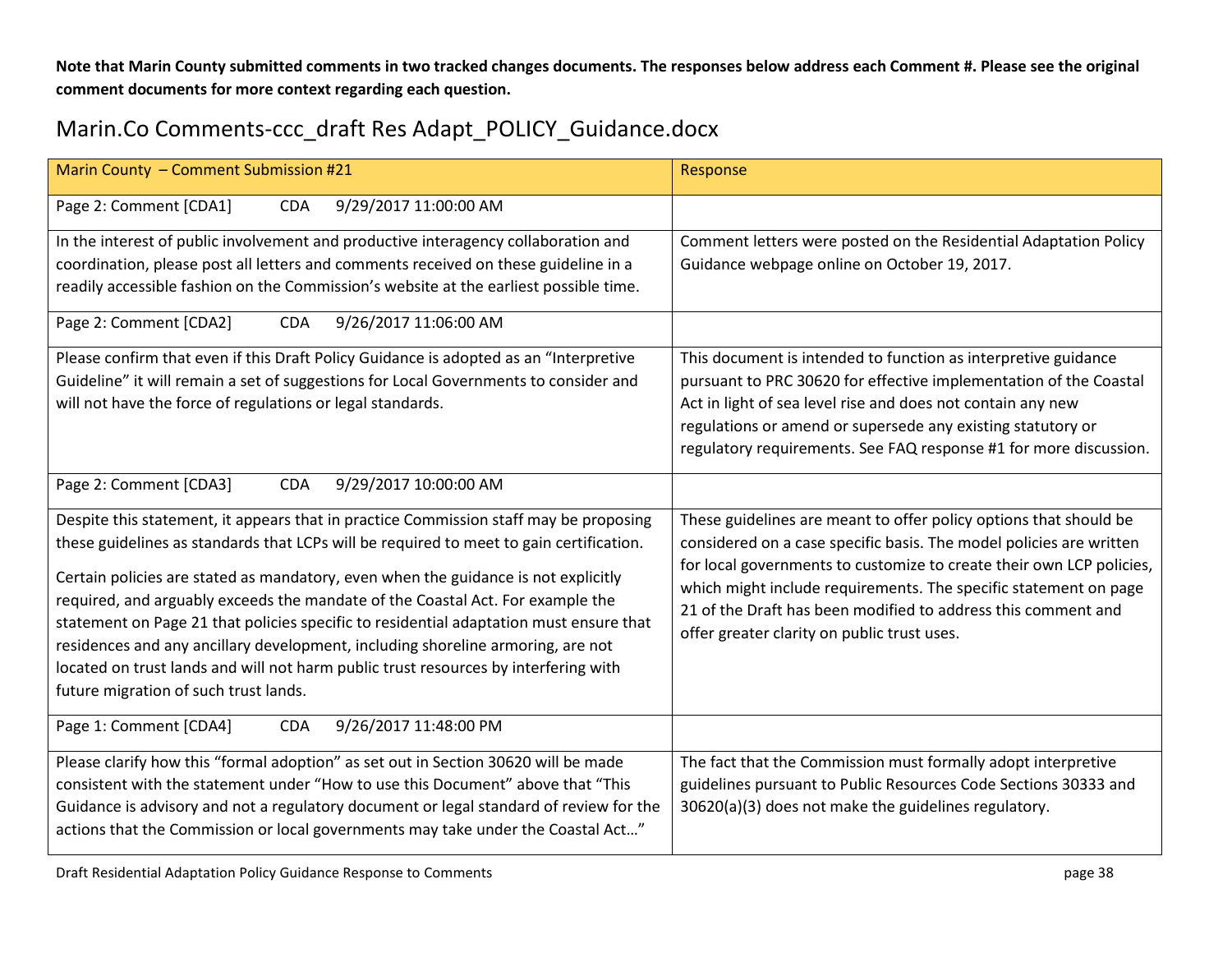| Section 30620 Interim procedures;                                                                                                                                                                                                                                                                                                                                                        |                                                                                                                                                                                                                                                                                                                                                                                                                                                                                                                                                                                                                                                                                                                                                                                                                                                                          |
|------------------------------------------------------------------------------------------------------------------------------------------------------------------------------------------------------------------------------------------------------------------------------------------------------------------------------------------------------------------------------------------|--------------------------------------------------------------------------------------------------------------------------------------------------------------------------------------------------------------------------------------------------------------------------------------------------------------------------------------------------------------------------------------------------------------------------------------------------------------------------------------------------------------------------------------------------------------------------------------------------------------------------------------------------------------------------------------------------------------------------------------------------------------------------------------------------------------------------------------------------------------------------|
| (a) By January 30, 1977, the commission shall, consistent with this chapter, prepare<br>interim procedures for the submission, review, and appeal of coastal development<br>permit applications and of claims of exemption. These procedures shall include, but are<br>not limited to, all of the following:                                                                             |                                                                                                                                                                                                                                                                                                                                                                                                                                                                                                                                                                                                                                                                                                                                                                                                                                                                          |
| (3) Interpretive guidelines                                                                                                                                                                                                                                                                                                                                                              |                                                                                                                                                                                                                                                                                                                                                                                                                                                                                                                                                                                                                                                                                                                                                                                                                                                                          |
| (b)  The commission may thereafter, from time to time, and, except in cases of<br>emergency, after public hearing, modify or adopt additional procedures or guidelines<br>that the commission determines to be necessary to better carry out the purposes of<br>this division.                                                                                                           |                                                                                                                                                                                                                                                                                                                                                                                                                                                                                                                                                                                                                                                                                                                                                                                                                                                                          |
| 9/26/2017 11:49:00 PM<br>Page 1: Comment [CDA5]<br><b>CDA</b>                                                                                                                                                                                                                                                                                                                            |                                                                                                                                                                                                                                                                                                                                                                                                                                                                                                                                                                                                                                                                                                                                                                                                                                                                          |
| Please include a specific statement adopted by the State Lands Commission regarding<br>interpretation of the Public<br>Trust Doctrine as it relates to sea level rise and the migration of the Public Trust.                                                                                                                                                                             | State Lands Commission staff reviewed the Draft Residential<br>Adaptation Policy Guidance, with particular focus on elements<br>related to the Public Trust, and the ambulatory Public Trust<br>boundary, and supports its implementation. In addition, the State<br>Lands Commission has issued guidance documents of its own that<br>describe how public trust tidelands are generally ambulatory,<br>rather than fixed. See, e.g.,<br>http://www.slc.ca.gov/Home/Documents/PublicAccessGuide-<br>DRAFT.pdf. It has also cited with approval guidance documents put<br>out by others that describe how sea level rise will cause migration<br>of public trust lands. See<br>http://www.centerforoceansolutions.org/news-stories/public-trust-<br>doctrine-guiding-principle-governing-californias-coast-under-<br>climate (cited on State Lands Commission's website). |
| Page 2: Comment [CDA6]<br><b>CDA</b><br>9/29/2017 10:01:00 AM                                                                                                                                                                                                                                                                                                                            |                                                                                                                                                                                                                                                                                                                                                                                                                                                                                                                                                                                                                                                                                                                                                                                                                                                                          |
| The discussion in this section is inadequate, failing to mention one of the most obvious<br>and proven accommodation adaptation-elevating structures. Please acknowledge this<br>approach to accommodation, hazard, which is in fact a solution that has long been<br>national policy through the National Flood Insurance Program of the Federal<br>Emergency Management Agency (FEMA). | The summary section is not meant to go into detail on the<br>adaptation strategies, and policy C.1 notes elevating structures as a<br>potential strategy later in the Guidance.                                                                                                                                                                                                                                                                                                                                                                                                                                                                                                                                                                                                                                                                                          |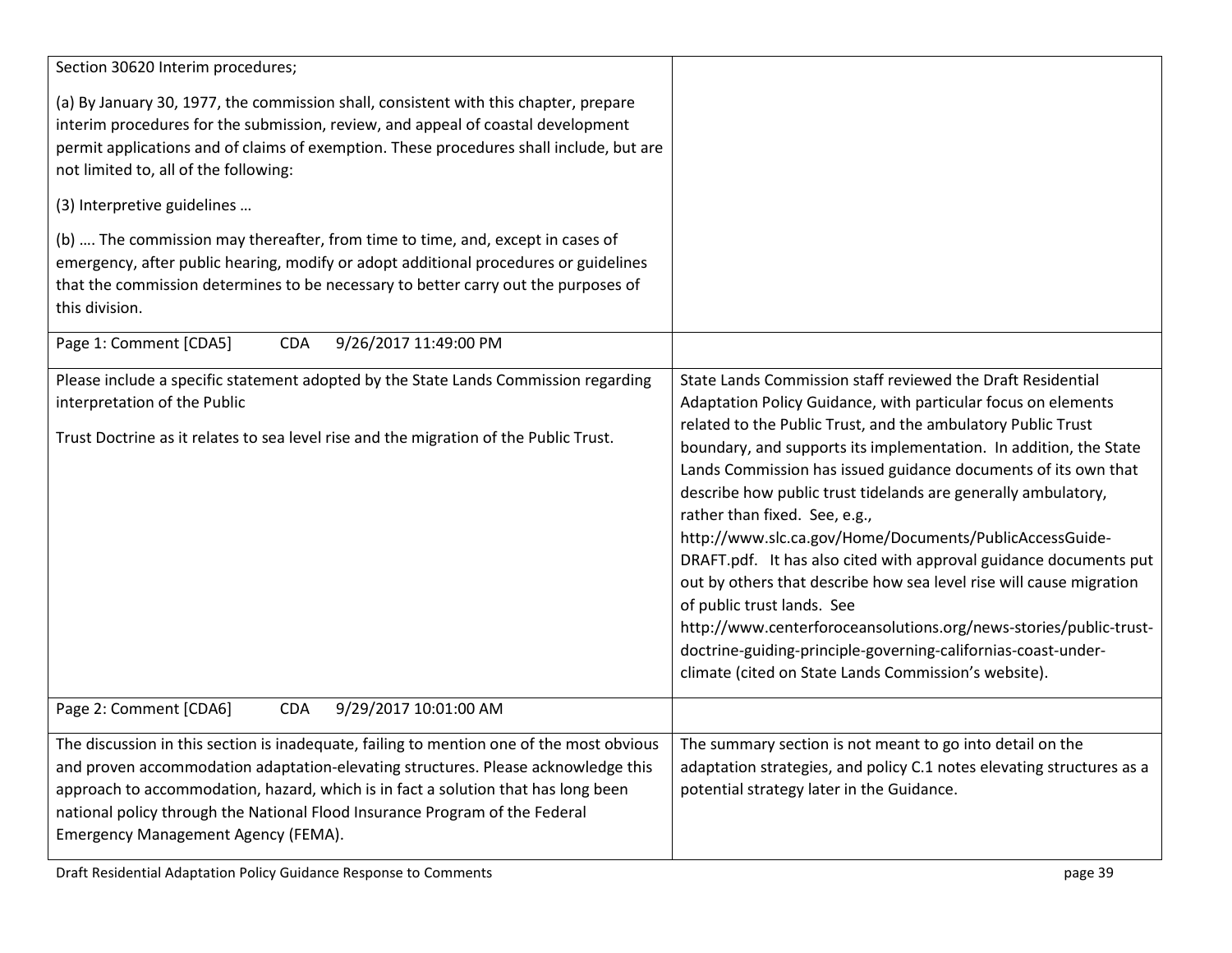| Page 2: Comment [CDA7]<br>9/26/2017 11:49:00 PM<br><b>CDA</b>                                                                                                                                                                                                                                                                                                                                                                                                                                                 |                                                                                                                                                                                                                                                                                                                                                                                                                                                                                                                                      |
|---------------------------------------------------------------------------------------------------------------------------------------------------------------------------------------------------------------------------------------------------------------------------------------------------------------------------------------------------------------------------------------------------------------------------------------------------------------------------------------------------------------|--------------------------------------------------------------------------------------------------------------------------------------------------------------------------------------------------------------------------------------------------------------------------------------------------------------------------------------------------------------------------------------------------------------------------------------------------------------------------------------------------------------------------------------|
| Historically, Commission staff has required increasing amounts of detail in the LUP.<br>Please include a clear acknowledgement that reserving detail for the IP as indicated<br>here is a fully acceptable practice, at the discretion of the local government.                                                                                                                                                                                                                                               | LUPs should be detailed enough to ensure consistency with Chapter<br>3 policies of the Coastal Act. Less detail may be needed in situations<br>where a local government submits its proposed LUP and IP at the<br>same time, so that the Coastal Commission can see that all<br>necessary detail will be included in the LCP as a whole.                                                                                                                                                                                             |
| 9/26/2017 11:50:00 PM<br>Page 2: Comment [CDA8]<br><b>CDA</b>                                                                                                                                                                                                                                                                                                                                                                                                                                                 |                                                                                                                                                                                                                                                                                                                                                                                                                                                                                                                                      |
| It is encouraging to read in this Draft Policy Guidance support for flexibility and locally-<br>adapted approaches to policies, rather than statewide across the board mandates that<br>have sometimes characterized previous suggested modifications to LCP amendment<br>proposals.                                                                                                                                                                                                                          | Comment noted.                                                                                                                                                                                                                                                                                                                                                                                                                                                                                                                       |
| Page 2: Comment [CDA9]<br>9/26/2017 11:50:00 PM<br><b>CDA</b>                                                                                                                                                                                                                                                                                                                                                                                                                                                 |                                                                                                                                                                                                                                                                                                                                                                                                                                                                                                                                      |
| Please clarify if the model policies will be part of the proposed interpretive guideline.                                                                                                                                                                                                                                                                                                                                                                                                                     | Language was clarified that the model policies are part of the<br>interpretive guidelines.                                                                                                                                                                                                                                                                                                                                                                                                                                           |
| 9/26/2017 11:51:00 PM<br>Page 3: Comment [CDA10]<br><b>CDA</b>                                                                                                                                                                                                                                                                                                                                                                                                                                                |                                                                                                                                                                                                                                                                                                                                                                                                                                                                                                                                      |
| It would be helpful to provide research that presents data and analysis of how beaches<br>and wetlands will actually respond to sea level rise (SLR), including the degree they are<br>submerged at different stages of SLR, the process of and time frame for reaching a new<br>dynamic equilibrium (if at all) between rising ocean levels and the dry beach, and the<br>relative size of resulting beaches and wetlands. This should be provided for<br>representative typologies of the California Coast. | Additional information about the impacts of sea level rise on<br>beaches and wetlands was added to Section 1 in a new subsection<br>Coastal Resources at Risk, including a graphic and more references.<br>However, presenting technical details for unique local<br>circumstances is outside the scope of this Guidance document.<br>Further references and a chapter describing the impacts of sea level<br>rise can be found in the 2015 Sea Level Rise Policy Guidance<br>(https://www.coastal.ca.gov/climate/slrguidance.html). |
| Page 4: Comment [CDA11]<br><b>CDA</b><br>9/26/2017 11:51:00 PM                                                                                                                                                                                                                                                                                                                                                                                                                                                |                                                                                                                                                                                                                                                                                                                                                                                                                                                                                                                                      |
| We very much agree. Due to what appears to be staffing shortages within the CCC, the<br>public engagement process at the Commission level can be constrained prior to<br>Commission hearings on proposed amendments and modifications thereto.<br>For matters of such import as a major LCP re-write amendment, the Commission could<br>conduct a working session with their staff and local government, rather than 15 -20                                                                                   | Public engagement will continue to be a priority for the Commission<br>and local governments addressing sea level rise through their LCPs.<br>Note that many recent LCP grants include provisions for scheduling<br>time for stakeholder meetings and coordination with Commission<br>staff on incorporating adaptation strategies into the LCP                                                                                                                                                                                      |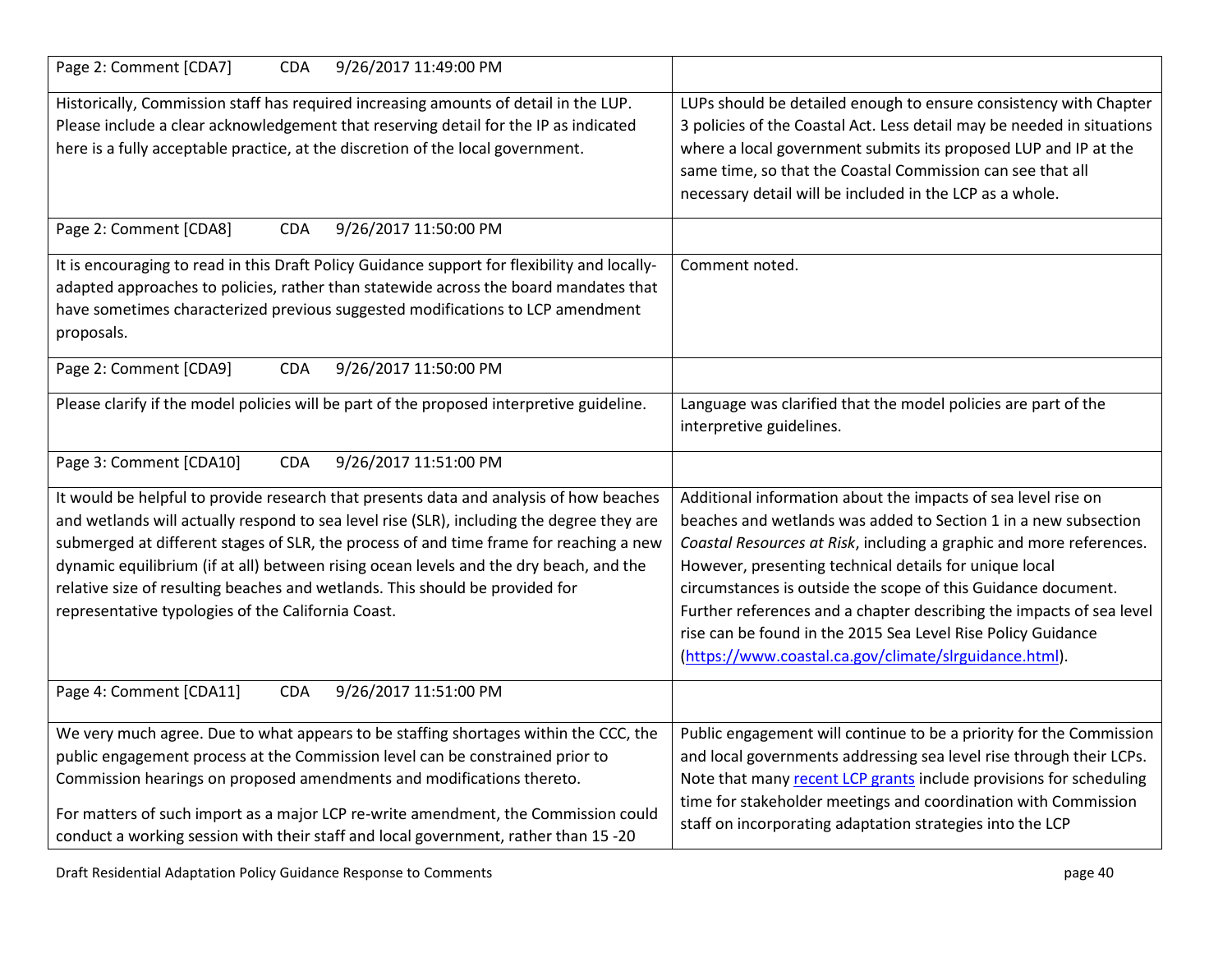| minutes allotted for testimony. The formal hearing would come at a subsequent<br>session. Whether this approach is feasible or not, the Commission should advocate for<br>increasing their staff to enable them to spend more time working with local<br>governments to resolve issues and to develop and release proposed modifications to                                                                                                                                                                                                                                                                                                                                                                                                                                                   | framework.                                                                                                                                                                                                                               |
|-----------------------------------------------------------------------------------------------------------------------------------------------------------------------------------------------------------------------------------------------------------------------------------------------------------------------------------------------------------------------------------------------------------------------------------------------------------------------------------------------------------------------------------------------------------------------------------------------------------------------------------------------------------------------------------------------------------------------------------------------------------------------------------------------|------------------------------------------------------------------------------------------------------------------------------------------------------------------------------------------------------------------------------------------|
| LCP amendments for public review and comment much earlier than what tends to the<br>current practice of issuing extensive addenda merely days before a hearing.                                                                                                                                                                                                                                                                                                                                                                                                                                                                                                                                                                                                                               |                                                                                                                                                                                                                                          |
| Page 4: Comment [CDA12]<br>Marin CDA<br>9/17/2017 10:48:00 PM                                                                                                                                                                                                                                                                                                                                                                                                                                                                                                                                                                                                                                                                                                                                 |                                                                                                                                                                                                                                          |
| Please strike "and reflects the recommendations in this document"- it is confusing and<br>inconsistent with prior statements (including the highlighted one above) that the<br>document is advisory.                                                                                                                                                                                                                                                                                                                                                                                                                                                                                                                                                                                          | Language was edited to clarify this point.                                                                                                                                                                                               |
| Page 5: Comment [CDA13]<br><b>CDA</b><br>9/26/2017 10:43:00 AM                                                                                                                                                                                                                                                                                                                                                                                                                                                                                                                                                                                                                                                                                                                                |                                                                                                                                                                                                                                          |
| The California coast is much more diverse than the 6 categories listed here, and the<br>actual "variety of key planning issues important for addressing sea level rise in<br>particular places" will be far more varied. The Legislature required Local Coastal Plans<br>in specific recognition that these plans must take into account the specific conditions<br>and circumstances of each part of our extremely varied coast, and craft plans that<br>particularly and specifically take these variations into account. Policy guidance can be<br>helpful in facilitating consideration of options for addressing sea level rise issues;<br>however LCP amendments should ultimately be developed to fit the conditions on the<br>ground with room for adaptive management going forward. | The intent of the typology groups was to facilitate consideration of<br>relevant shoreline type adaptation strategies, but each jurisdiction<br>will need to consider its local shoreline context in the adaptation<br>planning process. |
| Page 5: Comment [CDA14]<br><b>CDA</b><br>9/26/2017 11:52:00 PM                                                                                                                                                                                                                                                                                                                                                                                                                                                                                                                                                                                                                                                                                                                                |                                                                                                                                                                                                                                          |
| There a other typological considerations that could be more important- whether there<br>is a public walkway, parking or access facility between the homes and the beach,<br>whether they are on septic tanks or sewer, the kinds and extent of adaptations already<br>existing.                                                                                                                                                                                                                                                                                                                                                                                                                                                                                                               | Language describing recognition of other important factors beyond<br>shoreline type was added to this section.                                                                                                                           |
| Page 5: Comment [CDA15]<br>9/18/2017 10:22:00 PM<br><b>CDA</b>                                                                                                                                                                                                                                                                                                                                                                                                                                                                                                                                                                                                                                                                                                                                |                                                                                                                                                                                                                                          |
| To what degree will beaches and wetlands be reduced or eliminated simply by<br>inundation or mobilization by higher ocean water levels irrespective of the presence or<br>absence of adjacent development?                                                                                                                                                                                                                                                                                                                                                                                                                                                                                                                                                                                    | Answering this question would require a vulnerability assessment<br>at the local level.                                                                                                                                                  |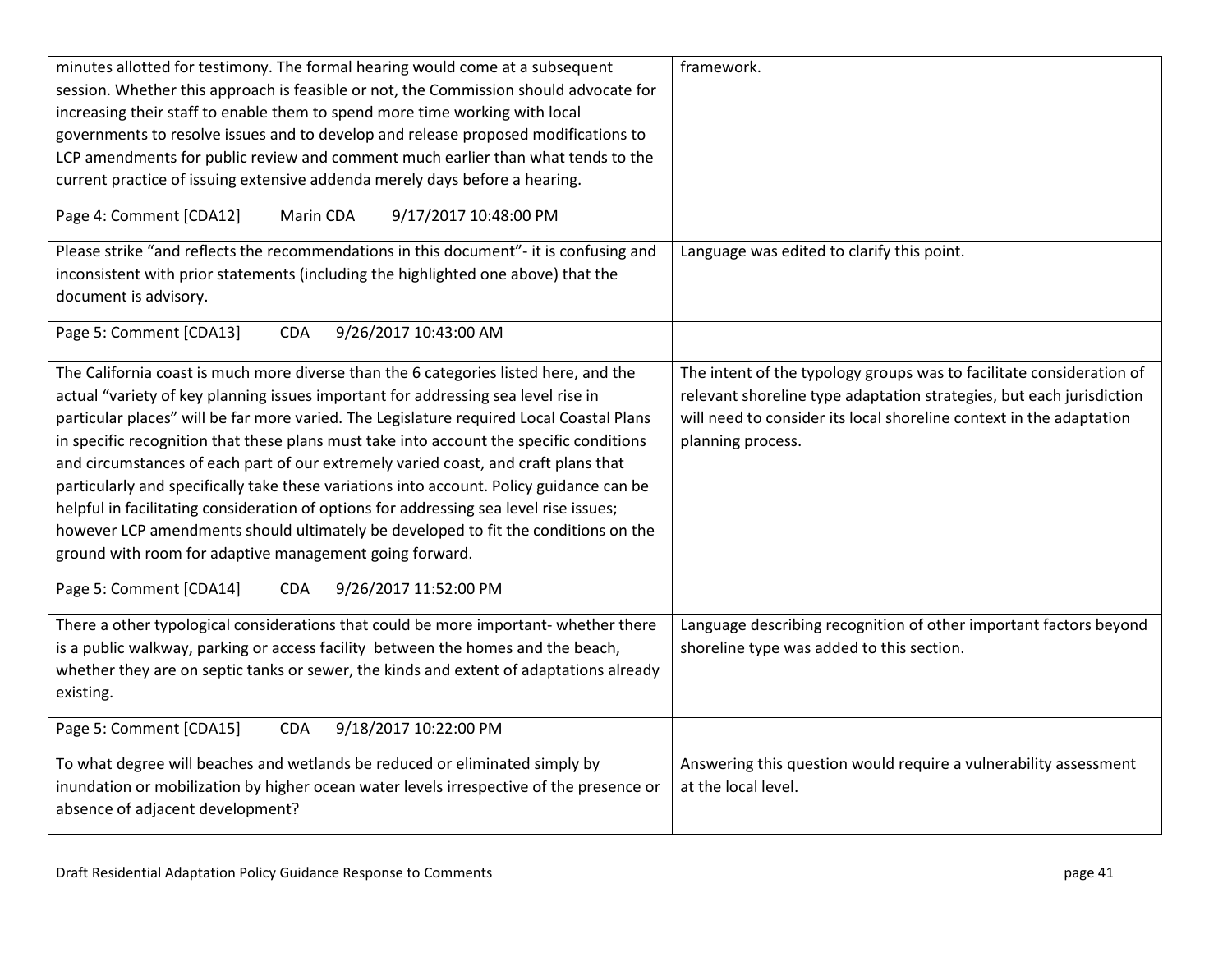| 9/25/2017 8:48:00 AM<br>Page 6: Comment [CDA16]<br><b>CDA</b>                                                                                                                                                                                                                                                                                                                                                                                                                                                                           |                                                                                                                                                                                                                                                                                                                                                                                                                                                                                                                                                                                                                                      |
|-----------------------------------------------------------------------------------------------------------------------------------------------------------------------------------------------------------------------------------------------------------------------------------------------------------------------------------------------------------------------------------------------------------------------------------------------------------------------------------------------------------------------------------------|--------------------------------------------------------------------------------------------------------------------------------------------------------------------------------------------------------------------------------------------------------------------------------------------------------------------------------------------------------------------------------------------------------------------------------------------------------------------------------------------------------------------------------------------------------------------------------------------------------------------------------------|
| What will be regarded as Best Available Science? The USGS (CoSMoS) and the FEMA<br>NFIP Maps are widely considered to be appropriate current sources of information to<br>rely upon in developing and applying LCP policies; however, it would be helpful to<br>explain what happens if competing studies or data are presented from outside the<br>local agency. To ensure consistency and predictability, best available science should be<br>determined by policies and standards adopted and certified in LCPs.                     | Model policy A.1 offers an example of how an LCP might specify the<br>Best Available Science to be used in a vulnerability assessment and<br>permitting process. Local governments could specify that where<br>competing studies differ, the most precautionary data should<br>inform maps for long term planning efforts in LCPs. The local<br>government's selection of particular studies should be supported<br>by substantial evidence.                                                                                                                                                                                         |
| Page 6: Comment [CDA17]<br><b>CDA</b><br>9/25/2017 8:36:00 AM                                                                                                                                                                                                                                                                                                                                                                                                                                                                           |                                                                                                                                                                                                                                                                                                                                                                                                                                                                                                                                                                                                                                      |
| While specific hazards reports may be warranted, they may be unnecessarily<br>duplicative or inconsistent with more comprehensive best available science. The LCP<br>should be able to specify when project-specific studies should and should not be relied<br>upon and how they should be used.                                                                                                                                                                                                                                       | This statement reflects the reason that local governments might<br>wish to modify model policies A.3 and A.4 to reflect the most<br>appropriate data sources for a jurisdiction. The Revised Draft<br>Guidance notes that site-specific studies for coastal development<br>permits are necessary unless hazards are identified on up-to-date<br>LCP hazard maps at a level of detail adequate to ensure LCP policies<br>and development standards can be complied with in the permitting<br>process, including through use of permit conditions to address any<br>uncertainties related to hazards (See Model Policy A.4 user note). |
| Page 6: Comment [CDA18]<br><b>CDA</b><br>9/26/2017 10:42:00 AM                                                                                                                                                                                                                                                                                                                                                                                                                                                                          |                                                                                                                                                                                                                                                                                                                                                                                                                                                                                                                                                                                                                                      |
| The term "redevelopment" is not defined in the Coastal Act. The Draft Policy Guidance<br>should clarify whether this definition is an optional standard that local jurisdictions<br>may or may not choose to adopt, or alternatively if its inclusion is intended to establish<br>a new requirement to be imposed through the LCP update process. The importance of<br>clarify regarding intent here cannot be understated. Proposing the definition as a<br>future mandate would conflict with the ACT and exceed the CCC's authority. | Definitions of redevelopment are common in land use planning and<br>not inconsistent with policies in the Coastal Act. The purpose for<br>defining redevelopment is to avoid a conversion of an existing, non-<br>conforming structure into a new, non-conforming structure through<br>either a single renovation or through incremental changes to the<br>structure. See FAQ response #3 for discussion of the<br>redevelopment issues frequently raised in comment letters.                                                                                                                                                        |
| Page 6: Comment [CDA19]<br>9/18/2017 10:39:00 PM<br><b>CDA</b>                                                                                                                                                                                                                                                                                                                                                                                                                                                                          |                                                                                                                                                                                                                                                                                                                                                                                                                                                                                                                                                                                                                                      |
| Elevating structures to move them above the hazard zone deserves its own distinct<br>category here, especially since it is a national objective through FEMA's National Flood<br>Insurance Program (NFIP) to protect lives and reduce risks of damage.                                                                                                                                                                                                                                                                                  | Elevation is typically considered to be an adaptive design measure<br>and is reflected in Model Policy C.1. Local governments may create<br>specific elevation policies that address hazards in their jurisdictions.                                                                                                                                                                                                                                                                                                                                                                                                                 |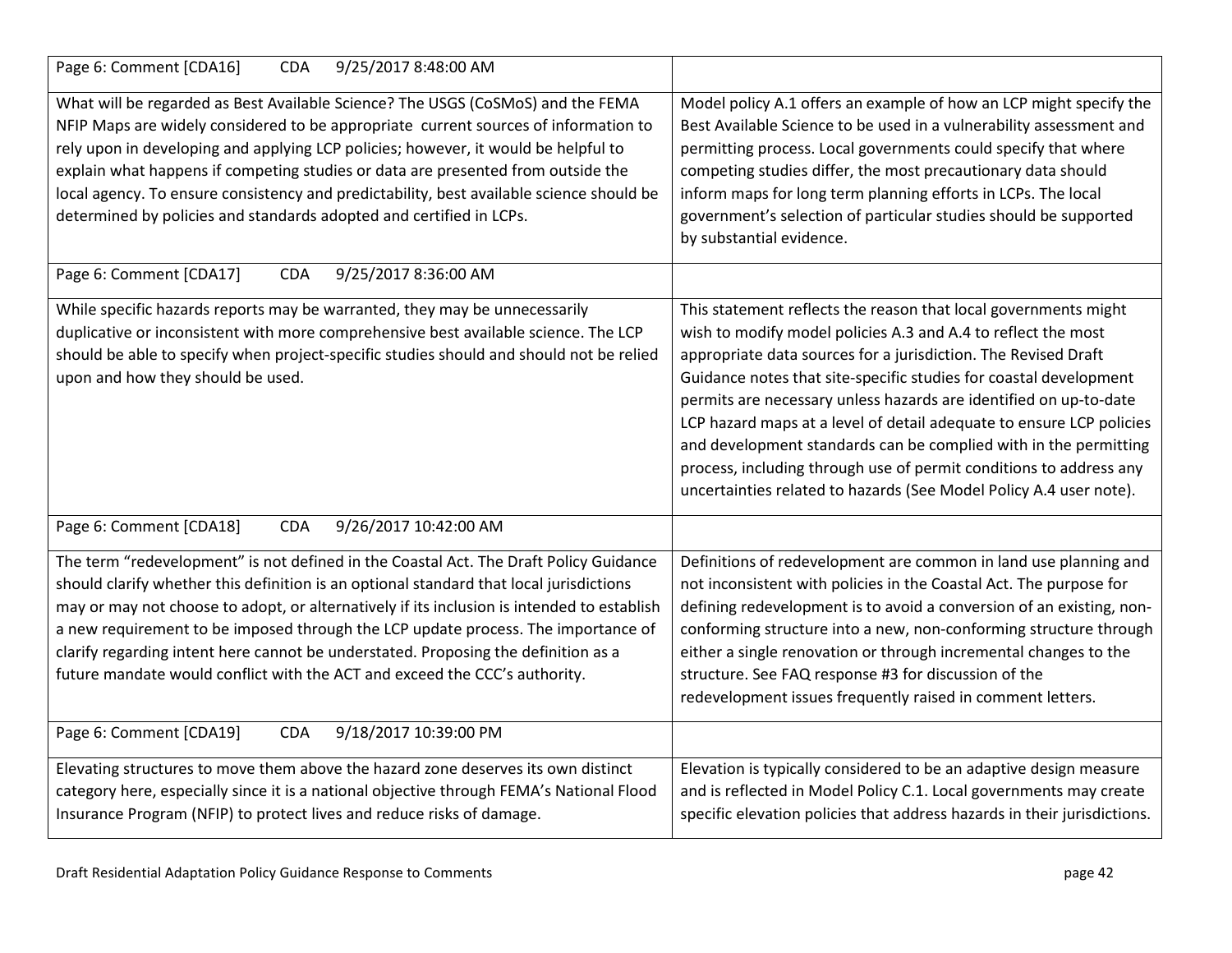| Page 7: Comment [CDA20]<br><b>CDA</b><br>9/26/2017 10:41:00 AM                                                                                                                                                                                                                                                                                                                       |                                                                                                                                                                                                                                                                                                                                                                                                                                                                       |
|--------------------------------------------------------------------------------------------------------------------------------------------------------------------------------------------------------------------------------------------------------------------------------------------------------------------------------------------------------------------------------------|-----------------------------------------------------------------------------------------------------------------------------------------------------------------------------------------------------------------------------------------------------------------------------------------------------------------------------------------------------------------------------------------------------------------------------------------------------------------------|
| This appears to be a new obligation that would be placed on local governments. No<br>mandate for it appears in the Coastal Act. The Draft Policy Guidance should clarify that<br>these proposed plans and other Community Scale Adaptation Planning elements are<br>entirely voluntary on the part of local governments and will not be mandated through<br>suggested modifications. | Not all approaches listed in the Revised Draft Guidance will be<br>appropriate for every jurisdiction, nor does the Revised Draft<br>Guidance provide an exhaustive list of options. The proposed Beach<br>Management Plan policy provides one suggested method for<br>addressing sea level rise when carrying out the Coastal Act's<br>mandates to maximize public access, protect life and structures<br>from coastal hazards, and protect other coastal resources. |
| Page 7: Comment [CDA21]<br><b>CDA</b><br>9/25/2017 8:54:00 AM                                                                                                                                                                                                                                                                                                                        |                                                                                                                                                                                                                                                                                                                                                                                                                                                                       |
| Please clarify that analyzing high projections does not necessarily mean relying upon<br>them as dictates for building regulations in the short to medium time frame<br>projections.                                                                                                                                                                                                 | This language was clarified in the document. As a general matter, all<br>communities should embrace the best available science and<br>analyze a range from moderate to high projections of sea level rise<br>in their planning for coastal hazards. Analyzing high projections,<br>and designing projects with those projections in mind, is<br>particularly important with projects that have little adaptive<br>capacity.                                           |
| Page 8: Comment [CDA22]<br>9/26/2017 11:53:00 PM<br><b>CDA</b>                                                                                                                                                                                                                                                                                                                       |                                                                                                                                                                                                                                                                                                                                                                                                                                                                       |
| The CCC should propose legislation to provide local agencies funds for ongoing<br>monitoring as such data will be critical to the continuing assessment, mitigation and<br>adaptation of sea level rise risks.                                                                                                                                                                       | The Commission recognizes that funding opportunities are<br>constantly evolving, that demand for funding is increasing, and that<br>there is a significant need for the development of additional<br>funding opportunities.                                                                                                                                                                                                                                           |
| Page 8: Comment [CDA23]<br>9/25/2017 8:55:00 AM<br><b>CDA</b>                                                                                                                                                                                                                                                                                                                        |                                                                                                                                                                                                                                                                                                                                                                                                                                                                       |
| Consistent with the overriding direction that "This Guidance is advisory and not a<br>regulatory document or legal standard of review" the phrase "are necessary" should<br>be deleted and rephrased to read "Local governments pursuing LCP updates<br>addressing sea level rise should consider the intent of Policies A.1 - A.7 and Policies G.1<br>$-G.2."$                      | The Revised Draft Guidance rephrases the sentence to clarify the<br>intent of using policies A.1-A.7 and G.1-G.2.                                                                                                                                                                                                                                                                                                                                                     |
| 9/26/2017 11:53:00 PM<br><b>CDA</b><br>Page 8: Comment [CDA24]                                                                                                                                                                                                                                                                                                                       |                                                                                                                                                                                                                                                                                                                                                                                                                                                                       |
| This section, and particularly the statement to "limit a property owner's ability to<br>rebuild or renovate," appears contradictory when juxtaposed against the guideline                                                                                                                                                                                                            | Rebuilding and redevelopment restriction strategies could be used<br>to limit the ways a property owner can rebuild or renovate a                                                                                                                                                                                                                                                                                                                                     |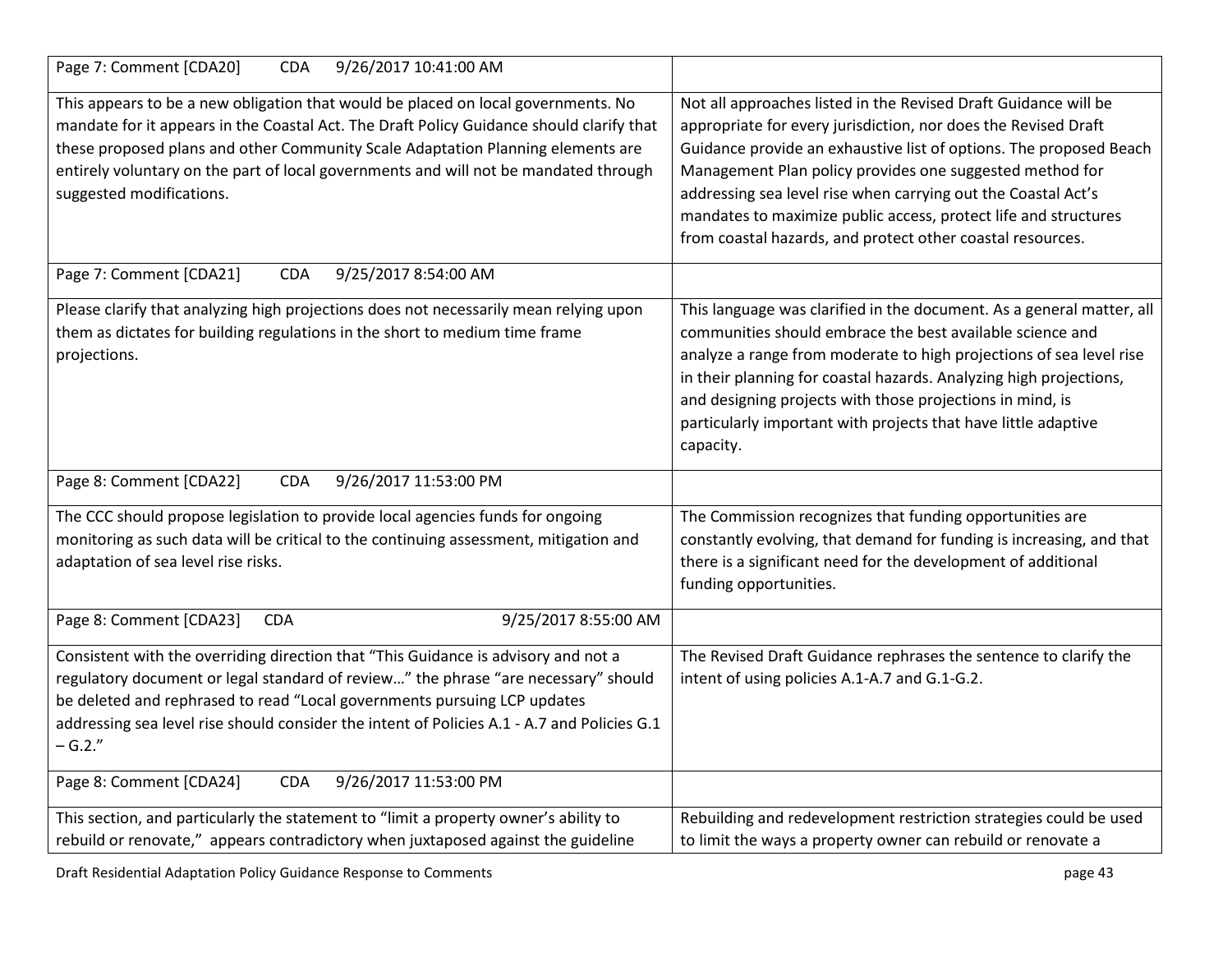| objective to "ensure that redevelopment is resilient to future hazards." The Guidance<br>should provide an expanded explanation of how the CCC encourages resiliency through<br>design in communities where little to no opportunity exists for relocation\while at the<br>same time discourages the modifications that would create the resiliency.<br>Page 8: Comment [CDA25]<br><b>CDA</b><br>9/25/2017 9:36:00 AM                                                                                                                                                                                                                                                                                                                                                                                                                                                                                                                                                                                                  | structure located in a sea level rise hazard zone. Model policies C.1-<br>C.2 encourage adaptive design that may offer more resilient ways<br>to rebuild or renovate. |
|------------------------------------------------------------------------------------------------------------------------------------------------------------------------------------------------------------------------------------------------------------------------------------------------------------------------------------------------------------------------------------------------------------------------------------------------------------------------------------------------------------------------------------------------------------------------------------------------------------------------------------------------------------------------------------------------------------------------------------------------------------------------------------------------------------------------------------------------------------------------------------------------------------------------------------------------------------------------------------------------------------------------|-----------------------------------------------------------------------------------------------------------------------------------------------------------------------|
|                                                                                                                                                                                                                                                                                                                                                                                                                                                                                                                                                                                                                                                                                                                                                                                                                                                                                                                                                                                                                        |                                                                                                                                                                       |
| The definition of "Redevelopment" in the model policies appears nowhere in the<br>Coastal Act nor its Administrative Regulations. The arbitrary division of a structure into<br>component parts and then applying the 50% trigger to each and any of those parts is<br>inconsistent with the rules currently applied by most local governments (and FEMA's<br>own triggers for achieving hazard safety). In the case of Marin County, it also conflicts<br>with the Commission-approved Categorical Exclusion. How many other Local<br>Governments are similarly affected? In particular, this proposal creates a serious<br>disincentive to at-risk people raising their homes consistent with FEMA policies for<br>flood and storm safety. The Commission should be clear as to whether this definition<br>and other related policies are intended to advance an overarching goal of managed<br>retreat in low lying coastal communities and if this goal will be implemented through<br>conditions of CDP approval. | See FAQ response #3 for discussion of the redevelopment issues<br>frequently raised in comment letters.                                                               |
| Page 8: Comment [CDA26]<br>9/26/2017 10:40:00 AM<br><b>CDA</b>                                                                                                                                                                                                                                                                                                                                                                                                                                                                                                                                                                                                                                                                                                                                                                                                                                                                                                                                                         |                                                                                                                                                                       |
| Design-based approaches (including elevation) should be at least as readily available to<br>local government for LCP approval as "Rebuilding and redevelopment restriction"<br>strategies. Please reword this sentence to read: " Other more design-based<br>approaches that attempt to maintain development in such areas (e.g., elevation) may<br>also be appropriate in LCPs"                                                                                                                                                                                                                                                                                                                                                                                                                                                                                                                                                                                                                                       | Language was reworded for clarity.                                                                                                                                    |
| Page 9: Comment [CDA27]<br>9/19/2017 11:49:00 AM<br><b>CDA</b>                                                                                                                                                                                                                                                                                                                                                                                                                                                                                                                                                                                                                                                                                                                                                                                                                                                                                                                                                         |                                                                                                                                                                       |
| This seems to presume that rebuilding restrictions are the only means by which<br>development would be "phased out". What about other non-regulatory factors<br>(insurance costs, personal choice, convenience, etc.). In addition, many areas of the<br>world have learned to "live with water," and this strategy will be considered on both<br>the coast and Bayside in Marin, so that some potentially exposed properties might be<br>able to continue without becoming high-risk or high-impact.                                                                                                                                                                                                                                                                                                                                                                                                                                                                                                                  | Language was edited for clarity and now cites other factors that<br>might be considered.                                                                              |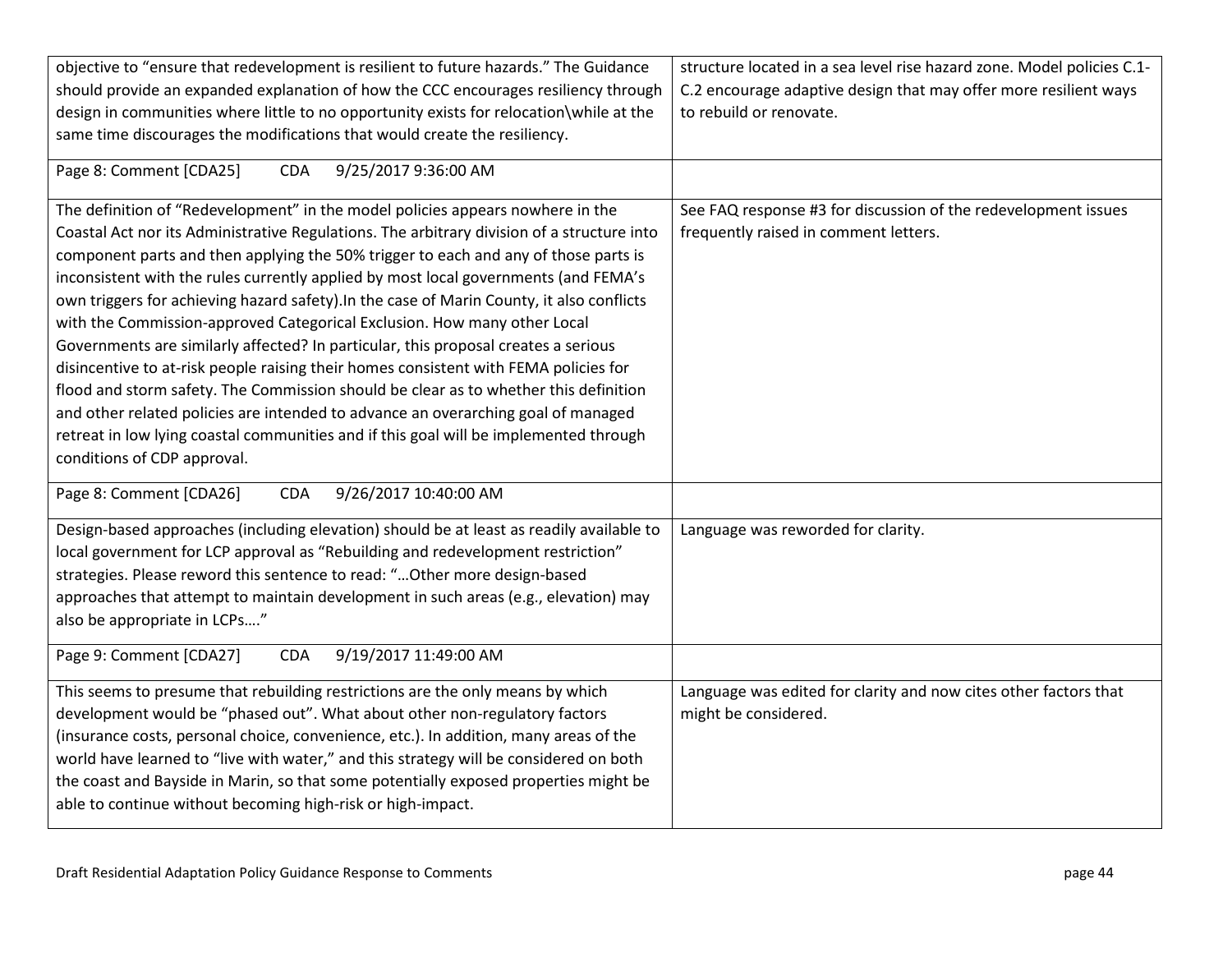| Page 9: Comment [CDA28]<br><b>CDA</b><br>9/27/2017 3:05:00 PM                                                                                                                                                                                                                                                                                 |                                                                                                                                                                                                     |
|-----------------------------------------------------------------------------------------------------------------------------------------------------------------------------------------------------------------------------------------------------------------------------------------------------------------------------------------------|-----------------------------------------------------------------------------------------------------------------------------------------------------------------------------------------------------|
| Piers used to elevate structures out of the hazard zone are listed here in error. They<br>are not "hard armoring." And rather fall under "Accommodate" i.e. a measure to<br>"modify existing development  to decrease hazard risks and thus increase the<br>resiliency of development to the impacts of sea level rise." Elevating structures | The Revised Draft Guidance adds a footnote to describe how<br>caissons might function as shoreline protection and the Revised<br>Draft Guidance deletes pier elevation from the "protect" strategy. |
| through use of piers is more accurately described below under "Adaptive Design<br>(Accommodate)" (page 13). Piers should be consistently defined and described as a<br>design accommodation throughout since different standards apply to shoreline<br>protective devices.                                                                    |                                                                                                                                                                                                     |
| Page 9: Comment [CDA29]<br>9/27/2017 3:06:00 PM<br><b>CDA</b>                                                                                                                                                                                                                                                                                 |                                                                                                                                                                                                     |
| Again, elevation on piers (or otherwise) is an accommodation measure to be listed<br>here. Floodproofing is another accommodation measure that should be called out.                                                                                                                                                                          | Edits were made to address these comments.                                                                                                                                                          |
| Page 9: Comment [CDA30]<br><b>CDA</b><br>9/19/2017 12:04:00 PM                                                                                                                                                                                                                                                                                |                                                                                                                                                                                                     |
| For internal consistency the distinction between "clustering development in less<br>vulnerable areas" as "Accommodate" and "limit the construction of new development<br>in vulnerable areas" as Retreat should be clarified.                                                                                                                 | The Revised Draft Guidance clarifies that compact design to cluster<br>development could be construed as an accommodation measure.                                                                  |
| Page 10: Comment [CDA31]<br>9/19/2017 12:07:00 PM<br><b>CDA</b>                                                                                                                                                                                                                                                                               |                                                                                                                                                                                                     |
| Marin County strongly supports this basic tenet.                                                                                                                                                                                                                                                                                              | Comment noted. Adaptation planning is complex and no single<br>strategy should be considered the best option as a general rule.                                                                     |
| Page 10: Comment [CDA32]<br><b>CDA</b><br>9/26/2017 10:38:00 AM                                                                                                                                                                                                                                                                               |                                                                                                                                                                                                     |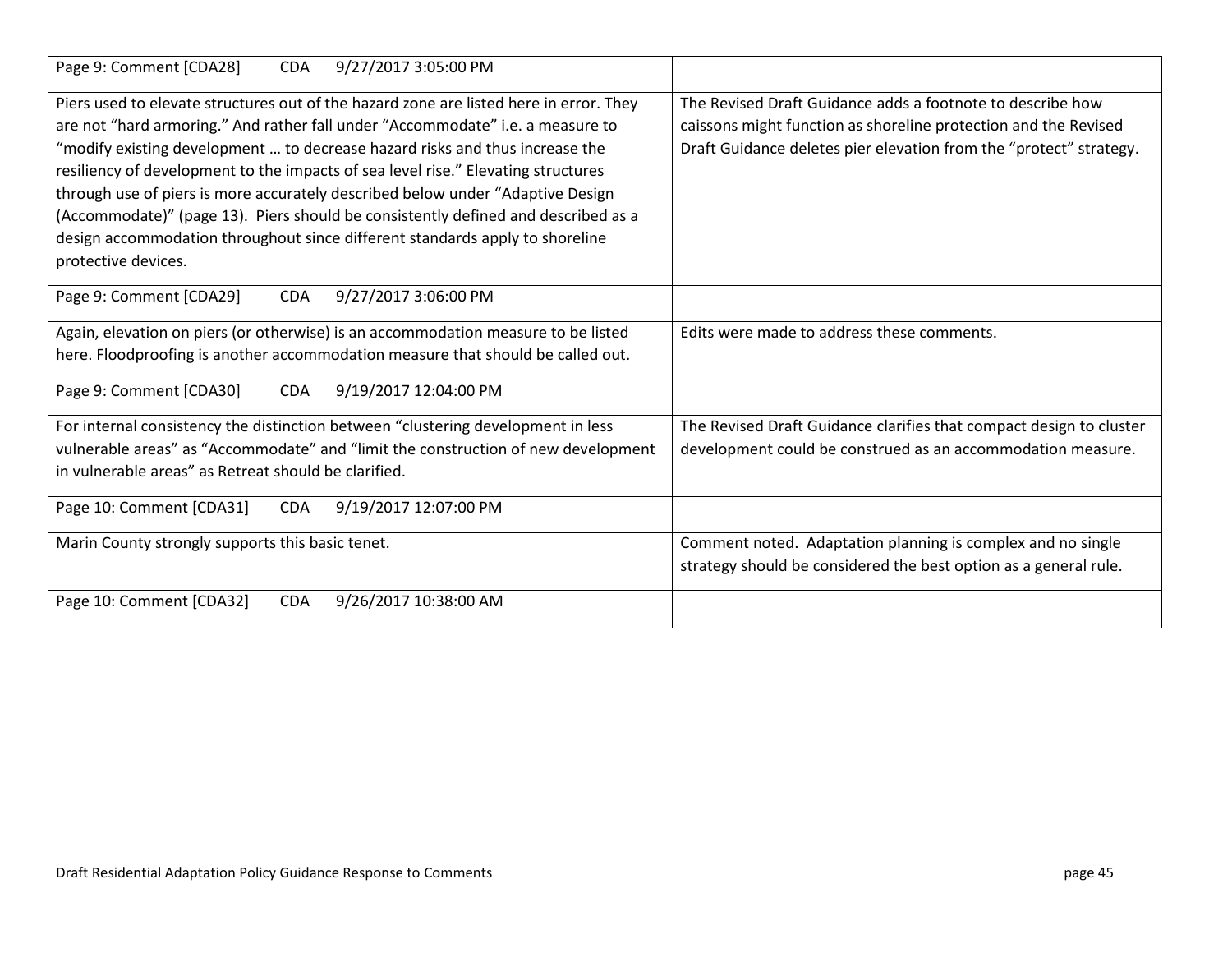| It would be very valuable if the Draft Policy Guidelines could elaborate and describe                                                                                                                                          | The Revised Draft Guidance includes a footnote with more on                                                                                                                                                                                                    |
|--------------------------------------------------------------------------------------------------------------------------------------------------------------------------------------------------------------------------------|----------------------------------------------------------------------------------------------------------------------------------------------------------------------------------------------------------------------------------------------------------------|
| specific examples how various areas have implemented these "adaptation pathways"                                                                                                                                               | adaptation pathways and examples from                                                                                                                                                                                                                          |
| into the future either in long term plans or in on-the- ground experience.                                                                                                                                                     | https://coastadapt.com.au/pathways-approach                                                                                                                                                                                                                    |
|                                                                                                                                                                                                                                | Additional references that might be of interest are:                                                                                                                                                                                                           |
|                                                                                                                                                                                                                                | Rosenzweig, C. and W.D. Solecki, 2014: Hurricane Sandy and adaptation<br>pathways in New York: Lessons from a first-responder city. Global<br>Environmental Change, 28, 395-408.<br>https://pubs.giss.nasa.gov/docs/2014/2014 Rosenzweig ro00410k.pdf          |
|                                                                                                                                                                                                                                | Wise, R.M., I. Fazey, M. Stafford Smith, S.E. Park, H.C. Eakin, E.R.M. Archer<br>Van Garderen, and B. Campbell, 2014: Reconceptualising adaptation to<br>climate change as part of pathways of change and response. Global<br>Environment Change, 28, 325-336. |
| Page 11: Comment [CDA33]<br>9/19/2017 12:14:00 PM<br><b>CDA</b>                                                                                                                                                                |                                                                                                                                                                                                                                                                |
| This is an extremely important fundamental principle that should be highlighted, and<br>consistently used when evaluating LCPs, and particularly any part of Adaptation Plans<br>integrated into the LCP.                      | The principle of adaptation pathways is highlighted in multiple parts<br>of the Revised Draft Guidance (Section 3 and Section 5).                                                                                                                              |
| 9/19/2017 12:42:00 PM<br>Page 11: Comment [CDA34]<br><b>CDA</b>                                                                                                                                                                |                                                                                                                                                                                                                                                                |
| This too is a fundamental principle. The products and LCP provisions developed<br>through a strong community engagement should be given great weight in reviewing<br>the LCP.                                                  | The Revised Draft Guidance adds "Develop Adaptation Plan" to<br>Section 2 to emphasize the importance of community engagement.                                                                                                                                 |
| Page 11: Comment [CDA35]<br><b>CDA</b><br>9/25/2017 9:53:00 AM                                                                                                                                                                 |                                                                                                                                                                                                                                                                |
| Marin County agrees with this approach.                                                                                                                                                                                        | Comment noted. The Revised Draft Guidance describes how local<br>conditions should be considered when customizing trigger<br>conditions.                                                                                                                       |
| Page 12: Comment [CDA36]<br>9/27/2017 3:06:00 PM<br><b>CDA</b>                                                                                                                                                                 |                                                                                                                                                                                                                                                                |
| We appreciate that piers used to elevate structures are not included here. Perhaps for<br>clarity it should be explained where the referenced caissons come into play, e.g. as<br>support for seawalls or to reinforce bluffs. | See response to comment CDA28.                                                                                                                                                                                                                                 |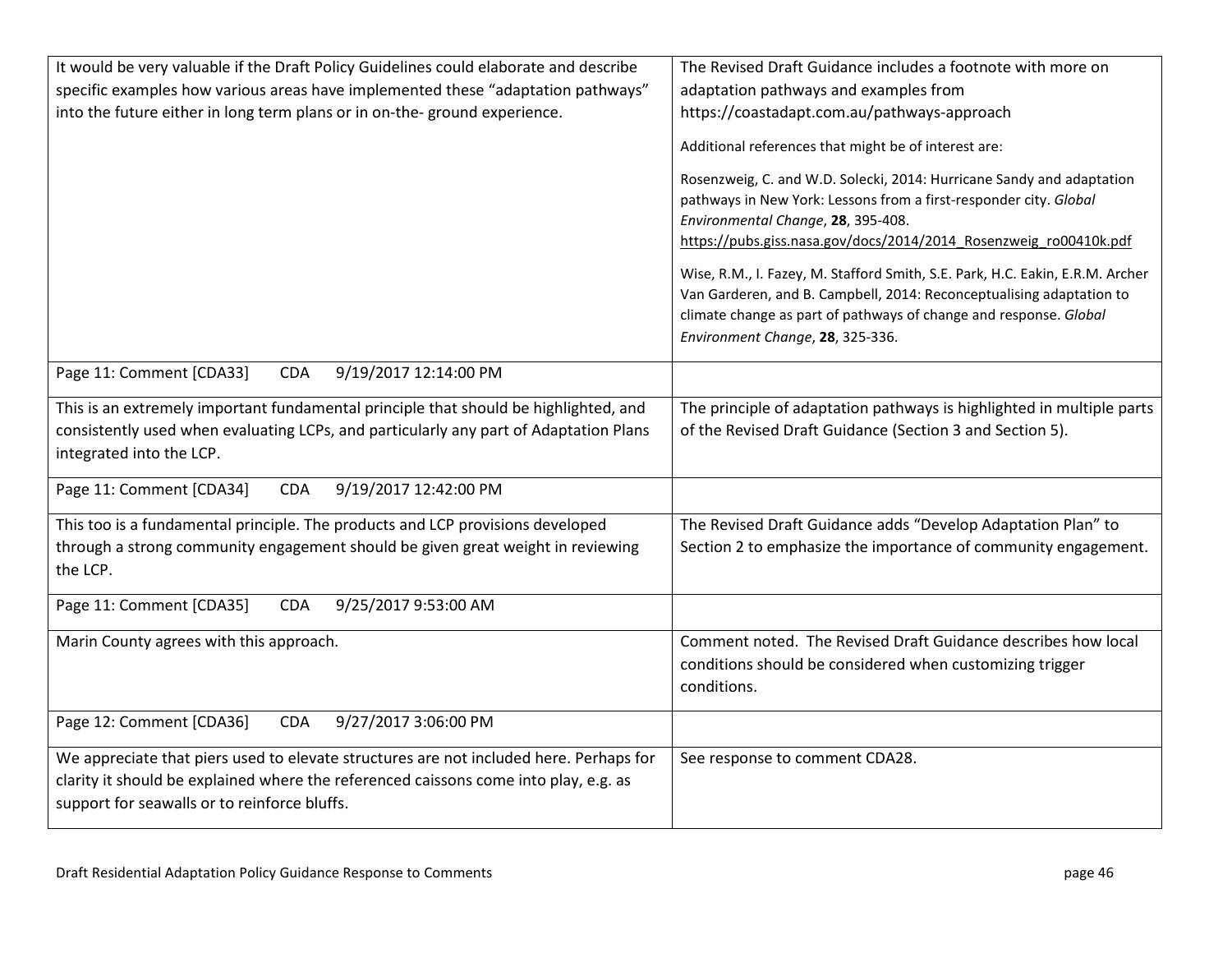| 9/27/2017 3:07:00 PM<br>Page 12: Comment [CDA37]<br><b>CDA</b>                                                                                                                                                                                                                                                                                                 |                                                                                                                                                                                                                                                                                                                                                                               |
|----------------------------------------------------------------------------------------------------------------------------------------------------------------------------------------------------------------------------------------------------------------------------------------------------------------------------------------------------------------|-------------------------------------------------------------------------------------------------------------------------------------------------------------------------------------------------------------------------------------------------------------------------------------------------------------------------------------------------------------------------------|
| To be a balanced discussion of "financial assets", this section acknowledge the<br>property tax, visitor and sales taxes accrued from coastal property uses (i.e. funding to<br>state which would be preserved to some extent through accommodation strategies.                                                                                                | The Revised Draft Guidance clarifies that while shoreline armoring<br>can protect built assets and an associated property tax base, it can<br>cause adverse impacts to coastal resources, including beaches,<br>which will need to be mitigated.                                                                                                                              |
| Page 12: Comment [CDA38]<br><b>CDA</b><br>9/27/2017 3:07:00 PM                                                                                                                                                                                                                                                                                                 |                                                                                                                                                                                                                                                                                                                                                                               |
| Is there best available science that describes the consequences to current beaches if<br>there is no backshore development. To what degree will sea level inundate and erode<br>beaches in any case?                                                                                                                                                           | Physical processes at a local level need to be evaluated to<br>determine the feasibility of maintaining shoreline habitat migration<br>in the absence of armoring. A vulnerability assessment that<br>integrates geologic factors in shoreline erosion estimates could help<br>answer this question in case specific evaluations.                                             |
| Page 13: Comment [CDA39]<br><b>CDA</b><br>9/29/2017 10:06:00 AM                                                                                                                                                                                                                                                                                                |                                                                                                                                                                                                                                                                                                                                                                               |
| [Please OPEN Reviewing Pane to see full comments. They are also appended at the<br>end.]                                                                                                                                                                                                                                                                       | Comments CDA40-49 on page 13 are addressed below.                                                                                                                                                                                                                                                                                                                             |
| 9/26/2017 11:17:00 PM<br>Page 13: Comment [CDA40]<br><b>CDA</b>                                                                                                                                                                                                                                                                                                |                                                                                                                                                                                                                                                                                                                                                                               |
| Since the Draft Policy Guidance advocates the current use of soft measures, it would<br>be helpful to local governments to have information about where "living shorelines"<br>have been implemented along the open coast, including beach areas, and, if available,<br>data on their cost vs. performance.                                                    | This request is beyond the scope of this Guidance, but many recent<br>projects might help answer these questions. California's Fourth<br>Climate Assessment project on natural infrastructure will offer<br>technical design specifications and additional information on<br>different living shoreline types. See:<br>http://resources.ca.gov/climate/safeguarding/research/ |
| Page 13: Comment [CDA41]<br>9/26/2017 10:34:00 AM<br><b>CDA</b>                                                                                                                                                                                                                                                                                                |                                                                                                                                                                                                                                                                                                                                                                               |
| Under Coastal Act Section 30235, referenced construction must meet the standards of<br>"designed to eliminate or mitigate adverse impacts on local shoreline sand supply" not<br>the "least environmentally damaging feasible" standard. Section 30235 addresses the<br>requirements for the referenced construction in specific terms, taking precedence over | Section 30235 contains some standards applicable to shoreline<br>protection, but other provisions of the Coastal Act, its<br>implementing regulations, and the California Environmental Quality<br>Act also apply. It is these other provisions that require agencies to                                                                                                      |
| more general standards. While local governments often choose to implement the least<br>environmentally damaging alternative, our concern here, in part, is with the Draft<br>Policy Guidance reaching beyond the four corners of the Coastal Act. The Draft Policy<br>Guidance should make clear distinctions between the statutory limits of the Coastal      | analyze alternatives to shoreline protection and to adopt an<br>alternative if it is feasible and it substantially lessens any significant<br>adverse impacts that the protective device might have on the<br>environment. See 14 Cal. Code Regs §§ 13053.5(a) (applications for                                                                                              |

Draft Residential Adaptation Policy Guidance Response to Comments **page 17** and the set of the set of the set of the set of the set of the set of the set of the set of the set of the set of the set of the set of the set of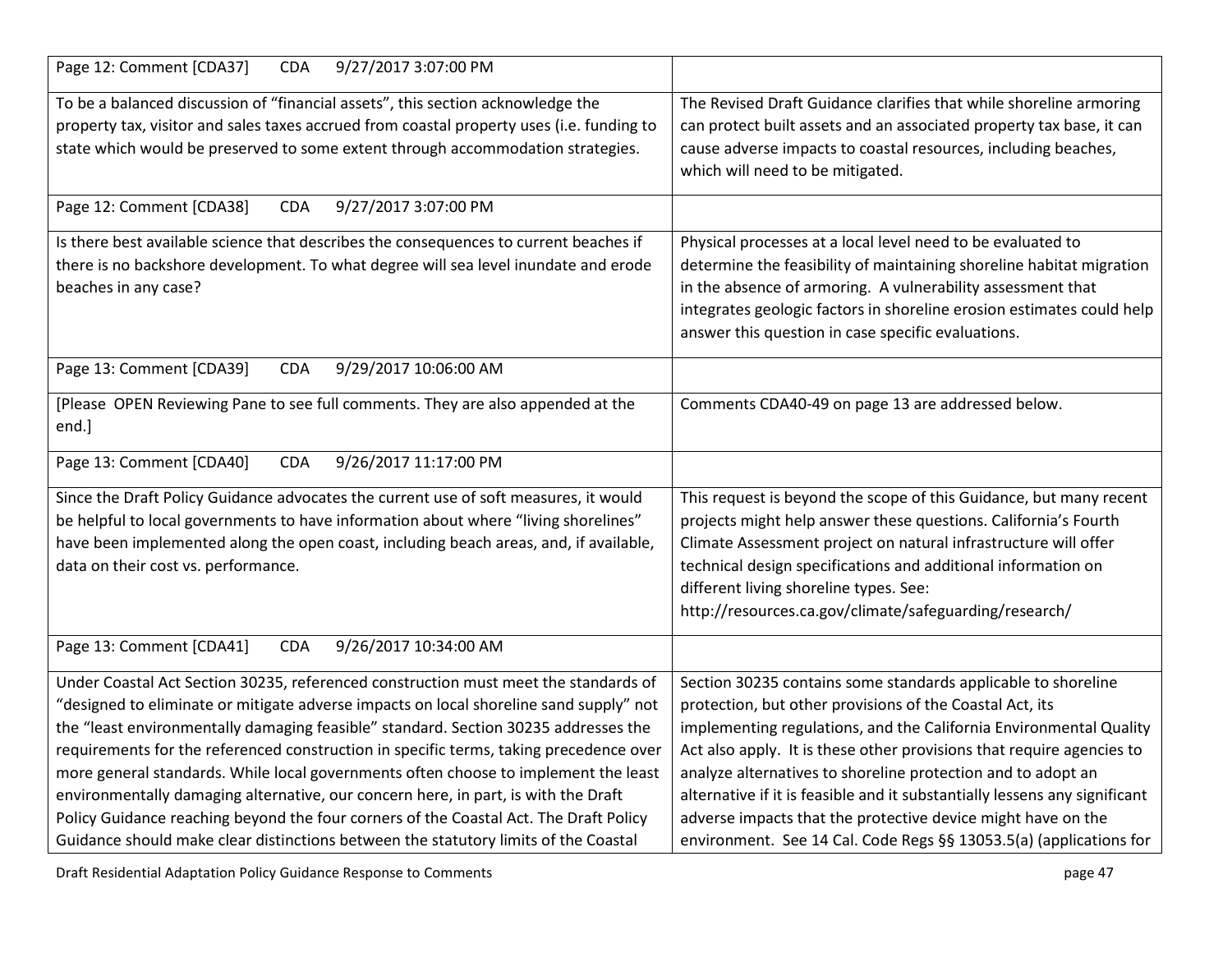| Act and proposed policies that would expand those limits.                                                                          | development "shall [] include any feasible alternatives or any<br>feasible mitigation measures available which would substantially<br>lessen any significant adverse impact which the development may<br>have on the environment."), 13540(f) (an LUP must ensure "that an<br>activity will not be approved or adopted as proposed if there are<br>feasible alternative or feasible mitigation measures available which<br>would substantially lessen any significant adverse impact which the<br>activity may have on the environment."); Public Resources Code §<br>21080.5(d)(2)(i). Please see FAQ response #5 for more discussion of<br>shoreline armoring mitigation.                                                                                                                                                                                                                                                                     |
|------------------------------------------------------------------------------------------------------------------------------------|-------------------------------------------------------------------------------------------------------------------------------------------------------------------------------------------------------------------------------------------------------------------------------------------------------------------------------------------------------------------------------------------------------------------------------------------------------------------------------------------------------------------------------------------------------------------------------------------------------------------------------------------------------------------------------------------------------------------------------------------------------------------------------------------------------------------------------------------------------------------------------------------------------------------------------------------------|
| Page 13: Comment [CDA42]<br>9/27/2017 3:10:00 PM<br><b>CDA</b>                                                                     |                                                                                                                                                                                                                                                                                                                                                                                                                                                                                                                                                                                                                                                                                                                                                                                                                                                                                                                                                 |
| Please clarify if FEMA does currently allow floodproofing for residential structures in<br>lieu of elevating.                      | For purposes of the Coastal Act, floodproofing is one method to<br>minimize risk to life and property due to flood hazards, as well as to<br>ensure structural stability, and local governments may wish to<br>consider encouraging or requiring it in appropriate circumstances,<br>along with elevation and other adaptation options. Note that FEMA<br>requirements and flood insurance rates may vary, but FEMA<br>regulatory maps do not address sea level rise impacts. In addition,<br>FEMA encourages communities to establish additional or more<br>stringent requirements than the National Flood Insurance Program<br>sets forth (See FEMA P-55, Coastal Construction Manual: Principles<br>and Practices of Planning, Siting, Designing, Constructing, and<br>Maintaining Residential Buildings in Coastal Areas, 4th Edition<br>(2011); https://www.fema.gov/media-library-data/20130726-1510-<br>20490-7150/fema55_voli_ch5.pdf). |
| Page 13: Comment [CDA43]<br>9/29/2017 10:04:00 AM<br><b>CDA</b>                                                                    |                                                                                                                                                                                                                                                                                                                                                                                                                                                                                                                                                                                                                                                                                                                                                                                                                                                                                                                                                 |
| No text.                                                                                                                           |                                                                                                                                                                                                                                                                                                                                                                                                                                                                                                                                                                                                                                                                                                                                                                                                                                                                                                                                                 |
| 9/27/2017 3:09:00 PM<br>Page 13: Comment [CDA44]<br><b>CDA</b>                                                                     |                                                                                                                                                                                                                                                                                                                                                                                                                                                                                                                                                                                                                                                                                                                                                                                                                                                                                                                                                 |
| This is precisely the approach Marin County has taken through its proposed LCP<br>amendments, and the support here is appreciated. | Accommodation design strategies can help increase resiliency to<br>sea level rise impacts and should be considered as part of the<br>adaptation suite of options for shoreline planning where<br>appropriate.                                                                                                                                                                                                                                                                                                                                                                                                                                                                                                                                                                                                                                                                                                                                   |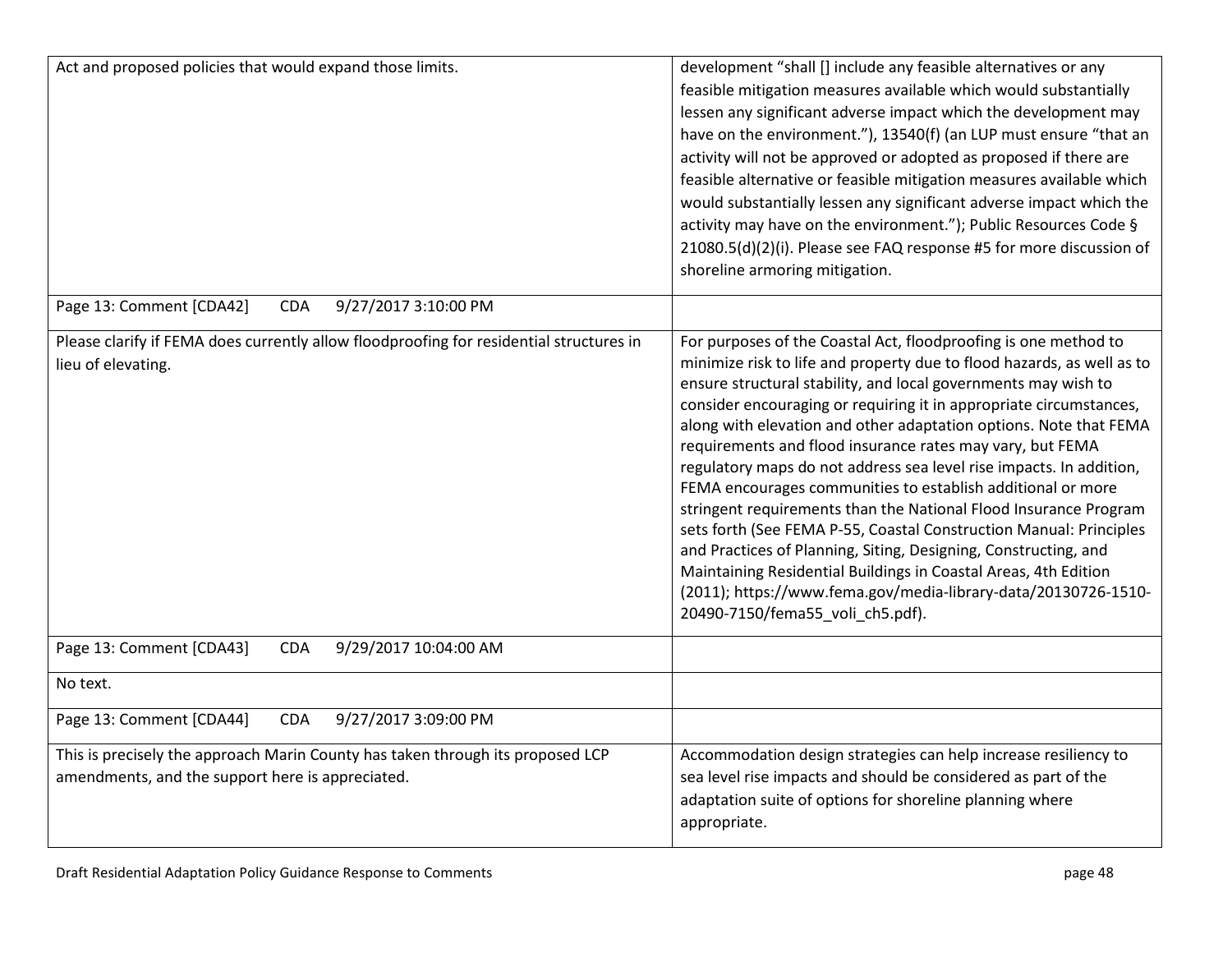| Page 13: Comment [CDA45]<br>9/26/2017 11:21:00 PM<br><b>CDA</b>                                                                                                                                                                                                                                                                                                                                                                                                                                                                                                                                              |                                                                                                                                                                                                                                                                                                                                                                                                                                                                                                                                                                                                                                                      |
|--------------------------------------------------------------------------------------------------------------------------------------------------------------------------------------------------------------------------------------------------------------------------------------------------------------------------------------------------------------------------------------------------------------------------------------------------------------------------------------------------------------------------------------------------------------------------------------------------------------|------------------------------------------------------------------------------------------------------------------------------------------------------------------------------------------------------------------------------------------------------------------------------------------------------------------------------------------------------------------------------------------------------------------------------------------------------------------------------------------------------------------------------------------------------------------------------------------------------------------------------------------------------|
| Speculation needs to be tempered by the wise planning principles articulated in<br>numerous places above (e.g. pg.11) that counsel "reserving [actions] until certain<br>triggers are met.  apportion risk over time and allow for the use of adaptation<br>options closer to the time they are needed, rather than building now for the worst case<br>future condition."<br>Local governments can take these potential longer term impacts into consideration for<br>defining Adaptation pathways and promoting public understanding of the challenges<br>that subsequent generations will need to address. | The Revised Draft Guidance recommends local governments<br>include potential longer term impacts when they define adaptation<br>pathways. The Revised Draft Guidance recognizes this process may<br>not be completed in one LCP update, and adaptive management as<br>well as successive LCP updates might be necessary as sea level rise<br>impacts manifest.                                                                                                                                                                                                                                                                                       |
| 9/26/2017 11:21:00 PM<br>Page 13: Comment [CDA46]<br><b>CDA</b>                                                                                                                                                                                                                                                                                                                                                                                                                                                                                                                                              |                                                                                                                                                                                                                                                                                                                                                                                                                                                                                                                                                                                                                                                      |
| Local governments should be allowed to establish the reasonable balance between<br>protecting the safety of coastal residents, business owners and visitors and impacts to<br>coastal views.                                                                                                                                                                                                                                                                                                                                                                                                                 | The information and recommendations in the Revised Draft<br>Guidance should be considered on a location-specific and case by<br>case basis in a way that fulfills the requirements of the Coastal Act,<br>certified LCPs, and other relevant laws and policies and includes<br>consideration of local conditions.                                                                                                                                                                                                                                                                                                                                    |
| 9/27/2017 3:10:00 PM<br>Page 13: Comment [CDA47]<br><b>CDA</b>                                                                                                                                                                                                                                                                                                                                                                                                                                                                                                                                               |                                                                                                                                                                                                                                                                                                                                                                                                                                                                                                                                                                                                                                                      |
| Please expand on how this would occur.                                                                                                                                                                                                                                                                                                                                                                                                                                                                                                                                                                       | Piles can alter shoreline processes and block access. As the public<br>trust boundary moves inland with sea level rise, a structure could<br>loom over tidelands, with the structure and/or its supports forming<br>physical and psychological barriers to public access. Pile-supported<br>structures may, through erosion, interfere with coastal processes,<br>block access and, at the extreme, result in structures looming over<br>or directly on top of the beach. In addition, such structures may still<br>need shoreline protection to remain safe over the long term. The<br>Revised Draft Guidance clarified the phrasing on this issue. |
| 9/27/2017 3:11:00 PM<br>Page 13: Comment [CDA48]<br><b>CDA</b>                                                                                                                                                                                                                                                                                                                                                                                                                                                                                                                                               |                                                                                                                                                                                                                                                                                                                                                                                                                                                                                                                                                                                                                                                      |
| Are there examples of this? Couldn't the habitat still exist?                                                                                                                                                                                                                                                                                                                                                                                                                                                                                                                                                | Migration of sandy beach or tidal habitat underneath elevated<br>structures is an expected impact of sea level rise in some shoreline<br>areas. See response to comment CDA49.                                                                                                                                                                                                                                                                                                                                                                                                                                                                       |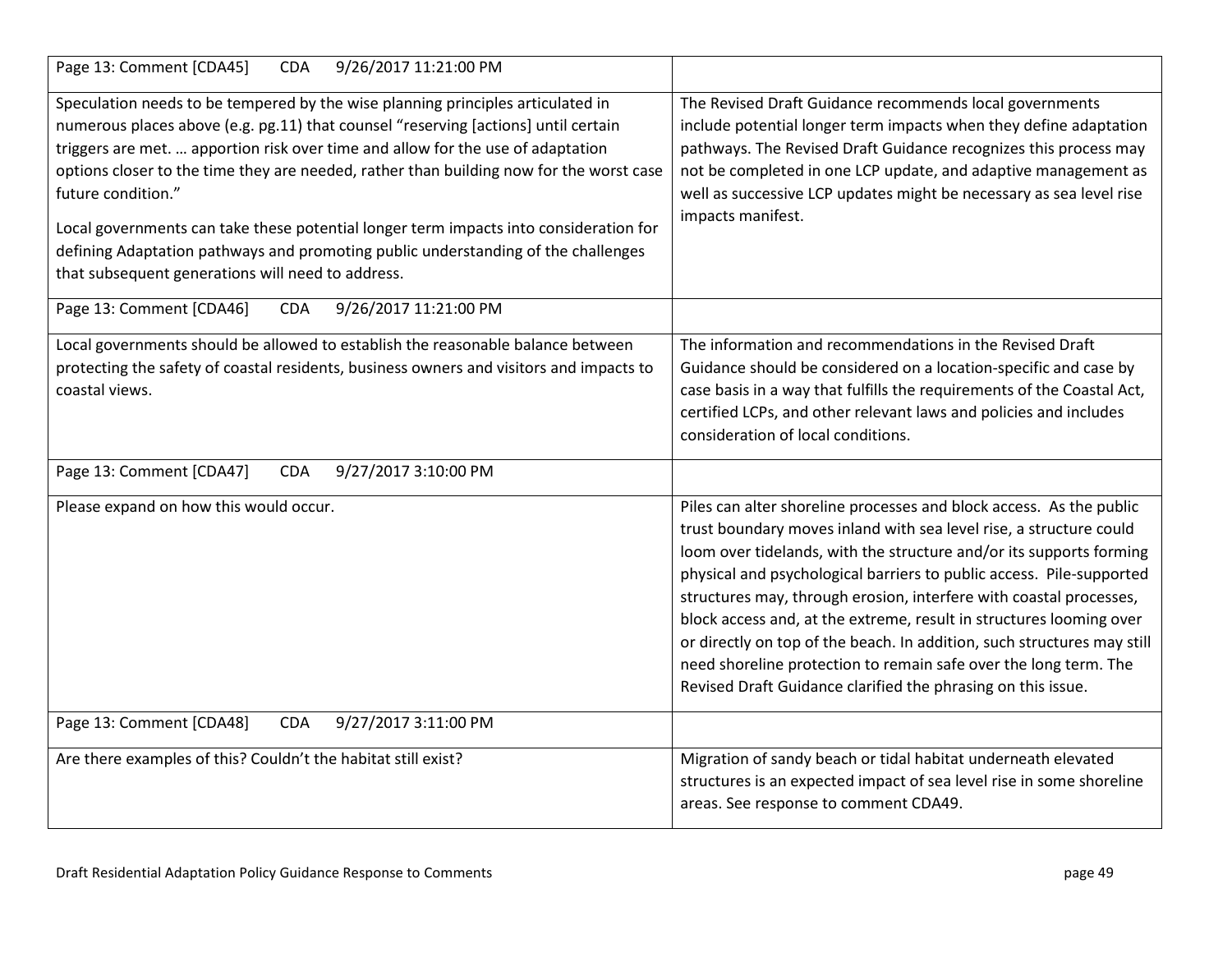| 9/27/2017 3:12:00 PM<br>Page 13: Comment [CDA49]<br><b>CDA</b>                                                                                                                                                                                                                                                                                                                                                                                                                                                                                                                        |                                                                                                                                                                                                                                                                                                                                                                                                                                                                                                                                                                                                                                          |
|---------------------------------------------------------------------------------------------------------------------------------------------------------------------------------------------------------------------------------------------------------------------------------------------------------------------------------------------------------------------------------------------------------------------------------------------------------------------------------------------------------------------------------------------------------------------------------------|------------------------------------------------------------------------------------------------------------------------------------------------------------------------------------------------------------------------------------------------------------------------------------------------------------------------------------------------------------------------------------------------------------------------------------------------------------------------------------------------------------------------------------------------------------------------------------------------------------------------------------------|
| Are there case studies and best available science to support this assertion?                                                                                                                                                                                                                                                                                                                                                                                                                                                                                                          | For more information on natural shoreline habitat migration (e.g.,<br>of tidal marshes and beaches), see Sea-Level Rise for the Coasts of<br>California, Oregon, and Washington: Past, Present, and Future<br>(2012) https://www.nap.edu/read/13389/chapter/8                                                                                                                                                                                                                                                                                                                                                                            |
| 9/27/2017 3:12:00 PM<br>Page 14: Comment [CDA50]<br><b>CDA</b>                                                                                                                                                                                                                                                                                                                                                                                                                                                                                                                        |                                                                                                                                                                                                                                                                                                                                                                                                                                                                                                                                                                                                                                          |
| Local governments can take these potential longer term impacts into consideration<br>and develop contingent responses                                                                                                                                                                                                                                                                                                                                                                                                                                                                 | These are considerations for adaptation planning and the pathways<br>approach (See Section 5).                                                                                                                                                                                                                                                                                                                                                                                                                                                                                                                                           |
| Page 14: Comment [CDA51]<br>9/27/2017 3:13:00 PM<br><b>CDA</b>                                                                                                                                                                                                                                                                                                                                                                                                                                                                                                                        |                                                                                                                                                                                                                                                                                                                                                                                                                                                                                                                                                                                                                                          |
| What about the possible negative impacts of retreat? Breaking up existing<br>communities, local economic losses as the critical mass relocates elsewhere, loss of<br>sense of place, loss of cultural resources, displacement of lower income residents who<br>cannot afford to move, environmental impacts of new construction including GHG<br>emissions which exacerbate climate change, straining existing community<br>infrastructure with influx of new relocated residents, and several other consequences.<br>Cons were described for the other strategies, why not this one? | The feasibility of managed retreat strategies was addressed in this<br>section - referencing significant challenges for implementation. The<br>Revised Draft Guidance added more language to the discussion<br>regarding physical feasibility of shoreline habitat retreat and<br>potential associated loss of property tax and displacement of<br>residents. See FAQ response #8 for more discussion of retreat.                                                                                                                                                                                                                        |
| Page 14: Comment [CDA52]<br><b>CDA</b><br>9/27/2017 3:13:00 PM                                                                                                                                                                                                                                                                                                                                                                                                                                                                                                                        |                                                                                                                                                                                                                                                                                                                                                                                                                                                                                                                                                                                                                                          |
| The study cited for this conclusion looked at a rural area of North East England<br>(Humber Estuary) with presumably vastly lower land/development values. Highly<br>questionable to apply these findings to California.                                                                                                                                                                                                                                                                                                                                                              | The study cited demonstrates an example of how costs of<br>protection increasing over time can influence cost-effectiveness<br>evaluations of retreat. However, many factors influence the<br>feasibility of retreat, and the cost-effectiveness of hard armoring<br>will depend on the beneficial value of protected development to<br>the local tax base and who is paying (private versus public entity).<br>The Revised Draft Guidance adds language to the retreat discussion<br>to describe some of these complexities; in addition, to provide a<br>California example of retreat, a case study box was added in this<br>section. |
| Page 14: Comment [CDA53]<br>9/27/2017 3:14:00 PM<br><b>CDA</b>                                                                                                                                                                                                                                                                                                                                                                                                                                                                                                                        |                                                                                                                                                                                                                                                                                                                                                                                                                                                                                                                                                                                                                                          |
| It's hard to imagine a community "visioning" itself out of existence absent major<br>financial incentives. Millions of dollars were allocated for managed retreat subsequent                                                                                                                                                                                                                                                                                                                                                                                                          | Because managed retreat strategies could result in local economic<br>loss and displacement of residents, innovative concepts for keeping                                                                                                                                                                                                                                                                                                                                                                                                                                                                                                 |

Draft Residential Adaptation Policy Guidance Response to Comments **page 10** and the set of the set of the set of the set of the set of the set of the set of the set of the set of the set of the set of the set of the set of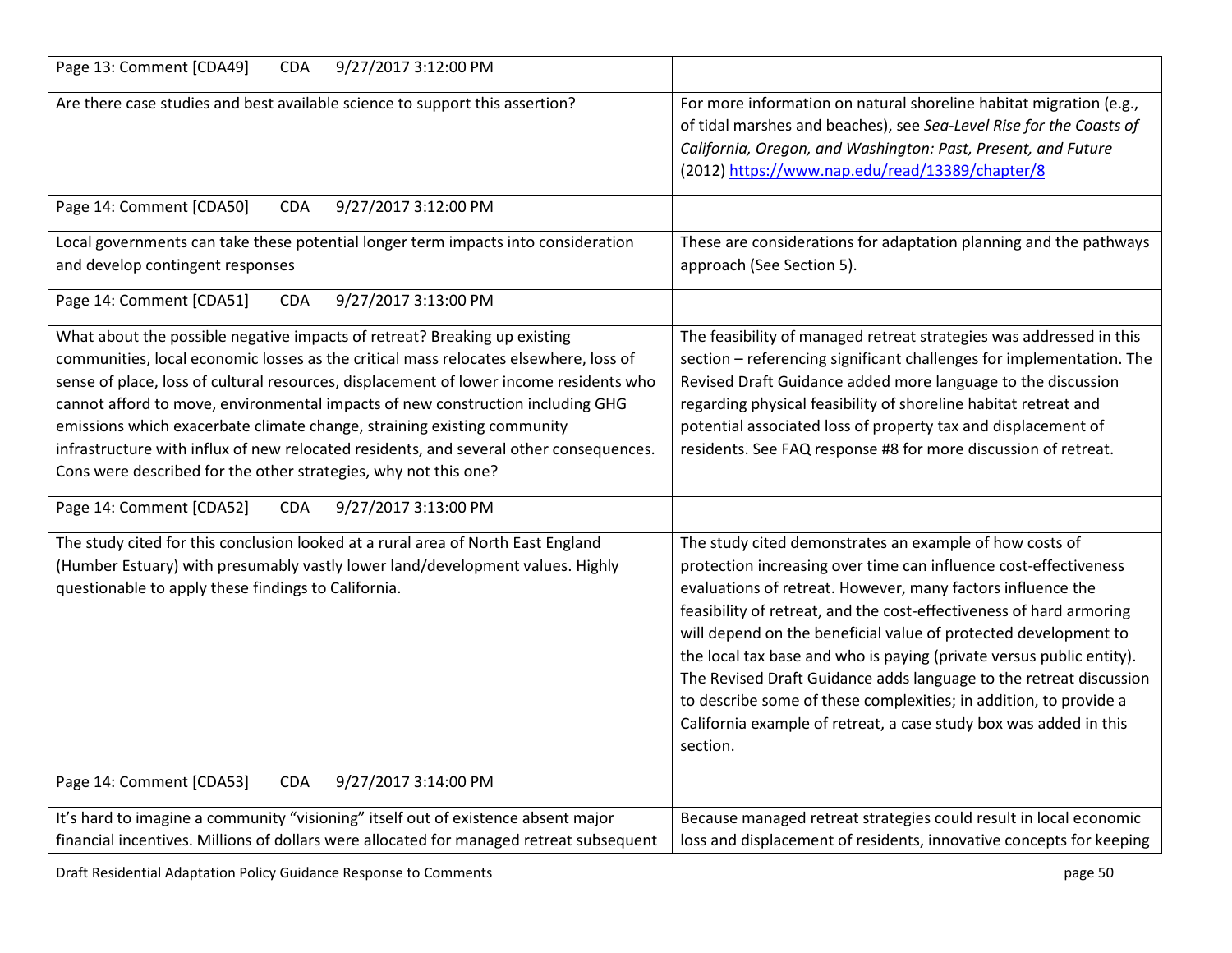| to Superstorm Sandy. It would be helpful guidance to describe how these programs<br>worked out.                                                                                                                                                                         | residents in the community and designing vulnerable shoreline<br>areas to function over time as new community open space or<br>recreational assets might be a part of an adaptation planning<br>discussion. See more on different visions for retreat at: Floodplain<br>Buyouts: An Action Guide for Local Governments on How to<br>Maximize Community Benefits, Habitat Connectivity, and Resilience.<br>https://www.eli.org/research-report/action-guide-floodplain-<br>buyouts                                                                                                                                                                                                                                                                                                                                                                                                                                                                                                                                                                                                                                                                                                                                                                |
|-------------------------------------------------------------------------------------------------------------------------------------------------------------------------------------------------------------------------------------------------------------------------|--------------------------------------------------------------------------------------------------------------------------------------------------------------------------------------------------------------------------------------------------------------------------------------------------------------------------------------------------------------------------------------------------------------------------------------------------------------------------------------------------------------------------------------------------------------------------------------------------------------------------------------------------------------------------------------------------------------------------------------------------------------------------------------------------------------------------------------------------------------------------------------------------------------------------------------------------------------------------------------------------------------------------------------------------------------------------------------------------------------------------------------------------------------------------------------------------------------------------------------------------|
| Page 14: Comment [CDA54]<br>9/27/2017 3:15:00 PM<br><b>CDA</b>                                                                                                                                                                                                          |                                                                                                                                                                                                                                                                                                                                                                                                                                                                                                                                                                                                                                                                                                                                                                                                                                                                                                                                                                                                                                                                                                                                                                                                                                                  |
| This expansive view of the obligations of a local government under an LCP is far beyond<br>the scope set out by the Coastal Act, and under Section 65302 of the Government<br>Code are principally addressed in the Safety Element and Local Hazard Management<br>Plan. | Many jurisdictions coordinate their LCPs and General Plans in order<br>to provide consistency and efficiency. Although state planning law<br>and the Coastal Act contain different requirements that may apply<br>to General Plans and LCPs, there is also significant overlap in terms<br>of the basic issues that must be included in both. For example, both<br>LCPs and General Plans must address safety and hazard issues.<br>Pursuant to recent amendments to Government Code section<br>65302, jurisdictions must also review and update the safety<br>element of their general plan as necessary to address climate<br>adaptation and resiliency strategies applicable to that city or<br>county. The update must include a set of goals, policies, and<br>objectives based on a vulnerability assessment, identifying the risks<br>that climate change poses to the local jurisdiction and the<br>geographic areas at risk from climate change impacts. A visioning<br>process is one way a community can proceed in addressing its<br>obligations under the Coastal Act, and also fulfill the city or county's<br>general plan obligations and fundamental duty to protect public<br>health and safety in the face of sea level rise. |
| 9/27/2017 3:16:00 PM<br>Page 16: Comment [CDA55]<br><b>CDA</b>                                                                                                                                                                                                          |                                                                                                                                                                                                                                                                                                                                                                                                                                                                                                                                                                                                                                                                                                                                                                                                                                                                                                                                                                                                                                                                                                                                                                                                                                                  |
| The standard is Eliminate OR Mitigate. The Draft Policy Guidance should more clearly<br>articulate that under current law eliminating existing development is not the only<br>option and that minimizing or lessening adverse impacts is also permitted.                | It is correct that, in situations where shoreline protective devices<br>are permitted to protect existing structures pursuant to Section<br>30235, impacts to local shoreline sand supply must be eliminated or<br>mitigated. The proposed Guidance does not state that elimination<br>of existing development is the only option to address sand supply                                                                                                                                                                                                                                                                                                                                                                                                                                                                                                                                                                                                                                                                                                                                                                                                                                                                                         |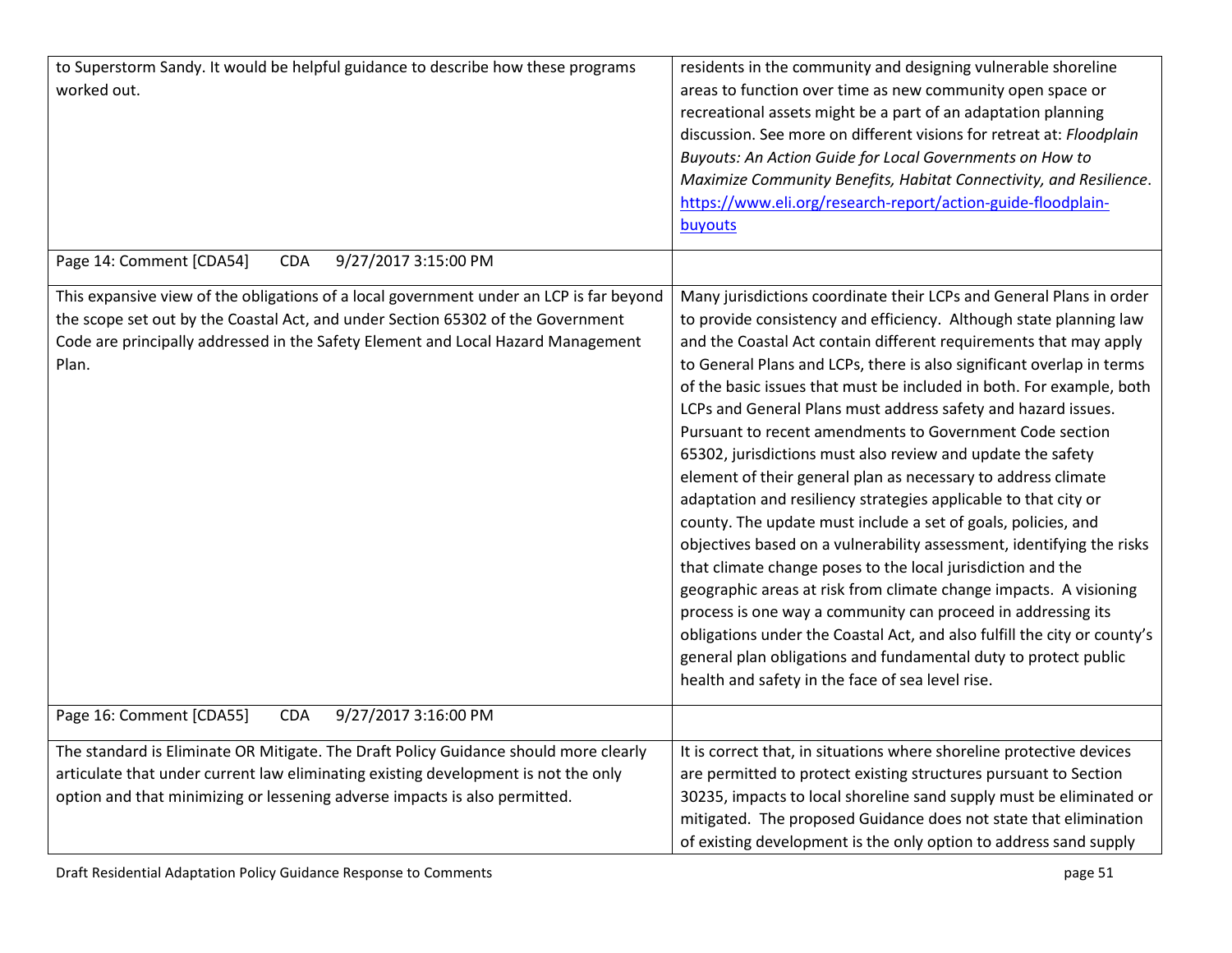|                                                                                                                                                                                                                                                                                                                                                                                                       | impacts, or to address sea level rise more generally. Rather, it<br>acknowledges that there are a variety of approaches to deal with<br>sea level rise, including elevation, beach replenishment, moving<br>development back on oceanfront lots, and coastal armoring in<br>appropriate circumstances. |
|-------------------------------------------------------------------------------------------------------------------------------------------------------------------------------------------------------------------------------------------------------------------------------------------------------------------------------------------------------------------------------------------------------|--------------------------------------------------------------------------------------------------------------------------------------------------------------------------------------------------------------------------------------------------------------------------------------------------------|
| Page 16: Comment [CDA56]<br>9/27/2017 3:16:00 PM<br><b>CDA</b>                                                                                                                                                                                                                                                                                                                                        |                                                                                                                                                                                                                                                                                                        |
| As noted, under Coastal Act Section 30235 specified shoreline construction must meet<br>the standards of "designed to eliminate or mitigate adverse impacts on local shoreline<br>sand supply" not the "least environmentally damaging feasible" standard. Section<br>30235 addresses the requirements for the referenced construction in specific, taking<br>precedence over more general standards. | See response to CDA 41 and FAQ response #5.                                                                                                                                                                                                                                                            |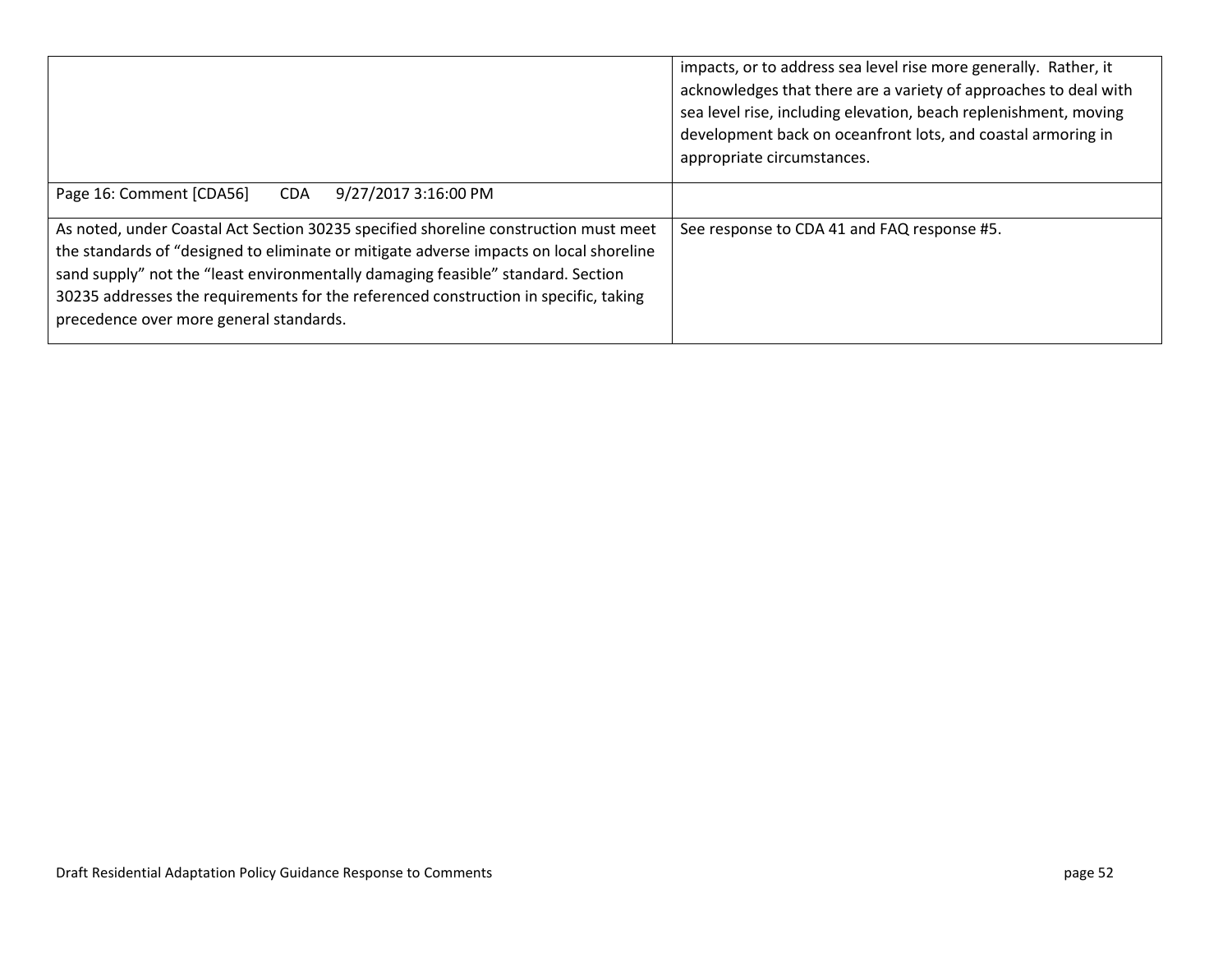| Page 16: Comment [CDA57]<br><b>CDA</b><br>9/27/2017 3:17:00 PM<br>The 2015 Policy Guidance is not law or regulation, and in any event "existing" should<br>be taken at its plain meaning, just as the Commission argued in Surfrider Foundation v.<br>California Coastal Commission, with Judge Warren agreeing and ruling that "the term<br>"Existing Structures" refers to Existing Structures at the time of the permit<br>application." | Please see FAQ response #1 for discussion about shoreline<br>protection for existing structures, including a discussion about the<br>Commission's position in the referenced Surfrider litigation. |
|---------------------------------------------------------------------------------------------------------------------------------------------------------------------------------------------------------------------------------------------------------------------------------------------------------------------------------------------------------------------------------------------------------------------------------------------|----------------------------------------------------------------------------------------------------------------------------------------------------------------------------------------------------|
| For the record - reasons cited by Commission in Surfrider v. CCC case supporting<br>argument that "existing" means                                                                                                                                                                                                                                                                                                                          |                                                                                                                                                                                                    |
| "currently existing" NOT "existing as of 1977" include:                                                                                                                                                                                                                                                                                                                                                                                     |                                                                                                                                                                                                    |
| 1. The term "existing" appears at least 15 times in Chapter 3 of Coastal Act and each<br>time refers to currently existing conditions.                                                                                                                                                                                                                                                                                                      |                                                                                                                                                                                                    |
| 2. It would make little sense to evaluate permit applications under conditions as they<br>existed 30 or more years ago                                                                                                                                                                                                                                                                                                                      |                                                                                                                                                                                                    |
| 3. It is not consistent with Legislative intent to interpret term to prohibit approval of<br>seawalls for post-Coastal Act structures regardless of how much life and property<br>might be lost.                                                                                                                                                                                                                                            |                                                                                                                                                                                                    |
| 4. In cases where the Legislature intended for "existing" to mean something other than<br>"currently existing", they included a specific date (for example, Section 30610.6 refers<br>to "legal lot existingon the effective date of this section"                                                                                                                                                                                          |                                                                                                                                                                                                    |
| 5. CCC's brief states that the Commission "has consistently interpreted Section 30235<br>to refer to structures that existed at the time of application" (and cites Commission's<br>chief counsel's testimony during the public hearing as proof).                                                                                                                                                                                          |                                                                                                                                                                                                    |
| 6. Concluding comment from CCC brief "The Commission is not aware of a single<br>instance in the history of the Coastal Act in which it has determined that "existing<br>structures" in 30235 refers only to structures that predated the Coastal Act."                                                                                                                                                                                     |                                                                                                                                                                                                    |
|                                                                                                                                                                                                                                                                                                                                                                                                                                             |                                                                                                                                                                                                    |
|                                                                                                                                                                                                                                                                                                                                                                                                                                             |                                                                                                                                                                                                    |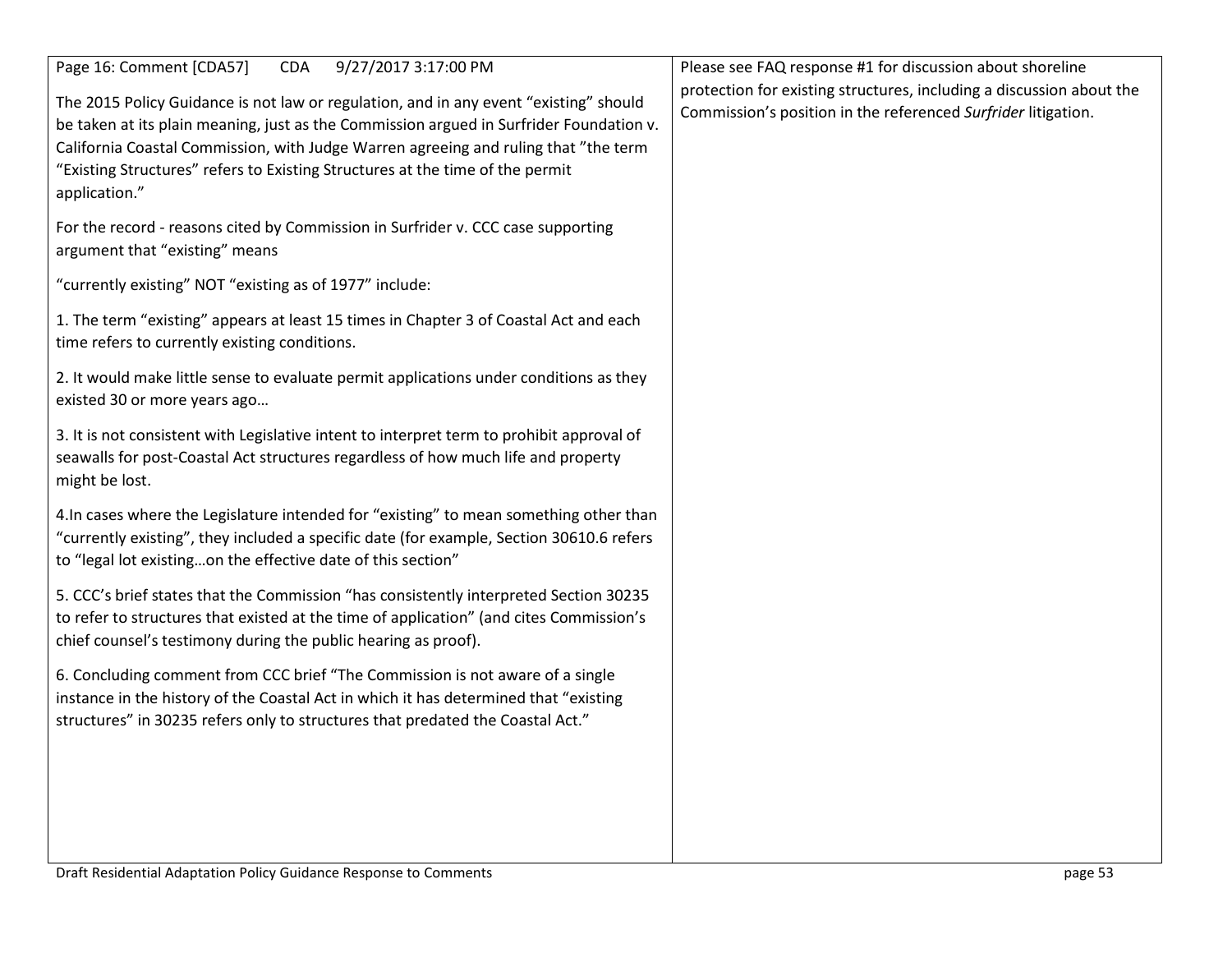| Page 16: Comment [CDA58]<br>9/27/2017 3:18:00 PM<br><b>CDA</b>                                                                                                                                                                                                          |                                                                                                                                                                                                                                                                                                                                                                                                                                                                                                                                                                                                                                                                                                                                                                                                                                                                                                                                                                                                                                                                                                                                                                                                                                                                                           |
|-------------------------------------------------------------------------------------------------------------------------------------------------------------------------------------------------------------------------------------------------------------------------|-------------------------------------------------------------------------------------------------------------------------------------------------------------------------------------------------------------------------------------------------------------------------------------------------------------------------------------------------------------------------------------------------------------------------------------------------------------------------------------------------------------------------------------------------------------------------------------------------------------------------------------------------------------------------------------------------------------------------------------------------------------------------------------------------------------------------------------------------------------------------------------------------------------------------------------------------------------------------------------------------------------------------------------------------------------------------------------------------------------------------------------------------------------------------------------------------------------------------------------------------------------------------------------------|
| How does this apparently new statutory interpretation square with many seawalls the<br>Commission itself approved under Section 30235? Neither the 2015 Guidance nor this<br>proposed extension should attempt to rewrite the law. This paragraph should be<br>deleted. | As discussed in its 2015 Sea Level Rise Policy Guidance, the<br>Commission has previously approved a number of shoreline<br>protective devices that protect post-Coastal Act development<br>because the devices were necessary to protect adjacent, pre-<br>Coastal Act structures. The Revised Draft Guidance is not intended<br>to and does not change the law that applies to shoreline protection<br>or any other Coastal Act issue. However, the Commission is<br>statutorily entitled to issue interpretive guidelines such as this<br>pursuant to Public Resources Code section 30620, and in doing so<br>may refine its interpretation of the Coastal Act in light of current<br>facts and circumstances. Please see FAQ response #1 for more<br>discussion about shoreline protection for existing structures.                                                                                                                                                                                                                                                                                                                                                                                                                                                                   |
| Page 16: Comment [CDA59]<br>9/27/2017 3:19:00 PM<br><b>CDA</b>                                                                                                                                                                                                          |                                                                                                                                                                                                                                                                                                                                                                                                                                                                                                                                                                                                                                                                                                                                                                                                                                                                                                                                                                                                                                                                                                                                                                                                                                                                                           |
| Section 30240(b) does not contain the language "under present and future conditions."<br>The Draft Policy Guidance should not be written to change the Coastal Act                                                                                                      | This Guidance does not change the Coastal Act; rather, it offers<br>guidance on interpreting and carrying out the Coastal Act's<br>provisions in light of sea level rise. Section 30240(b) references the<br>"continuance of those habitat and recreation areas," which refers<br>to a future condition in which environmentally sensitive habitat<br>areas or recreation areas still exist. The draft Guidance explains the<br>policy as it protects recreational or environmentally sensitive<br>habitat areas from degradation.<br>The recommendation to consider a project's impacts on both<br>current and future habitat is also consistent with public agencies'<br>duty to exercise a continuing supervision over public trust<br>resources, which includes wildlife and its habitat. It is also<br>consistent with the general requirement in CEQA that public<br>agencies consider all reasonably foreseeable impacts that projects<br>they approve will have on the environment over their entire<br>lifetime. As the California Supreme Court held in Neighbors for<br>Smart Rail v. Exposition Metro Line Construction Authority (2013) 57<br>Cal. 4th 439, 449, agencies must "give the public and decision<br>makers the most accurate picture practically possible of the |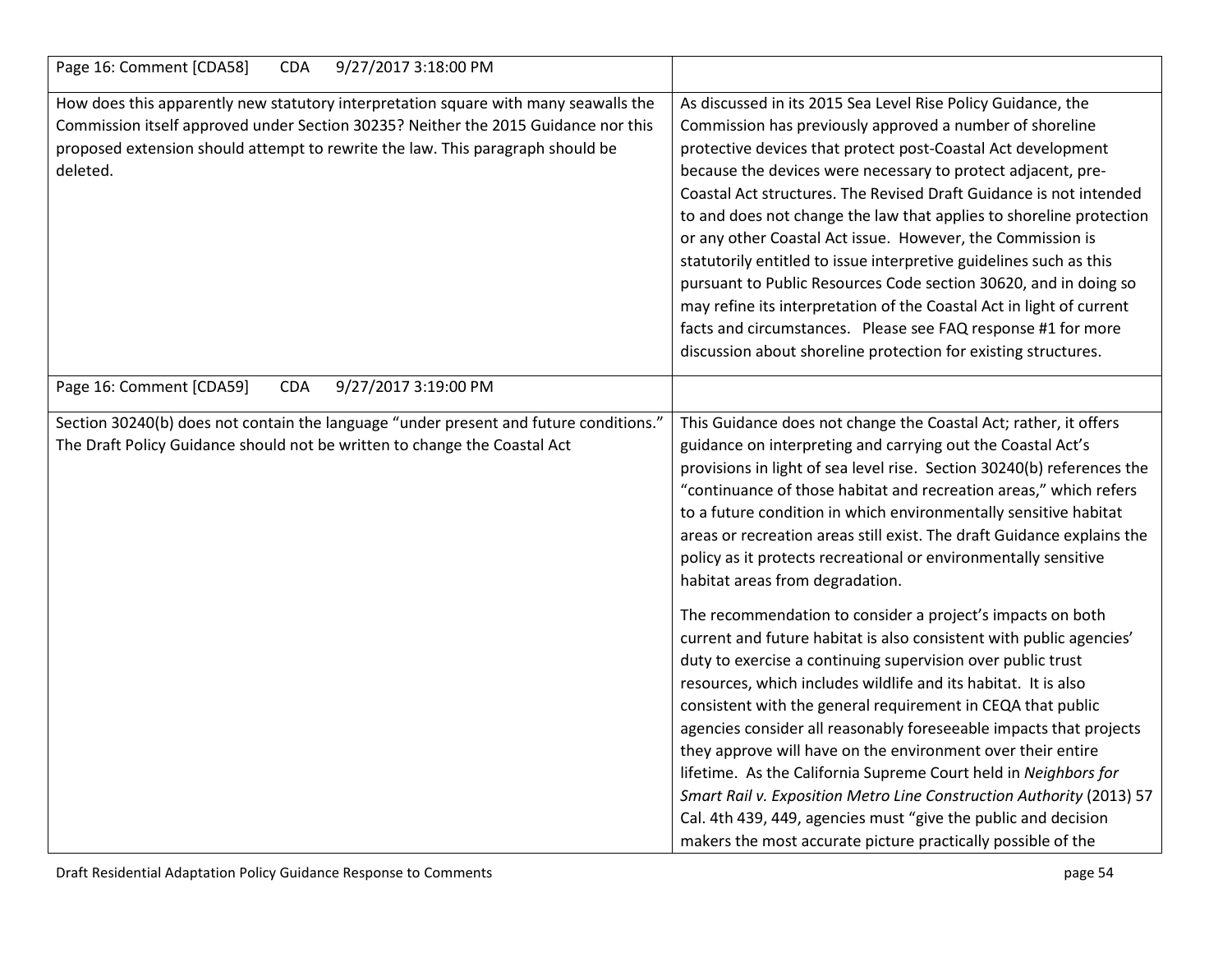|                                                                                                                                                                                                                                                                                                                                                                                                                                                                                                                                                                                                                                                                                                                                                     | project's likely impacts." Where baseline environmental conditions<br>are expected to change over the foreseeable future, a lead agency<br>may need to analyze the impacts that a project will have on those<br>changed, future conditions in order to provide an accurate picture<br>of a project's impacts over time. Id. at 453, fn.5. When analyzing a<br>project's impacts on sensitive shoreline habitat (or public access or<br>other shoreline resources, for that matter), jurisdictions will likely<br>need to consider both how a project will affect that existing habitat                                                                                                                                                                                                                                                                                                                                                                                                                                                                                                                                                                                                                                                                                                                                                                                                                                                                                                                                        |
|-----------------------------------------------------------------------------------------------------------------------------------------------------------------------------------------------------------------------------------------------------------------------------------------------------------------------------------------------------------------------------------------------------------------------------------------------------------------------------------------------------------------------------------------------------------------------------------------------------------------------------------------------------------------------------------------------------------------------------------------------------|-------------------------------------------------------------------------------------------------------------------------------------------------------------------------------------------------------------------------------------------------------------------------------------------------------------------------------------------------------------------------------------------------------------------------------------------------------------------------------------------------------------------------------------------------------------------------------------------------------------------------------------------------------------------------------------------------------------------------------------------------------------------------------------------------------------------------------------------------------------------------------------------------------------------------------------------------------------------------------------------------------------------------------------------------------------------------------------------------------------------------------------------------------------------------------------------------------------------------------------------------------------------------------------------------------------------------------------------------------------------------------------------------------------------------------------------------------------------------------------------------------------------------------|
|                                                                                                                                                                                                                                                                                                                                                                                                                                                                                                                                                                                                                                                                                                                                                     | immediately as well as how it will affect the habitat as that habitat<br>shifts in the future due to sea level rise. .                                                                                                                                                                                                                                                                                                                                                                                                                                                                                                                                                                                                                                                                                                                                                                                                                                                                                                                                                                                                                                                                                                                                                                                                                                                                                                                                                                                                        |
| Page 17: Comment [CDA60]<br>9/25/2017 11:51:00 AM<br><b>CDA</b>                                                                                                                                                                                                                                                                                                                                                                                                                                                                                                                                                                                                                                                                                     |                                                                                                                                                                                                                                                                                                                                                                                                                                                                                                                                                                                                                                                                                                                                                                                                                                                                                                                                                                                                                                                                                                                                                                                                                                                                                                                                                                                                                                                                                                                               |
| This is a highly speculative and presumptuous statement that appears to have been<br>included in the Guidance without sufficient deliberation regarding if and how flood<br>proofing and elevating structures will be prohibited under the Coastal Act based on<br>foreseeable future circumstances. How will "foreseeably" be determined, under what<br>time frame and set of assumptions? Will it be determined by the hazards analysis<br>submitted by the permit applicant? Rather than basing current decision making on a<br>future worst case scenario, shouldn't this be an area of the Guidance where adaptive<br>management is recognized as a means of addressing future conditions as they become<br>better known and more predictable? | Floodproofing and elevating structures may help minimize the risk<br>of structural flooding and help ensure that structures are stable.<br>Accordingly, these adaptation methods may be useful tools in the<br>short- to medium-term. However, this section of the Draft<br>Guidance describes how elevating or floodproofing structures may<br>not be an appropriate long-term response to sea level rise because,<br>even if finished living space is elevated and safe from flooding, such<br>elevated structures may cause impacts to public access or biological<br>resources on beaches as the mean high tide line-and sandy<br>beaches-migrate inland over time. In addition, it may become<br>increasingly difficult to provide services such as road access, sewer<br>and water supply. Moreover, such structures could eventually be<br>located on public trust lands, which would raise potential concerns<br>regarding consistency with the public trust doctrine and the<br>requirement that applicants for development demonstrate that<br>they own adequate legal title to the property where development<br>occurs. 14 Cal. Code Regs § 13053.5(b). Likewise, at such time as<br>any structure that used to be on private land comes to be located<br>on public trust land, it will be located in an area where the Coastal<br>Commission, rather than a local government with a certified LCP,<br>has authority to regulate any new development associated with it.<br>See Public Resources Code § 30519(b). |
|                                                                                                                                                                                                                                                                                                                                                                                                                                                                                                                                                                                                                                                                                                                                                     | Local governments will need to determine, based on substantial                                                                                                                                                                                                                                                                                                                                                                                                                                                                                                                                                                                                                                                                                                                                                                                                                                                                                                                                                                                                                                                                                                                                                                                                                                                                                                                                                                                                                                                                |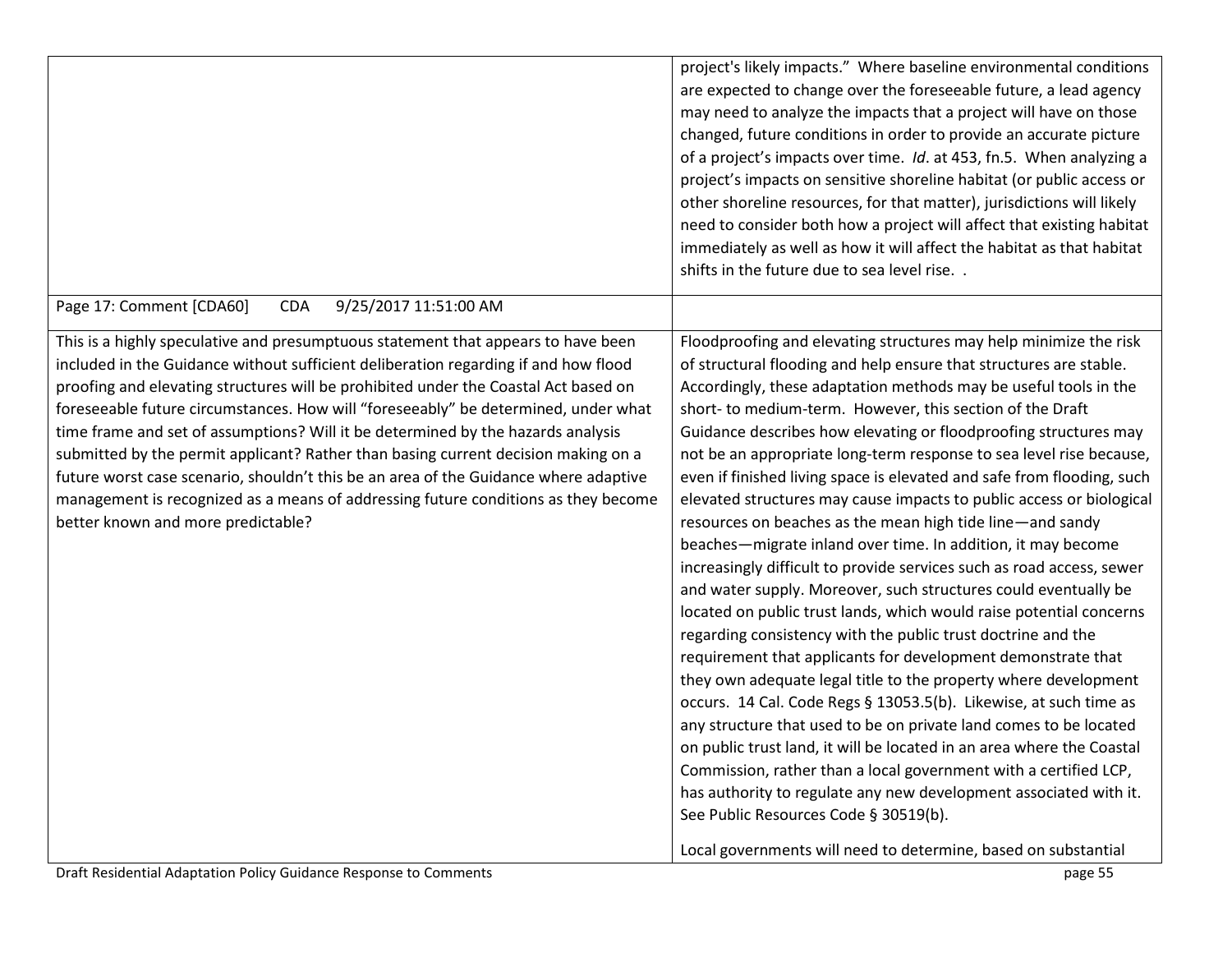|                                                                                         | evidence developed through a vulnerability assessment, local         |
|-----------------------------------------------------------------------------------------|----------------------------------------------------------------------|
|                                                                                         | hazard risk assessment, or other means, what future conditions       |
|                                                                                         | should be considered. The analysis should be based on the best       |
|                                                                                         | available science. Because there is uncertainty involved in          |
|                                                                                         | forecasting future sea level rise and coastal hazards, local         |
|                                                                                         | governments could consider permitting development in areas           |
|                                                                                         | where it may not be safe from future, worst-case hazard scenarios,   |
|                                                                                         | or where it may adversely impact future migrating beach habitat, if  |
|                                                                                         | the development is conditioned to require adaptation, removal, or    |
|                                                                                         | relocation in the future. This approach would address the            |
|                                                                                         | commenter's suggestion to allow adaptive management over time        |
|                                                                                         | as future conditions become better known.                            |
| Page 17: Comment [CDA61]<br><b>CDA</b><br>9/19/2017 5:02:00 PM                          |                                                                      |
| "construction that alters natural shoreline processes" is specifically and solely       | The Revised Draft Guidance describes how Section 30235 allows fill   |
| regulated by Section 30235.                                                             | of coastal waters in situations where the criteria of 30235 are met, |
|                                                                                         | notwithstanding Section 30233's general restriction on such fill.    |
|                                                                                         |                                                                      |
| 9/26/2017 10:30:00 AM<br>Page 17: Comment [CDA62]<br><b>CDA</b>                         |                                                                      |
| The Coastal Act regulates "development," not existing authorized structures and uses.   | The paragraph to which the commenter refers does not discuss         |
| We don't see a sufficient nexus to require a property owner to remove an existing legal | removal of existing legal shoreline protective devices when the      |
| shoreline protective device because the proposed definition of "redevelopment"          | property is redeveloped. For more discussion of that issue, see FAQ  |
| requires a Coastal Development Permit for replacing a portion of the homes subfloor,    | responses #3 and #4. Additionally, this paragraph does not suggest   |
| foundation or siding. Similarly, the Coastal Act does not provide that the retention of | that retention of existing bulkheads should be subject to the        |
| existing bulkheads can be made subject to the conditions enumerated here. Without a     | enumerated conditions when new development is proposed near          |
| convincing legal analysis as to how these types of substantive changes clearly comport  | the bulkheads. Rather, it describes situations in which new          |
| with the Coastal Act, we strongly recommend this paragraph be deleted.                  | development may rely on existing bulkheads to provide protection     |
|                                                                                         | from flooding and coastal hazards, in compliance with Coastal Act    |
|                                                                                         | Section 30253 (or similar LCP policies).                             |
| Page 17: Comment [CDA63]<br><b>CDA</b><br>9/20/2017 10:53:00 AM                         |                                                                      |
| This is an important observation, and in Marin's case existing residential development  | The Revised Draft Guidance recognizes the complexity of the          |
| by far outnumbers any potential new development.                                        | developed shoreline in many communities.                             |
| Page 17: Comment [CDA64]<br>9/25/2017 12:13:00 PM<br><b>CDA</b>                         |                                                                      |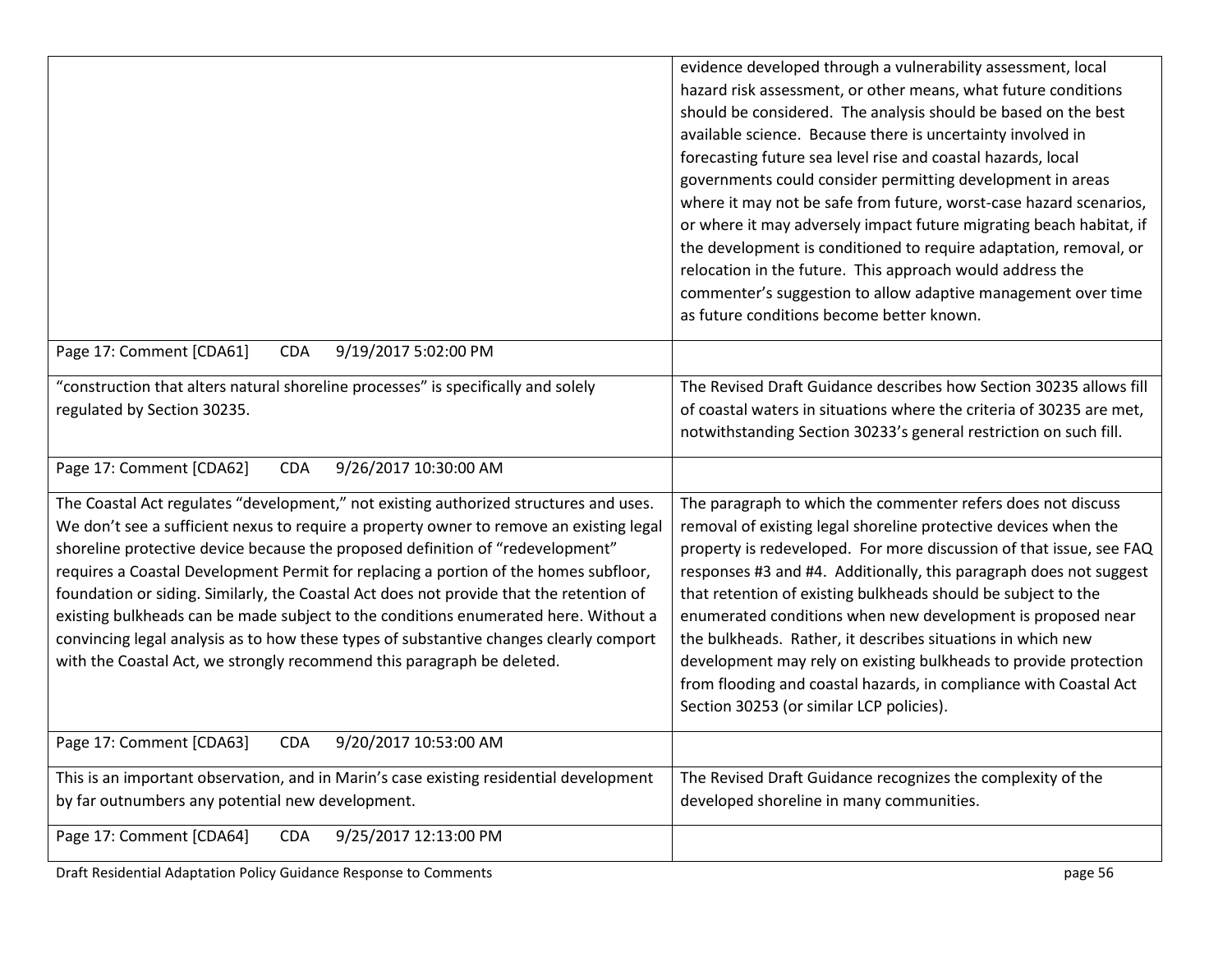| As previously stated, the proposed definition of "redevelopment" is an overly          | A case by case consultation is necessary to determine legal takings    |
|----------------------------------------------------------------------------------------|------------------------------------------------------------------------|
| expansive change in regulations despite the explicit assertion that the Guidance does  | risk, and any such fact-specific analysis is outside the scope of this |
| not constitute new regulations, and is not supported by the Coastal Act. Additionally, | Guidance. In cases where compliance with all LCP policies would        |
| please address whether denying the elevation of a house above the hazard Base Flood    | constitute a taking, local governments may approve the minimum         |
| Elevation to increase the likelihood of flooding, storm related damage and eventual    | development necessary to avoid such a taking, notwithstanding the      |
|                                                                                        |                                                                        |
| loss would allow enough economically viable use to avoid a takings? This is an         | development's non-compliance with the LCP. See Coastal Act             |
| important issue to local governments if they are expected to adhere to and defend this | Section 30010 and Model Policy B.10 Takings Analysis.                  |
| legal conclusion through their local permit decisions. The rationale that "there is    |                                                                        |
| already an existing economic use of the property" seems flimsy without more legal      |                                                                        |
| analysis.                                                                              |                                                                        |
| Page 17: Comment [CDA65]<br>9/27/2017 3:19:00 PM<br><b>CDA</b>                         |                                                                        |
|                                                                                        |                                                                        |
| This is an important caveat that should be stated clearly in the document, not         | Examples of bulkhead benefits to public access are appropriate to      |
| relegated to a footnote.                                                               | note in a footnote. The broader discussion is about when urban         |
|                                                                                        | infill might rely on existing shoreline armoring that does not have    |
|                                                                                        | negative impacts on natural shoreline processes or public access.      |
|                                                                                        |                                                                        |
| Page 18: Comment [CDA66]<br>9/27/2017 3:20:00 PM<br><b>CDA</b>                         |                                                                        |
| Under the Coastal Act 30235, this is true in any location when found " to protect      | The commenter is correct that, under Coastal Act Section 30235,        |
| existing structures"                                                                   | shoreline protection is allowed in any location-and not just           |
|                                                                                        | urbanized locations-as long as the criteria of 30235 and other         |
|                                                                                        | relevant provisions of the Coastal Act are met. However, the Draft     |
|                                                                                        | Guidance suggests that shoreline protection is more likely to be       |
|                                                                                        | both necessary and the least damaging alternative-and therefore        |
|                                                                                        | allowed-in urbanized areas that meet the criteria suggested in the     |
|                                                                                        |                                                                        |
|                                                                                        | Guidance. In addition, in some such locations, shoreline armoring      |
|                                                                                        | may be fully consistent with Coastal Act and LCP policies, and may     |
|                                                                                        | therefore be allowable even if Section 30235's criteria are not met.   |
| Page 18: Comment [CDA67]<br>9/27/2017 3:21:00 PM<br><b>CDA</b>                         |                                                                        |
| Please confirm the ambulatory line is based on NGVD 1988 and will be updated next in   | A datum is a base elevation used as a reference for elevations. The    |
| 2022.                                                                                  | historical system that has been used by surveyors and engineers for    |
|                                                                                        | most of the 20th Century is NGVD 29, or the National Geodetic          |
|                                                                                        | Vertical Datum of 1929. It has been replaced by the more accurate      |
|                                                                                        | North American Vertical Datum of 1988 (NAVD 88). It is important       |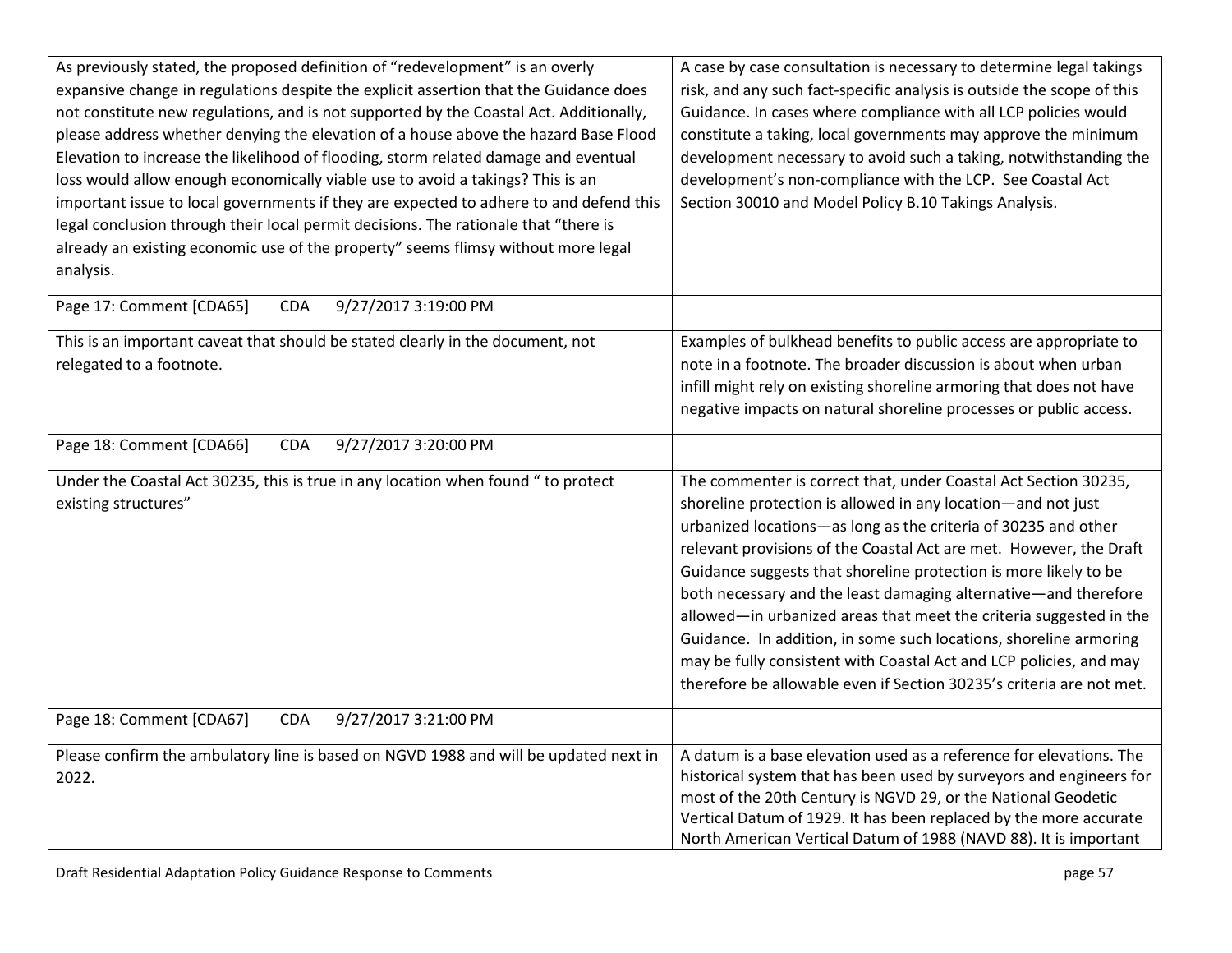|                                                                                                                                                                                                                                                                                                                                  | for local officials to specify that studies cite the datum used to<br>ensure elevations from different studies (such as different mean<br>high tide line surveys) are comparable.                                                                                                                                                                                                                                                                                                                                                                                                                                                                                                                       |
|----------------------------------------------------------------------------------------------------------------------------------------------------------------------------------------------------------------------------------------------------------------------------------------------------------------------------------|---------------------------------------------------------------------------------------------------------------------------------------------------------------------------------------------------------------------------------------------------------------------------------------------------------------------------------------------------------------------------------------------------------------------------------------------------------------------------------------------------------------------------------------------------------------------------------------------------------------------------------------------------------------------------------------------------------|
|                                                                                                                                                                                                                                                                                                                                  | The national tidal datum epoch (NTDE) is the specific 19-year<br>period adopted by NOAA's National Ocean Service (NOS) as the<br>official time segment over which sea level observations are taken<br>and reduced to obtain mean values for datum definitions. The<br>present epoch is 1983-2001. It is the policy of NOS to consider a<br>revised NTDE every 20-25 years to account for sea level changes<br>caused by global sea level rise and the effects of long term land<br>movement on local sea level due to subsidence or glacial rebound.<br>NOAA will update tidal datum epochs and more information can be<br>found online at:<br>https://tidesandcurrents.noaa.gov/press/tidaldatum.html. |
|                                                                                                                                                                                                                                                                                                                                  | Also note that the passive and delayed reactionary nature of<br>recalculations of long-term tidal datum epochs may not keep pace<br>with projected changes to the coastline and accelerating sea level<br>rise.                                                                                                                                                                                                                                                                                                                                                                                                                                                                                         |
| Page 18: Comment [CDA68]<br><b>CDA</b><br>9/20/2017 11:14:00 AM                                                                                                                                                                                                                                                                  |                                                                                                                                                                                                                                                                                                                                                                                                                                                                                                                                                                                                                                                                                                         |
| It would be helpful to further explain how a local government would operationally<br>determine the historical MHTL. Are there survey reports delineating that line using the<br>appropriate tidal datum at the time the structure was built or some other way to<br>determine where the line was, and under law then now exists? | Whether historical surveys are available depends on the location. In<br>the future, innovations for MHTL survey methods locating shoreline<br>property boundaries might help create more rational and flexible<br>data collection options. For a more in-depth discussion of the public<br>trust doctrine in California and how it relates to sea level rise, see<br>Center for Ocean Solutions, Stanford Woods Institute for the<br>Environment, The Public Trust Doctrine: a Guiding Principle for<br>Governing California's Coast under Climate Change (2017).                                                                                                                                       |
|                                                                                                                                                                                                                                                                                                                                  | Because the location of the MHTL is so important in making<br>permitting decisions along the coast, it can be useful for<br>jurisdictions to begin monitoring and surveying MHTL on a regular<br>basis in locations where private property may soon be affected by<br>rising tides. See Model Policy G.8 (recommending that jurisdictions<br>monitor mean high tide line as part of a beach management plan).                                                                                                                                                                                                                                                                                           |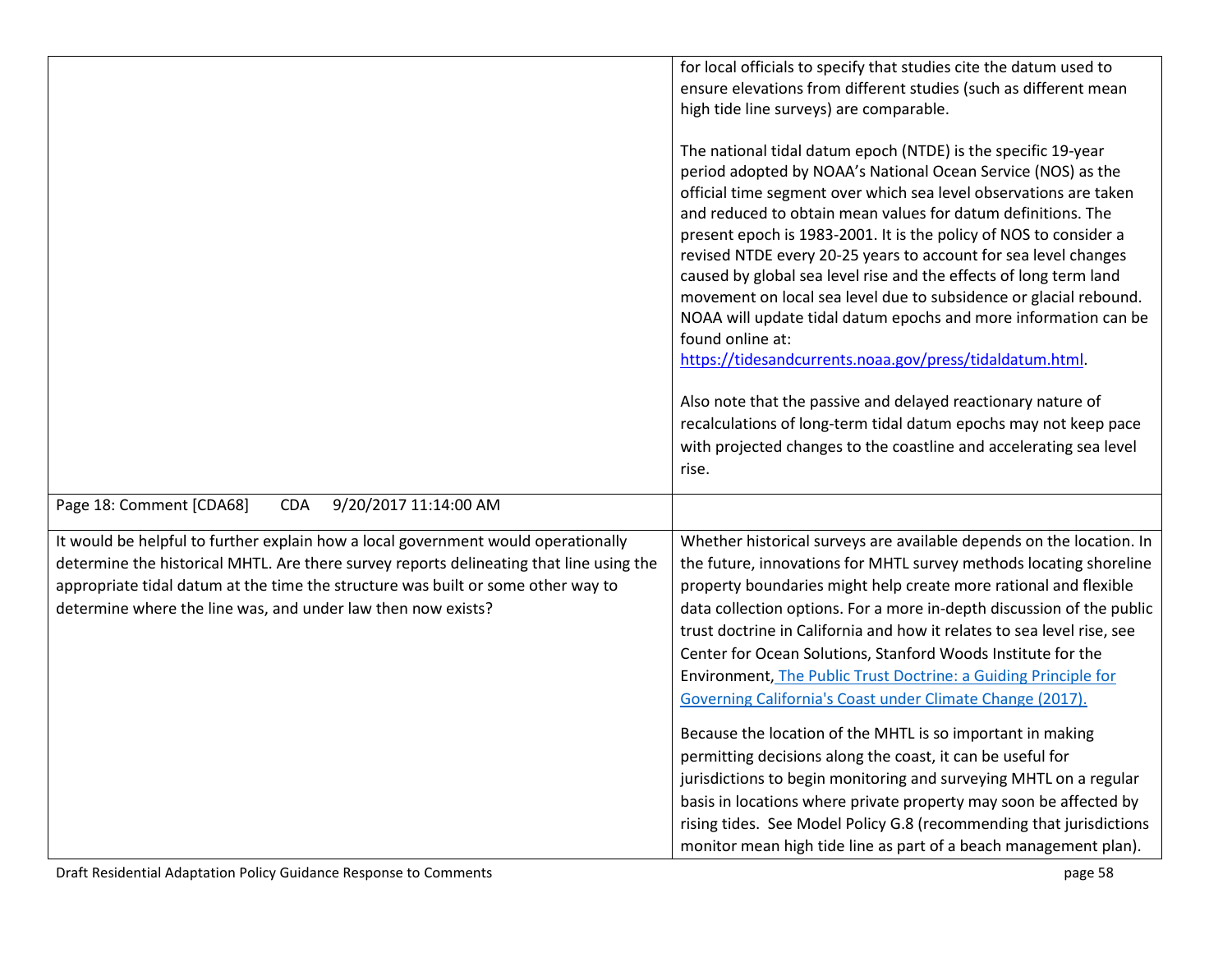|                                                                                                                                                                                                                                                                | Any such monitoring and surveying should be undertaken in<br>coordination with the State Lands Commission.                                                                                                                                                                                                                                                                                                                                                                                                                                                                                                                                                                                                                                                                                                                                                                                                                                                                                                                                                                                                                                                                                           |
|----------------------------------------------------------------------------------------------------------------------------------------------------------------------------------------------------------------------------------------------------------------|------------------------------------------------------------------------------------------------------------------------------------------------------------------------------------------------------------------------------------------------------------------------------------------------------------------------------------------------------------------------------------------------------------------------------------------------------------------------------------------------------------------------------------------------------------------------------------------------------------------------------------------------------------------------------------------------------------------------------------------------------------------------------------------------------------------------------------------------------------------------------------------------------------------------------------------------------------------------------------------------------------------------------------------------------------------------------------------------------------------------------------------------------------------------------------------------------|
|                                                                                                                                                                                                                                                                |                                                                                                                                                                                                                                                                                                                                                                                                                                                                                                                                                                                                                                                                                                                                                                                                                                                                                                                                                                                                                                                                                                                                                                                                      |
| 9/27/2017 3:22:00 PM<br>Page 19: Comment [CDA69]<br><b>CDA</b>                                                                                                                                                                                                 |                                                                                                                                                                                                                                                                                                                                                                                                                                                                                                                                                                                                                                                                                                                                                                                                                                                                                                                                                                                                                                                                                                                                                                                                      |
| Is the State Lands Commission entrusted with making, arbitrating, or taking legal action<br>to enforce these determinations as part of its exclusive jurisdiction described below, or<br>is the Coastal Commission sharing or assuming some of that authority? | As described in this Guidance, the State Lands Commission and<br>Coastal Commission have separate but complementary roles to play<br>in protecting public trust resources. For example, the Coastal<br>Commission must ensure that applicants for new development<br>have adequate legal title to the land underlying the proposed<br>development. 14 Cal. Code Regs. §§ 13053.5(b), 13169(a)(2). A<br>failure to demonstrate such legal title is a ground for denial of the<br>development. Lechuza Villas West v. Cal. Coastal Comm'n (1997)<br>60 Cal.App.4th 218, 225. Additionally, although the State Lands<br>Commission has sole authority to determine whether to lease<br>public trust lands under its jurisdiction, local governments and the<br>Coastal Commission both have the authority and duty to regulate<br>uses of land in a manner that protects the public trust. They could<br>carry out this duty, in part, by requiring applicants for development<br>near public trust land to submit periodic evidence that the<br>development remains on private property. Ultimately, the State<br>Lands Commission would need to be involved in any binding<br>boundary determination. |
| Page 19: Comment [CDA70]<br><b>CDA</b><br>9/27/2017 3:22:00 PM                                                                                                                                                                                                 |                                                                                                                                                                                                                                                                                                                                                                                                                                                                                                                                                                                                                                                                                                                                                                                                                                                                                                                                                                                                                                                                                                                                                                                                      |
| This is a tenuous legal basis upon which to establish a statewide regulatory scheme.                                                                                                                                                                           | This document offers broad guidance on the concepts related to<br>public trust and does not establish new regulations. In addition,<br>although the Milner court decision cited in the Draft Guidance is<br>not binding law in California, experts in the field of property law<br>and the public trust have advised that the "California common law<br>recognizes the same ambulatory property boundary of the mean<br>high tide line and the benefits and consequences discussed in<br>Milner that flow to tideland and upland owners." Center for Ocean<br>Solutions, Stanford Woods Institute for the Environment, The Public<br>Trust Doctrine: A Guiding Principle for Governing California's Coast<br>Under Climate Change (2017), p. 20. In particular, "[a]llowing such                                                                                                                                                                                                                                                                                                                                                                                                                     |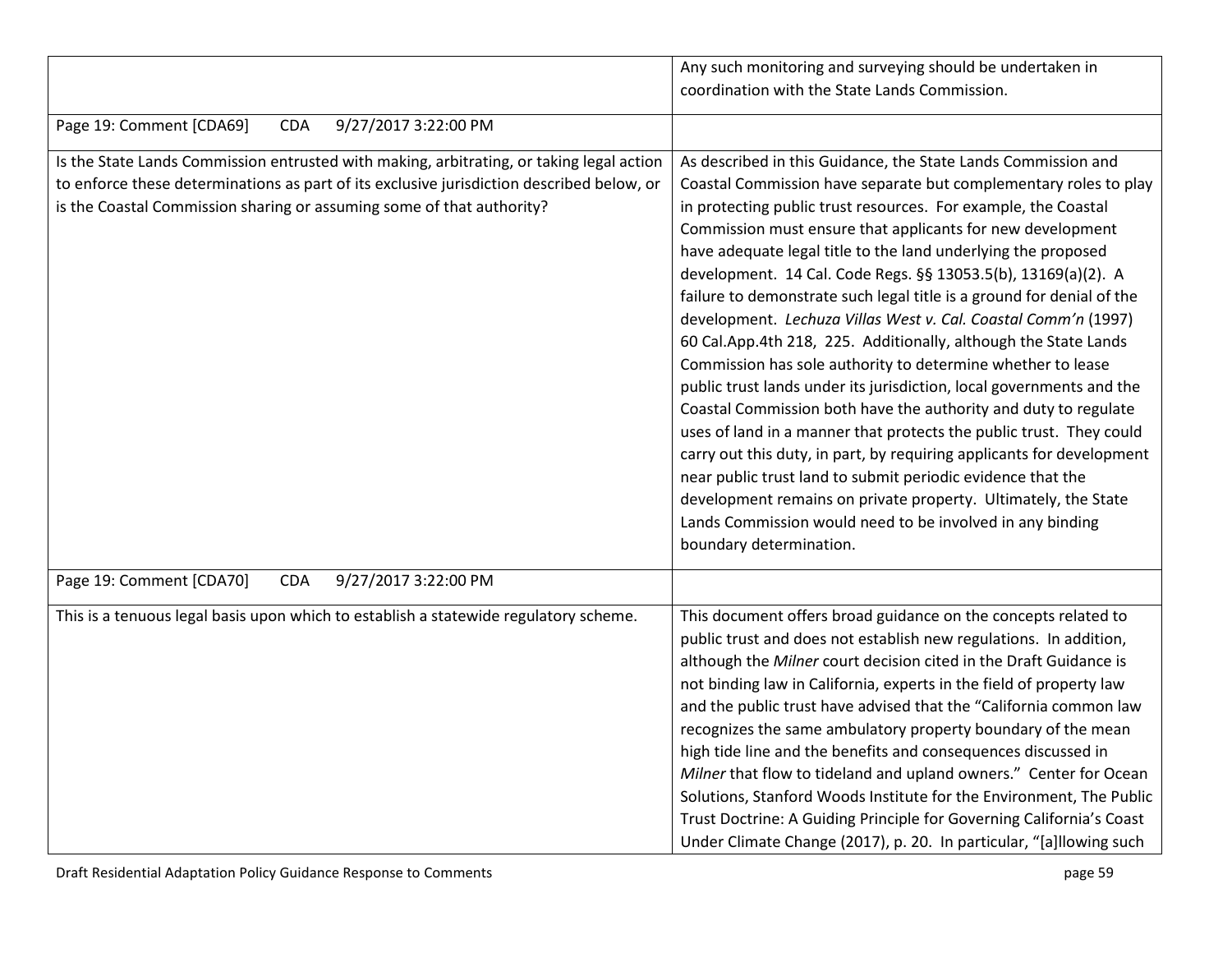| perpetuity to the detriment of the public would conflict with<br>several well-established principles of law, including the ambulatory<br>nature of the shoreline boundary, prohibitions on upland owners<br>artificially moving the shoreline boundary to benefit themselves,<br>and prohibitions on direct or indirect conveyance of public trust<br>tidelands to private ownership. Thus, absent formal action by the<br>State Lands Commission, actions to prevent erosion by the State, a<br>local government, or a private landowner do not fix the shoreline<br>boundary." Id. at 6. California courts have also acknowledged that<br>shoreline development is inherently risky because it may be<br>constructed on land that is currently private but may become public<br>in the future due to coastal erosion. Lechuza Villas West v. Cal. Coastal<br>Comm'n (1997) 60 Cal.App.4th 218, 225, 243. Thus, although there is<br>some uncertainty regarding how courts will resolve future<br>boundary disputes involving obstruction of the migration of the<br>public trust boundary, this guidance is based on well recognized<br>principles of property and public trust law.<br>Page 20: Comment [CDA71]<br>9/26/2017 10:11:00 AM<br><b>CDA</b><br>It would be extremely helpful if the Coastal Commission could work with the SLC to<br>Delineation of the mean high tide line and public trust land is a<br>provide local governments easy access to accurate, updated, digital maps of these<br>resource intensive survey process and not practical for the entire<br>areas (it's difficult to regulate an area where the boundaries are unknown or unclear).<br>state. More work is needed on this subject.<br>Page 20: Comment [CDA72]<br>9/25/2017 12:22:00 PM<br><b>CDA</b><br>We note the qualifier "generally."<br>This document offers broad guidance on the concepts related to<br>public trust.<br>Page 21: Comment [CDA73]<br>9/26/2017 10:10:00 AM<br><b>CDA</b><br>A good reason for the CCC to provide a reliable delineation of these areas to local<br>See response to comment CDA71.<br>governments.<br>Page 21: Comment [CDA74]<br><b>CDA</b><br>9/27/2017 3:23:00 PM<br>State Lands Commission staff reviewed the Draft Residential<br>Has SLC been involved in discussions on this topic?<br>Adaptation Policy Guidance, with particular focus on elements | [shoreline protection] structures to fix the shoreline boundary in |
|--------------------------------------------------------------------------------------------------------------------------------------------------------------------------------------------------------------------------------------------------------------------------------------------------------------------------------------------------------------------------------------------------------------------------------------------------------------------------------------------------------------------------------------------------------------------------------------------------------------------------------------------------------------------------------------------------------------------------------------------------------------------------------------------------------------------------------------------------------------------------------------------------------------------------------------------------------------------------------------------------------------------------------------------------------------------------------------------------------------------------------------------------------------------------------------------------------------------------------------------------------------------------------------------------------------------------------------------------------------------------------------------------------------------------------------------------------------------------------------------------------------------------------------------------------------------------------------------------------------------------------------------------------------------------------------------------------------------------------------------------------------------------------------------------------------------------------------------------------------------------------------------------------------------------------------------------------------------------------------------------------------------------------------------------------------------------------------------------------------------------------------------------------------------------------------------------------------------------------------------------------------------------------------------------------------------------------------------------------------------------------------------|--------------------------------------------------------------------|
|                                                                                                                                                                                                                                                                                                                                                                                                                                                                                                                                                                                                                                                                                                                                                                                                                                                                                                                                                                                                                                                                                                                                                                                                                                                                                                                                                                                                                                                                                                                                                                                                                                                                                                                                                                                                                                                                                                                                                                                                                                                                                                                                                                                                                                                                                                                                                                                            |                                                                    |
|                                                                                                                                                                                                                                                                                                                                                                                                                                                                                                                                                                                                                                                                                                                                                                                                                                                                                                                                                                                                                                                                                                                                                                                                                                                                                                                                                                                                                                                                                                                                                                                                                                                                                                                                                                                                                                                                                                                                                                                                                                                                                                                                                                                                                                                                                                                                                                                            |                                                                    |
|                                                                                                                                                                                                                                                                                                                                                                                                                                                                                                                                                                                                                                                                                                                                                                                                                                                                                                                                                                                                                                                                                                                                                                                                                                                                                                                                                                                                                                                                                                                                                                                                                                                                                                                                                                                                                                                                                                                                                                                                                                                                                                                                                                                                                                                                                                                                                                                            |                                                                    |
|                                                                                                                                                                                                                                                                                                                                                                                                                                                                                                                                                                                                                                                                                                                                                                                                                                                                                                                                                                                                                                                                                                                                                                                                                                                                                                                                                                                                                                                                                                                                                                                                                                                                                                                                                                                                                                                                                                                                                                                                                                                                                                                                                                                                                                                                                                                                                                                            |                                                                    |
|                                                                                                                                                                                                                                                                                                                                                                                                                                                                                                                                                                                                                                                                                                                                                                                                                                                                                                                                                                                                                                                                                                                                                                                                                                                                                                                                                                                                                                                                                                                                                                                                                                                                                                                                                                                                                                                                                                                                                                                                                                                                                                                                                                                                                                                                                                                                                                                            |                                                                    |
|                                                                                                                                                                                                                                                                                                                                                                                                                                                                                                                                                                                                                                                                                                                                                                                                                                                                                                                                                                                                                                                                                                                                                                                                                                                                                                                                                                                                                                                                                                                                                                                                                                                                                                                                                                                                                                                                                                                                                                                                                                                                                                                                                                                                                                                                                                                                                                                            |                                                                    |
|                                                                                                                                                                                                                                                                                                                                                                                                                                                                                                                                                                                                                                                                                                                                                                                                                                                                                                                                                                                                                                                                                                                                                                                                                                                                                                                                                                                                                                                                                                                                                                                                                                                                                                                                                                                                                                                                                                                                                                                                                                                                                                                                                                                                                                                                                                                                                                                            |                                                                    |
|                                                                                                                                                                                                                                                                                                                                                                                                                                                                                                                                                                                                                                                                                                                                                                                                                                                                                                                                                                                                                                                                                                                                                                                                                                                                                                                                                                                                                                                                                                                                                                                                                                                                                                                                                                                                                                                                                                                                                                                                                                                                                                                                                                                                                                                                                                                                                                                            |                                                                    |
|                                                                                                                                                                                                                                                                                                                                                                                                                                                                                                                                                                                                                                                                                                                                                                                                                                                                                                                                                                                                                                                                                                                                                                                                                                                                                                                                                                                                                                                                                                                                                                                                                                                                                                                                                                                                                                                                                                                                                                                                                                                                                                                                                                                                                                                                                                                                                                                            |                                                                    |
|                                                                                                                                                                                                                                                                                                                                                                                                                                                                                                                                                                                                                                                                                                                                                                                                                                                                                                                                                                                                                                                                                                                                                                                                                                                                                                                                                                                                                                                                                                                                                                                                                                                                                                                                                                                                                                                                                                                                                                                                                                                                                                                                                                                                                                                                                                                                                                                            |                                                                    |
|                                                                                                                                                                                                                                                                                                                                                                                                                                                                                                                                                                                                                                                                                                                                                                                                                                                                                                                                                                                                                                                                                                                                                                                                                                                                                                                                                                                                                                                                                                                                                                                                                                                                                                                                                                                                                                                                                                                                                                                                                                                                                                                                                                                                                                                                                                                                                                                            |                                                                    |
|                                                                                                                                                                                                                                                                                                                                                                                                                                                                                                                                                                                                                                                                                                                                                                                                                                                                                                                                                                                                                                                                                                                                                                                                                                                                                                                                                                                                                                                                                                                                                                                                                                                                                                                                                                                                                                                                                                                                                                                                                                                                                                                                                                                                                                                                                                                                                                                            |                                                                    |
|                                                                                                                                                                                                                                                                                                                                                                                                                                                                                                                                                                                                                                                                                                                                                                                                                                                                                                                                                                                                                                                                                                                                                                                                                                                                                                                                                                                                                                                                                                                                                                                                                                                                                                                                                                                                                                                                                                                                                                                                                                                                                                                                                                                                                                                                                                                                                                                            |                                                                    |
|                                                                                                                                                                                                                                                                                                                                                                                                                                                                                                                                                                                                                                                                                                                                                                                                                                                                                                                                                                                                                                                                                                                                                                                                                                                                                                                                                                                                                                                                                                                                                                                                                                                                                                                                                                                                                                                                                                                                                                                                                                                                                                                                                                                                                                                                                                                                                                                            |                                                                    |
|                                                                                                                                                                                                                                                                                                                                                                                                                                                                                                                                                                                                                                                                                                                                                                                                                                                                                                                                                                                                                                                                                                                                                                                                                                                                                                                                                                                                                                                                                                                                                                                                                                                                                                                                                                                                                                                                                                                                                                                                                                                                                                                                                                                                                                                                                                                                                                                            |                                                                    |
|                                                                                                                                                                                                                                                                                                                                                                                                                                                                                                                                                                                                                                                                                                                                                                                                                                                                                                                                                                                                                                                                                                                                                                                                                                                                                                                                                                                                                                                                                                                                                                                                                                                                                                                                                                                                                                                                                                                                                                                                                                                                                                                                                                                                                                                                                                                                                                                            |                                                                    |
|                                                                                                                                                                                                                                                                                                                                                                                                                                                                                                                                                                                                                                                                                                                                                                                                                                                                                                                                                                                                                                                                                                                                                                                                                                                                                                                                                                                                                                                                                                                                                                                                                                                                                                                                                                                                                                                                                                                                                                                                                                                                                                                                                                                                                                                                                                                                                                                            |                                                                    |
|                                                                                                                                                                                                                                                                                                                                                                                                                                                                                                                                                                                                                                                                                                                                                                                                                                                                                                                                                                                                                                                                                                                                                                                                                                                                                                                                                                                                                                                                                                                                                                                                                                                                                                                                                                                                                                                                                                                                                                                                                                                                                                                                                                                                                                                                                                                                                                                            |                                                                    |
|                                                                                                                                                                                                                                                                                                                                                                                                                                                                                                                                                                                                                                                                                                                                                                                                                                                                                                                                                                                                                                                                                                                                                                                                                                                                                                                                                                                                                                                                                                                                                                                                                                                                                                                                                                                                                                                                                                                                                                                                                                                                                                                                                                                                                                                                                                                                                                                            |                                                                    |
|                                                                                                                                                                                                                                                                                                                                                                                                                                                                                                                                                                                                                                                                                                                                                                                                                                                                                                                                                                                                                                                                                                                                                                                                                                                                                                                                                                                                                                                                                                                                                                                                                                                                                                                                                                                                                                                                                                                                                                                                                                                                                                                                                                                                                                                                                                                                                                                            |                                                                    |
|                                                                                                                                                                                                                                                                                                                                                                                                                                                                                                                                                                                                                                                                                                                                                                                                                                                                                                                                                                                                                                                                                                                                                                                                                                                                                                                                                                                                                                                                                                                                                                                                                                                                                                                                                                                                                                                                                                                                                                                                                                                                                                                                                                                                                                                                                                                                                                                            |                                                                    |
|                                                                                                                                                                                                                                                                                                                                                                                                                                                                                                                                                                                                                                                                                                                                                                                                                                                                                                                                                                                                                                                                                                                                                                                                                                                                                                                                                                                                                                                                                                                                                                                                                                                                                                                                                                                                                                                                                                                                                                                                                                                                                                                                                                                                                                                                                                                                                                                            |                                                                    |
|                                                                                                                                                                                                                                                                                                                                                                                                                                                                                                                                                                                                                                                                                                                                                                                                                                                                                                                                                                                                                                                                                                                                                                                                                                                                                                                                                                                                                                                                                                                                                                                                                                                                                                                                                                                                                                                                                                                                                                                                                                                                                                                                                                                                                                                                                                                                                                                            |                                                                    |
|                                                                                                                                                                                                                                                                                                                                                                                                                                                                                                                                                                                                                                                                                                                                                                                                                                                                                                                                                                                                                                                                                                                                                                                                                                                                                                                                                                                                                                                                                                                                                                                                                                                                                                                                                                                                                                                                                                                                                                                                                                                                                                                                                                                                                                                                                                                                                                                            |                                                                    |
|                                                                                                                                                                                                                                                                                                                                                                                                                                                                                                                                                                                                                                                                                                                                                                                                                                                                                                                                                                                                                                                                                                                                                                                                                                                                                                                                                                                                                                                                                                                                                                                                                                                                                                                                                                                                                                                                                                                                                                                                                                                                                                                                                                                                                                                                                                                                                                                            |                                                                    |
|                                                                                                                                                                                                                                                                                                                                                                                                                                                                                                                                                                                                                                                                                                                                                                                                                                                                                                                                                                                                                                                                                                                                                                                                                                                                                                                                                                                                                                                                                                                                                                                                                                                                                                                                                                                                                                                                                                                                                                                                                                                                                                                                                                                                                                                                                                                                                                                            |                                                                    |
|                                                                                                                                                                                                                                                                                                                                                                                                                                                                                                                                                                                                                                                                                                                                                                                                                                                                                                                                                                                                                                                                                                                                                                                                                                                                                                                                                                                                                                                                                                                                                                                                                                                                                                                                                                                                                                                                                                                                                                                                                                                                                                                                                                                                                                                                                                                                                                                            |                                                                    |
|                                                                                                                                                                                                                                                                                                                                                                                                                                                                                                                                                                                                                                                                                                                                                                                                                                                                                                                                                                                                                                                                                                                                                                                                                                                                                                                                                                                                                                                                                                                                                                                                                                                                                                                                                                                                                                                                                                                                                                                                                                                                                                                                                                                                                                                                                                                                                                                            |                                                                    |
|                                                                                                                                                                                                                                                                                                                                                                                                                                                                                                                                                                                                                                                                                                                                                                                                                                                                                                                                                                                                                                                                                                                                                                                                                                                                                                                                                                                                                                                                                                                                                                                                                                                                                                                                                                                                                                                                                                                                                                                                                                                                                                                                                                                                                                                                                                                                                                                            |                                                                    |
|                                                                                                                                                                                                                                                                                                                                                                                                                                                                                                                                                                                                                                                                                                                                                                                                                                                                                                                                                                                                                                                                                                                                                                                                                                                                                                                                                                                                                                                                                                                                                                                                                                                                                                                                                                                                                                                                                                                                                                                                                                                                                                                                                                                                                                                                                                                                                                                            |                                                                    |
|                                                                                                                                                                                                                                                                                                                                                                                                                                                                                                                                                                                                                                                                                                                                                                                                                                                                                                                                                                                                                                                                                                                                                                                                                                                                                                                                                                                                                                                                                                                                                                                                                                                                                                                                                                                                                                                                                                                                                                                                                                                                                                                                                                                                                                                                                                                                                                                            |                                                                    |
|                                                                                                                                                                                                                                                                                                                                                                                                                                                                                                                                                                                                                                                                                                                                                                                                                                                                                                                                                                                                                                                                                                                                                                                                                                                                                                                                                                                                                                                                                                                                                                                                                                                                                                                                                                                                                                                                                                                                                                                                                                                                                                                                                                                                                                                                                                                                                                                            |                                                                    |
|                                                                                                                                                                                                                                                                                                                                                                                                                                                                                                                                                                                                                                                                                                                                                                                                                                                                                                                                                                                                                                                                                                                                                                                                                                                                                                                                                                                                                                                                                                                                                                                                                                                                                                                                                                                                                                                                                                                                                                                                                                                                                                                                                                                                                                                                                                                                                                                            |                                                                    |
|                                                                                                                                                                                                                                                                                                                                                                                                                                                                                                                                                                                                                                                                                                                                                                                                                                                                                                                                                                                                                                                                                                                                                                                                                                                                                                                                                                                                                                                                                                                                                                                                                                                                                                                                                                                                                                                                                                                                                                                                                                                                                                                                                                                                                                                                                                                                                                                            |                                                                    |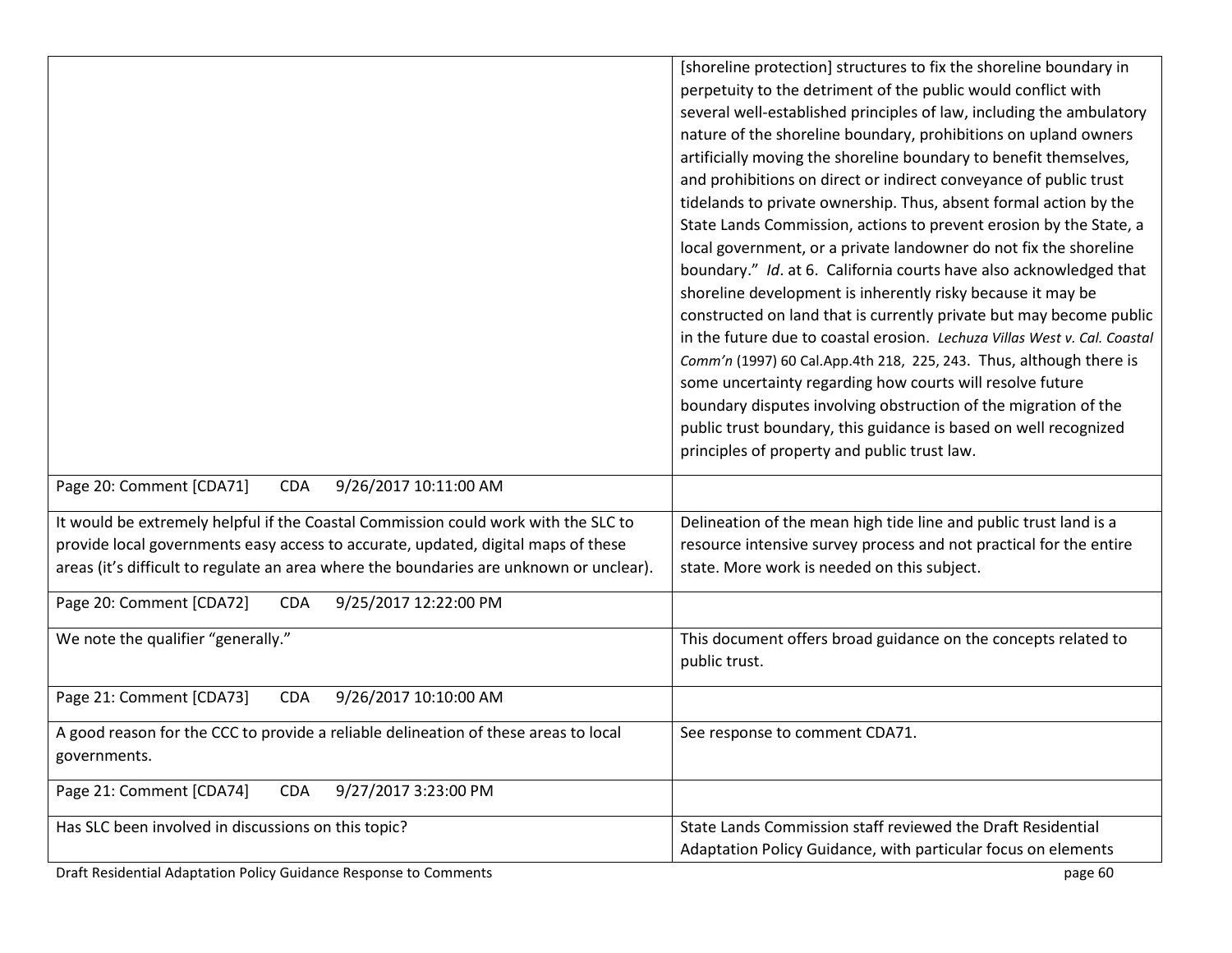|                                                                                                                                                                                                                                                                                                                                                                                                                                                                                                                                                                    | related to the Public Trust and the ambulatory Public Trust<br>boundary, and supports its implementation.                                                                                                                                                                                                                               |
|--------------------------------------------------------------------------------------------------------------------------------------------------------------------------------------------------------------------------------------------------------------------------------------------------------------------------------------------------------------------------------------------------------------------------------------------------------------------------------------------------------------------------------------------------------------------|-----------------------------------------------------------------------------------------------------------------------------------------------------------------------------------------------------------------------------------------------------------------------------------------------------------------------------------------|
|                                                                                                                                                                                                                                                                                                                                                                                                                                                                                                                                                                    |                                                                                                                                                                                                                                                                                                                                         |
| Page 22: Comment [CDA75]<br>9/27/2017 3:24:00 PM<br><b>CDA</b>                                                                                                                                                                                                                                                                                                                                                                                                                                                                                                     |                                                                                                                                                                                                                                                                                                                                         |
| "Must" is not appropriate for a document that "is advisory and not a regulatory<br>document or legal standard " as described for this Guide.                                                                                                                                                                                                                                                                                                                                                                                                                       | This document offers broad guidance on the concepts related to<br>public trust and does not establish new regulations. The phrasing<br>of this paragraph has been modified slightly to provide greater<br>clarity.                                                                                                                      |
| Page 22: Comment [CDA76]<br>9/27/2017 3:24:00 PM<br><b>CDA</b>                                                                                                                                                                                                                                                                                                                                                                                                                                                                                                     |                                                                                                                                                                                                                                                                                                                                         |
| As acknowledges on Page 20 of the Guidance, there may be other avenues for the<br>circumstances described here:" In cases where development is proposed on tidelands,<br>the applicant will need to obtain a lease or other appropriate authorization from the<br>State Lands Commission or the appropriate tidelands grantee in addition to an<br>appropriate development approval from the Coastal Commission." A policy statement<br>that ensures the relocation or removal of development closes the door to options that<br>may be available through the SLC. | This section offers guidance on how policies could address public<br>trust concerns as sea levels rise. No single policy is required. The<br>phrasing has been modified slightly to provide greater clarity.                                                                                                                            |
| Page 22: Comment [CDA77]<br>9/27/2017 3:25:00 PM<br><b>CDA</b>                                                                                                                                                                                                                                                                                                                                                                                                                                                                                                     |                                                                                                                                                                                                                                                                                                                                         |
| From a broader societal view, this seems like requiring someone to continually prove<br>their innocence until they are found guilty.                                                                                                                                                                                                                                                                                                                                                                                                                               | Many permits require periodic assessment of trigger conditions<br>(e.g., property owners assess bluff retreat every 5 years). Trigger<br>mechanisms provide an avenue for phased responses.                                                                                                                                             |
| 9/27/2017 3:26:00 PM<br>Page 24: Comment [CDA78]<br><b>CDA</b>                                                                                                                                                                                                                                                                                                                                                                                                                                                                                                     |                                                                                                                                                                                                                                                                                                                                         |
| Are there cases that address what happens when the action that reduces property<br>value (eg. severe building restrictions) and the intended outcome (providing for future<br>protection of a beach) are widely separated in time?                                                                                                                                                                                                                                                                                                                                 | This document offers broad guidance on the concepts related to<br>takings and other legal issues. Jurisdictions would need to consult<br>their own counsel for fact-specific legal inquiries.                                                                                                                                           |
| Page 25: Comment [CDA79]<br>9/25/2017 2:16:00 PM<br><b>CDA</b>                                                                                                                                                                                                                                                                                                                                                                                                                                                                                                     |                                                                                                                                                                                                                                                                                                                                         |
| It appears the intent of the Guidance is to assertively define "redevelopment" so as to<br>circumvent the Coastal Act by reclassifying repair and maintenance and other minor<br>alterations as new development and thereby subject existing development to the new<br>policies being proposed. Shouldn't this substantive change in law, and related changes,<br>be done through the Legislature as Coastal Act amendments?                                                                                                                                       | The intent of redevelopment policies is to address nonconforming<br>development in hazardous areas in ways that allow property<br>owners to understand their risks, maintain their properties, and<br>internalize the risks of developing further in sea level rise hazard<br>zones. See FAQ responses #3 and 4 for further discussion. |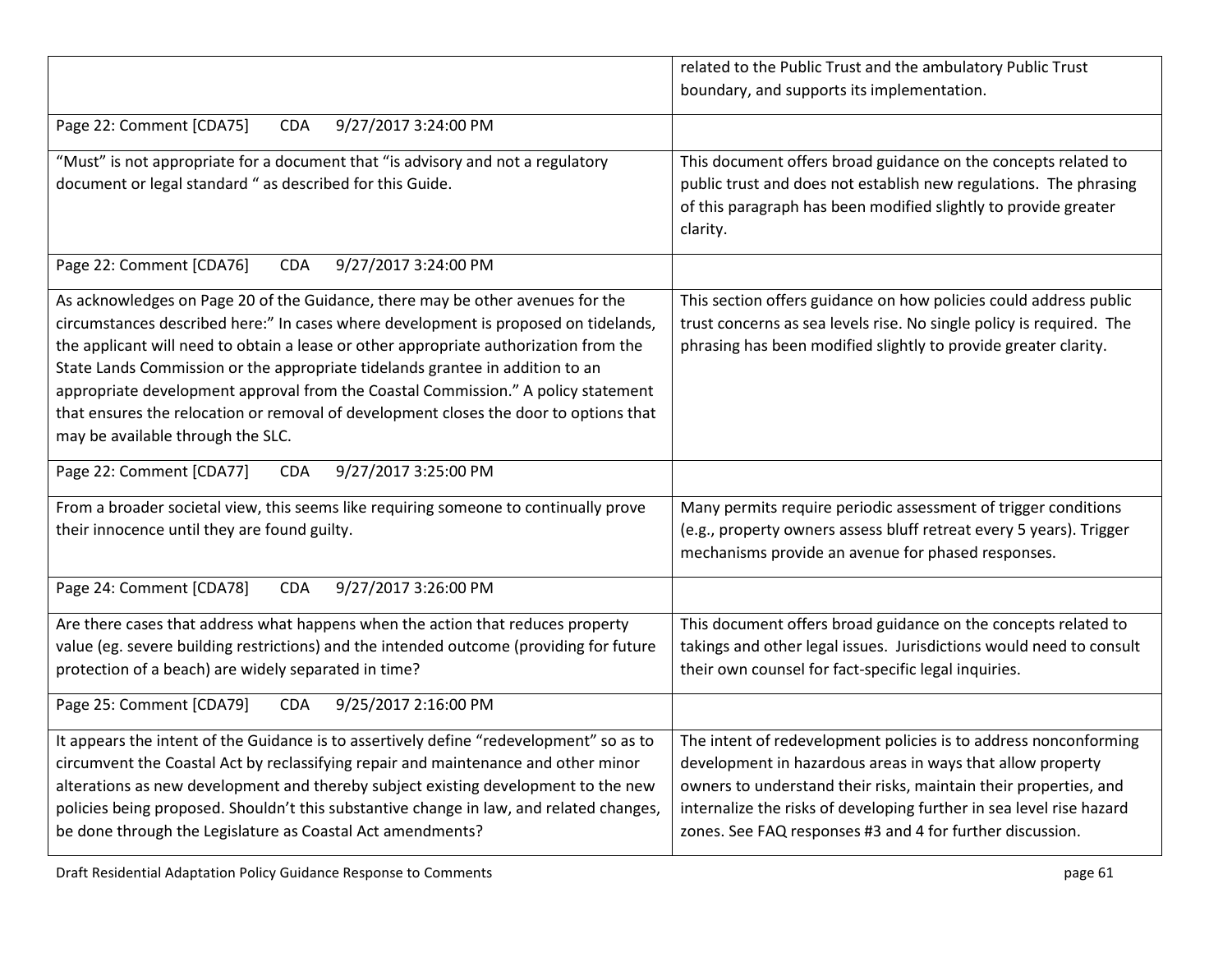| Page 25: Comment [CDA80]<br><b>CDA</b><br>9/27/2017 3:29:00 PM                                                                                                                                                                                              |                                                                                                                                                                                                                                                                                                                                                                                                                                                                                                                                                                                                                                                                                                                                                                                                                                                                                                                                                                                                                                                                                                                                                                                                                                                                                                                                                                 |
|-------------------------------------------------------------------------------------------------------------------------------------------------------------------------------------------------------------------------------------------------------------|-----------------------------------------------------------------------------------------------------------------------------------------------------------------------------------------------------------------------------------------------------------------------------------------------------------------------------------------------------------------------------------------------------------------------------------------------------------------------------------------------------------------------------------------------------------------------------------------------------------------------------------------------------------------------------------------------------------------------------------------------------------------------------------------------------------------------------------------------------------------------------------------------------------------------------------------------------------------------------------------------------------------------------------------------------------------------------------------------------------------------------------------------------------------------------------------------------------------------------------------------------------------------------------------------------------------------------------------------------------------|
| "Repair and maintenance" typically IS exempt (unless ON a beach or within 50 feet of a<br>bluff edge). Sentence should read "in most cases repair and maintenance IS<br>exempt"                                                                             | More language to clarify repair and maintenance was added to the<br>user note with the Model Policy B.7. See FAQ response #4 for<br>further discussion.                                                                                                                                                                                                                                                                                                                                                                                                                                                                                                                                                                                                                                                                                                                                                                                                                                                                                                                                                                                                                                                                                                                                                                                                         |
| Page 25: Comment [CDA81]<br>9/27/2017 3:30:00 PM<br><b>CDA</b>                                                                                                                                                                                              |                                                                                                                                                                                                                                                                                                                                                                                                                                                                                                                                                                                                                                                                                                                                                                                                                                                                                                                                                                                                                                                                                                                                                                                                                                                                                                                                                                 |
| Does this refer to new purchases? Aren't investment backed expectations established<br>at the time the investment (purchase of the home) is made based on governing land<br>use laws in effect at that time, not when government changes established rules? | Rebuilding restrictions are an important way for local governments<br>to signal to current and potential future property owners that<br>structures are subject to hazards and may not be permitted to<br>remain indefinitely. Placing such information and acknowledgment<br>of risk in permit conditions and deed restrictions will help convey<br>this information and ensure that future purchasers are on notice of<br>it. Additionally, communication of new LCP rebuilding restrictions<br>can help educate property owners about the sea level rise hazards<br>present in particular areas.                                                                                                                                                                                                                                                                                                                                                                                                                                                                                                                                                                                                                                                                                                                                                              |
|                                                                                                                                                                                                                                                             | Investment-backed expectations are most clearly set in reference to<br>the regulatory scheme in place at the time when property is<br>purchased; however, new restrictions on coastal development also<br>play a role in setting economic expectations of both current and<br>future owners. For example, if a regulatory scheme (such as the<br>Coastal Act or its predecessor, Proposition 20) existed at the time of<br>purchase but a specific application of the law (such as an LCP<br>amendment adding policies regarding building in hazardous<br>locations) did not occur until after the property was purchased, this<br>may still be relevant and could defeat a takings claim. See, e.g.,<br>Ciampitti v. United States (1991) 22 Cl. Ct. 310. Likewise, if a new<br>regulatory scheme goes into effect after a person purchases a<br>property, application of the new regulations may not cause a taking<br>if they allow continued use of the property in the same manner it<br>had been used, such as if it allows continued use of an existing<br>residence, but disallows additions to, or redevelopment of, the<br>residence. See Esposito v. South Carolina Coastal Council (4 <sup>th</sup> Cir.<br>1991) 939 F.2d 165. Additionally, if a person purchases a parcel of<br>land in a sensitive location, such as on the coast, agencies may |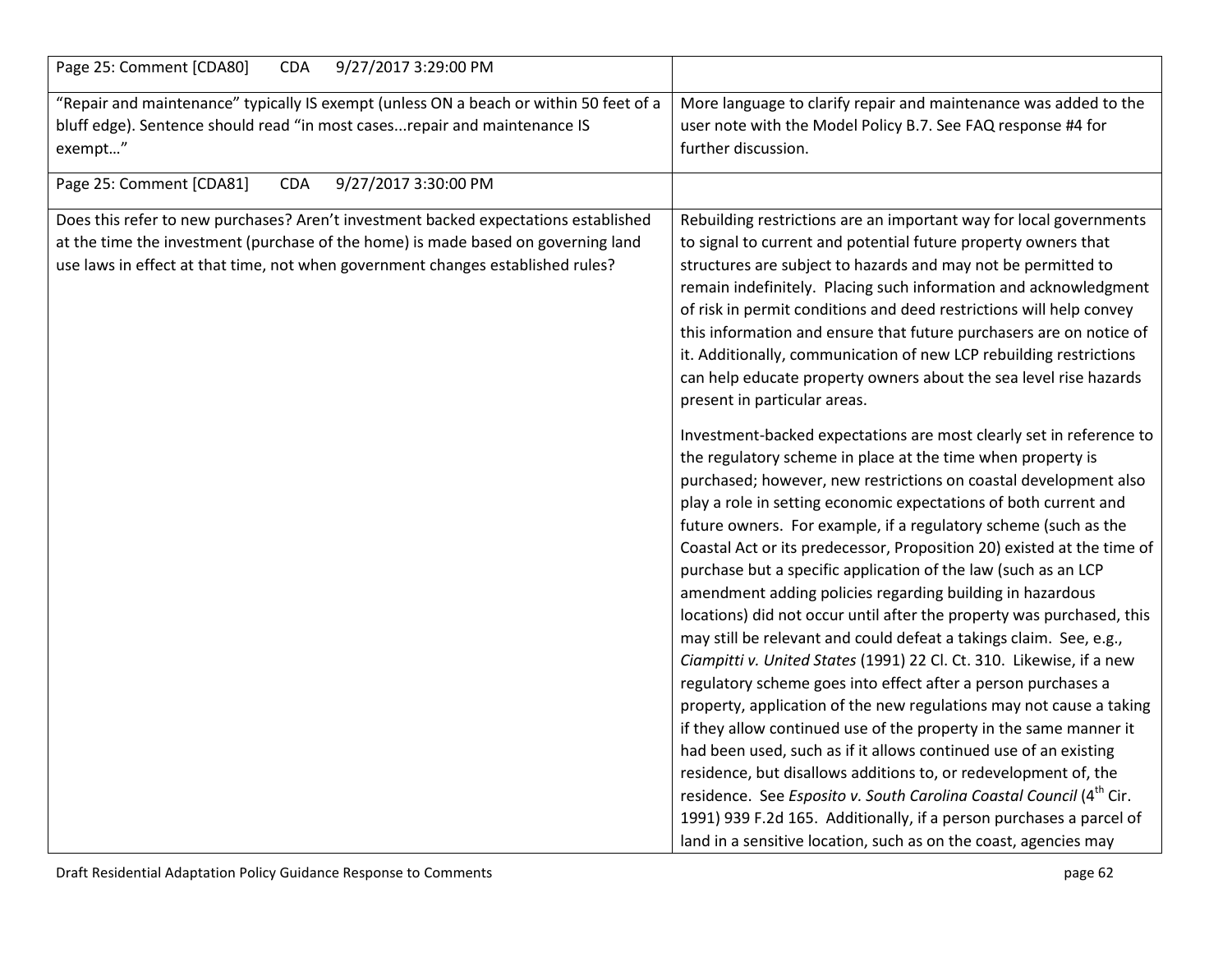|                                                                                                                                               | defend against a takings claim to new regulations by arguing that<br>the owner should have known that preexisting regulations might be<br>strengthened. Deltona Corp. v. United States (Ct. Cl. 1981) 657 F.2d<br>1184; Good v. United States (Fed. Cir. 1999) 189 F.3d 1355; District<br>Intown Properties Ltd. Partnership v. District of Columbia (D.C. Cir.)<br>198 F.3d 874. As summarized in the District Intown Properties case,<br>Good held that "the claimant had no reasonable expectations<br>where he purchased the land subject to environmental regulation<br>and watched as public concern for the environment increased and<br>the applicable regulations became more stringent before seeking                                                                                                                                                                                                                                                              |
|-----------------------------------------------------------------------------------------------------------------------------------------------|------------------------------------------------------------------------------------------------------------------------------------------------------------------------------------------------------------------------------------------------------------------------------------------------------------------------------------------------------------------------------------------------------------------------------------------------------------------------------------------------------------------------------------------------------------------------------------------------------------------------------------------------------------------------------------------------------------------------------------------------------------------------------------------------------------------------------------------------------------------------------------------------------------------------------------------------------------------------------|
|                                                                                                                                               | approval for development." 198 F.3d at 884.<br>Thus, people who purchased property in the Coastal Zone-and                                                                                                                                                                                                                                                                                                                                                                                                                                                                                                                                                                                                                                                                                                                                                                                                                                                                   |
|                                                                                                                                               | certainly people who purchased property after the passage of<br>Proposition 20-should expect that their land will be regulated to<br>some extent and that those regulations may change and possibly<br>become more strict over time. See also Lucas v. S.C. Coastal Council<br>(1992) 505 U.S. 1003, 1035 (Kennedy, J., concurring) (property<br>owners' reasonable expectations should account for the all<br>potential state regulations that may apply to particular types of<br>land; for instance, "[c]oastal property may present such unique<br>concerns for a fragile land system that the State can go further in<br>regulating its development and use") (cited with approval in Murr v.<br>Wisconsin (2017) 137 S. Ct. 1933, 1946). Of course, whether or not<br>approval or application of any specific, new LCP policies would<br>constitute a taking is a fact-specific inquiry that local governments<br>would have to consider at the time the issue arises. |
| Page 26: Comment [CDA82]<br>9/20/2017 12:32:00 PM<br><b>CDA</b>                                                                               |                                                                                                                                                                                                                                                                                                                                                                                                                                                                                                                                                                                                                                                                                                                                                                                                                                                                                                                                                                              |
| Beyond just the mention, please elaborate to provide guidance about how this<br>specifically relates to coastal planning and the Coastal Act. | The Mitigation Fee Act (Govt. Code, § 66000 et seq.) establishes a<br>procedure by which developers may proceed with a project and still<br>protest the imposition of fees or a possessory interest in property.                                                                                                                                                                                                                                                                                                                                                                                                                                                                                                                                                                                                                                                                                                                                                             |
| Page 30: Comment [CDA83]<br><b>CDA</b><br>9/26/2017 9:51:00 AM                                                                                |                                                                                                                                                                                                                                                                                                                                                                                                                                                                                                                                                                                                                                                                                                                                                                                                                                                                                                                                                                              |
| The costs of implementing adaptation measures are not addressed in a meaningful                                                               | A key part of retreat and nature-based adaptation strategies is that                                                                                                                                                                                                                                                                                                                                                                                                                                                                                                                                                                                                                                                                                                                                                                                                                                                                                                         |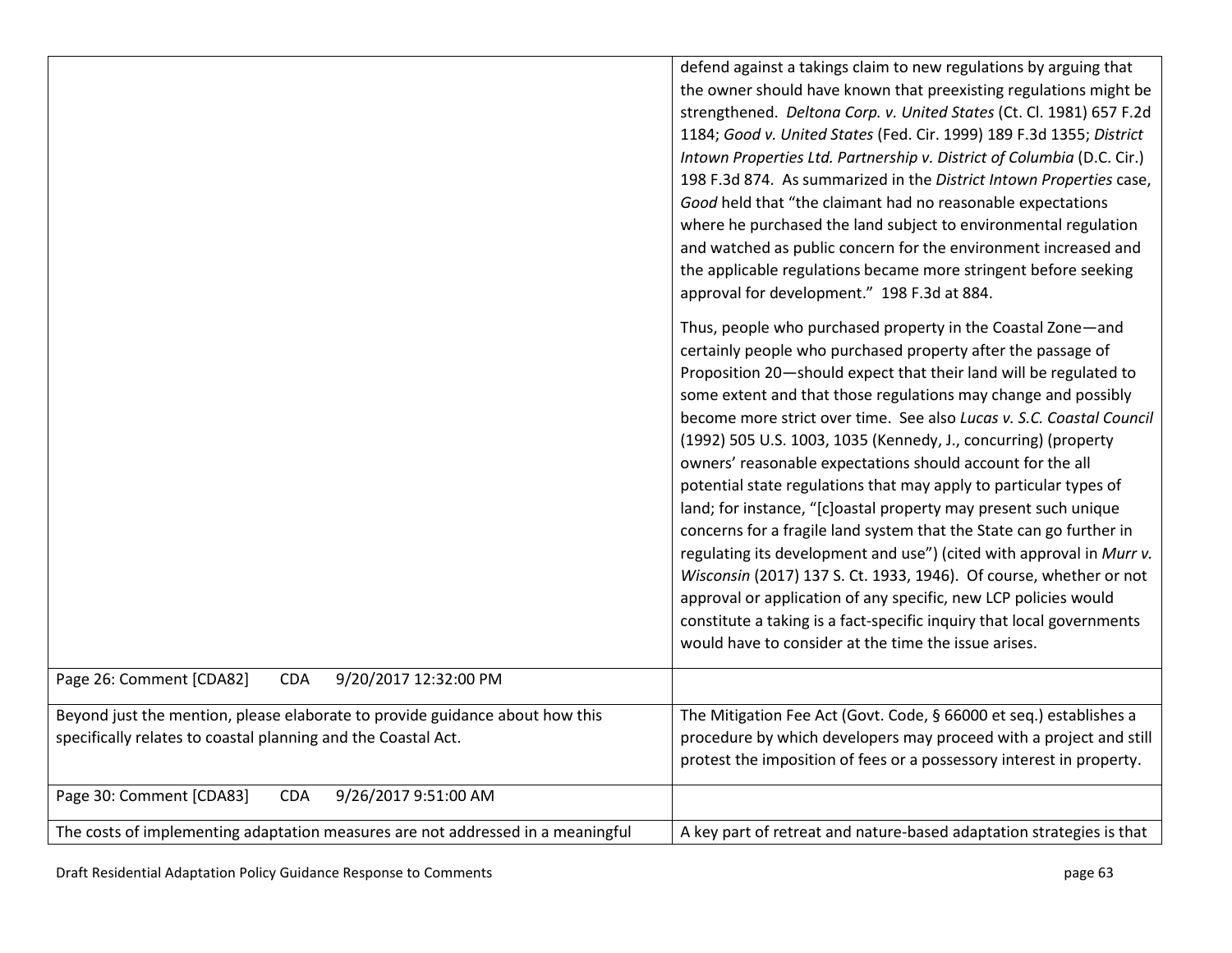| way in this document. In many cases adaptation measures are difficult to envision and                                                                                       | advanced consideration and planning is needed to study these                         |
|-----------------------------------------------------------------------------------------------------------------------------------------------------------------------------|--------------------------------------------------------------------------------------|
| design, especially "green" adaptations, much less cost out. These challenges will have a                                                                                    | options before opportunities for implementation are lost. The                        |
| significant impact on the timing and effectiveness of local government's ability to                                                                                         | Commission also recognizes that funding is needed and                                |
| deploy responses.                                                                                                                                                           | opportunities are evolving quickly. A subsection on funding and a                    |
| The Draft Policy Guidance should focus more on identifying strategies for addressing<br>immediate to short term impacts of sea level rise that are feasible in light of the | list of potential funding sources in an appendix have been added to<br>the Guidance. |
| limitations on current and future resources available to design and implement                                                                                               | Identifying strategies for short term impacts of sea level rise will be              |
| adaptation strategies. Marin is using this approach through our local sea level rise                                                                                        | more immediately important for communities to add to LCP                             |
| planning efforts and LCP amendments rather than more speculative end game                                                                                                   | updates. However, it is also important to begin a sea level rise                     |
| requirements that seek to leverage the Coastal Development Permit process by                                                                                                | planning process for longer term impacts as well. The Draft                          |
| requiring residents to agree to vacate and demolish their homes when proposing                                                                                              | Guidance does not require particular retreat strategies be adopted                   |
| minor remodel and replacement projects that fall under the proposed definition of                                                                                           | for short term impacts. Communities should explore all of their                      |
| redevelopment.                                                                                                                                                              | options for adaptation, and the Draft Guidance recommends a                          |
|                                                                                                                                                                             | pathways approach using locally relevant triggers and vulnerability                  |
|                                                                                                                                                                             | assessments.                                                                         |
| 9/20/2017 12:58:00 PM<br>Page 32: Comment [CDA84]<br><b>CDA</b>                                                                                                             |                                                                                      |
|                                                                                                                                                                             |                                                                                      |
| It should be noted that the Marin draft LCP is closely aligned with the NFIP/CRS (a                                                                                         | The Revised Draft Guidance recommends alignment of LCP policies                      |
| strategy we hope will be supported by the CCC in review of the County's LCP hazard                                                                                          | with other plans, ordinances, and programs.                                          |
| policies and standards).                                                                                                                                                    |                                                                                      |
| 9/20/2017 12:58:00 PM<br>Page 32: Comment [CDA85]<br><b>CDA</b>                                                                                                             |                                                                                      |
|                                                                                                                                                                             |                                                                                      |
| In the interest of providing helpful information to local governments (as with the other                                                                                    | The Solana Beach example represents blufftop development.                            |
| notes below), please explain if the City has beach-level residential development or is                                                                                      |                                                                                      |
| the description solely addressing blufftop residential uses?                                                                                                                |                                                                                      |
|                                                                                                                                                                             |                                                                                      |
| Page 32: Comment [CDA86]<br>9/20/2017 1:01:00 PM<br><b>CDA</b>                                                                                                              |                                                                                      |
| Presumably by erosion and failures of the bluff?                                                                                                                            | Retreat of the bluff would result from erosion.                                      |
|                                                                                                                                                                             |                                                                                      |
| 9/20/2017 1:04:00 PM<br>Page 33: Comment [CDA87]<br><b>CDA</b>                                                                                                              |                                                                                      |
| Does it apply only to new seawalls, or to repair of seawalls, or to owners who have                                                                                         | Impact fees were to be applied upon issuance of building permits                     |
| existing seawalls but do not anticipate coastal permits?                                                                                                                    | for new substantial infills or coastal structures, or upon the                       |
|                                                                                                                                                                             | issuance of a renewal permit for existing substantial infills or                     |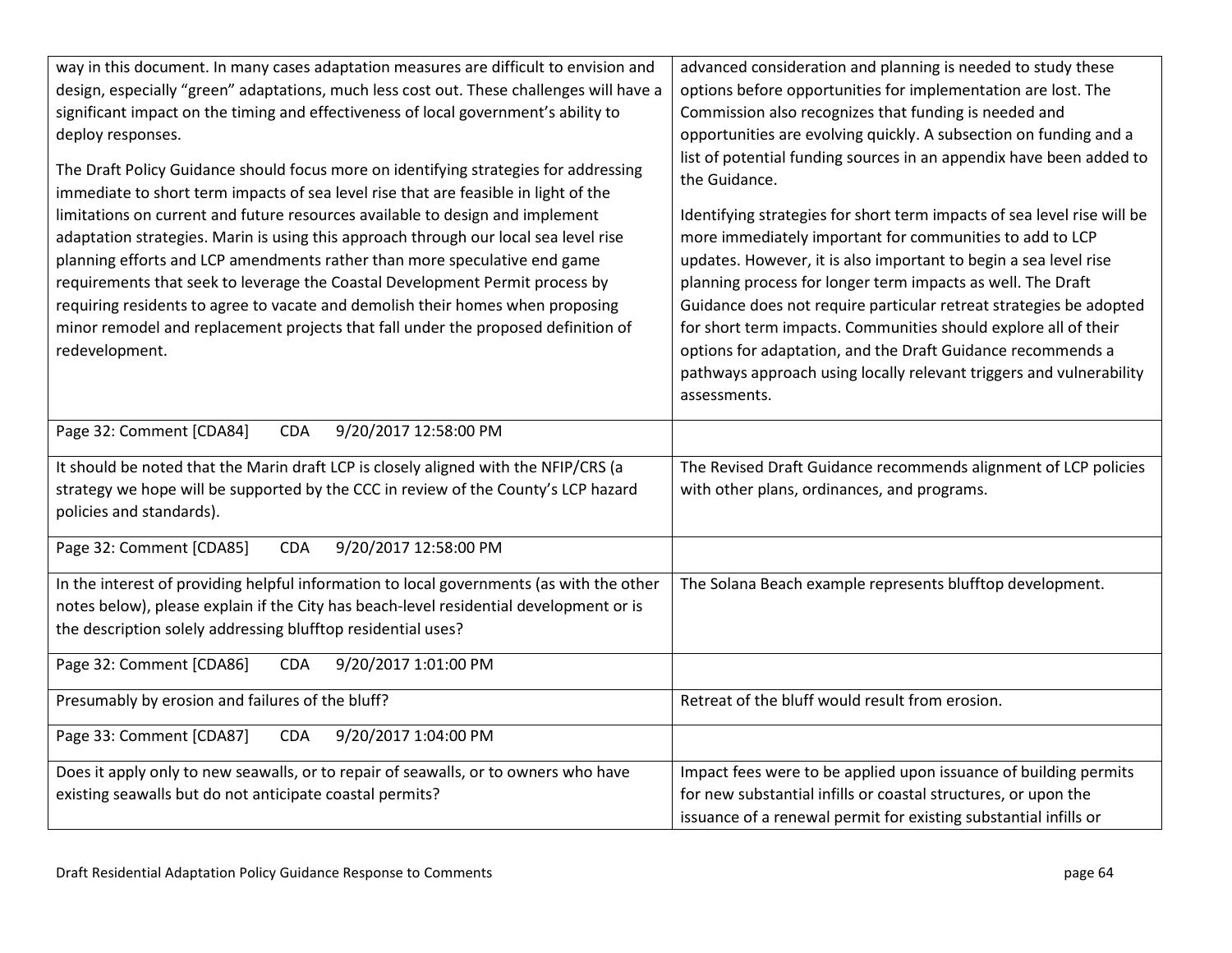|                                                                                                                                                                                                                                                                                                                                                                                                                                                                                                                                                                                                                                                                                                                 | coastal structures.                                                                                                                                                                             |
|-----------------------------------------------------------------------------------------------------------------------------------------------------------------------------------------------------------------------------------------------------------------------------------------------------------------------------------------------------------------------------------------------------------------------------------------------------------------------------------------------------------------------------------------------------------------------------------------------------------------------------------------------------------------------------------------------------------------|-------------------------------------------------------------------------------------------------------------------------------------------------------------------------------------------------|
| 9/20/2017 1:08:00 PM<br>Page 33: Comment [CDA88]<br><b>CDA</b>                                                                                                                                                                                                                                                                                                                                                                                                                                                                                                                                                                                                                                                  |                                                                                                                                                                                                 |
| Is there evidence that these actually resulted in replenishment or protection of the<br>beach, and if so, how much? As noted in the following paragraph, the document<br>questions whether a "federally- sponsored 50-year beach replenishment effortwill<br>actually result in long-term protection of the beach in places like Solana Beach, where<br>the beaches and cliffs are constantly subject to high wave energy, and thus where the<br>results of sand replenishment may be short-lived." So can we learn from this case<br>study which, if any, is the more viable strategy: the city of Solana Beach's recreational<br>fee, the Commission's beach impact fees, or the federal nourishment project? | Solana Beach is pursuing a beach replenishment project with<br>Encinitas, but this has not yet occurred. Strategies for resource<br>protection will need to be studied on a case by case basis. |
| Page 34: Comment [CDA89]<br><b>CDA</b><br>9/25/2017 6:20:00 PM                                                                                                                                                                                                                                                                                                                                                                                                                                                                                                                                                                                                                                                  |                                                                                                                                                                                                 |
| This is a good example of why Marin has persisted to obtain certification for the home<br>elevation strategy from the CCC.                                                                                                                                                                                                                                                                                                                                                                                                                                                                                                                                                                                      | Comment noted.                                                                                                                                                                                  |
| Page 35: Comment [CDA90]<br><b>CDA</b><br>9/20/2017 1:25:00 PM                                                                                                                                                                                                                                                                                                                                                                                                                                                                                                                                                                                                                                                  |                                                                                                                                                                                                 |
| Are the cabins individually owned on separate lots? If so will the owners need to<br>purchase lots in the expanded RE zone from other owners? Was the price of those lots<br>perhaps set as a part of this plan?                                                                                                                                                                                                                                                                                                                                                                                                                                                                                                | Cabins were commonly owned by the Big Lagoon Park Company,<br>which owned both the TC and RE zoned property.                                                                                    |
| Page 35: Comment [CDA91]<br><b>CDA</b><br>9/20/2017 1:39:00 PM                                                                                                                                                                                                                                                                                                                                                                                                                                                                                                                                                                                                                                                  |                                                                                                                                                                                                 |
| This would be clearer and more accurate if written "that in the long term is subject to<br>erosion"                                                                                                                                                                                                                                                                                                                                                                                                                                                                                                                                                                                                             | Language was edited to clarify.                                                                                                                                                                 |
| 9/25/2017 6:09:00 PM<br>Page 36: Comment [CDA92]<br><b>CDA</b>                                                                                                                                                                                                                                                                                                                                                                                                                                                                                                                                                                                                                                                  |                                                                                                                                                                                                 |
| Does this refer to homes on the beach itself? If so, it may be addressing a home that is<br>more the exception than the rule. At the end of document we provide images of the<br>"spider house" raised beachfront home. Under the Marin County's proposed LCP<br>Amendments, the height of these homes would have been lower by 7 feet as shown                                                                                                                                                                                                                                                                                                                                                                 | The example was referring to homes on the beach. This case was<br>clarified in the revised example.                                                                                             |
| Page 36: Comment [CDA93]<br><b>CDA</b><br>9/27/2017 3:32:00 PM                                                                                                                                                                                                                                                                                                                                                                                                                                                                                                                                                                                                                                                  |                                                                                                                                                                                                 |
| More specifically, what is the beach access and recreation issue here? Many of the<br>streets in Stinson Beach terminate by opening up directly onto the beach providing for                                                                                                                                                                                                                                                                                                                                                                                                                                                                                                                                    | The example was to represent where beach areas were roped off<br>from the public.                                                                                                               |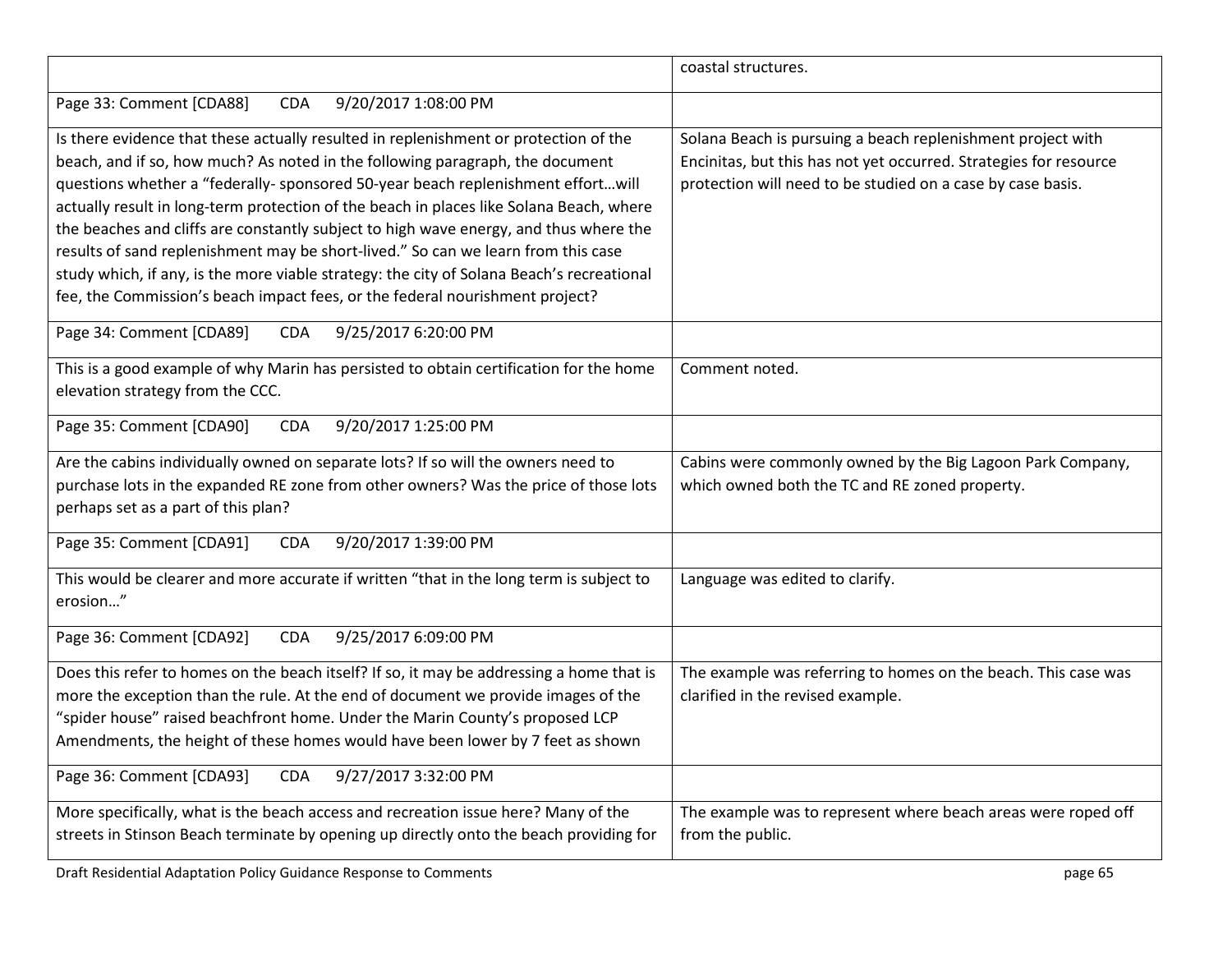| direct access. In other areas where dunes separate the existing development from the       |                               |
|--------------------------------------------------------------------------------------------|-------------------------------|
| beach, there are lateral trails to a beach that is as noted much broader and open than     |                               |
| Broad Beach. It's unclear how raising a home, in place, along these streets would limit    |                               |
| beach access and recreation.                                                               |                               |
| Page 36: Comment [CDA94]<br>9/27/2017 3:32:00 PM<br><b>CDA</b>                             |                               |
| Please note the proposed policy requires compliance with FEMA BFE in addition to 3<br>feet | Edits were made as suggested. |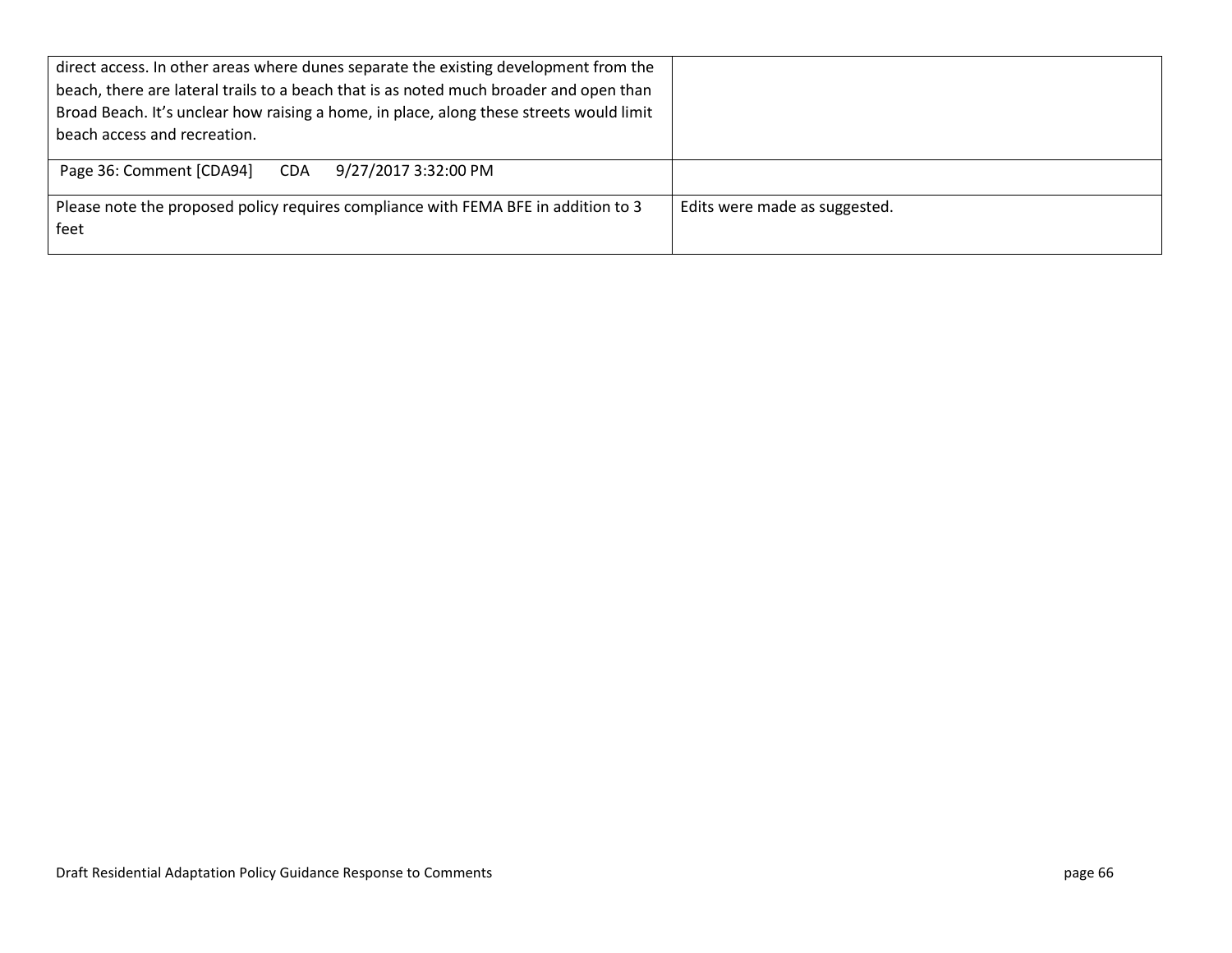## Marin County Policy Language Comments

## Marin.Co.Comments-ccc\_draft Res Adapt\_MODELs\_Guidance-draft-8-17.docx

| Page 38: Comment [CDA1]<br>9/26/2017 2:10:00 PM<br><b>CDA</b>                   |                                                                   |
|---------------------------------------------------------------------------------|-------------------------------------------------------------------|
| This introduction should clarify that these model policies are not mandatory,   | The introduction was further enhanced to reiterate that this      |
| and that when they contain the words "shall," "required." "must," etc., those   | guidance is advisory and not a regulatory document or legal       |
| are in the context of a model which a local government can adopt or modify,     | standard of review for the actions that the Commission or         |
| but that such phrasing is not necessarily required for LCP certification.       | local governments may take under the Coastal Act.                 |
|                                                                                 |                                                                   |
| Page 38: Comment [CDA2]<br>9/20/2017 5:08:00 PM<br><b>CDA</b>                   |                                                                   |
|                                                                                 |                                                                   |
| It should again be made clear here that these model policies are merely one     | The Revised Draft Guidance Section 6 repeats the note from        |
| way LCPs could be changed, that they are not mandatory, and that they could     | the first section that most model policies need to be             |
| be appropriate in future timeframes, not necessarily in near term LCP           | customized before they can be incorporated into individual        |
| Amendments.                                                                     | LCPs. In addition, not all policies are applicable or required in |
|                                                                                 | every jurisdiction.                                               |
|                                                                                 |                                                                   |
| Page 39: Comment [CDA3]<br><b>CDA</b><br>9/22/2017 11:07:00 AM                  |                                                                   |
|                                                                                 |                                                                   |
| Due to their critical importance to coastal management and regulation, please   | Anticipated durations were derived from common practice           |
| provide the methodology and analysis used to determine the "anticipated         | by Coastal Commission staff, local governments, developers,       |
| duration" of residential development along the California coast, including data | and U.S. Department of Housing and Urban Development              |
| showing the full range, and median value of ages of the structures reviewed to  | (HUD)'s Durability by Design guide. Local governments could       |
| determine "anticipated life."                                                   | choose to use different timeframes if they are supported by       |
|                                                                                 | substantial evidence.                                             |
|                                                                                 |                                                                   |
| Page 39: Comment [CDA4]<br><b>CDA</b><br>9/26/2017 2:11:00 PM                   |                                                                   |
|                                                                                 |                                                                   |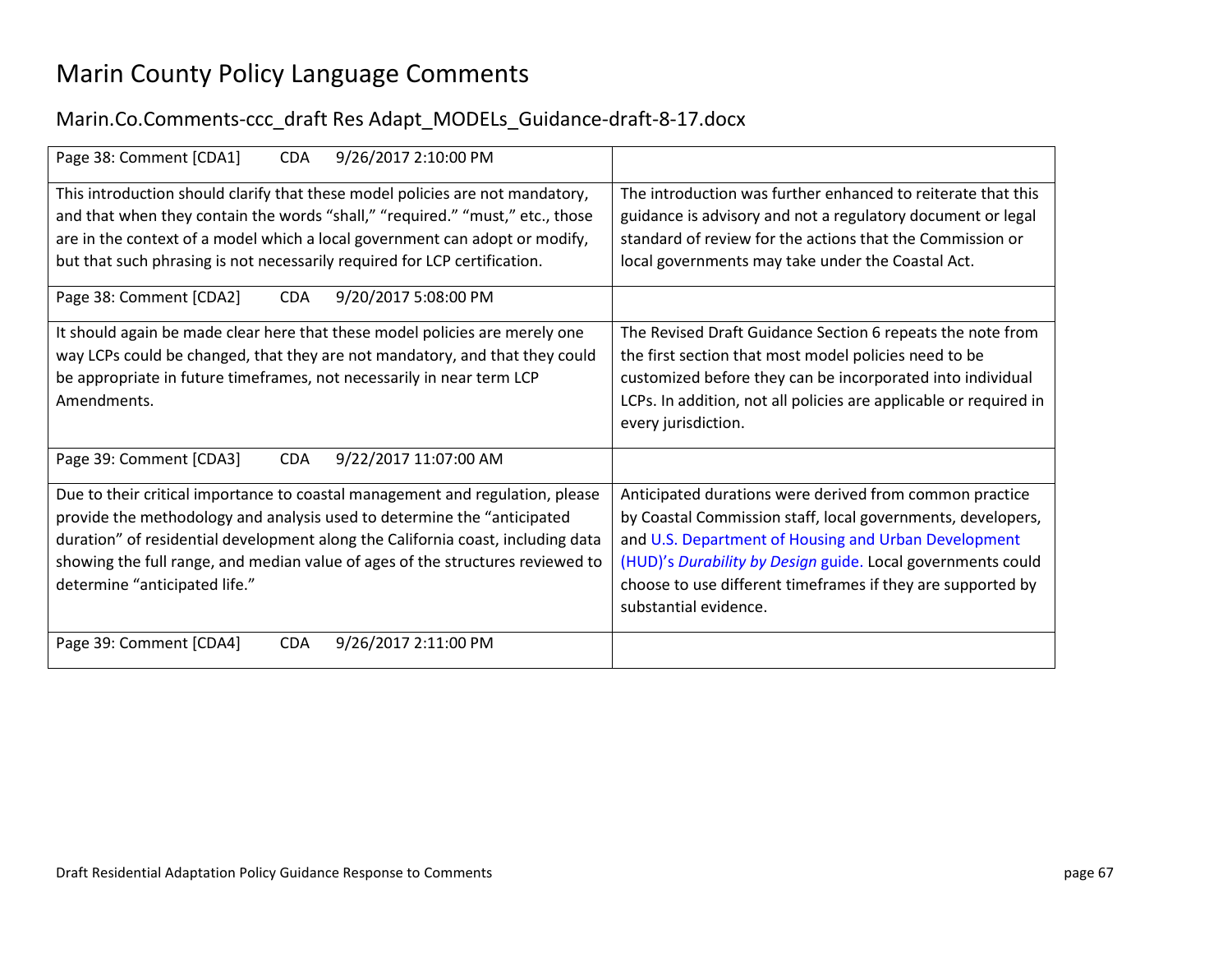| The validity of coastal hazard maps are matters of science and fact. The<br>standard for determining whether a local government can use LCP coastal<br>Hazard maps" in-lieu of site-specific coastal hazard reports" must be based on<br>the extent to which the maps represent best available science, and should not<br>be made contingent upon a local government's compliance with the<br>requirements listed here, for example requiring property owners to "agree to<br>remove development subject to appropriate future triggers,". This note should<br>be revised to clarify that withholding use of LCP coastal hazard maps, when<br>the maps are adequate to make decisions on permit requests, as a means of<br>leveraging local government and property owner acceptance of certain<br>policies is not the intent. If you read this statement in the converse, would it<br>mean that CDP conditions requiring property owners to abandon and<br>demolish their homes will not be required if a site-specific analysis is<br>submitted? Logically, this note doesn't make sense.<br>Page 39: Comment [CDA5]<br><b>CDA</b><br>9/26/2017 2:11:00 PM<br>This statement is ambiguous and incomplete, and hence does not provide<br>useful guidance. It should be clarified that the worst case "high" projection<br>should be provided for informational purposes, and to set the context for<br>adaptation pathways and long range planning to be carried out through future | The intent of the Mapping Coastal Hazards and Site-specific<br>Coastal Hazards Studies policies were to offer suggestions for<br>streamlining local permit processes. Where more general<br>maps appropriately delineate the hazards, and uncertainty<br>over the proposed development's safety from hazards could<br>be addressed with permit conditions, a local government<br>might choose to forgo requirements for site-specific studies<br>so that property owners would not have to incur that<br>expense.<br>Worst case "high" projection should be provided for<br>informational and planning purposes. In some cases, it might<br>be appropriate to design for high projections, while in other<br>cases, moderate projections might be more appropriate to |
|--------------------------------------------------------------------------------------------------------------------------------------------------------------------------------------------------------------------------------------------------------------------------------------------------------------------------------------------------------------------------------------------------------------------------------------------------------------------------------------------------------------------------------------------------------------------------------------------------------------------------------------------------------------------------------------------------------------------------------------------------------------------------------------------------------------------------------------------------------------------------------------------------------------------------------------------------------------------------------------------------------------------------------------------------------------------------------------------------------------------------------------------------------------------------------------------------------------------------------------------------------------------------------------------------------------------------------------------------------------------------------------------------------------------------------------------------------------------------------------|-----------------------------------------------------------------------------------------------------------------------------------------------------------------------------------------------------------------------------------------------------------------------------------------------------------------------------------------------------------------------------------------------------------------------------------------------------------------------------------------------------------------------------------------------------------------------------------------------------------------------------------------------------------------------------------------------------------------------------------------------------------------------|
| adaptive management strategies. To avoid confusion, this section should<br>reiterate the guidance in section 3 that "policies apportion risk over time and<br>allow for the use of adaptation options closer to the time they are needed,<br>rather than building now for the worst case future condition."                                                                                                                                                                                                                                                                                                                                                                                                                                                                                                                                                                                                                                                                                                                                                                                                                                                                                                                                                                                                                                                                                                                                                                          | use for design purposes. Edits were made to better reflect<br>this understanding of adaptation pathways.                                                                                                                                                                                                                                                                                                                                                                                                                                                                                                                                                                                                                                                              |
| Page 39: Comment [CDA6]<br><b>CDA</b><br>9/26/2017 2:12:00 PM                                                                                                                                                                                                                                                                                                                                                                                                                                                                                                                                                                                                                                                                                                                                                                                                                                                                                                                                                                                                                                                                                                                                                                                                                                                                                                                                                                                                                        |                                                                                                                                                                                                                                                                                                                                                                                                                                                                                                                                                                                                                                                                                                                                                                       |
| Please clarify the phrase s "Groundwater Inundation' and "uprising of<br>groundwater" in terms of the physical processes these phrases are intended<br>to describe.<br>As evidenced by the restricted geographic scope and slow pace of<br>implementation of California's Sustainable Groundwater Management Act,<br>assessing potential groundwater impacts is an expensive and challenging<br>proposition. Since the purpose of this guidance is to assist applicants and local<br>governments in addressing the Coastal Act, will the CCC work with appropriate                                                                                                                                                                                                                                                                                                                                                                                                                                                                                                                                                                                                                                                                                                                                                                                                                                                                                                                   | Added a footnote to describe groundwater inundation<br>threats: Where seawater and overlying groundwater<br>responds to tidal forcing, sea level rise will cause the<br>groundwater table to rise, and in low-lying areas the water<br>table could approach and ultimately rise above the ground<br>surface. Even where the water table does not rise above the<br>land surface, groundwater at shallow depths could present<br>significant challenges to the maintenance of development.<br>Groundwater inundation threats from sea level rise for                                                                                                                                                                                                                   |

Draft Residential Adaptation Policy Guidance Response to Comments **page 68** page 68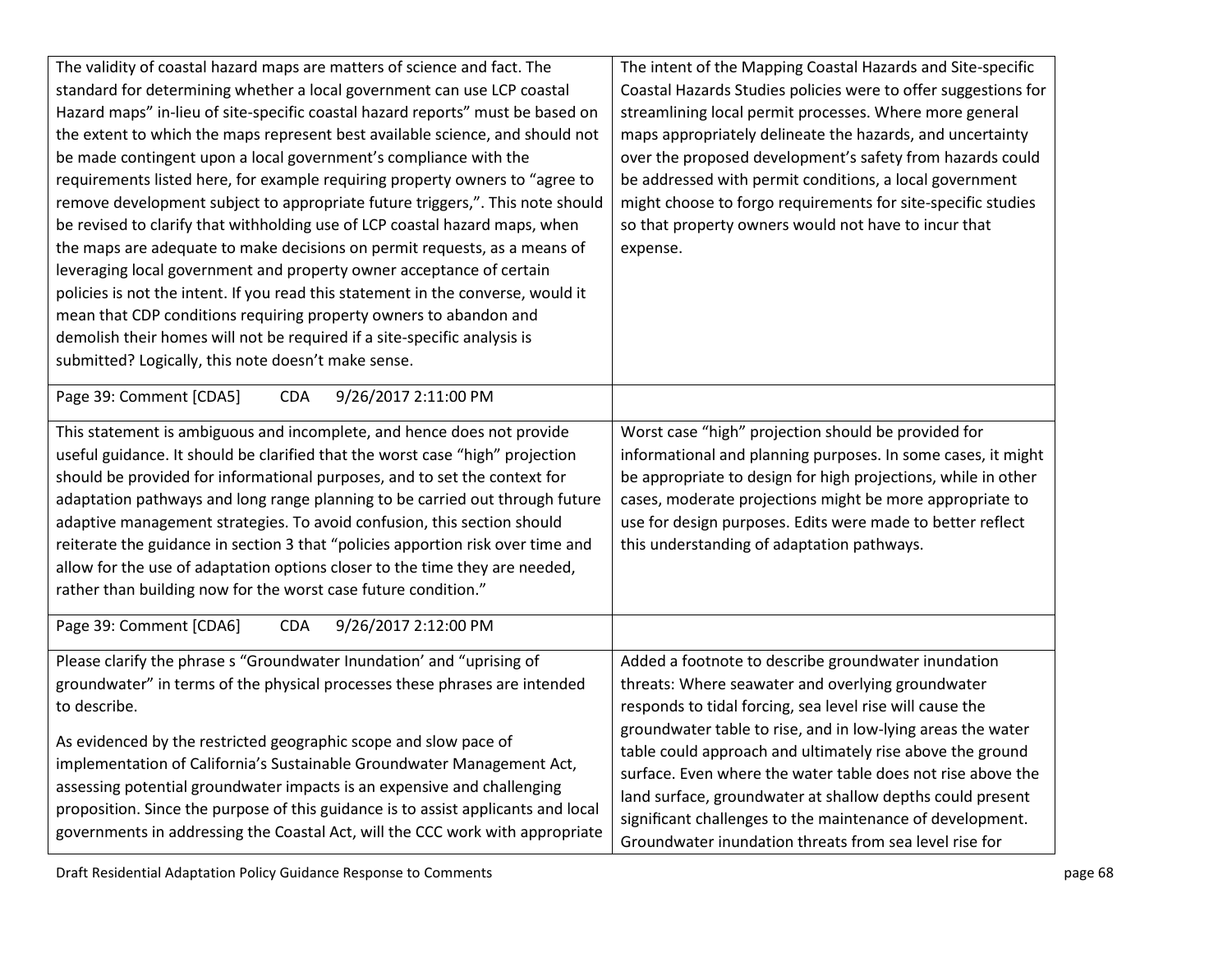| state agencies to provide useful information about groundwater and sea level       | coastal California are not well studied at this time, but the   |
|------------------------------------------------------------------------------------|-----------------------------------------------------------------|
| rise?                                                                              | Commission supports data sharing regarding this impact.         |
|                                                                                    |                                                                 |
| <b>CDA</b>                                                                         |                                                                 |
| Page 39: Comment [CDA7]<br>9/26/2017 2:12:00 PM                                    |                                                                 |
| Again, consistent with the Guidance framework, delete the word "required."         | Customizing the policy language presented is for the local      |
| Just as significantly, as written here, the determination that a "development      | government to address as appropriate for their jurisdiction.    |
| may be subject to coastal hazards" automatically triggers a site-specific          | Requiring local hazard reports under certain circumstances      |
| Hazards report. This determination should make reference to the qualifier in       | could be an appropriate policy option so there is no need for   |
| the next section that states that if issues are sufficiently addressed in an area- |                                                                 |
|                                                                                    | the model language to be edited in the guidance.                |
| wide hazards evaluation, an individual report need not be required.                |                                                                 |
| Page 40: Comment [CDA8]<br><b>CDA</b><br>9/22/2017 12:04:00 PM                     |                                                                 |
|                                                                                    |                                                                 |
| Does this refer to applicants for development or all potentially affected          | At a minimum, applicants for new development should be          |
| property owners?                                                                   | made aware of their hazards risk. Local governments can         |
|                                                                                    | decide whether and how to notify other property owners          |
|                                                                                    | about coastal hazards, and doing so would be consistent         |
|                                                                                    | with the Coastal Act's purposes. However, the Coastal Act       |
|                                                                                    | only regulates new development, not existing development.       |
|                                                                                    |                                                                 |
| 9/22/2017 12:04:00 PM<br>Page 40: Comment [CDA9]<br><b>CDA</b>                     |                                                                 |
| Who determines "as necessary?" What are the criteria for necessity? Has the        | As the State of California updates best available science       |
| State of California committed to a schedule of update of best available            | about sea level rise and coastal hazards, local governments     |
| science?                                                                           | might review whether it is important to update their            |
|                                                                                    | vulnerability assessments subsequently. Conditions that         |
|                                                                                    |                                                                 |
|                                                                                    | might render a necessary update could include changes to        |
|                                                                                    | physical shorelines or management measures (e.g., tide          |
|                                                                                    | gates) that could affect modeling results, large alterations in |
|                                                                                    | magnitude of expected scenarios, or new science enabling        |
|                                                                                    | significant modeling improvements.                              |
| Page 40: Comment [CDA10]<br>9/22/2017 12:10:00 PM<br><b>CDA</b>                    |                                                                 |
|                                                                                    |                                                                 |
| This is unclear. Does this mean the criteria are required to be included in an     | Language was clarified. Site-specific studies for coastal       |
| LCP, or is the reference actually to a Coastal Permit rather than an LCP?          | development permits are necessary unless hazards are            |
|                                                                                    | identified on LCP hazard maps at a level of detail adequate     |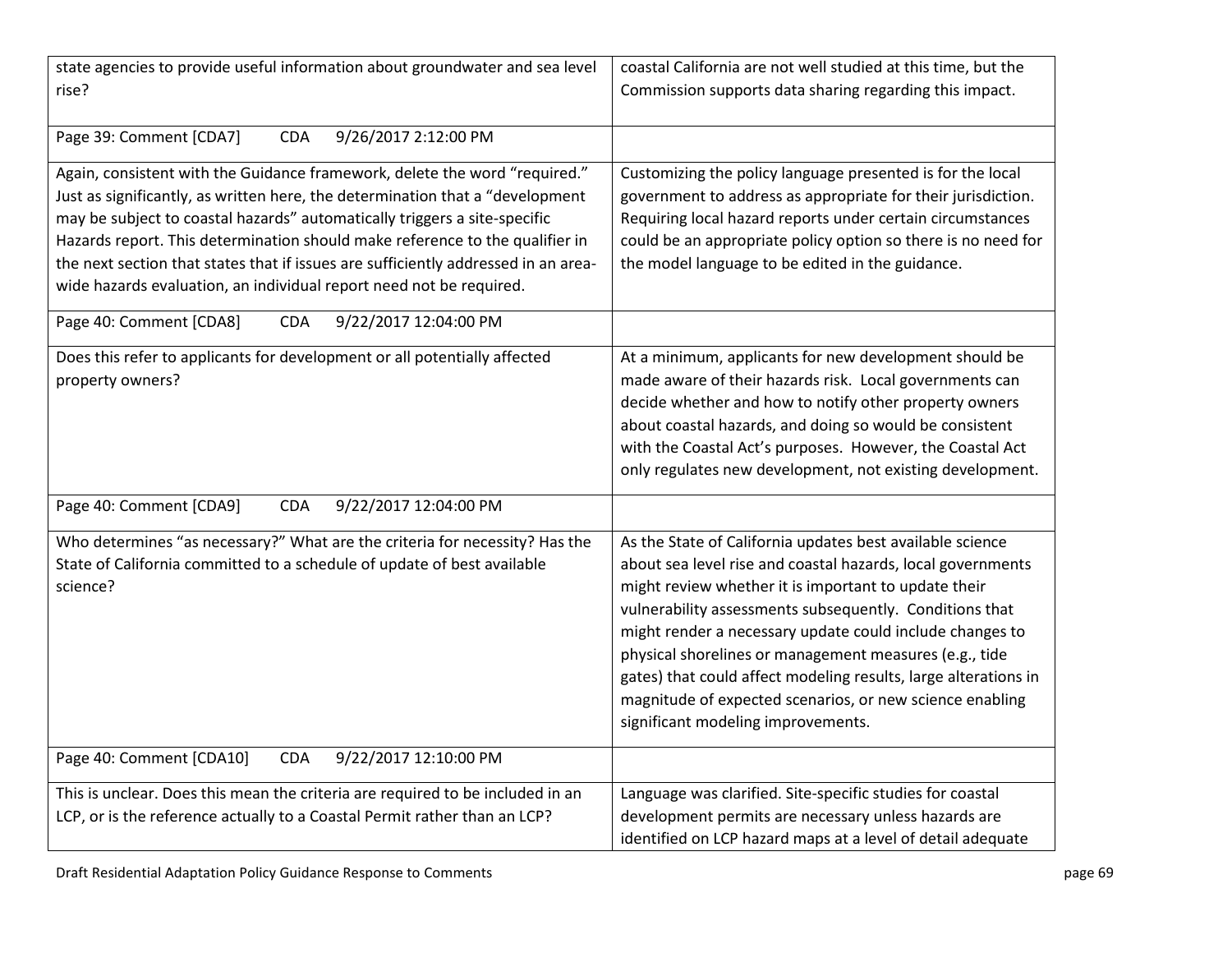|                                                                                                                                                                                                                                                                                                                                                                | to ensure LCP policies and development standards can be<br>complied with in the permitting process.                                                                                                                                                                                                                                                                          |
|----------------------------------------------------------------------------------------------------------------------------------------------------------------------------------------------------------------------------------------------------------------------------------------------------------------------------------------------------------------|------------------------------------------------------------------------------------------------------------------------------------------------------------------------------------------------------------------------------------------------------------------------------------------------------------------------------------------------------------------------------|
| Page 40: Comment [CDA11]<br>9/26/2017 2:13:00 PM<br><b>CDA</b>                                                                                                                                                                                                                                                                                                 |                                                                                                                                                                                                                                                                                                                                                                              |
| Revise-this Guidance is advisory                                                                                                                                                                                                                                                                                                                               | Requiring particular hazard report contents is the point of<br>the Model Policy. There is no need for the model language to<br>be edited in the guidance, but customization by local<br>governments should address appropriate report contents for<br>their jurisdictions.                                                                                                   |
| Page 40: Comment [CDA12]<br>9/22/2017 1:00:00 PM<br><b>CDA</b>                                                                                                                                                                                                                                                                                                 |                                                                                                                                                                                                                                                                                                                                                                              |
| Establishing these are generally outside the capabilities of most local<br>governments. Is it possible the Coastal Commission could work with the State<br>Lands Commission, the California Coastal Sediment Management Workgroup,<br>and other responsible agencies, including academic institutions, to provide<br>such information as part of the Guidance? | Establishing erosion rates for the state is outside the scope<br>of this guidance, but local governments might identify<br>potential data sources through their work with Coastal<br>Commission staff on LCP updates.                                                                                                                                                        |
| Page 40: Comment [CDA13]<br>9/22/2017 1:08:00 PM<br><b>CDA</b>                                                                                                                                                                                                                                                                                                 |                                                                                                                                                                                                                                                                                                                                                                              |
| See note above. But such information can best be determined by monitoring<br>programs over a suitable timeframe. Can the Commission assist in recruiting<br>state agencies to help, especially for the portion within the State Public Trust?<br>Additionally some of the federal coastal management funds should be<br>allocated to this purpose.             | Modeling future projected conditions that integrate long<br>term erosion rates is a key component for local vulnerability<br>assessments. The Commission will be coordinating with the<br>State Lands Commission on public trust delineation issues<br>and recognizes the complexity of the modeling tasks and the<br>need for allocating funding to these types of efforts. |
| Page 41: Comment [CDA14]<br>9/26/2017 2:13:00 PM<br><b>CDA</b>                                                                                                                                                                                                                                                                                                 |                                                                                                                                                                                                                                                                                                                                                                              |
| Generally in most dense to medium dense areas the parcels are of a size such<br>that one part of the site will likely be as hazardous as another with regard to<br>sea level rise,                                                                                                                                                                             | While some parcel sizes might be too small for locating safe<br>building envelopes, it is important to document this fact in a<br>coastal hazard report.                                                                                                                                                                                                                     |
| Page 41: Comment [CDA15]<br>9/22/2017 1:12:00 PM<br><b>CDA</b>                                                                                                                                                                                                                                                                                                 |                                                                                                                                                                                                                                                                                                                                                                              |
| Please define "groundwater Inundation." Does it mean displacement of fresh<br>water in groundwater aquifers with sea water or something else? What<br>mechanism would affect the stability of development?                                                                                                                                                     | See response to comment CDA6.<br>Stability can be affected by groundwater due to hydrostatic<br>loads, uplift, flooding, and possible corrosion if it is not                                                                                                                                                                                                                 |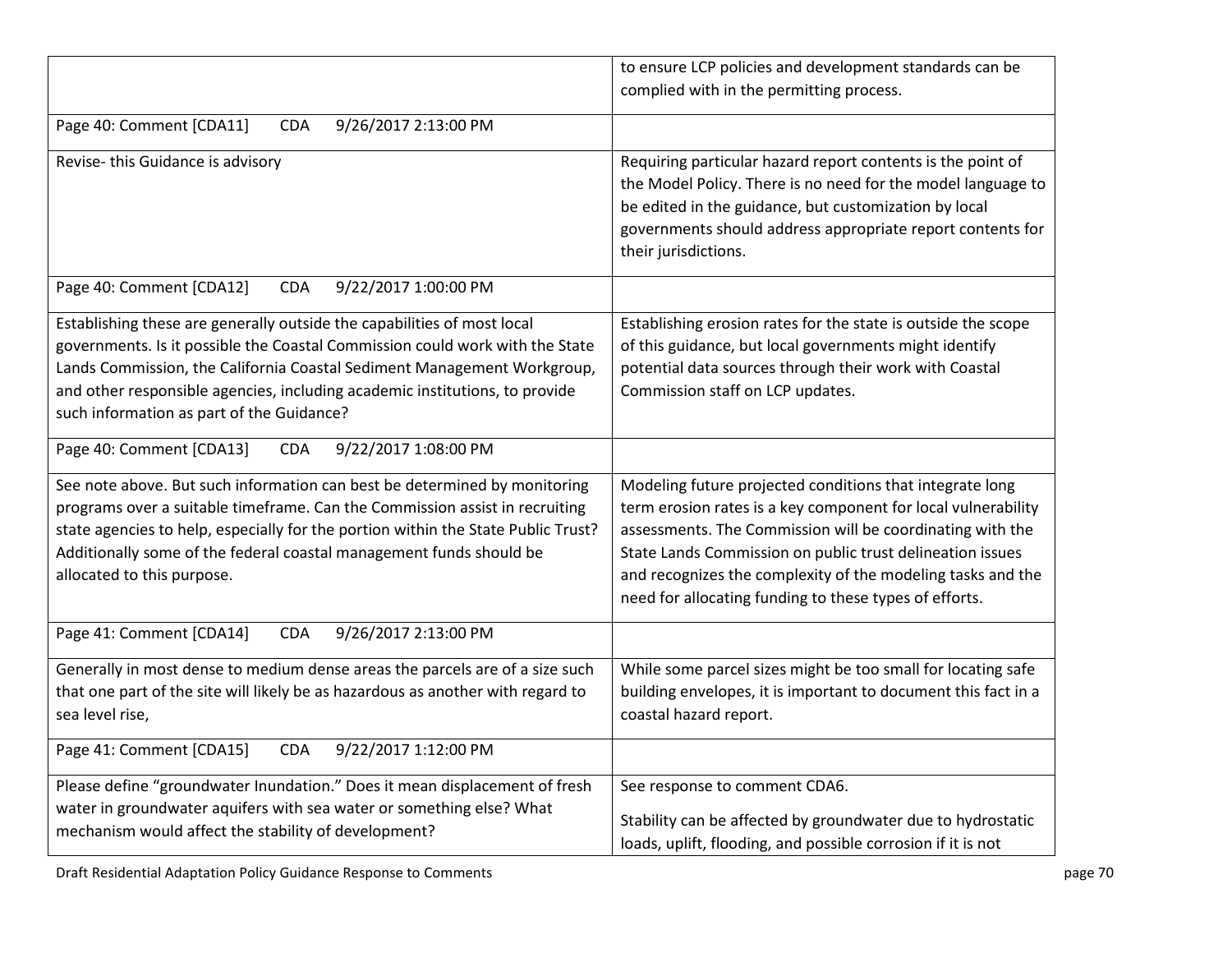|                                                                                                                                                                                                                         | considered in the design of the foundation.                                                                                                                                                                                                                                      |
|-------------------------------------------------------------------------------------------------------------------------------------------------------------------------------------------------------------------------|----------------------------------------------------------------------------------------------------------------------------------------------------------------------------------------------------------------------------------------------------------------------------------|
| 9/22/2017 1:12:00 PM<br>Page 41: Comment [CDA16]<br><b>CDA</b>                                                                                                                                                          |                                                                                                                                                                                                                                                                                  |
| Will referencing the extensive analysis carried out in FEMA NFIP studies be<br>sufficient?                                                                                                                              | FEMA NFIP studies could provide a source for discussion of<br>study assumptions if they are a part of the hazard analysis<br>done for the report.                                                                                                                                |
| Page 41: Comment [CDA17]<br>9/20/2017 6:54:00 PM<br><b>CDA</b>                                                                                                                                                          |                                                                                                                                                                                                                                                                                  |
| These are factors in the new FEMA NFIP maps. They should suffice.                                                                                                                                                       | Local governments can consider providing hazard report<br>recommendations as appropriate to their local context and<br>data sources.                                                                                                                                             |
| Page 41: Comment [CDA18]<br>9/26/2017 2:13:00 PM<br><b>CDA</b>                                                                                                                                                          |                                                                                                                                                                                                                                                                                  |
| How will these estimates be developed? Does CCC staff have examples of<br>such studies completed, and the costs associated with them?                                                                                   | There are multiple sources of these types of studies and local<br>governments should consult with Commission staff about<br>what data sources might be available in their regions.                                                                                               |
| Page 41: Comment [CDA19]<br>9/20/2017 6:56:00 PM<br><b>CDA</b>                                                                                                                                                          |                                                                                                                                                                                                                                                                                  |
| When the CoSMoS 3.0 models incorporating geomorphological change<br>become available, will these be accepted for this purpose?                                                                                          | CoSMoS 3.0 models might provide useful results where the<br>data are available to local governments.                                                                                                                                                                             |
| Page 41: Comment [CDA20]<br>9/26/2017 2:14:00 PM<br><b>CDA</b>                                                                                                                                                          |                                                                                                                                                                                                                                                                                  |
| Does the Commission accept the FEMA science in this regard?                                                                                                                                                             | Regulatory FEMA maps do not account for sea level rise at<br>this time. Local governments should consult with<br>Commission staff about FEMA mapping products.                                                                                                                   |
| Page 43: Comment [CDA21]<br>9/20/2017 7:00:00 PM<br><b>CDA</b>                                                                                                                                                          |                                                                                                                                                                                                                                                                                  |
| This statement should be revised to more precisely reflect the applicability of<br>existing development to Coastal Act section 30235. Please correct by replacing<br>"property owners" with "coastal permit applicants" | The note describes the broad intent of assumption of risk<br>policies to enable property owners to internalize the risk of<br>developing in coastal hazard areas. However, the note was<br>edited to refer to "new development" as is reflected in the<br>Model Policy language. |
| Page 43: Comment [CDA22]<br>9/26/2017 2:14:00 PM<br><b>CDA</b>                                                                                                                                                          |                                                                                                                                                                                                                                                                                  |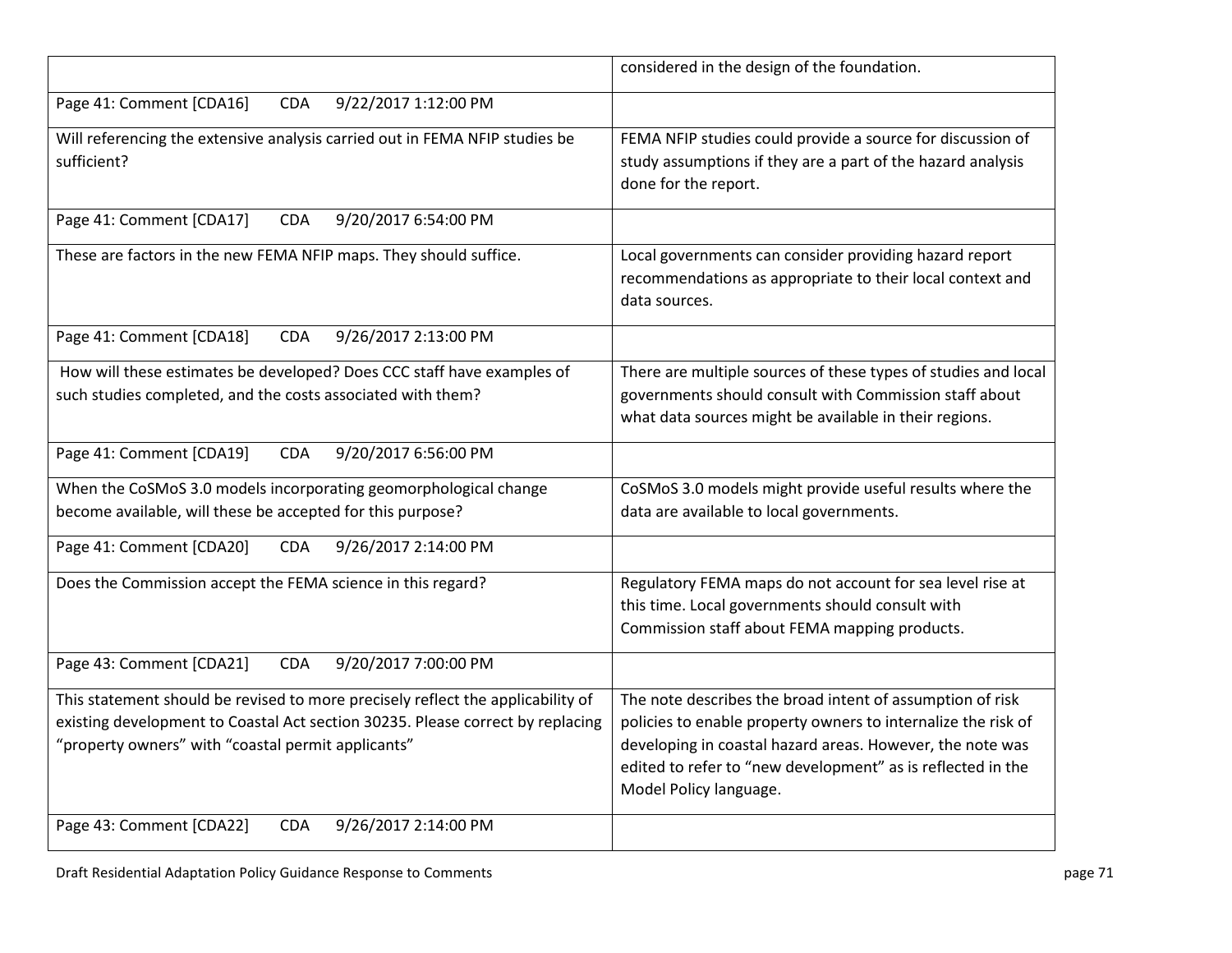| Does this mean the property owner is bound to forego state or federal<br>disaster assistance and funding other than that contractually obligated<br>through flood insurance?                                                                                                                                                                                                                           | This policy does not obligate property owners to forego state<br>or federal aid. The policy is meant to further clarify the role<br>of local governments.                                                                                                                                                                                                                                                                                                                                                                                                                                                                                                                                                                                                                                                                                                                                                                                                                                                                                                                                                                                                                                                                                                                           |
|--------------------------------------------------------------------------------------------------------------------------------------------------------------------------------------------------------------------------------------------------------------------------------------------------------------------------------------------------------------------------------------------------------|-------------------------------------------------------------------------------------------------------------------------------------------------------------------------------------------------------------------------------------------------------------------------------------------------------------------------------------------------------------------------------------------------------------------------------------------------------------------------------------------------------------------------------------------------------------------------------------------------------------------------------------------------------------------------------------------------------------------------------------------------------------------------------------------------------------------------------------------------------------------------------------------------------------------------------------------------------------------------------------------------------------------------------------------------------------------------------------------------------------------------------------------------------------------------------------------------------------------------------------------------------------------------------------|
| Page 43: Comment [CDA23]<br><b>CDA</b><br>9/26/2017 2:15:00 PM                                                                                                                                                                                                                                                                                                                                         |                                                                                                                                                                                                                                                                                                                                                                                                                                                                                                                                                                                                                                                                                                                                                                                                                                                                                                                                                                                                                                                                                                                                                                                                                                                                                     |
| Elevation to BFE+ SLR freeboard is not defined as "armoring"                                                                                                                                                                                                                                                                                                                                           | The referenced phrase concerns shoreline armoring, not<br>elevation of structures.                                                                                                                                                                                                                                                                                                                                                                                                                                                                                                                                                                                                                                                                                                                                                                                                                                                                                                                                                                                                                                                                                                                                                                                                  |
| Page 43: Comment [CDA24]<br><b>CDA</b><br>9/20/2017 7:03:00 PM                                                                                                                                                                                                                                                                                                                                         |                                                                                                                                                                                                                                                                                                                                                                                                                                                                                                                                                                                                                                                                                                                                                                                                                                                                                                                                                                                                                                                                                                                                                                                                                                                                                     |
| This is a determination that belongs to the State Lands Commission.                                                                                                                                                                                                                                                                                                                                    | The location of the public trust boundary is a determination<br>by the State Lands Commission. Letters from the agency<br>often inform coastal development permit approvals.                                                                                                                                                                                                                                                                                                                                                                                                                                                                                                                                                                                                                                                                                                                                                                                                                                                                                                                                                                                                                                                                                                        |
| Page 43: Comment [CDA25]<br><b>CDA</b><br>9/20/2017 7:04:00 PM                                                                                                                                                                                                                                                                                                                                         |                                                                                                                                                                                                                                                                                                                                                                                                                                                                                                                                                                                                                                                                                                                                                                                                                                                                                                                                                                                                                                                                                                                                                                                                                                                                                     |
| This is ambiguous. Does "no longer on private property" refer to a government<br>purchase, or subject to the public trust, in which the property is still private,<br>but encumbered? What "adaptation planning requirements" would require<br>removal -wouldn't those instead be LCP regulations? The guidance on the<br>Waiver should be more specific. clarified to be made specific in the Waiver. | An important consideration for jurisdictions planning for sea<br>level rise is that the public trust boundary will migrate inland<br>as sea levels rise. As described in the legal section of this<br>Draft Guidance, the ordinary high-water mark, which is<br>generally measured by the mean high tide line, delineates<br>the boundary between public and private property. If the<br>shoreline naturally accretes and a beach gets larger, the new<br>land belongs to the landowner. But if it naturally erodes, or if<br>sea levels rise and the mean high tide line moves landward,<br>then the property line generally moves inland as well. What<br>used to be private, dry land does not remain private, nor<br>does it remain private while becoming encumbered with the<br>public trust; rather, it generally becomes public property.<br>This public property is subject to the public trust, and the<br>State, and local governments, including through their Coastal<br>Act obligations, have a duty to protect public trust uses of<br>such property. That is what Model Policy A.6 refers to when<br>it discusses how structures may need to be moved if they are<br>no longer located on private property.<br>Structures constructed at grade and not protected by |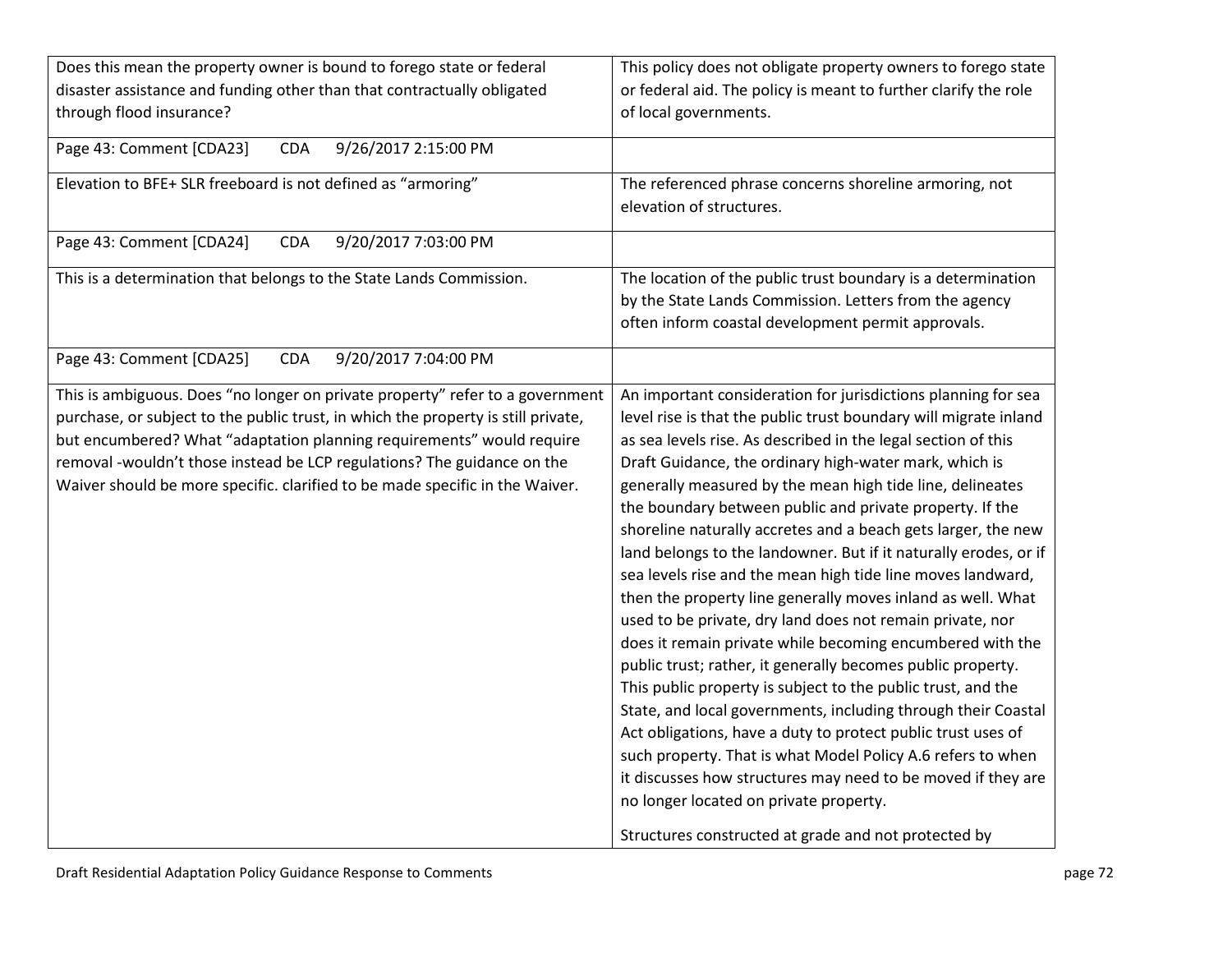|                                                                             | shoreline armoring will likely be threatened, moved, or         |
|-----------------------------------------------------------------------------|-----------------------------------------------------------------|
|                                                                             | destroyed long before the mean high tide line-and thus the      |
|                                                                             | public trust boundary-causes the development to be              |
|                                                                             | located on public tidelands. However, elevated structures       |
|                                                                             | that allow waves and water to flow beneath them might           |
|                                                                             | come to be located on public tidelands. LCP policies could      |
|                                                                             | require development permits to recognize this potential         |
|                                                                             | impact by requiring structure removal if the public trust       |
|                                                                             | boundary moves during the lifetime of the development           |
|                                                                             | such that the development is no longer located on private       |
|                                                                             | land and is encroaching on public trust property. More          |
|                                                                             | clarification was added in the note to describe this situation, |
|                                                                             | and edits on adaptation planning requirements were also         |
|                                                                             | added to specify they would be referencing the relevant LCP     |
|                                                                             | regulation.                                                     |
|                                                                             | See FAQ response #6 for more discussion of public trust         |
|                                                                             | resources.                                                      |
|                                                                             |                                                                 |
| 9/26/2017 2:15:00 PM<br>Page 43: Comment [CDA26]<br><b>CDA</b>              |                                                                 |
| It would be helpful to provide the relevant Code, Case Law or other legal   | California Civil Code section 1102.3 governs real estate        |
| citation since the real estate industry has a tendency to push back on some | disclosure requirements in California. Certain disclosures,     |
| types of disclosures that may inhibit sales transactions.                   | including for specified natural hazards, is required by state   |
|                                                                             | law. (Civil Code § 1102.6.). However, cities and counties are   |
|                                                                             | permitted to adopt additional disclosure requirements, such     |
|                                                                             | as for natural hazards not already specified by state law.      |
|                                                                             | (Civil Code § 1102.6a.) Using this authority, cities and        |
|                                                                             | counties could adopt an ordinance requiring disclosure of       |
|                                                                             | the fact that properties are in mapped sea level rise or other  |
|                                                                             | specifically identified coastal hazard zones. The statutorily   |
|                                                                             | mandated natural hazard disclosure statements are               |
|                                                                             | generally filled out by third party disclosure companies, and   |
|                                                                             | it will be important for jurisdictions to clearly map the       |
|                                                                             | hazard areas, preferably using GIS, so that the disclosure      |
|                                                                             | companies can easily determine whether a property is            |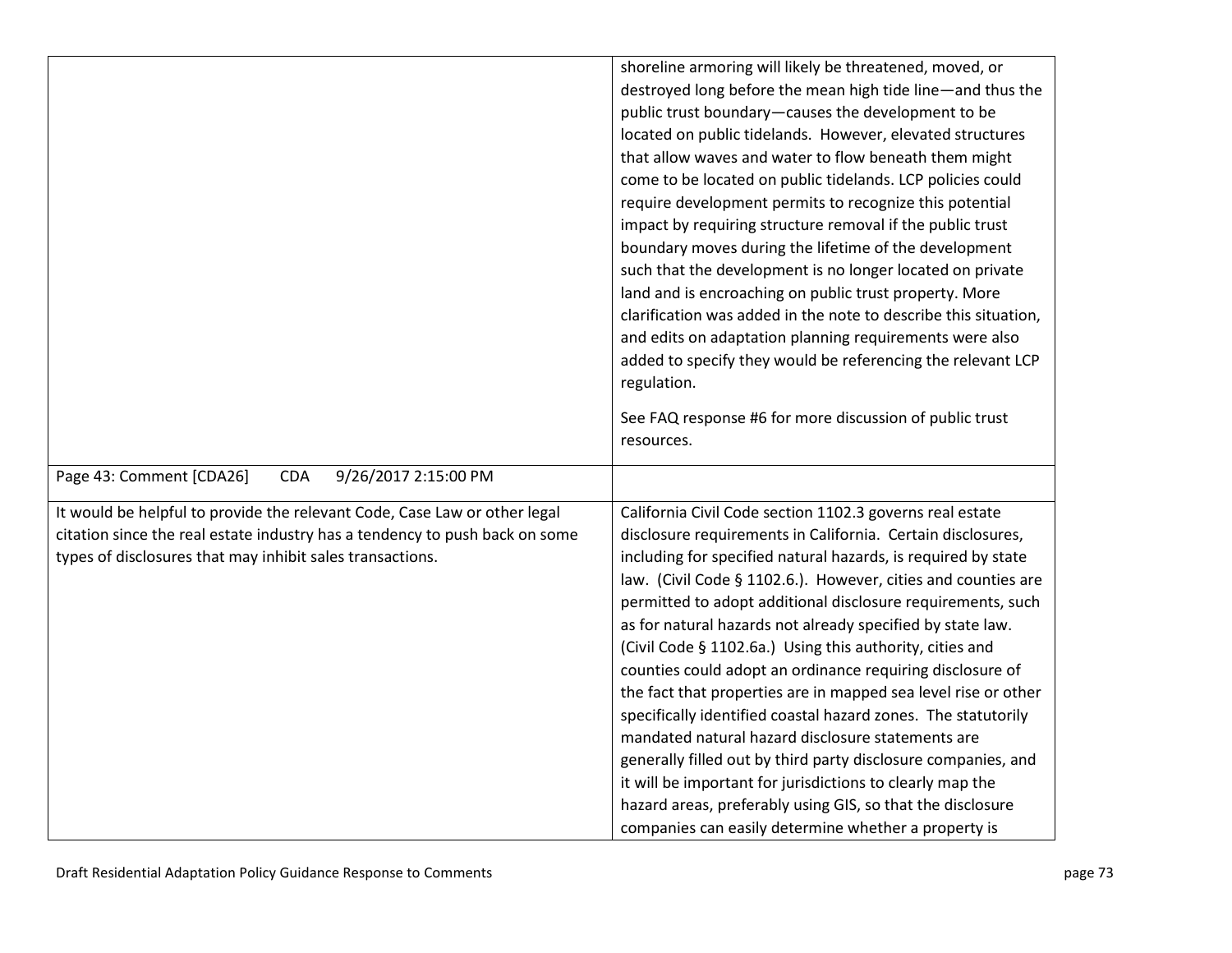|                                                                                                                                                                                                                                                                  | located within a hazard area.                                                                                                                                                                                                                                                                                                                                                                                                                                                                                                                                                                                                                                                                                                                                                                                                            |
|------------------------------------------------------------------------------------------------------------------------------------------------------------------------------------------------------------------------------------------------------------------|------------------------------------------------------------------------------------------------------------------------------------------------------------------------------------------------------------------------------------------------------------------------------------------------------------------------------------------------------------------------------------------------------------------------------------------------------------------------------------------------------------------------------------------------------------------------------------------------------------------------------------------------------------------------------------------------------------------------------------------------------------------------------------------------------------------------------------------|
|                                                                                                                                                                                                                                                                  | Requiring that landowners acknowledge coastal risks<br>through deed restrictions, real estate marketing material,<br>and other means not only alerts potential owners to hazards,<br>so that they can plan accordingly, but can also help insulate<br>against successful takings claims. See Good v. United States<br>(Fed. Cir. 1999) 189 F.3d 1355, 1362-63 (rejecting a takings<br>claim and holding that a landowner "lacked a reasonable,<br>investment-backed expectation that he would obtain the<br>regulatory approval needed to develop the property at issue<br>here" in part because his "sales contract specifically stated<br>that '[t]he Buyers recognize that  as of today there are<br>certain problems in connection with the obtaining of State<br>and Federal permission for dredging and filling<br>operations.""). |
| Page 44: Comment [CDA27]<br>9/26/2017 2:16:00 PM<br><b>CDA</b>                                                                                                                                                                                                   |                                                                                                                                                                                                                                                                                                                                                                                                                                                                                                                                                                                                                                                                                                                                                                                                                                          |
| Is this duplicative of what Real estate brokers are already required to do? Is<br>there unnecessary overlap here, and if so, is intent to duplicate normal due<br>diligence for good measure?                                                                    | Sea level rise is not among the natural hazards required for<br>real estate disclosure by the State of California. The purpose<br>of this policy is to disclose this risk so that property owners<br>are aware of the potential hazards and can internalize the<br>costs.                                                                                                                                                                                                                                                                                                                                                                                                                                                                                                                                                                |
| Page 44: Comment [CDA28]<br>9/26/2017 2:16:00 PM<br><b>CDA</b>                                                                                                                                                                                                   |                                                                                                                                                                                                                                                                                                                                                                                                                                                                                                                                                                                                                                                                                                                                                                                                                                          |
| Delete "Redevelopment" as used here or clarify as an optional tool if local<br>governments choose to implement. It appears nowhere in the Coastal Act or<br>its Administrative Regulations and yet appears to be elevated to the same<br>status as "development" | See FAQ response #3 for a discussion of issues related to<br>redevelopment.                                                                                                                                                                                                                                                                                                                                                                                                                                                                                                                                                                                                                                                                                                                                                              |
| 9/26/2017 2:17:00 PM<br>Page 44: Comment [CDA29]<br><b>CDA</b>                                                                                                                                                                                                   |                                                                                                                                                                                                                                                                                                                                                                                                                                                                                                                                                                                                                                                                                                                                                                                                                                          |
| How will this be determined, and by whom? Existing available models<br>delineate inundation, but only provide rough indications of the shoreline. Is<br>the intent to rely upon project-specific studies submitted by permit<br>applicants?                      | The process for assessing erosion and flood vulnerability due<br>sea level rise can depend on LCP segment maps and/or<br>coastal hazard risk reports and local governments can specify<br>their requirements in policies like A.3, A.4, and A.5.                                                                                                                                                                                                                                                                                                                                                                                                                                                                                                                                                                                         |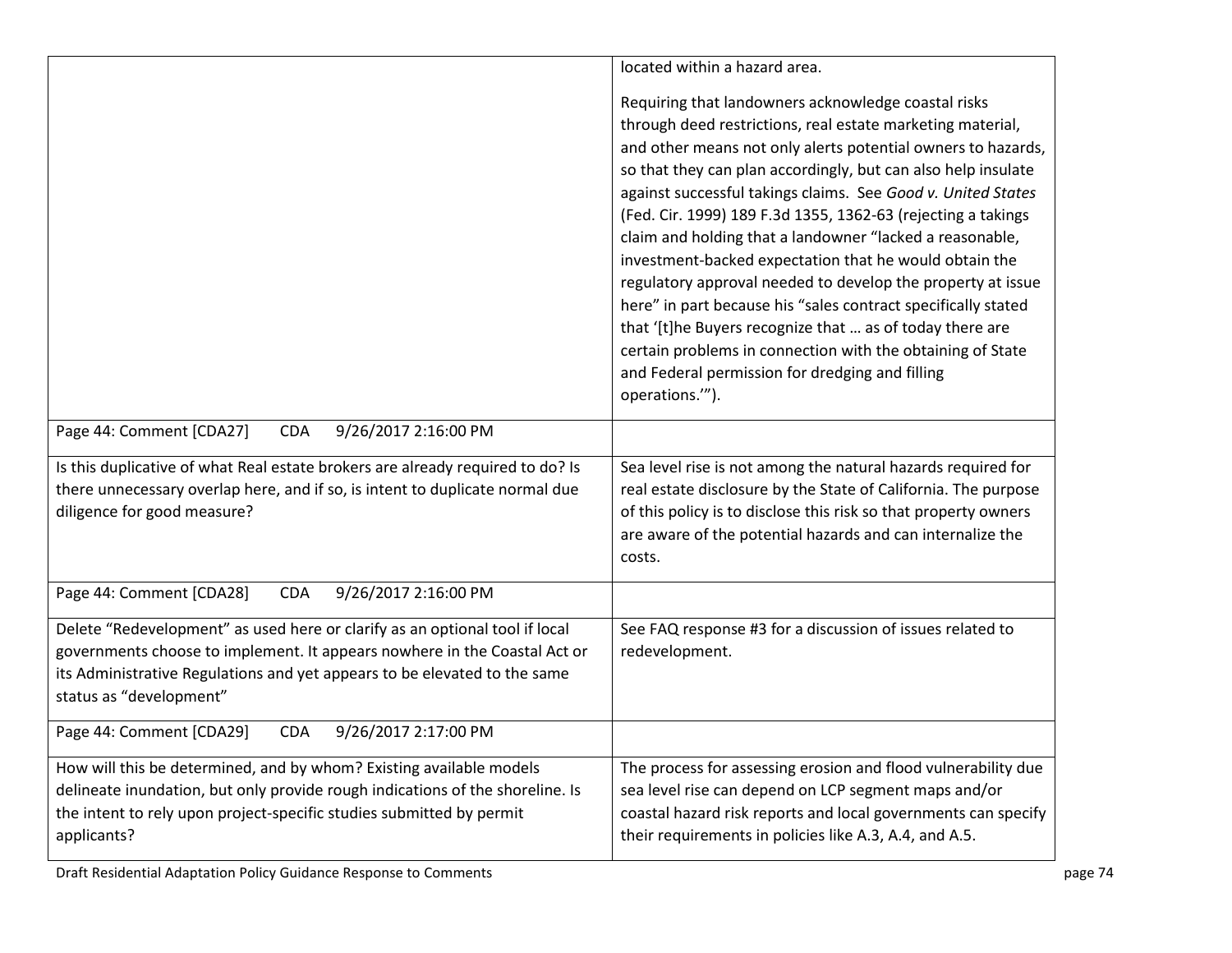| Page 44: Comment [CDA30]<br><b>CDA</b><br>9/26/2017 2:17:00 PM                                                                                                                                                                                           |                                                                                                                                                                                                                                                                                                                                                                                                                                                                                 |
|----------------------------------------------------------------------------------------------------------------------------------------------------------------------------------------------------------------------------------------------------------|---------------------------------------------------------------------------------------------------------------------------------------------------------------------------------------------------------------------------------------------------------------------------------------------------------------------------------------------------------------------------------------------------------------------------------------------------------------------------------|
| This is inconsistent with the Coastal Act sec. 30253 standard of "Minimize risk"                                                                                                                                                                         | The intent for Model Policy B.1 is to reflect the analytical<br>process of avoiding hazards first and then minimizing risk if<br>that is not possible. However, the policy language has been<br>changed in the Revised Draft Guidance for clarity.                                                                                                                                                                                                                              |
| Page 45: Comment [CDA31]<br>9/26/2017 2:17:00 PM<br><b>CDA</b>                                                                                                                                                                                           |                                                                                                                                                                                                                                                                                                                                                                                                                                                                                 |
| See comments in B-2, D-1                                                                                                                                                                                                                                 |                                                                                                                                                                                                                                                                                                                                                                                                                                                                                 |
| Page 45: Comment [CDA32]<br>9/26/2017 2:17:00 PM<br><b>CDA</b>                                                                                                                                                                                           | Model policy B.2 offers options for laying out the need for<br>removal plan conditions for new permitted structures that                                                                                                                                                                                                                                                                                                                                                        |
| See comments in B-2, D-1                                                                                                                                                                                                                                 | will be subject to coastal hazards. This policy is intended to                                                                                                                                                                                                                                                                                                                                                                                                                  |
| Page 45: Comment [CDA33]<br>9/26/2017 2:18:00 PM<br><b>CDA</b>                                                                                                                                                                                           | allow local governments to address risks proactively and<br>ensure that property owners internalize the risks of new                                                                                                                                                                                                                                                                                                                                                            |
| See comments in B-2, D-1                                                                                                                                                                                                                                 | development in hazard areas. Bonding is not part of this                                                                                                                                                                                                                                                                                                                                                                                                                        |
| Page 45: Comment [CDA34]<br>CDA<br>9/26/2017 2:19:00 PM                                                                                                                                                                                                  | policy, but local governments could choose to specify<br>policies (such as D.2) that account for a financing stream.                                                                                                                                                                                                                                                                                                                                                            |
| CDA has previously raised concerns about the unworkability of requiring a<br>bond to secure removal. No mention of a bond here; is intent to include as<br>condition of CDP? What mechanism can the Guidance suggest to fund and<br>enforce such a Plan? |                                                                                                                                                                                                                                                                                                                                                                                                                                                                                 |
| Page 46: Comment [CDA35]<br>9/26/2017 2:19:00 PM<br><b>CDA</b>                                                                                                                                                                                           |                                                                                                                                                                                                                                                                                                                                                                                                                                                                                 |
| Delete here and in all other instances or clarify in some way that<br>"redevelopment" is an optional approach to treating minor remodels as new<br>construction that may or may not be adopted by local governments.                                     | Definitions of redevelopment are common in land use<br>planning and not inconsistent with policies in the Coastal<br>Act. The purpose for defining redevelopment is to avoid a<br>conversion of an existing, non-conforming structure into a<br>new, non-conforming structure through either a single<br>renovation or through incremental changes to the structure.<br>See FAQ response #3 for discussion of the redevelopment<br>issues frequently raised in comment letters. |
| Page 46: Comment [CDA36]<br>9/26/2017 2:20:00 PM<br><b>CDA</b>                                                                                                                                                                                           |                                                                                                                                                                                                                                                                                                                                                                                                                                                                                 |
| If there is an existing SPD, wouldn't that indicate it was needed to ensure                                                                                                                                                                              | Constructing new development with reliance on shoreline                                                                                                                                                                                                                                                                                                                                                                                                                         |
| geologic stability in the first place? What is the result the guidance intends to                                                                                                                                                                        | armoring creates the need to maintain and/or increase the                                                                                                                                                                                                                                                                                                                                                                                                                       |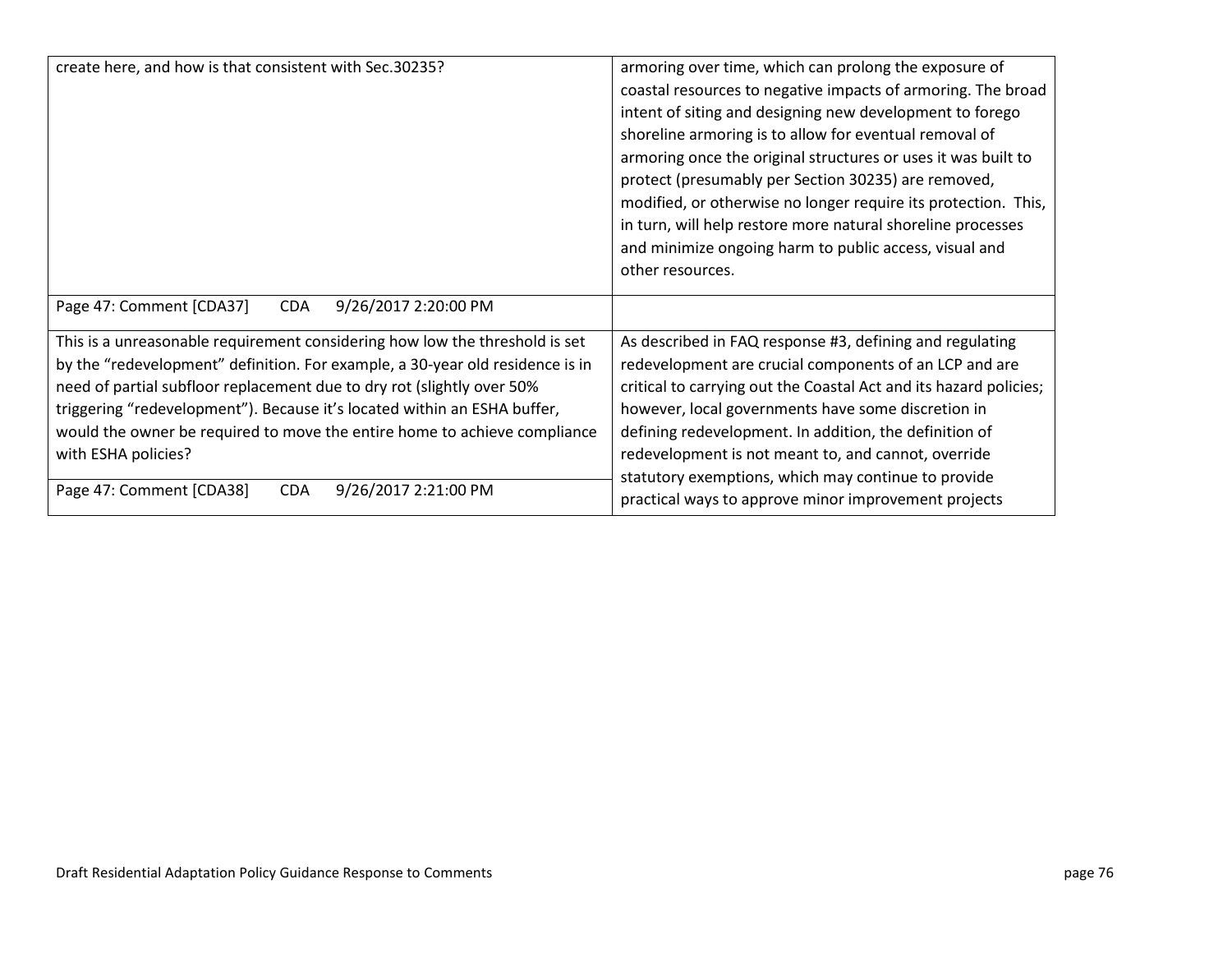| Is the intent here to supersede Categorical Exclusion Orders (for Marin Order<br>E-82-6) and Coastal Act exemptions indicated below? Important to be clear on<br>this point and to maintain existing Cat Ex Orders and Coastal Act provisions.                                                                                                                                                                                                 | related to existing homes. The user note was edited to<br>reflect that routine repair and maintenance are not<br>considered redevelopment.   |
|------------------------------------------------------------------------------------------------------------------------------------------------------------------------------------------------------------------------------------------------------------------------------------------------------------------------------------------------------------------------------------------------------------------------------------------------|----------------------------------------------------------------------------------------------------------------------------------------------|
| 1. Outside of defined areas, § 13250(b)(1) exempts Improvements to existing<br>Single-Family Residences from coastal permit requirements.                                                                                                                                                                                                                                                                                                      |                                                                                                                                              |
| 2. In other defined areas § 13250(b)(4) exempts residential improvements of<br>10% or less of floor area and increase of 10% in height.                                                                                                                                                                                                                                                                                                        |                                                                                                                                              |
| 3. § 13252 exempts the replacement of 50 percent or more of a single family<br>residence not destroyed by natural disaster from coastal permit requirements.                                                                                                                                                                                                                                                                                   |                                                                                                                                              |
| 4. Section 30610(g)(1) of the Act itself authorizes the zoning-compliant<br>replacement of any structure, other than a public works facility, destroyed by<br>a disaster without a coastal permit, further providing the increase in floor<br>area, height, or bulk of up to 10%. It defines "disaster" as any situation in<br>which the force or forces which destroyed the structure to be replaced were<br>beyond the control of its owner. |                                                                                                                                              |
| 5. Finally, Categorical Exclusion Order E-82-6 excludes from permit<br>requirements over a large area of the Marin Coastal Zone "additions to<br>existing single-family dwellings which would result in an increase of no more<br>than 50% of the floor area of the dwelling before the addition or                                                                                                                                            |                                                                                                                                              |
| 1,000 square feet, whichever is less.                                                                                                                                                                                                                                                                                                                                                                                                          |                                                                                                                                              |
| In each separate case above, the proposed "Redevelopment" language makes<br>no provision to meet the relevant parts of the Categorical Exclusions, the Act<br>or the Administrative Regulations.                                                                                                                                                                                                                                               |                                                                                                                                              |
| 9/26/2017 2:21:00 PM<br>Page 48: Comment [CDA39]<br><b>CDA</b>                                                                                                                                                                                                                                                                                                                                                                                 |                                                                                                                                              |
| A very imprecise standard                                                                                                                                                                                                                                                                                                                                                                                                                      | Each local government is encouraged to customize policies<br>to specify design standards and trigger conditions as they<br>deem appropriate. |
| Page 48: Comment [CDA40]<br><b>CDA</b><br>9/26/2017 2:22:00 PM                                                                                                                                                                                                                                                                                                                                                                                 |                                                                                                                                              |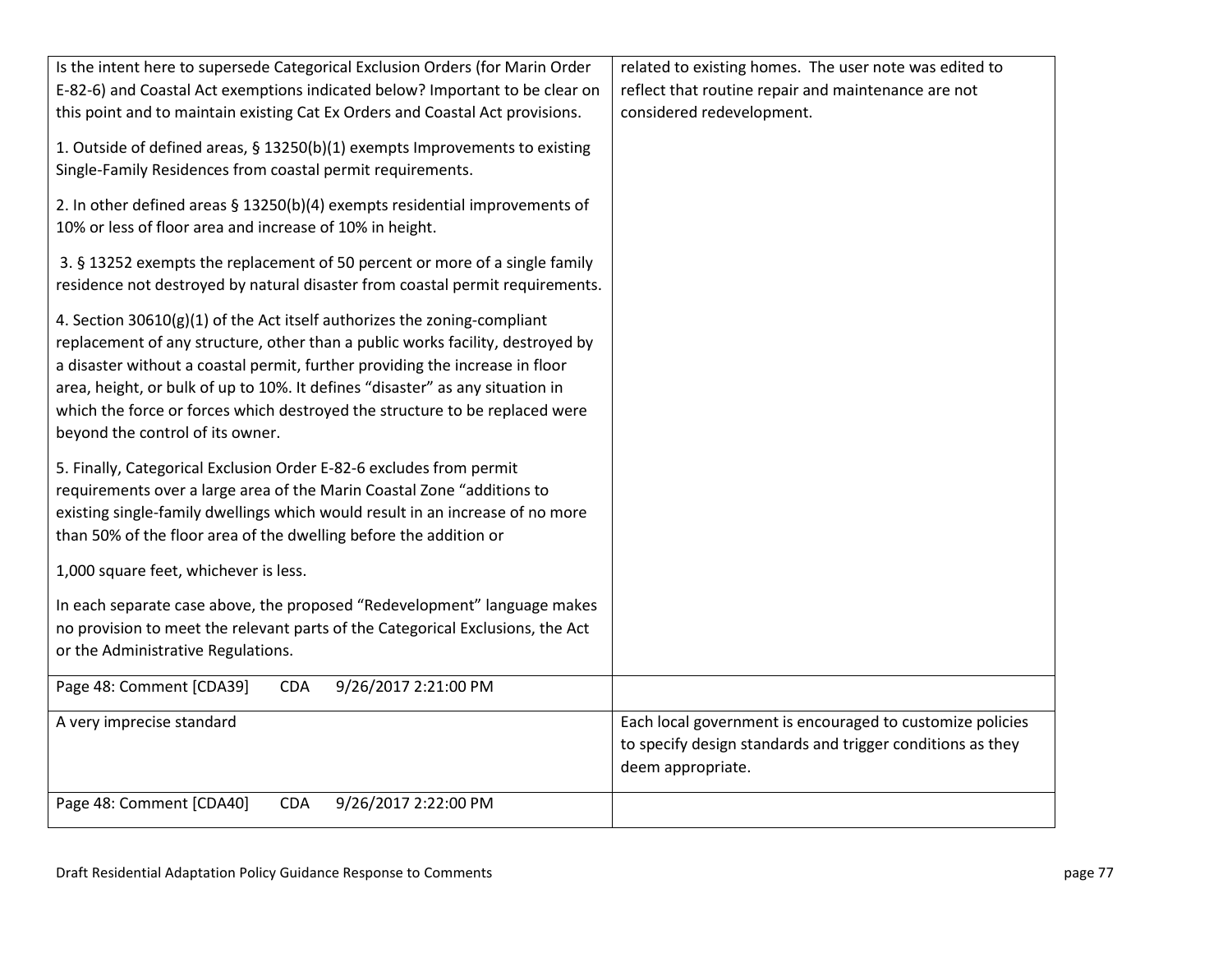| Could interfere with raising structures adequately                                                                                                                                                     | See response to CDA39.                                                                                                                                                                                                                                                                                                                                                                                                                                                                                                                                                                                                                                                                                                                                                                       |
|--------------------------------------------------------------------------------------------------------------------------------------------------------------------------------------------------------|----------------------------------------------------------------------------------------------------------------------------------------------------------------------------------------------------------------------------------------------------------------------------------------------------------------------------------------------------------------------------------------------------------------------------------------------------------------------------------------------------------------------------------------------------------------------------------------------------------------------------------------------------------------------------------------------------------------------------------------------------------------------------------------------|
| Page 49: Comment [CDA41]<br>CDA<br>9/26/2017 2:22:00 PM                                                                                                                                                |                                                                                                                                                                                                                                                                                                                                                                                                                                                                                                                                                                                                                                                                                                                                                                                              |
| Another example of apparent disconnect between stated advisory status of<br>Draft Policy Guidance and what appears to be attempt to establish foothold<br>on new requirements.                         | The intent of the removal condition policy is to require<br>removal when certain triggers are reached. The Draft<br>Guidance offers options and this policy itself is not required.                                                                                                                                                                                                                                                                                                                                                                                                                                                                                                                                                                                                          |
| Page 49: Comment [CDA42]<br>9/26/2017 2:22:00 PM<br><b>CDA</b>                                                                                                                                         |                                                                                                                                                                                                                                                                                                                                                                                                                                                                                                                                                                                                                                                                                                                                                                                              |
| This statement sounds cavalier ("any public agency" without any stated<br>authority) in light of the impact of the decision.                                                                           | Local governments are encouraged to customize policies to<br>specify the public agency with relevant jurisdiction for red<br>tagging or authorizing removal.                                                                                                                                                                                                                                                                                                                                                                                                                                                                                                                                                                                                                                 |
| 9/29/2017 12:53:00 PM<br>Page 49: Comment [CDA43]<br><b>CDA</b>                                                                                                                                        | Comment was blank.                                                                                                                                                                                                                                                                                                                                                                                                                                                                                                                                                                                                                                                                                                                                                                           |
| Page 49: Comment [CDA44]<br>9/29/2017 12:53:00 PM<br><b>CDA</b>                                                                                                                                        |                                                                                                                                                                                                                                                                                                                                                                                                                                                                                                                                                                                                                                                                                                                                                                                              |
| Is this the State Lands Commission Policy or is the CCC acting on their<br>authority?                                                                                                                  | See FAQ response #6 for a discussion of agency roles.                                                                                                                                                                                                                                                                                                                                                                                                                                                                                                                                                                                                                                                                                                                                        |
| Page 49: Comment [CDA45]<br><b>CDA</b><br>9/29/2017 12:54:00 PM                                                                                                                                        | Comment was blank.                                                                                                                                                                                                                                                                                                                                                                                                                                                                                                                                                                                                                                                                                                                                                                           |
| Page 49: Comment [CDA46]<br>9/26/2017 2:24:00 PM<br><b>CDA</b>                                                                                                                                         |                                                                                                                                                                                                                                                                                                                                                                                                                                                                                                                                                                                                                                                                                                                                                                                              |
| CDA has previously indicated that bonding is not practical. Since the purpose<br>of this document is to provide guidance, please provide specific guidance on<br>how this policy could be carried out. | The State Lands Commission has required surety bonds in<br>lease agreements that they executed with lessees of<br>tidelands property. Bonds may be used for lease compliance<br>(such as payment of rent) and restoration costs. Bonds can<br>ensure that any improvements authorized on that property<br>are removed and the site restored, or else that there are<br>sufficient funds to remove them and restore the site, at the<br>end of the lease term. The Coastal Commission or State<br>Lands Commission could provide the commenter with<br>specific examples of such leases and lease terms upon<br>request.<br>Local governments that choose to pursue bond<br>requirements are welcome to use Model Policy D.2. The<br>intent of D.2 is to provide an idea to local governments |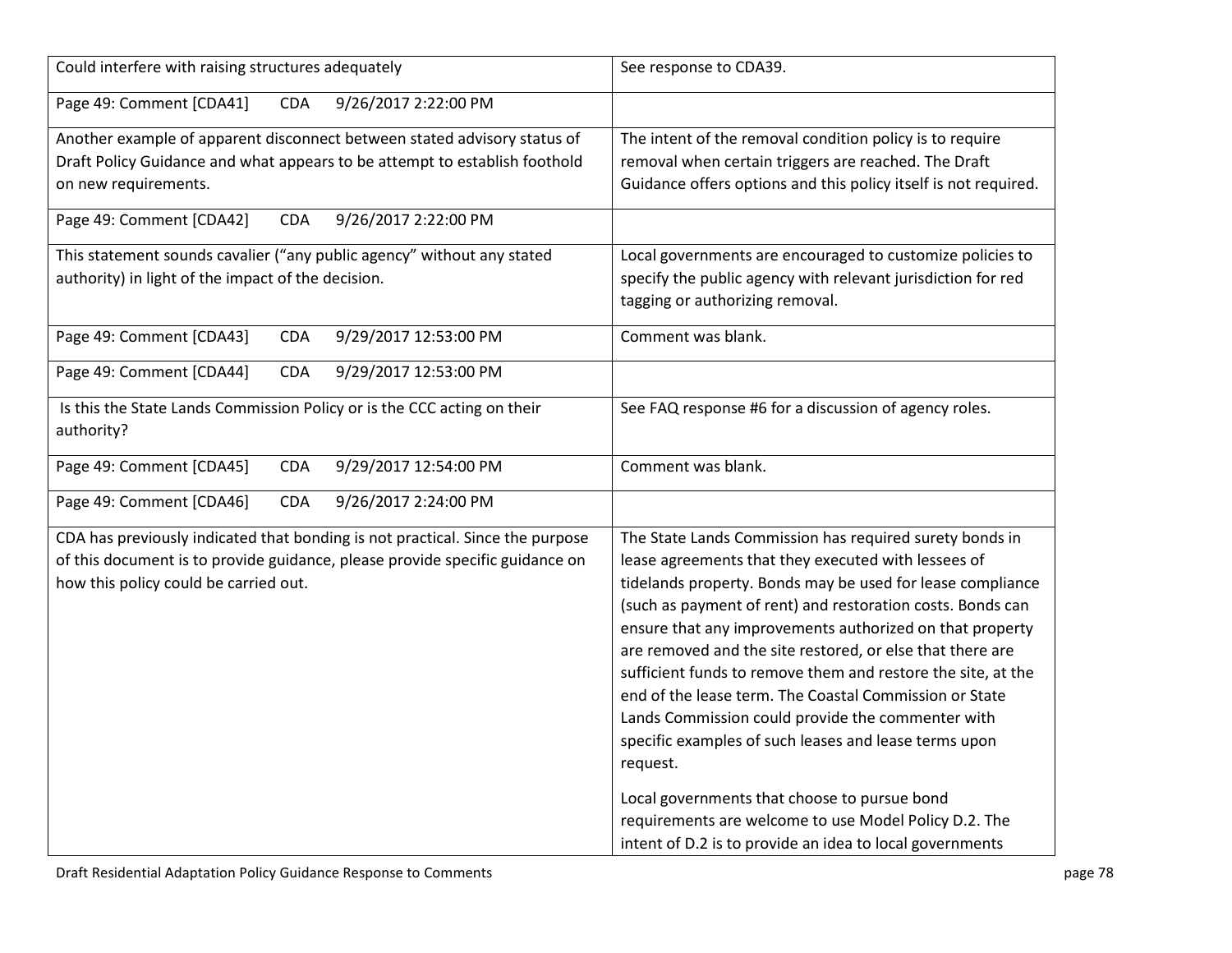|                                                                                                                                     | concerned about financing the removal of structures that<br>could be expected to pose additional risk to coastal<br>resources or public safety if not removed. It is up to each<br>jurisdiction to make determinations about whether to<br>pursue bonding. |
|-------------------------------------------------------------------------------------------------------------------------------------|------------------------------------------------------------------------------------------------------------------------------------------------------------------------------------------------------------------------------------------------------------|
| Page 49: Comment [CDA47]<br><b>CDA</b><br>9/26/2017 2:25:00 PM                                                                      |                                                                                                                                                                                                                                                            |
| Under CCC definition of redevelopment, a higher percentage of structures<br>would come under this requirement.                      | This Limited Authorization Period policy has been removed<br>in the Revised Draft Guidance. However, Model Policy D.1<br>has suggested development removal conditions that are                                                                             |
| Page 49: Comment [CDA48]<br>9/26/2017 2:25:00 PM<br><b>CDA</b>                                                                      | intended for projects like single family residences.                                                                                                                                                                                                       |
| Is this to indicate that single family residences are not intended to be subject<br>to requirements such as these?                  |                                                                                                                                                                                                                                                            |
| Page 49: Comment [CDA49]<br>9/26/2017 2:26:00 PM<br><b>CDA</b>                                                                      |                                                                                                                                                                                                                                                            |
| Does this mean the authorization period is limited to the "time allowed for<br>development of a Retreat Management Plan.?"          | This Limited Authorization Period policy has been removed<br>in the Revised Draft Guidance.                                                                                                                                                                |
| Page 49: Comment [CDA50]<br><b>CDA</b><br>9/26/2017 2:27:00 PM                                                                      |                                                                                                                                                                                                                                                            |
| This essentially means that a permit is just temporary and after specified time<br>will need to be completely redone.               |                                                                                                                                                                                                                                                            |
| Page 50: Comment [CDA51]<br>9/26/2017 2:27:00 PM<br><b>CDA</b>                                                                      |                                                                                                                                                                                                                                                            |
| This is something CDA staff is pursuing, with the intention of working with<br>both adjacent private land owners and park agencies. | Community scale projects that incorporate soft shoreline<br>protection can be encouraged through LCP policies, some<br>examples of which are in this section.                                                                                              |
| Page 50: Comment [CDA52]<br>9/26/2017 2:28:00 PM<br><b>CDA</b>                                                                      |                                                                                                                                                                                                                                                            |
| For Marin, this would require a change to Biological Policies that have already<br>been approved by the CCC.                        | The Commission recognizes that many policies related to<br>adaptation (such as biological policy habitat buffers) might<br>need to be updated over time to allow for new approaches<br>to address sea level rise impacts.                                  |
| Page 50: Comment [CDA53]<br>9/26/2017 2:28:00 PM<br><b>CDA</b>                                                                      |                                                                                                                                                                                                                                                            |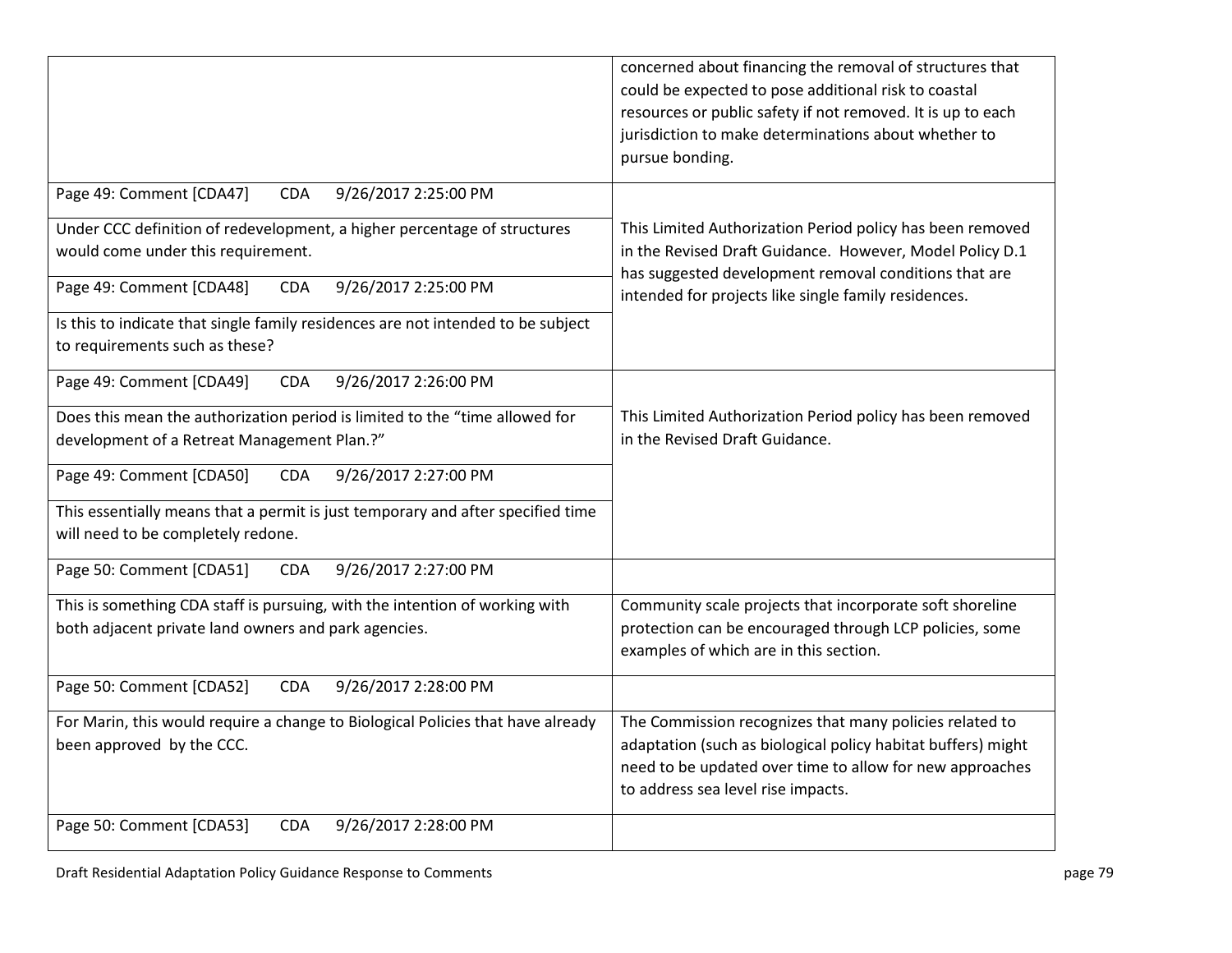| Please explain how this requirement is or is not supported by Coastal Act sec.   | Please see discussion of Section 30240 in Section 4. The         |
|----------------------------------------------------------------------------------|------------------------------------------------------------------|
| 30240 as currently written                                                       | Coastal Act mandates that ESHA and marine resources shall        |
|                                                                                  | be protected against significant disruption of habitat value     |
|                                                                                  | and shall be maintained, enhanced, and restored as feasible      |
|                                                                                  | (Sections 30230, 30233, 30240, 30240(a), 30240(b)). The          |
|                                                                                  | main goals that relate to coastal habitats in Section 30240      |
|                                                                                  | are to a) avoid significant disruption to sensitive habitats and |
|                                                                                  | b) avoid significant impacts to habitats from adjacent           |
|                                                                                  | development. Certified LCPs should already have policies and     |
|                                                                                  | standards to ensure that ESHA, wetlands, and other coastal       |
|                                                                                  | habitats and resources are protected, as required by the         |
|                                                                                  | Coastal Act. An additional buffer area may be needed to          |
|                                                                                  | allow for the expected migration of wetlands and other           |
|                                                                                  | shoreline habitats caused by sea level rise over the             |
|                                                                                  | anticipated duration of the development, thus avoiding           |
|                                                                                  | significant disruption or degradation of that habitat over       |
|                                                                                  | time.                                                            |
| Page 51: Comment [CDA54]<br>9/26/2017 2:29:00 PM<br><b>CDA</b>                   |                                                                  |
|                                                                                  |                                                                  |
| It is for the Legislature, not the CCC, to change the law.                       | As previously indicated and stated in the Draft Guidance         |
|                                                                                  | itself, it does not change the law. The language referred to     |
|                                                                                  | in the Draft Guidance has been slightly modified to be more      |
|                                                                                  | precise.                                                         |
| Page 51: Comment [CDA55]<br><b>CDA</b><br>9/26/2017 2:30:00 PM                   |                                                                  |
|                                                                                  |                                                                  |
| This language is not required by the plain language of PRC Sec 30235., which     | Section 30235 contains some standards applicable to              |
| specifically states the requirements ("local sand supply") and does not          | shoreline protection, but other provisions of the Coastal Act,   |
| reference other such standards. The specific rule shouldn't get lost in general  | its implementing regulations, and the California                 |
| policy statement.                                                                | Environmental Quality Act also apply. It is these other          |
| Section 30235 Construction altering natural shoreline                            | provisions that require agencies to analyze alternatives to      |
|                                                                                  | shoreline protection and to adopt an alternative if it is        |
| Revetments, breakwaters, groins, harbor channels, seawalls, cliff retaining      | feasible and it substantially lessens any significant adverse    |
| walls, and other such construction that alters natural shoreline processes shall | impacts that the protective device might have on the             |
| be permitted when required to serve coastal- dependent uses or to protect        | environment. See 14 Cal. Code Regs §§ 13053.5(a)                 |
| existing structures or public beaches in danger from erosion, and when           | (applications for development "shall [] include any feasible     |

Draft Residential Adaptation Policy Guidance Response to Comments **page 1996** and page 80 page 80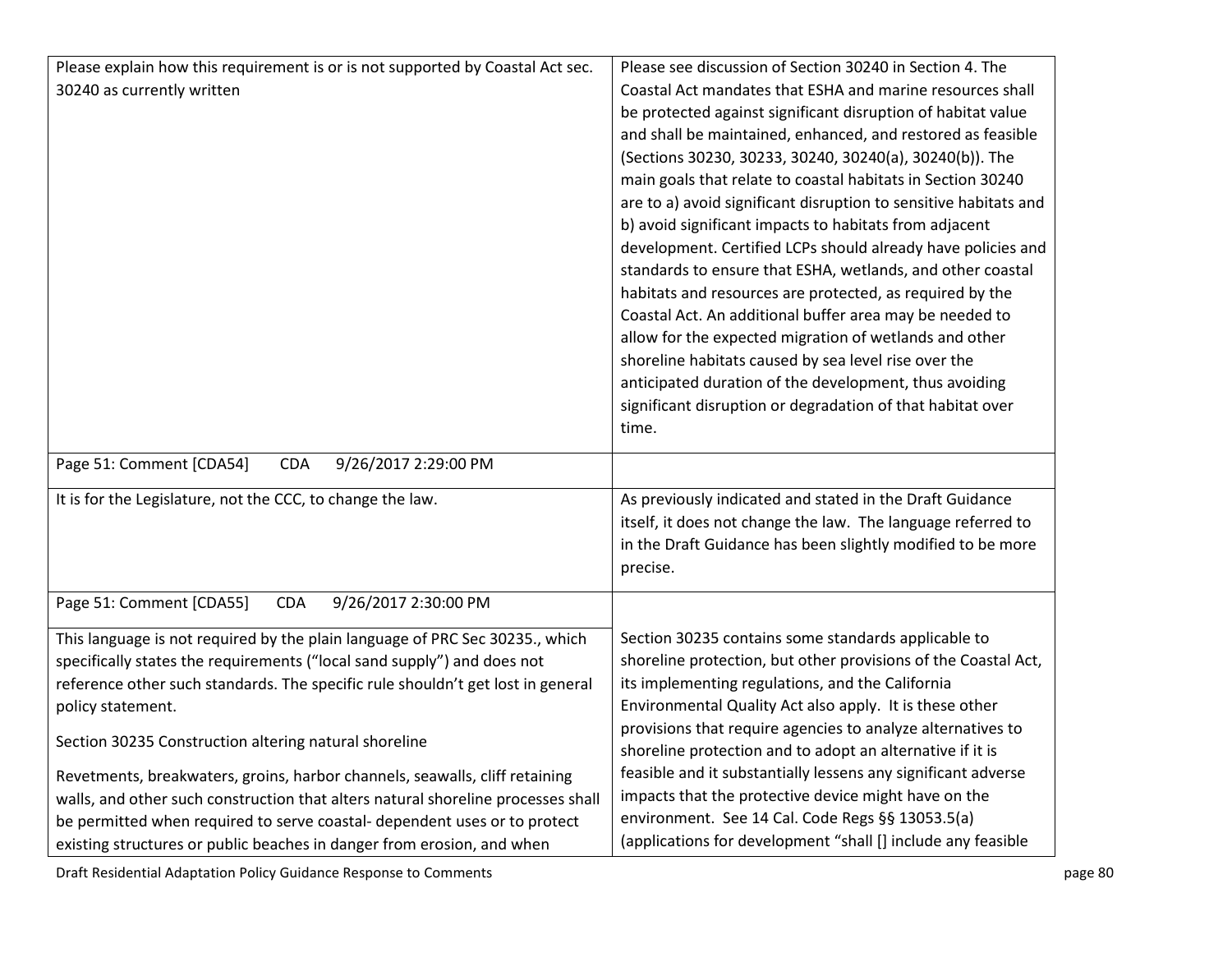| designed to eliminate or mitigate adverse impacts on local shoreline sand<br>supply. Existing marine structures causing water stagnation contributing to<br>pollution problems and fishkills should be phased out or upgraded where<br>feasible. | alternatives or any feasible mitigation measures available<br>which would substantially lessen any significant adverse<br>impact which the development may have on the<br>environment"), 13540(f) (an LUP must ensure "that an<br>activity will not be approved or adopted as proposed if there |
|--------------------------------------------------------------------------------------------------------------------------------------------------------------------------------------------------------------------------------------------------|-------------------------------------------------------------------------------------------------------------------------------------------------------------------------------------------------------------------------------------------------------------------------------------------------|
| 9/26/2017 2:30:00 PM<br>Page 51: Comment [CDA56]<br>CDA                                                                                                                                                                                          | are feasible alternative or feasible mitigation measures                                                                                                                                                                                                                                        |
| Again, not in 30235                                                                                                                                                                                                                              | available which would substantially lessen any significant<br>adverse impact which the activity may have on the                                                                                                                                                                                 |
| Page 51: Comment [CDA57]<br>9/26/2017 2:31:00 PM<br><b>CDA</b>                                                                                                                                                                                   | environment."); Public Resources Code § 21080.5(d)(2)(i).                                                                                                                                                                                                                                       |
| This again fails to reflect the precise statutory language. See previous<br>comment                                                                                                                                                              | Please see FAQ response #5 for more discussion.                                                                                                                                                                                                                                                 |
| Page 52: Comment [CDA58]<br>9/26/2017 2:31:00 PM<br><b>CDA</b>                                                                                                                                                                                   |                                                                                                                                                                                                                                                                                                 |
| Exempt piers used to elevate structures                                                                                                                                                                                                          | We edited the language for clarity and consistency with<br>references to caissons as shoreline protection.                                                                                                                                                                                      |
| Page 52: Comment [CDA59]<br>9/26/2017 2:32:00 PM<br><b>CDA</b>                                                                                                                                                                                   |                                                                                                                                                                                                                                                                                                 |
| Not supported by law. See above                                                                                                                                                                                                                  | See response to CDA55 and FAQ response #5 for more<br>discussion.                                                                                                                                                                                                                               |
| Page 52: Comment [CDA60]<br>9/26/2017 2:32:00 PM<br>CDA                                                                                                                                                                                          |                                                                                                                                                                                                                                                                                                 |
| Awkward and unnecessary phrase                                                                                                                                                                                                                   | As local governments customize language for their<br>jurisdictions, they can wordsmith phrases to better express<br>the meaning of their policies.                                                                                                                                              |
| 9/26/2017 2:33:00 PM<br>Page 52: Comment [CDA61]<br><b>CDA</b>                                                                                                                                                                                   |                                                                                                                                                                                                                                                                                                 |
| Goes beyond 30235. See above                                                                                                                                                                                                                     | See response to CDA55 and FAQ response #5 for more<br>discussion.                                                                                                                                                                                                                               |
| Page 52: Comment [CDA62]<br>9/26/2017 2:33:00 PM<br>CDA                                                                                                                                                                                          |                                                                                                                                                                                                                                                                                                 |
| What is the Coastal Act support for this and following provisions How does it<br>comport with sec. 30235?                                                                                                                                        |                                                                                                                                                                                                                                                                                                 |
| Page 53: Comment [CDA63]<br><b>CDA</b><br>9/26/2017 2:34:00 PM                                                                                                                                                                                   |                                                                                                                                                                                                                                                                                                 |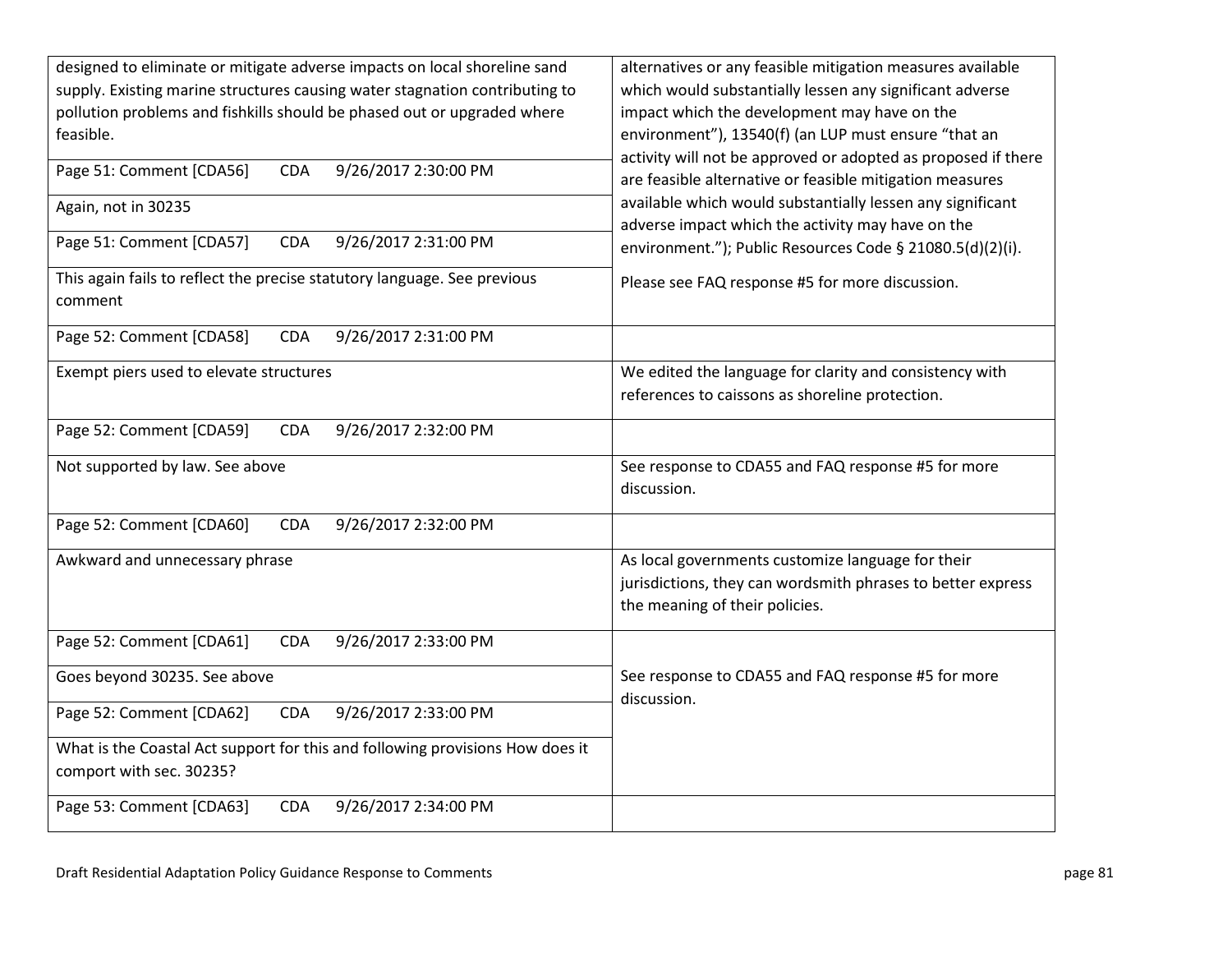| CDA objects to definition of redevelopment.                                                                                                                                                                                          | Please see FAQ response #3 for discussion of redevelopment<br>definitions.                                                                                                                                                                                                                                                                                |
|--------------------------------------------------------------------------------------------------------------------------------------------------------------------------------------------------------------------------------------|-----------------------------------------------------------------------------------------------------------------------------------------------------------------------------------------------------------------------------------------------------------------------------------------------------------------------------------------------------------|
| Page 53: Comment [CDA64]<br><b>CDA</b><br>9/26/2017 2:34:00 PM                                                                                                                                                                       |                                                                                                                                                                                                                                                                                                                                                           |
| Presumably determined by monitoring in "F8"                                                                                                                                                                                          | Many of these model policies are meant to work together.                                                                                                                                                                                                                                                                                                  |
| Page 53: Comment [CDA65]<br><b>CDA</b><br>9/26/2017 2:34:00 PM                                                                                                                                                                       |                                                                                                                                                                                                                                                                                                                                                           |
| This will leave the structure unprotected from shoreline hazards. Is that the<br>intent or is elevating structure to meet BFE in addition to sea level rise factor<br>the solution on small lots with no opportunity for relocation? | The intent of this model policy is to encourage new<br>structures to be safe from hazards and remove armoring<br>that is not necessary. Elevation could be an appropriate<br>redevelopment strategy for sea level rise resilience.                                                                                                                        |
| Page 53: Comment [CDA66]<br>9/26/2017 2:34:00 PM<br><b>CDA</b>                                                                                                                                                                       |                                                                                                                                                                                                                                                                                                                                                           |
| "Existing" means existing at the time of application, and is not limited to<br>structures that predated the Coastal Act.                                                                                                             | Please see FAQ response #2 for an in-depth discussion of<br>shoreline protection for existing structures.                                                                                                                                                                                                                                                 |
| Page 54: Comment [CDA67]<br>9/26/2017 2:35:00 PM<br><b>CDA</b>                                                                                                                                                                       |                                                                                                                                                                                                                                                                                                                                                           |
| Conditions not required by 30235                                                                                                                                                                                                     | See response to CDA55 and FAQ response #5 for a broader<br>discussion of Section 30235.                                                                                                                                                                                                                                                                   |
| Page 54: Comment [CDA68]<br>9/26/2017 2:36:00 PM<br><b>CDA</b>                                                                                                                                                                       |                                                                                                                                                                                                                                                                                                                                                           |
| By eliminating the possibility of "refacing" a failing bulkhead, this requirement<br>will make repair and replacement much more complicated and expensive                                                                            | The policy does not eliminate the possibility of refacing, but<br>would encourage landward repair. The intention is to<br>prevent seaward expansion of existing bulkheads in a<br>manner that would interfere with public trust uses of the<br>water, constitute "fill" of the water, or otherwise conflict<br>with relevant Coastal Act or LCP policies. |
| Page 54: Comment [CDA69]<br>9/26/2017 2:36:00 PM<br><b>CDA</b>                                                                                                                                                                       |                                                                                                                                                                                                                                                                                                                                                           |
| How does this apply to existing structures?                                                                                                                                                                                          | Model Policy F.10 applies to new development or<br>redevelopment of bulkheads for waterfront development.                                                                                                                                                                                                                                                 |
| Page 54: Comment [CDA70]<br>9/26/2017 2:37:00 PM<br><b>CDA</b>                                                                                                                                                                       |                                                                                                                                                                                                                                                                                                                                                           |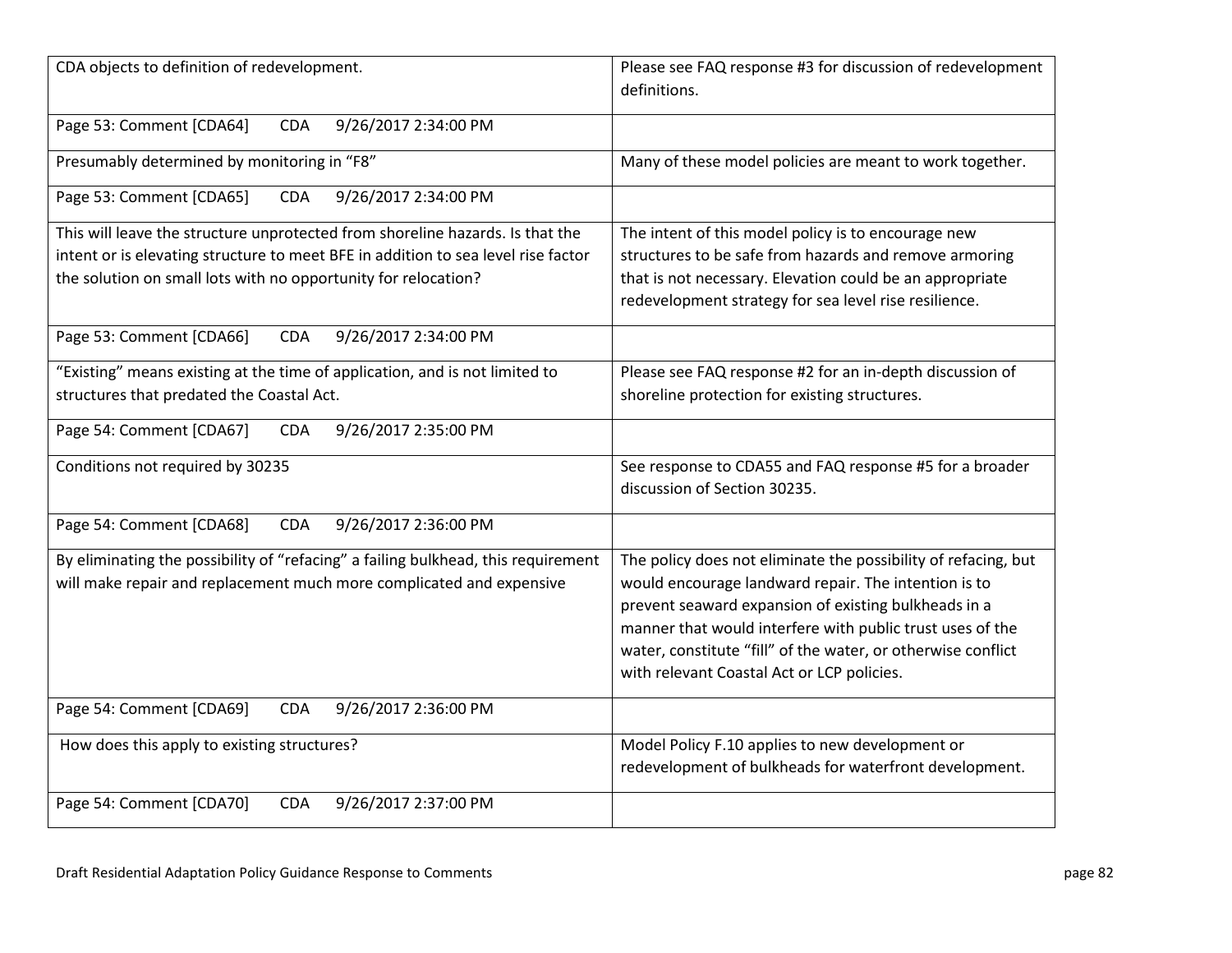| None of this is a requirement under the Coastal Act. CCR § 13511. Common                          | Model language is offered as a suite of options for                                                                     |
|---------------------------------------------------------------------------------------------------|-------------------------------------------------------------------------------------------------------------------------|
| Methodology sets out those requirements.                                                          | identifying and eventually implementing adaptation                                                                      |
|                                                                                                   | strategies to sea level rise. The information and                                                                       |
| In fact Coastal Act Sec. 30500(c) specifies                                                       | recommendations provided in the Revised Draft Guidance                                                                  |
| "The precise content of each local coastal program shall be determined by the                     | should be considered on a location-specific and case by case                                                            |
| local government, consistent with Section 30501, in full consultation with the                    | basis in a way that fulfills the requirements of the Coastal                                                            |
| commission and with full public participation"                                                    | Act, certified LCPs, and other relevant laws and policies, and                                                          |
|                                                                                                   | that gives consideration to local conditions.                                                                           |
| The County has made significant progress in this regard under our Adaptation<br>Planning process. |                                                                                                                         |
|                                                                                                   |                                                                                                                         |
| Page 55: Comment [CDA71]<br>9/26/2017 2:38:00 PM<br><b>CDA</b>                                    |                                                                                                                         |
| It would be helpful for the CCC to work with the NPS to encourage them to                         |                                                                                                                         |
| participate in such swaps, and through the CCC Federal Programs and                               |                                                                                                                         |
| Consistency authority to create incentives to do so.                                              | The Commission recognizes that adaptation planning is a<br>complex topic and that additional efforts and information on |
| Page 55: Comment [CDA72]<br><b>CDA</b><br>9/26/2017 2:38:00 PM                                    | a number of topics, including additional examples of                                                                    |
|                                                                                                   | implemented adaptation strategies, will be necessary. The                                                               |
| Smaller local governments could benefit from the Commission using its                             | Commission will continue to support efforts to address sea                                                              |
| considerable influence to have Caltrans dedicate cooperation, time and                            | level rise, including supporting regional coordination and                                                              |
| attention to SLR issues affecting Highway 1 and other state roads.                                | working with local governments and agency partners.                                                                     |
| 9/26/2017 2:39:00 PM<br>Page 55: Comment [CDA73]<br><b>CDA</b>                                    |                                                                                                                         |
|                                                                                                   | Note that the Commission has a recent <i>Plan for Improved</i>                                                          |
| See above                                                                                         | Agency Partnering Agreement with Caltrans to work on                                                                    |
| Page 55: Comment [CDA74]<br><b>CDA</b><br>9/26/2017 2:39:00 PM                                    | sea level rise issues.                                                                                                  |
|                                                                                                   |                                                                                                                         |
| The CCC should actively steer more state and federal resources to local                           |                                                                                                                         |
| governments to enable this to happen.                                                             |                                                                                                                         |
| Page 55: Comment [CDA75]<br>9/26/2017 2:39:00 PM<br><b>CDA</b>                                    |                                                                                                                         |
|                                                                                                   |                                                                                                                         |
| These will be to some extent experimental project. Some questions about                           | The Commission supports innovative approaches to                                                                        |
| them may not have immediate answers. The Commission should nevertheless                           | adaptation and encourages local governments to pursue                                                                   |
| expedite the approval of coastal permits even in the face of some uncertainty.                    | natural infrastructure pilot projects and share lessons<br>learned with other jurisdictions.                            |
|                                                                                                   |                                                                                                                         |
| Page 56: Comment [CDA76]<br>9/26/2017 2:40:00 PM<br><b>CDA</b>                                    |                                                                                                                         |
|                                                                                                   |                                                                                                                         |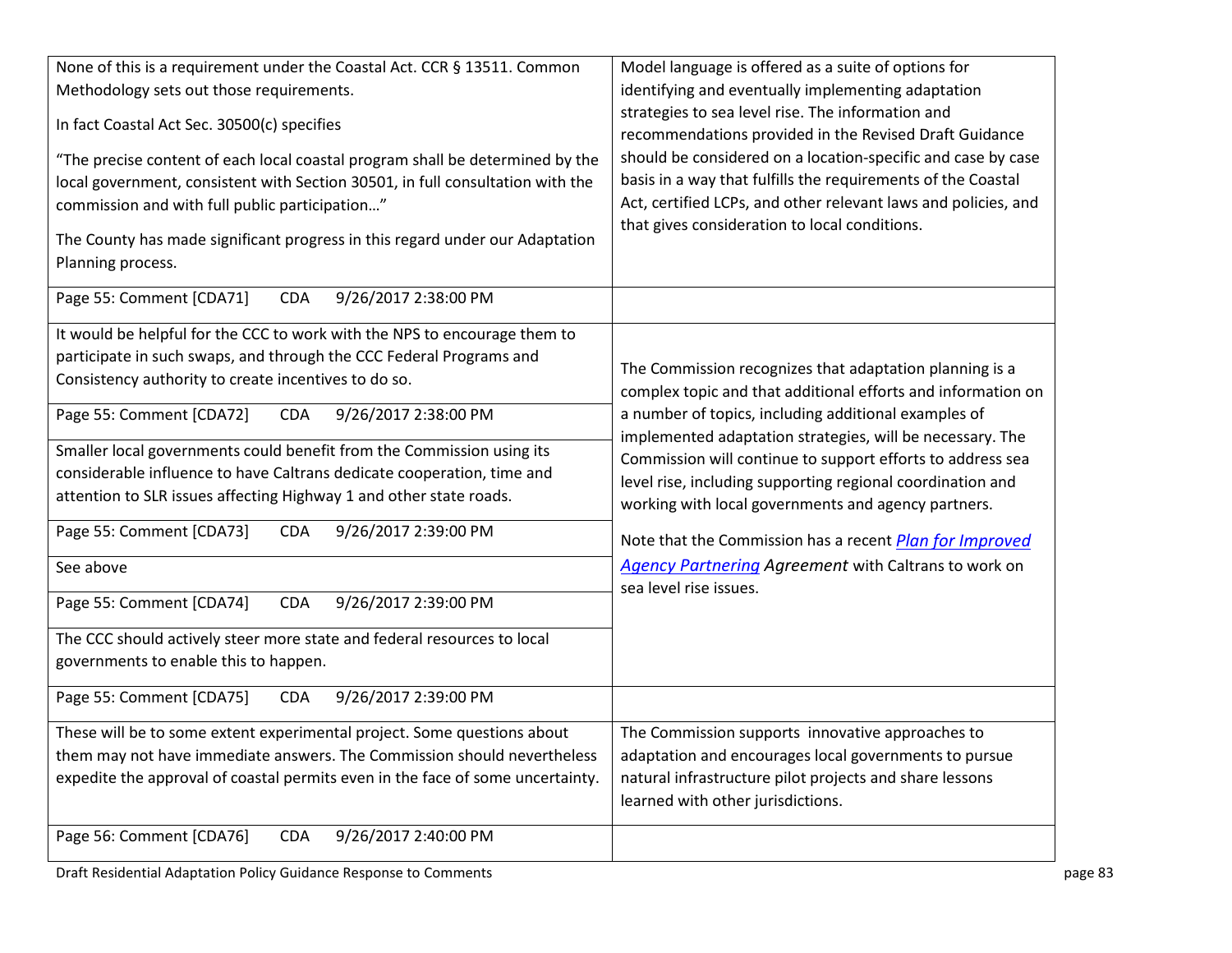| As noted above, our Adaptation Plan is separate from the LCP. As<br>implementation projects come forward, necessary coastal permits will be<br>sought.          | Developing adaptation plans before permitting adaptation<br>projects is one way to form and implement adaptation<br>strategies. LCP policies could also be used to define strategy<br>approaches for a community and guide the permitting<br>process. |
|-----------------------------------------------------------------------------------------------------------------------------------------------------------------|-------------------------------------------------------------------------------------------------------------------------------------------------------------------------------------------------------------------------------------------------------|
| Page 56: Comment [CDA77]<br>9/26/2017 2:41:00 PM<br><b>CDA</b>                                                                                                  |                                                                                                                                                                                                                                                       |
| All of these through G11 are of course "advisory and not a regulatory<br>document or legal standard of review" as provided in the preamble to this<br>document. | See response to CDA70 and FAQ response #1.                                                                                                                                                                                                            |
| 9/26/2017 2:41:00 PM<br>Page 56: Comment [CDA78]<br><b>CDA</b>                                                                                                  |                                                                                                                                                                                                                                                       |
| As a consequence of our support of the Marin/Sonoma CRSMP, CDA is hoping<br>to start such an effort with involved agencies soon.                                | The Commission will continue to support efforts to address<br>sea level rise, including supporting regional coordination on<br>sediment management approaches to beach and dune<br>adaptation.                                                        |
| Page 57: Comment [CDA79]<br><b>CDA</b><br>9/26/2017 2:41:00 PM                                                                                                  |                                                                                                                                                                                                                                                       |
| Such a program would of course be voluntary at the discretion of a local<br>government since the Coastal Act does not require managed retreat programs          | See response to CDA70 and FAQ response #1.                                                                                                                                                                                                            |
| Page 58: Comment [CDA80]<br>9/26/2017 2:42:00 PM<br><b>CDA</b>                                                                                                  |                                                                                                                                                                                                                                                       |
| Such a program would of course be voluntary at the discretion of a local<br>government since the Coastal Act does not require managed retreat programs          | See response to CDA70 and FAQ response #1. The Draft                                                                                                                                                                                                  |
| Page 58: Comment [CDA81]<br>9/26/2017 2:42:00 PM<br><b>CDA</b>                                                                                                  | Guidance offers options and this policy itself is not required.                                                                                                                                                                                       |
| As noted, CDA objects to this notion which is not in the Coastal Act.                                                                                           |                                                                                                                                                                                                                                                       |
| 9/26/2017 2:42:00 PM<br>Page 58: Comment [CDA82]<br><b>CDA</b>                                                                                                  |                                                                                                                                                                                                                                                       |
| Voluntary.                                                                                                                                                      |                                                                                                                                                                                                                                                       |
| Page 58: Comment [CDA83]<br>9/26/2017 2:43:00 PM<br><b>CDA</b>                                                                                                  |                                                                                                                                                                                                                                                       |
| Voluntary                                                                                                                                                       |                                                                                                                                                                                                                                                       |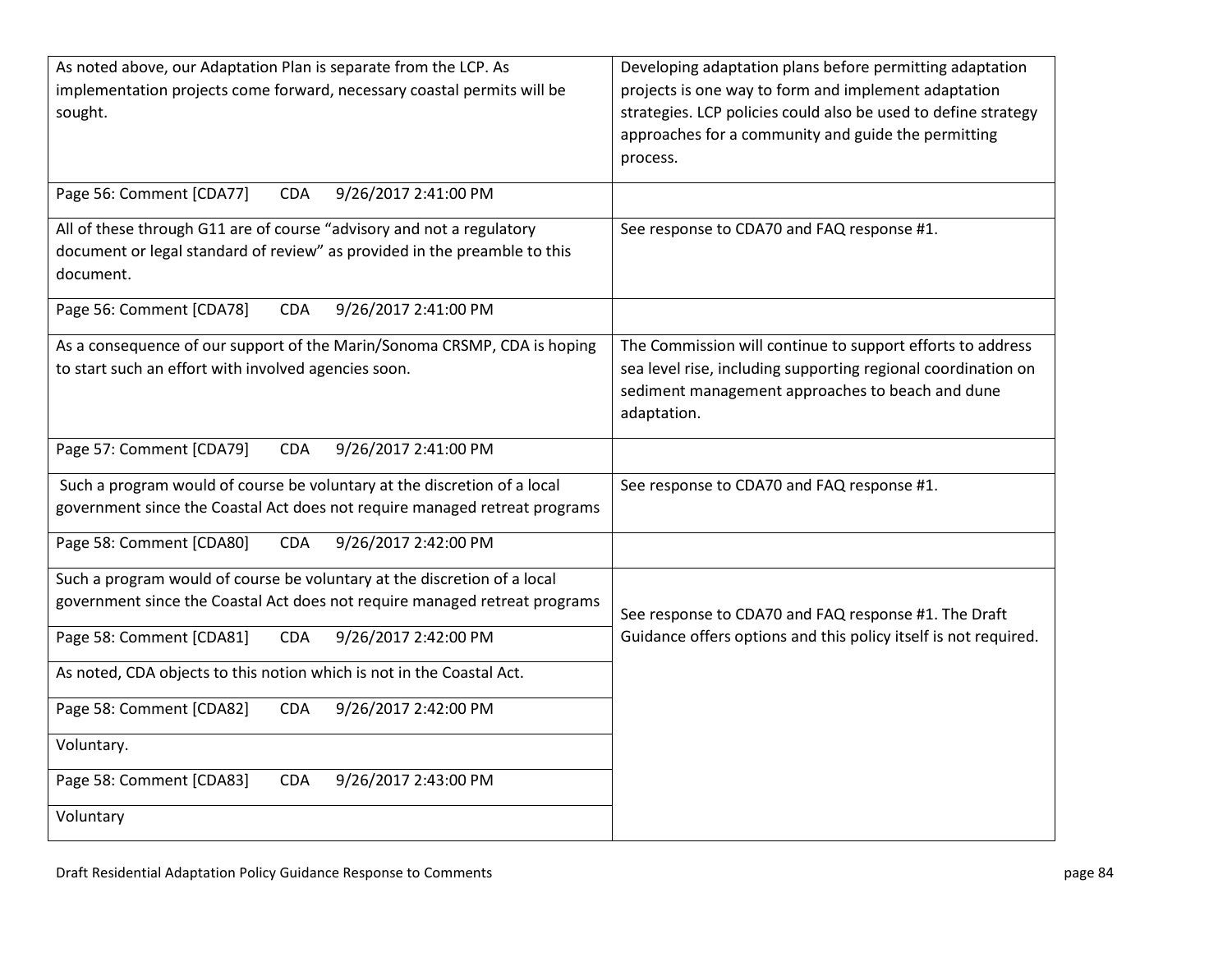| Page 59: Comment [CDA84] | CDA | 9/26/2017 2:44:00 PM |
|--------------------------|-----|----------------------|
| Voluntary.               |     |                      |
| Page 59: Comment [CDA85] | CDA | 9/26/2017 2:44:00 PM |
| Voluntary.               |     |                      |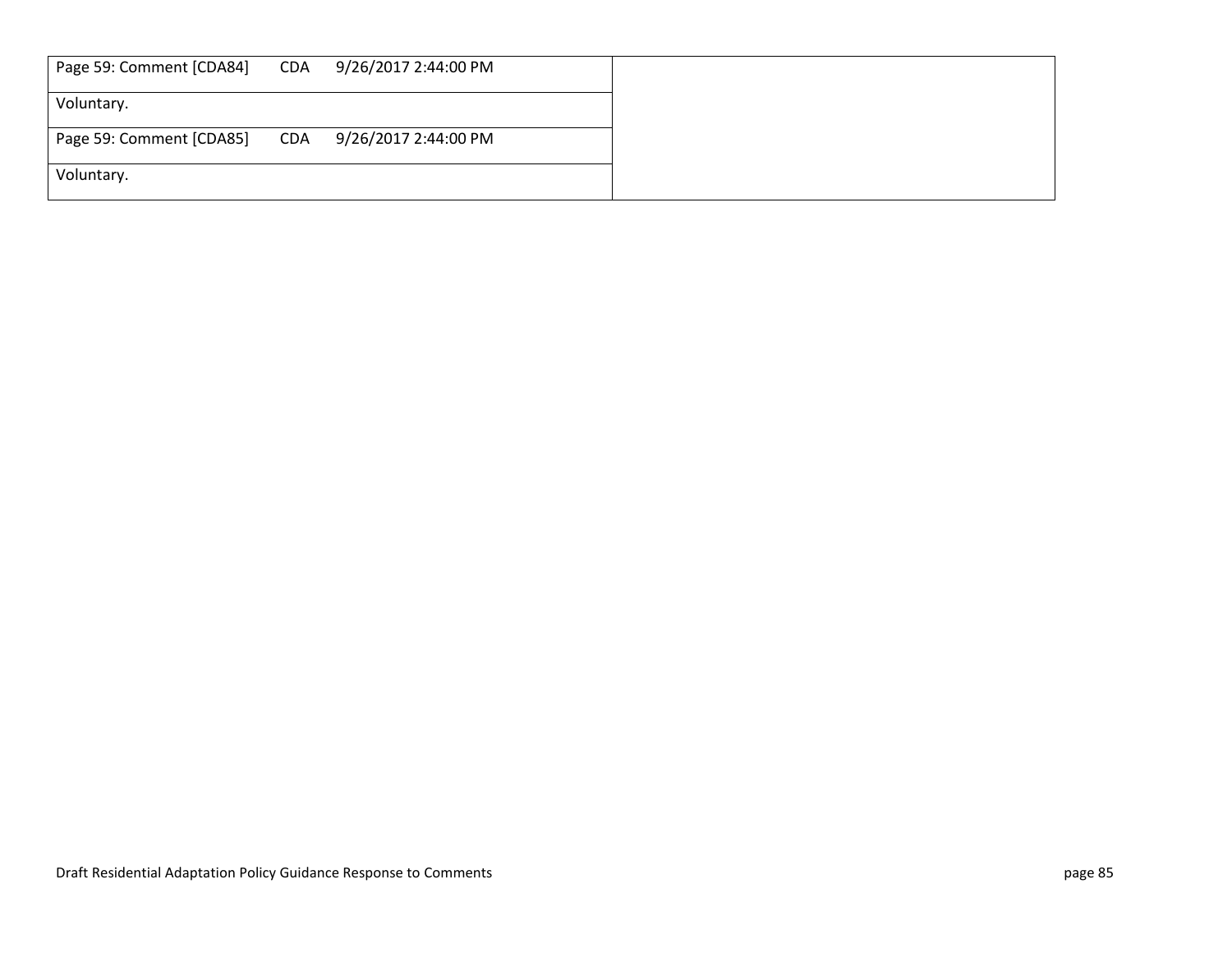## Webinar (8.2.17) Q&A Session

|                | <b>Comment Summary</b>                                                                                                                                  | Response                                                                                                                                                                                                                                                                                                                                                                                                                                                                                                                                                                                                                                                                                                                                     |
|----------------|---------------------------------------------------------------------------------------------------------------------------------------------------------|----------------------------------------------------------------------------------------------------------------------------------------------------------------------------------------------------------------------------------------------------------------------------------------------------------------------------------------------------------------------------------------------------------------------------------------------------------------------------------------------------------------------------------------------------------------------------------------------------------------------------------------------------------------------------------------------------------------------------------------------|
| $\mathbf{1}$   | There were multiple questions about the status of legislation<br>or the need for changes to the Coastal Act.                                            | Commission staff did not have insight into the legislation under<br>discussion, but believe the Coastal Act as currently written supports<br>the model adaptation policies.                                                                                                                                                                                                                                                                                                                                                                                                                                                                                                                                                                  |
| $\overline{2}$ | Many participants asked about land uses other than<br>residential, citing commercial and infrastructure assets as<br>important for adaptation planning. | Commission staff proposed to conduct this project with a limited<br>scope to enable the production of a document within a grant<br>timeframe. Other efforts to produce guidance on infrastructure will<br>soon be underway, and local governments (including LCP grant<br>recipients) continue to work with Commission staff on LCP updates<br>that address a wide range of adaptation issues that encompass<br>residential as well as other land uses.                                                                                                                                                                                                                                                                                      |
| 3              | A little more background on what methodologies would help<br>to "internalize risk" was requested.                                                       | Property owners should assume the risk and take responsibility for<br>developing in a hazardous location so the public does not have to<br>assume the burden of collapsing structures, resulting debris on the<br>beach or in the water, clean-up costs associated with such destruction,<br>and the public resource impacts inherent in property owners obtaining<br>shoreline armoring to protect new structures constructed in unsafe<br>locations. Assumption of risk, indemnification of local governments,<br>disclosures of risk for owners to be aware, and impacts of<br>development over time need to be mitigated over time by the owner.<br>For example, mitigation should address impacts on the public's coastal<br>resources. |
| 4              | One question was about how public beach nourishment would<br>be funded.                                                                                 | There are many ways adaptation implementation will be funded. Many<br>beach nourishment projects are funded with local-federal cost sharing.<br>One nourishment project that is currently underway is at Broad Beach,<br>where property owners in a Geologic Hazard Abatement District are<br>financing the adaptation project. Financing adaptation<br>implementation will be an important component of local government<br>planning processes that should involve maximum public participation<br>as communities develop their adaptation visions.                                                                                                                                                                                         |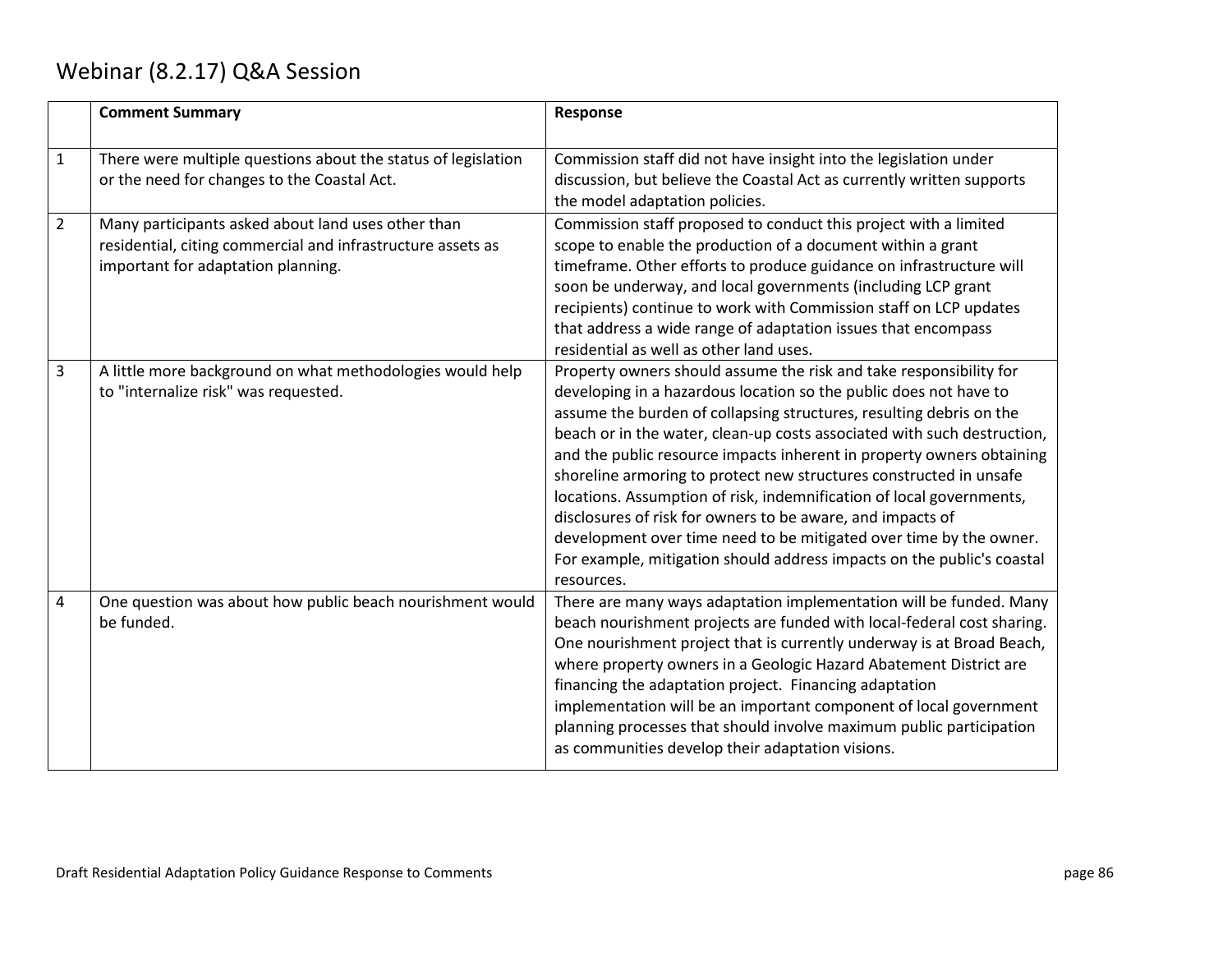| 5              | In the guidance, do you intend to weight or emphasize some<br>adaptation measures over others? For example, choosing<br>armoring over managed retreat for a threatened or damaged<br>residential site, over a longer time horizon, as the area<br>continues to get threatened and damaged with increasing<br>magnitude and frequency which will most certainly be the<br>case, the site will ultimately become an "unmanaged retreat."                                                                                                                                                                                                                                                                                                                                                          | Potential policies speak to prioritization. The Draft Guidance does not<br>weight policies; such prioritization is a community level process that<br>should reflect legal requirements and local vulnerabilities. This<br>guidance presents a library of strategies.                                                                                                                                                                                                                                     |
|----------------|-------------------------------------------------------------------------------------------------------------------------------------------------------------------------------------------------------------------------------------------------------------------------------------------------------------------------------------------------------------------------------------------------------------------------------------------------------------------------------------------------------------------------------------------------------------------------------------------------------------------------------------------------------------------------------------------------------------------------------------------------------------------------------------------------|----------------------------------------------------------------------------------------------------------------------------------------------------------------------------------------------------------------------------------------------------------------------------------------------------------------------------------------------------------------------------------------------------------------------------------------------------------------------------------------------------------|
| 6              | Pg 2 Are the model policies part of the proposed interpretive<br>guideline? Specifically:<br>Pg 46 50% or more of a major structural component, taking<br>into consideration previous alterations approved on or after<br>the date of this LUP (or subject amendment) certification; or<br>an alteration that constitutes less than 50% increase in floor<br>area where the proposed alteration would result in a<br>cumulative addition of 50% or greater of the floor area                                                                                                                                                                                                                                                                                                                    | Yes, the model policies are part of the guidance. Please refer to the<br>table on how to use this document. It is not regulatory, or a legal<br>standard of review. It is a tool to assist local governments to develop<br>policies appropriate for their jurisdictions. The samples are provided as<br>a model for modification for individual jurisdictions and not all are<br>appropriate everywhere. For further explanation, see FAQ #1. For<br>more information on redevelopment, refer to FAQ #3. |
| $\overline{7}$ | What does use of policies 'only if relevant' mean? Can a local<br>government determine not only what is relevant, but what is<br>appropriate?                                                                                                                                                                                                                                                                                                                                                                                                                                                                                                                                                                                                                                                   | The Draft Guidance policies are examples, and this document is an<br>overall a tool to use. The Coastal Act and the LCP are standards of<br>review.                                                                                                                                                                                                                                                                                                                                                      |
| $\bf 8$        | The Guidelines stress the need for "enhanced community<br>participation." In this case the statewide constituency for SLR<br>is the affected community, and this is of such importance that<br>it deserves an interactive workshop with the Commission<br>where the public can participate in a meaningful way. For<br>example, based on online interactive polling, each of those<br>issues could be taken up for discussion by the Commission<br>individually, with some of the original commenters stating<br>their case and interacting with the Commission. The workshop<br>should be scheduled for a day when no other items are to be<br>heard to give the Commission enough time to digest the<br>information. Then they should vote after a regular public<br>hearing at a later date. | Commission staff has been working to maximize participation.<br>Commission staff has limitations on time but appreciates suggestions<br>on workshops and will be looking into options to engage more<br>stakeholders.                                                                                                                                                                                                                                                                                    |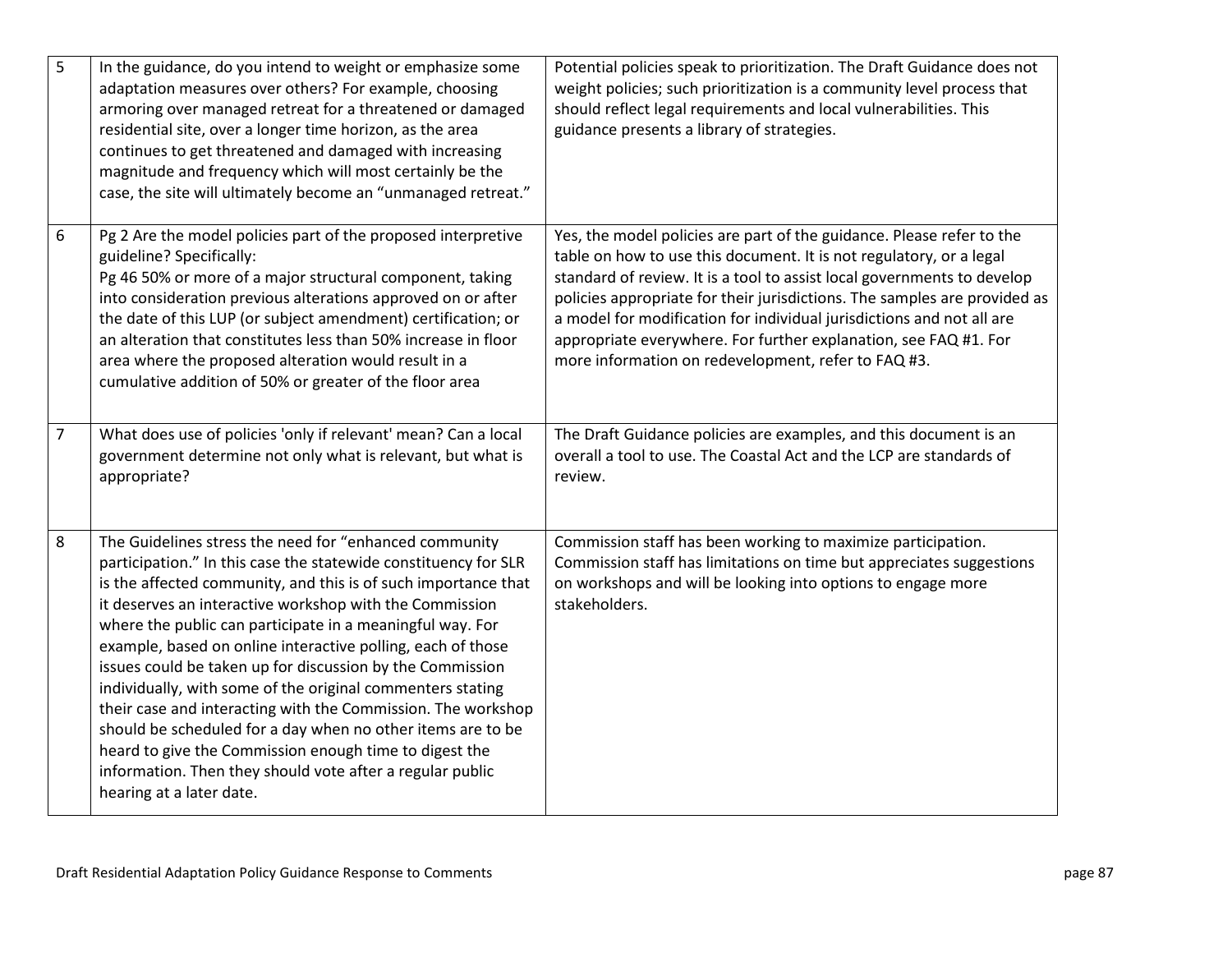| 9  | Will the State Lands Commission be addressing the issue of<br>public trust lands and harm to public trust resources by<br>interfering with future migration of such trust lands?<br>Will the State Lands Commission be addressing in a rulemaking<br>the issue of current development interfering with FUTURE<br>migration of public trust lands?                   | Commission staff is coordinating with the State Land Commission on<br>this issue. In particular, State Lands Commission staff reviewed the<br>Draft Residential Adaptation Policy Guidance, with particular focus on<br>elements related to the Public Trust, and the ambulatory Public Trust<br>boundary, and supports its implementation. In addition, the Center for<br>Ocean Solutions, in coordination with law and policy experts,<br>developed a consensus statement on public trust and what that means<br>with sea level rise, which can be found at:<br>http://www.centerforoceansolutions.org/publications/public-trust-<br>consensus-statement.                                                                                                                                                                                                                                                                                                                                                                     |
|----|---------------------------------------------------------------------------------------------------------------------------------------------------------------------------------------------------------------------------------------------------------------------------------------------------------------------------------------------------------------------|---------------------------------------------------------------------------------------------------------------------------------------------------------------------------------------------------------------------------------------------------------------------------------------------------------------------------------------------------------------------------------------------------------------------------------------------------------------------------------------------------------------------------------------------------------------------------------------------------------------------------------------------------------------------------------------------------------------------------------------------------------------------------------------------------------------------------------------------------------------------------------------------------------------------------------------------------------------------------------------------------------------------------------|
| 10 | Good to hear there will be more opportunities for input. It is<br>unfortunate that there was so minimal advance notice of this<br>webinar, and such limited capacity to accommodate interested<br>and affected parties, especially for meaningful give and take.<br>Future interaction should provide ample opportunity for input.                                  | Commission staff noted the interest in the first webinar. Since then,<br>staff has provided multiple webinars and public presentations to<br>introduce the draft document and has posted recordings and slides on<br>the Commission website. Commission staff also welcomes additional<br>input, calls, letters, and emails.                                                                                                                                                                                                                                                                                                                                                                                                                                                                                                                                                                                                                                                                                                    |
| 11 | Does the coastal commission have a 'default position', (to<br>protect or to not protect) concerning residential developments<br>that are closer to the waterline than would be allowed since<br>the coastal act? Would the commission just assume these<br>developments be eliminated over time? Or is the commission<br>neutral and leaving that up to local LCPs? | This is a complex question. In general, Coastal Act section 30235<br>allows protection for existing structures, essentially grandfathering<br>development that was permitted in unsafe locations prior to the<br>Coastal Act, if certain criteria are met. On the other hand, new<br>developments should be built farther back from the beach or in<br>another way that doesn't require future armoring (section 30253). For<br>pre-Coastal Act residential development that is in hazardous locations,<br>there is no one "default position"; rather, whether that development<br>may obtain shoreline armoring or other protection so that it may<br>remain requires a case-by-case analysis under Section 30235 and other<br>Coastal Act and LCP provisions. Local jurisdictions have significant<br>flexibility in determining where existing patterns of development may<br>remain and where they should change. However, as the public trust<br>migrates inland, it may become another factor that must be<br>considered. |
| 12 | In the implementation of the adaptation pathway there are<br>triggering actions, how are the funding paths and timelines<br>matched up the triggers identified in the pathways?                                                                                                                                                                                     | The hypothetical graphic (shown in the Draft Guidance in Section 5)<br>was an example to start communities thinking. Commission staff does<br>not have more details for individual cases. However, the triggers<br>should be soon enough for implementation actions. The point of early<br>adaptation planning processes is for communities and planners to<br>think about how the strategies fit together. If jurisdictions have given                                                                                                                                                                                                                                                                                                                                                                                                                                                                                                                                                                                         |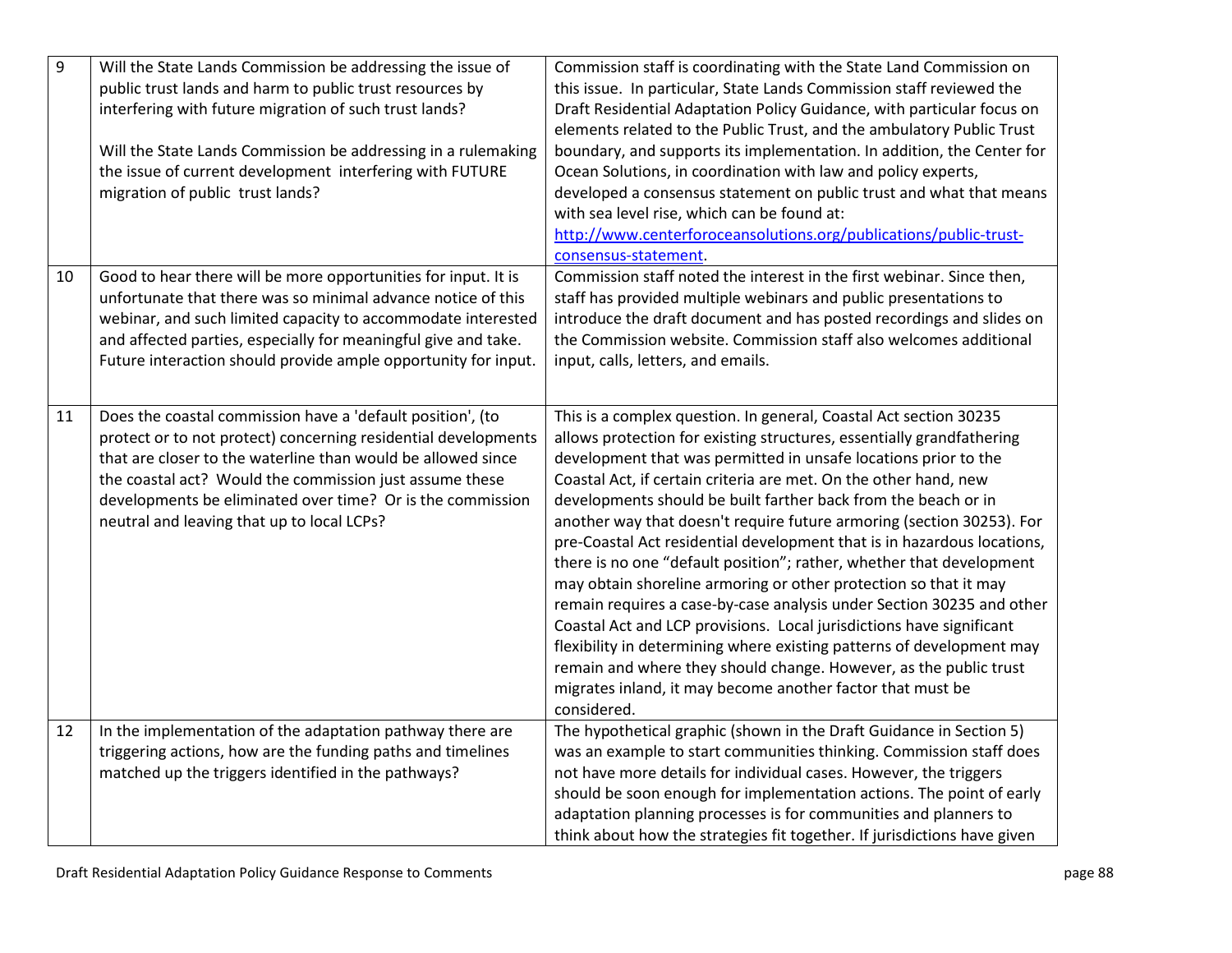|    |                                                                                                                                                                                                                                                                                             | themselves 10 years to plan, the trigger needs to speak to that<br>horizon. More research will need to be done in individual cases.                                                                                                                                                                                                                                                                                                                                                                                                                                         |
|----|---------------------------------------------------------------------------------------------------------------------------------------------------------------------------------------------------------------------------------------------------------------------------------------------|-----------------------------------------------------------------------------------------------------------------------------------------------------------------------------------------------------------------------------------------------------------------------------------------------------------------------------------------------------------------------------------------------------------------------------------------------------------------------------------------------------------------------------------------------------------------------------|
| 13 | How do you see adaptation pilot or demonstration projects<br>specifically for residential development being permitted or<br>tried under current policies?                                                                                                                                   | The Commission supports innovative approaches to adaptation and<br>encourages local governments to pursue natural infrastructure pilot<br>projects and share lessons learned with other jurisdictions. The Broad<br>Beach project referenced in Section 1 of the Draft Guidance (Box 1)<br>demonstrates one way the Commission has approached new<br>innovative adaptation projects--limiting its approval to 10 years<br>subject to extensive monitoring and reporting requirements.                                                                                       |
| 14 | The guidance presents examples where local agencies plan to<br>purchase private property in some instances. This is not<br>realistic for many agencies and could involve a costly<br>condemnation process. Is anyone at the CCC considering a<br>program to assist agencies in this regard? | Commission staff will continue to work on funding issues. FEMA<br>hazard mitigation programs could be used to help fund strategies.<br>Funding should be brought into the conversation --it is a big barrier,<br>especially for buyouts. Local governments should bring this up for<br>future discussion.                                                                                                                                                                                                                                                                   |
| 15 | Is existing development only defined as structures built prior<br>to the Coastal Act? What about newer structures that are<br>building legally under a CDP?                                                                                                                                 | The Residential Adaptation Guidance follows the Commission's<br>adopted 2015 Sea Level Rise Policy Guidance interpretation of existing<br>development entitled to shoreline protection. See FAQ # 2 for more<br>discussion on this issue.                                                                                                                                                                                                                                                                                                                                   |
| 16 | Are storms considered by the CC as "sea level rise"?                                                                                                                                                                                                                                        | In the Guidance, the term sea level rise refers to the longer term trend<br>of global and regional sea level rise as an impact of climate change,<br>rather than episodic storms. However, storms contribute to hazards,<br>and jurisdictions should analyze the effects of storm surges on top of<br>sea level rise.                                                                                                                                                                                                                                                       |
| 17 | Are roads / streets close to the ocean under the CC purview?                                                                                                                                                                                                                                | If roads are in the coastal zone, then development associated with<br>them falls within the permitting requirements of the Coastal Act and<br>must be permitted by the Commission or a local jurisdiction with<br>delegated Coastal Act authority.                                                                                                                                                                                                                                                                                                                          |
| 18 | Is there guidance on balancing competing needs--e.g. the need<br>to protect existing private development, versus protecting a<br>walkable beach, where the two conflict?                                                                                                                    | The Coastal Act protects a variety of sometimes competing resources.<br>In some cases the Coastal Act places a higher priority on certain<br>resources; for example, it speaks of maximizing public access. (Pub.<br>Res. Code § 30310). In addition, some provisions are mandatory (e.g.,<br>section 30240 requires strict protection of environmentally sensitive<br>habitat), whereas other provisions express the need to protect<br>resources when feasible or appropriate (e.g., section 30253(e), which<br>provides for the protection of special communities "where |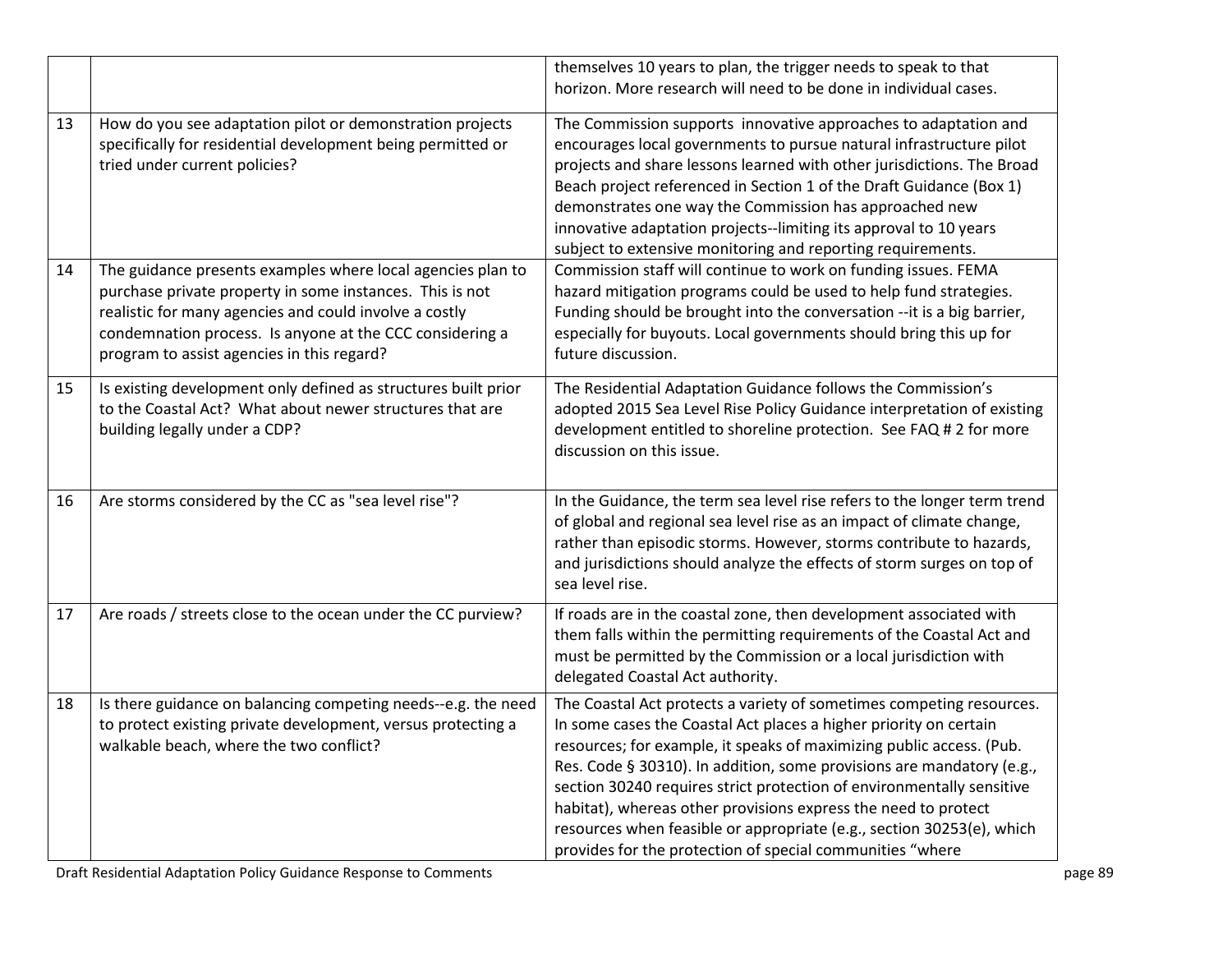|  | appropriate"). When the Commission takes actions pursuant to the        |
|--|-------------------------------------------------------------------------|
|  | Coastal Act and there is a conflict between different policies, it must |
|  | resolve such conflicts "in a manner which on balance is the most        |
|  | protective of significant coastal resources." (Pub. Res. Code §         |
|  | 30007.5.) A community level vulnerability analysis and adaptation       |
|  | planning process is important in order to recognize any such conflicts, |
|  | understand the risks and goals of the community, and analyze how the    |
|  | community's goals relates back to the requirements of the Coastal Act.  |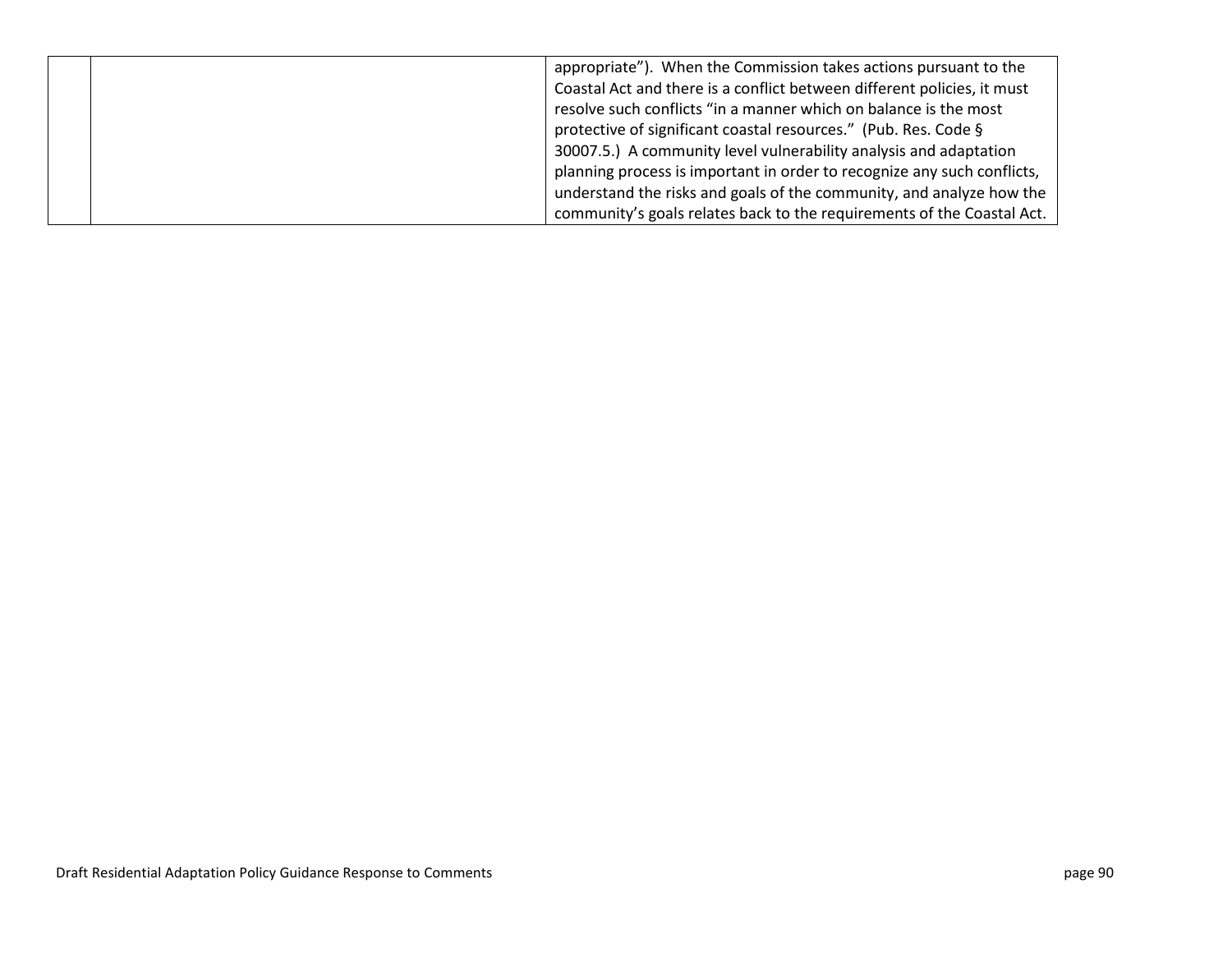## Webinar (8.29.17) Q&A Session

|                | <b>Comment Summary</b>                                                                                                                               | Response                                                                                                                                                                                                                                                                                                                                                                                                                                                                                                                                                                                                                                                                                                 |
|----------------|------------------------------------------------------------------------------------------------------------------------------------------------------|----------------------------------------------------------------------------------------------------------------------------------------------------------------------------------------------------------------------------------------------------------------------------------------------------------------------------------------------------------------------------------------------------------------------------------------------------------------------------------------------------------------------------------------------------------------------------------------------------------------------------------------------------------------------------------------------------------|
| $\mathbf{1}$   | Why is there not a section mandating that the state purchase<br>those existing homes which the Coastal Commission will not<br>allow to be protected? | This guidance cannot mandate state purchases of properties.<br>Commission staff agrees funding will be necessary for buyout and to<br>pursue adaptation strategies. While some funding has been provided<br>for sea level rise planning, not as much funding is currently available<br>for implementation. The Coastal Commission is working with FEMA to<br>try to understand how local governments can best use disaster and pre<br>disaster funding that may be available given the huge need for funding<br>sea level rise adaptation. In the future there might be bond funding<br>available, so stakeholders should continue to communicate their<br>needs to the state and through other avenues. |
| $\overline{2}$ | What is the Commission's view of maintaining already existing<br>(county-permitted) sea walls protecting development?                                | Existing, legally permitted shoreline protection can be repaired and<br>maintained in most cases. Often a permit is required for that repair<br>but does not require review as a new structure. See F.4 Repair and<br>Maintenance of Shoreline Protective Devices for more information.                                                                                                                                                                                                                                                                                                                                                                                                                  |
| $\overline{3}$ | Under F 1 are all post 1-1-77 properties with existing shoreline<br>protection required to secure new permits for the protective<br>devices?         | Model Policy F.1 is the LCP provision corresponding to Coastal Act<br>Section 30235. This model policy does not call for new permits for<br>authorized shoreline protective devices that are currently in place.                                                                                                                                                                                                                                                                                                                                                                                                                                                                                         |
| $\overline{4}$ | There is going to be a lot of review<br>work coming up - is the Coastal<br>Commission going to expand staff and budget?                              | On the whole, the Commission does not have a large expansion of staff<br>planned but anticipates additional federal funds to help with guidance<br>work (e.g., critical infrastructure policy development) and Commission<br>staff plans to work with other state and regional agencies on that<br>guidance development.                                                                                                                                                                                                                                                                                                                                                                                 |
| $\mathsf S$    | How will this guidance incorporate the revision to State SLR<br>guidance scheduled for adoption in January 2018?                                     | The Revised Draft Guidance discusses the State Sea-Level Rise<br>Guidance (2018 Update) recent scientific advances, and provides a<br>footnoted web link.                                                                                                                                                                                                                                                                                                                                                                                                                                                                                                                                                |
| 6              | Where is information on repair of seawalls becoming new<br>development found in the draft document?                                                  | Information can be found in Model Policy F.4 - Repair and<br>Maintenance of Shoreline Protective Devices.                                                                                                                                                                                                                                                                                                                                                                                                                                                                                                                                                                                                |